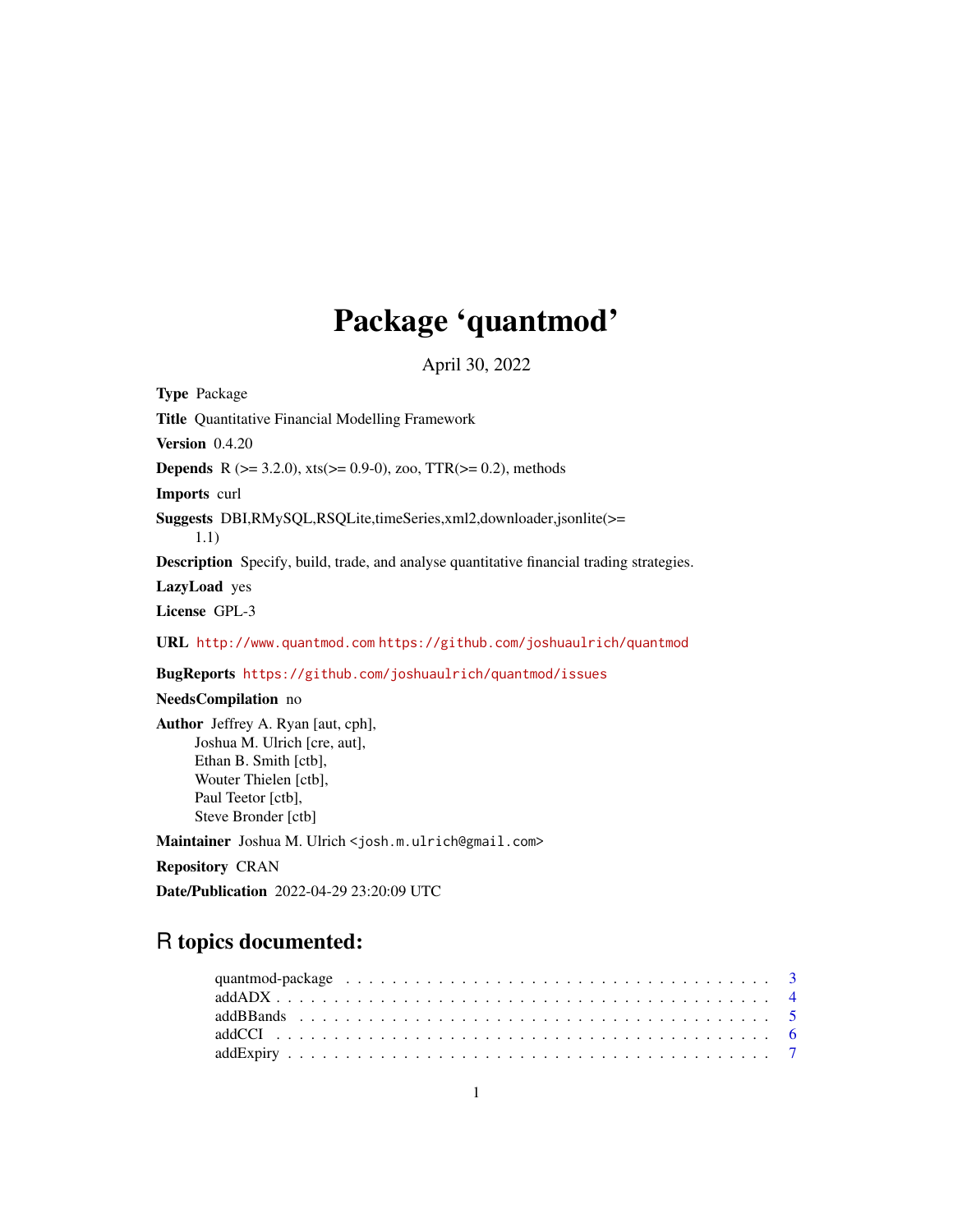| addMA                                                                                                                | 8  |
|----------------------------------------------------------------------------------------------------------------------|----|
|                                                                                                                      | 9  |
|                                                                                                                      | 10 |
| addRSI                                                                                                               | 11 |
|                                                                                                                      | 12 |
| addSMI                                                                                                               | 13 |
| addVo                                                                                                                | 14 |
|                                                                                                                      | 15 |
|                                                                                                                      | 16 |
|                                                                                                                      | 17 |
|                                                                                                                      | 19 |
|                                                                                                                      | 21 |
|                                                                                                                      | 22 |
|                                                                                                                      | 25 |
|                                                                                                                      | 27 |
|                                                                                                                      | 28 |
|                                                                                                                      | 29 |
|                                                                                                                      | 30 |
|                                                                                                                      | 31 |
| Delt                                                                                                                 | 33 |
|                                                                                                                      | 35 |
|                                                                                                                      | 36 |
|                                                                                                                      | 38 |
|                                                                                                                      | 39 |
|                                                                                                                      | 41 |
|                                                                                                                      | 42 |
|                                                                                                                      | 44 |
|                                                                                                                      | 45 |
|                                                                                                                      | 46 |
|                                                                                                                      | 47 |
|                                                                                                                      | 49 |
|                                                                                                                      | 50 |
|                                                                                                                      | 54 |
| $getSymbols.csv \ldots \ldots \ldots \ldots \ldots \ldots \ldots \ldots \ldots \ldots \ldots \ldots$                 | 56 |
|                                                                                                                      | 57 |
|                                                                                                                      | 59 |
|                                                                                                                      | 61 |
|                                                                                                                      | 63 |
|                                                                                                                      | 64 |
| $getSymbols. tting 0 \ldots  \ldots  \ldots  \ldots  \ldots  \ldots  \ldots $                                        | 66 |
|                                                                                                                      | 68 |
| $get Symbols.yahooj \dots \dots \dots \dots \dots \dots \dots \dots \dots \dots \dots \dots \dots \dots \dots$       | 70 |
|                                                                                                                      | 72 |
| $internal-quant mod \dots \dots \dots \dots \dots \dots \dots \dots \dots \dots \dots \dots \dots \dots \dots \dots$ | 73 |
|                                                                                                                      | 74 |
|                                                                                                                      | 74 |
|                                                                                                                      | 76 |
|                                                                                                                      | 77 |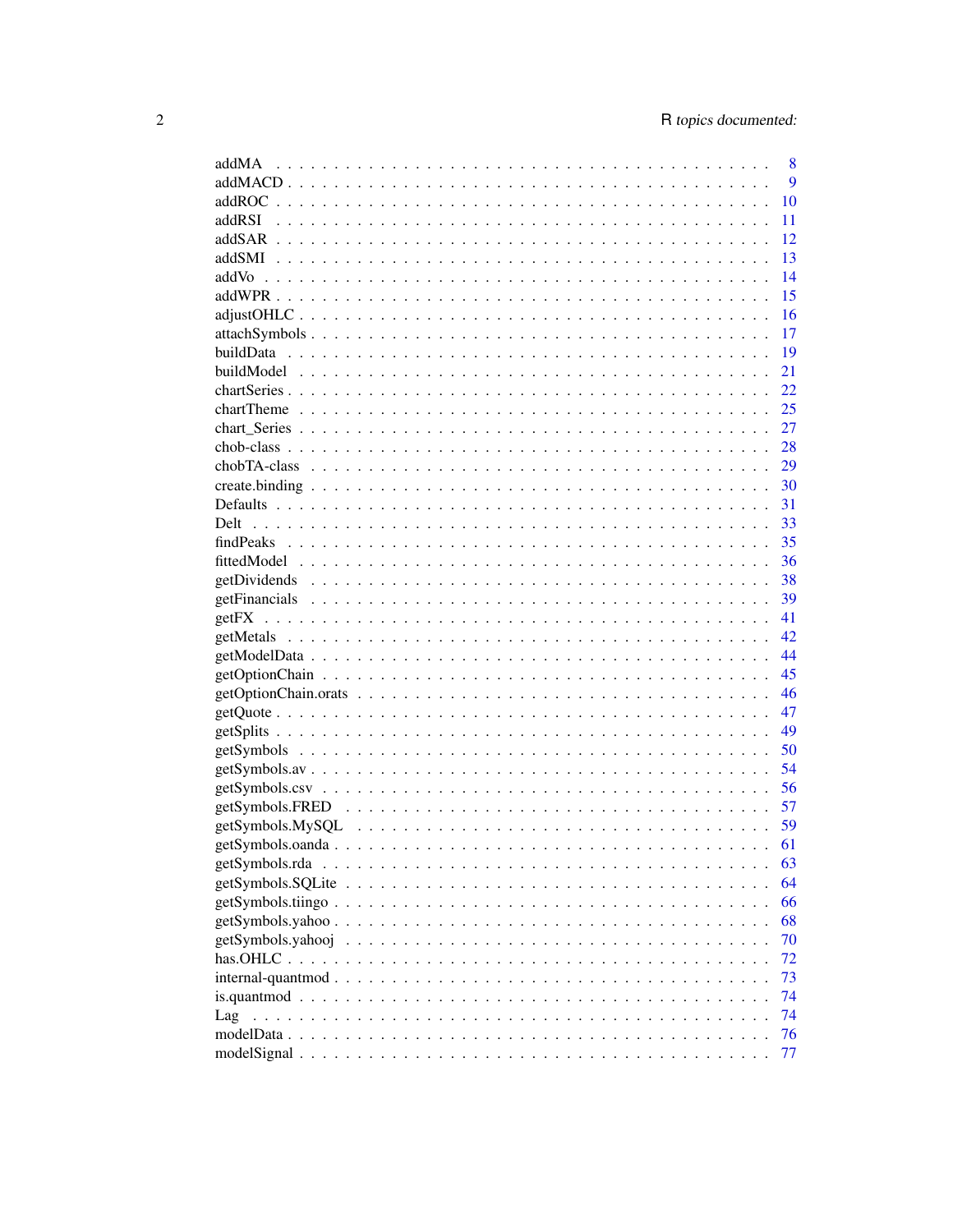# <span id="page-2-0"></span>quantmod-package 3

|       | quantmod.OHLC $\ldots \ldots \ldots \ldots \ldots \ldots \ldots \ldots \ldots \ldots \ldots \ldots \ldots$ |  |
|-------|------------------------------------------------------------------------------------------------------------|--|
|       |                                                                                                            |  |
|       |                                                                                                            |  |
|       |                                                                                                            |  |
|       |                                                                                                            |  |
|       |                                                                                                            |  |
|       |                                                                                                            |  |
|       |                                                                                                            |  |
| Index | 101                                                                                                        |  |

quantmod-package *Quantitative Financial Modelling Framework*

# Description

Quantitative Financial Modelling and Trading Framework for R

#### Details

| Package:           | quantmod                                                                                                               |
|--------------------|------------------------------------------------------------------------------------------------------------------------|
| Type:              | Package                                                                                                                |
| Title:             | <b>Quantitative Financial Modelling Framework</b>                                                                      |
| Version:           | 0.4.20                                                                                                                 |
|                    | Authors@R: c(person(given=c("Jeffrey","A."), family="Ryan", role=c("aut","cph")), person(given=c("Joshua","M."), famil |
| Depends:           | R ( $>= 3.2.0$ ), xts( $>= 0.9-0$ ), zoo, TTR( $>= 0.2$ ), methods                                                     |
| Imports:           | curl                                                                                                                   |
| Suggests:          | DBI,RMySQL,RSQLite,timeSeries,xml2,downloader,jsonlite(>= 1.1)                                                         |
|                    | Description: Specify, build, trade, and analyse quantitative financial trading strategies.                             |
| LazyLoad: yes      |                                                                                                                        |
| License:           | $GPI - 3$                                                                                                              |
| URL:               | http://www.quantmod.com https://github.com/joshuaulrich/quantmod                                                       |
| <b>BugReports:</b> | https://github.com/joshuaulrich/quantmod/issues                                                                        |
| Author:            | Jeffrey A. Ryan [aut, cph], Joshua M. Ulrich [cre, aut], Ethan B. Smith [ctb], Wouter Thielen [ctb], Paul Teetor       |
|                    | Maintainer: Joshua M. Ulrich <josh.m.ulrich@gmail.com></josh.m.ulrich@gmail.com>                                       |

The quantmod package for R is designed to assist the quantitative trader in the development, testing, and deployment of statistically based trading models.

*What quantmod IS*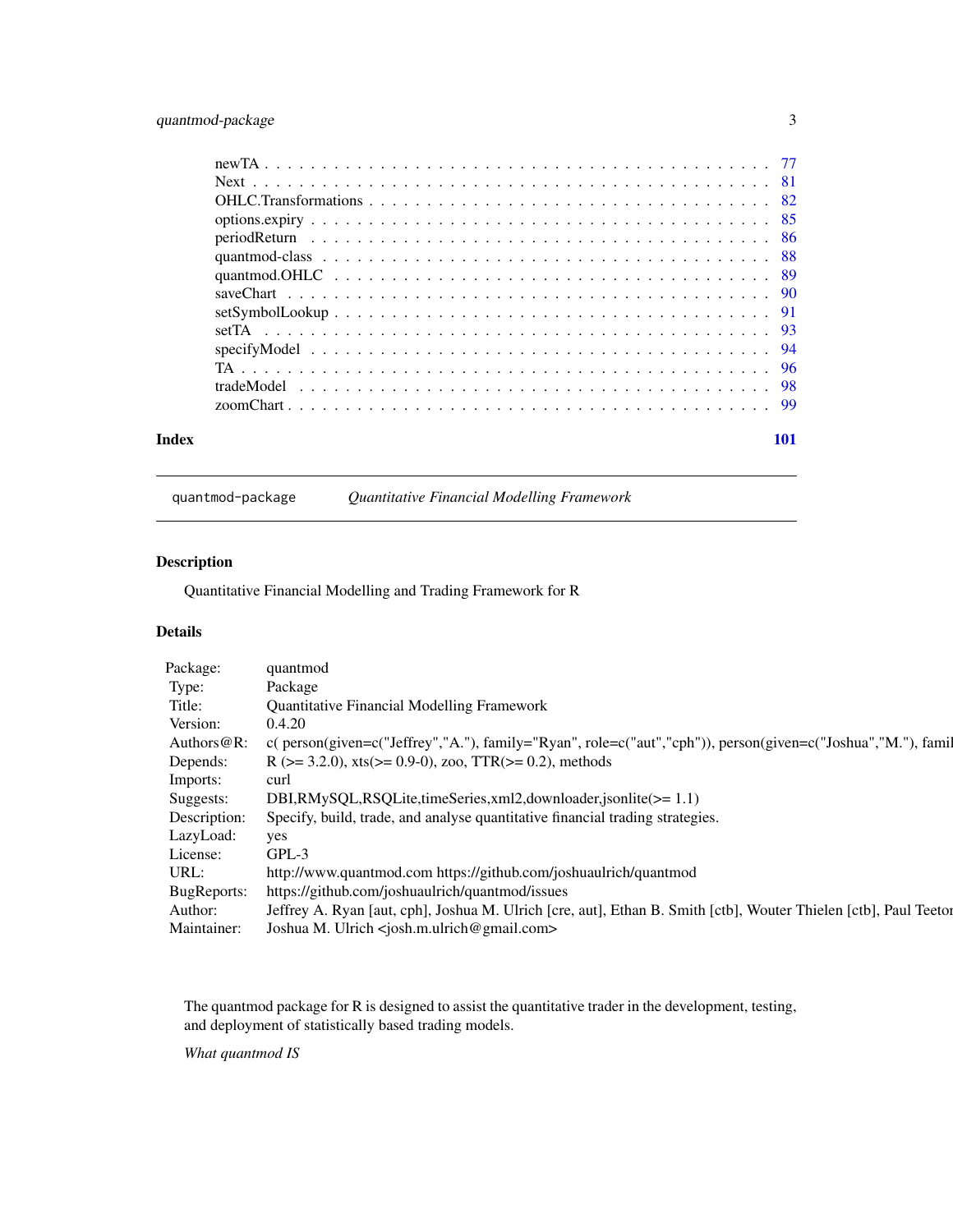<span id="page-3-0"></span>A rapid prototyping environment, with comprehensive tools for data management and visualization. where quant traders can quickly and cleanly explore and build trading models.

#### *What quantmod is NOT*

A replacement for anything statistical. It has no 'new' modelling routines or analysis tool to speak of. It does now offer charting not currently available elsewhere in R, but most everything else is more of a wrapper to what you already know and love about the langauge and packages you currently use.

quantmod makes modelling easier by removing the repetitive workflow issues surrounding data management, modelling interfaces, and performance analysis.

#### Author(s)

Jeffrey A. Ryan

Maintainer: Joshua M. Ulrich <josh.m.ulrich@gmail.com>

addADX *Add Directional Movement Index*

# Description

Add Directional Movement Index

#### Usage

addADX(n = 14, maType="EMA", wilder=TRUE)

#### Arguments

| n      | periods to use for DX calculation |
|--------|-----------------------------------|
| maType | moving average type.              |
| wilder | should Welles Wilder EMA be used? |

# Details

See 'ADX' in TTR for specific details and references.

#### Value

An ADX indicator will be draw in a new window on the current chart. A chobTA object will be returned silently.

#### Author(s)

Jeffrey A. Ryan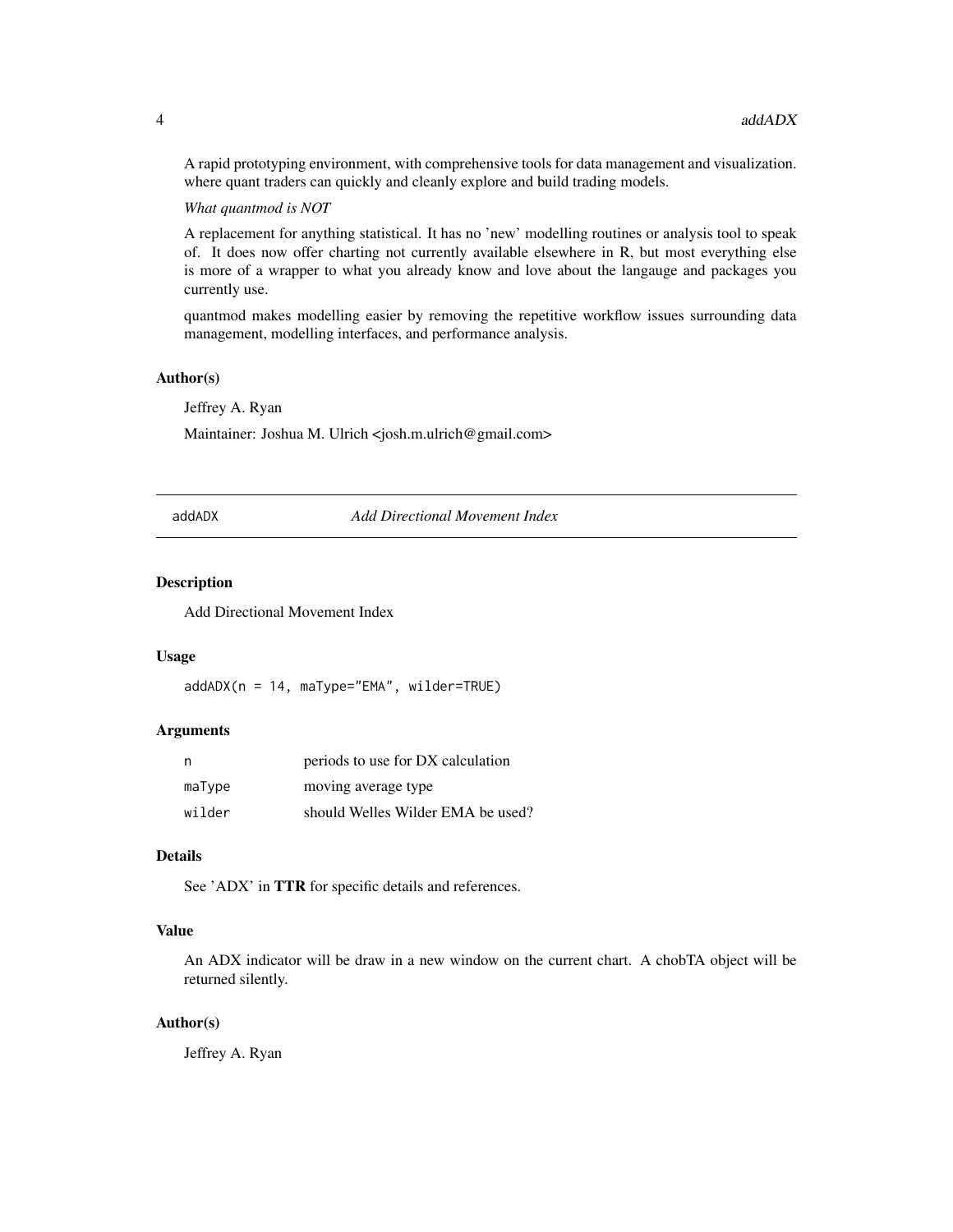#### <span id="page-4-0"></span>addBBands 5

#### References

see ADX in TTR written by Josh Ulrich

#### See Also

[addTA](#page-76-1)

# Examples

## Not run: addADX()

## End(Not run)

addBBands *Add Bollinger Bands to Chart*

#### Description

Add Bollinger Bands to current chart.

#### Usage

```
addBBands(n = 20, sd = 2, maType = "SMA", draw = 'bands', on = -1)
```
#### Arguments

| n      | number of moving average periods            |
|--------|---------------------------------------------|
| maType | type of moving average to be used           |
| sd     | number of standard deviations               |
| draw   | indicator to draw: bands, percent, or width |
| on.    | which figure area of chart to apply to      |

#### Details

The primary addition to this function call over the TTR version is in the draw argument. 'bands' will draw standard Bollinger Bands, 'percent' will draw Bollinger %b and 'width' will draw Bolinger Bands Width. The last two will be drawn in new figure regions.

See bollingerBands in TTR for specific details as to implementation and references.

#### Value

Bollinger Bands will be drawn, or scheduled to be drawn, on the current chart. If draw is either percent or width a new figure will be added to the current TA figures charted.

A chobTA object will be returned silently.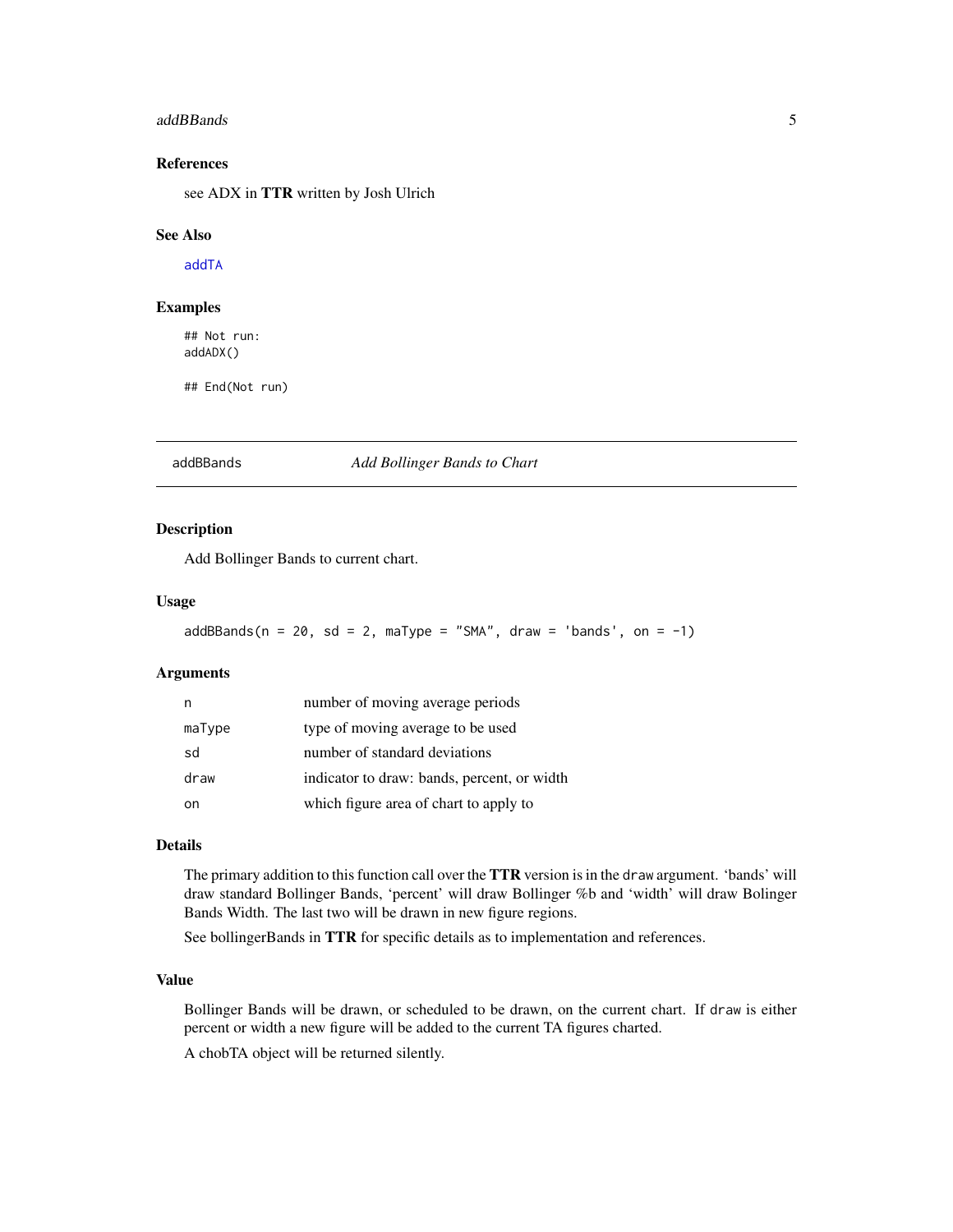#### <span id="page-5-0"></span>Author(s)

Jeffrey A. Ryan

# References

See bollingerBands in TTR written by Josh Ulrich

#### See Also

[addTA](#page-76-1)

# Examples

## Not run: addBBands()

## End(Not run)

# addCCI *Add Commodity Channel Index*

# Description

Add Commodity Channel Index

#### Usage

 $addCCI(n = 20, maType="SMA", c=0.015)$ 

# Arguments

| n            | periods to use for DX calculation        |
|--------------|------------------------------------------|
| maType       | moving average type.                     |
| $\mathsf{C}$ | Constant to apply to the mean deviation. |

# Details

See 'CCI' in TTR for specific details and references.

# Value

An CCI indicator will be draw in a new window on the current chart. A chobTA object will be returned silently.

# Author(s)

Jeffrey A. Ryan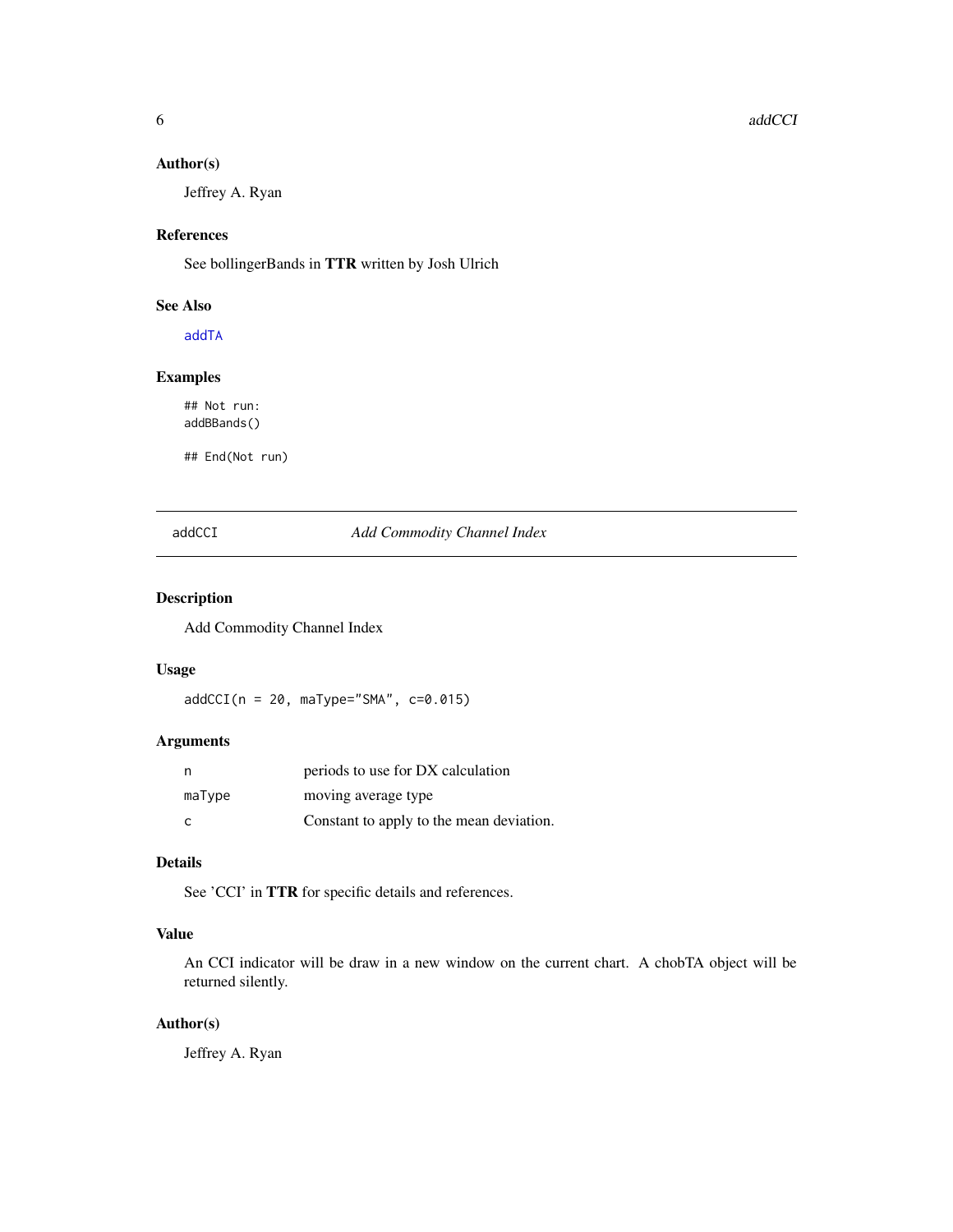# <span id="page-6-0"></span>addExpiry 7

# References

see CCI in TTR written by Josh Ulrich

# See Also

[addTA](#page-76-1)

# Examples

## Not run: addCCI()

## End(Not run)

# addExpiry *Add Contract Expiration Bars to Chart*

# Description

Apply options or futures expiration vertical bars to current chart.

#### Usage

```
addExpiry(type = "options", lty = "dotted")
```
# Arguments

| type | options or futures expiration |
|------|-------------------------------|
| ltv  | type of lines to draw         |

#### Details

See options.expiry and futures.expiry in **quantmod** for details and limitations.

# Value

Expiration lines will be drawn at appropriate dates. A chibTA object will be returned silently.

#### Author(s)

Jeffrey A. Ryan

# See Also

[addTA](#page-76-1)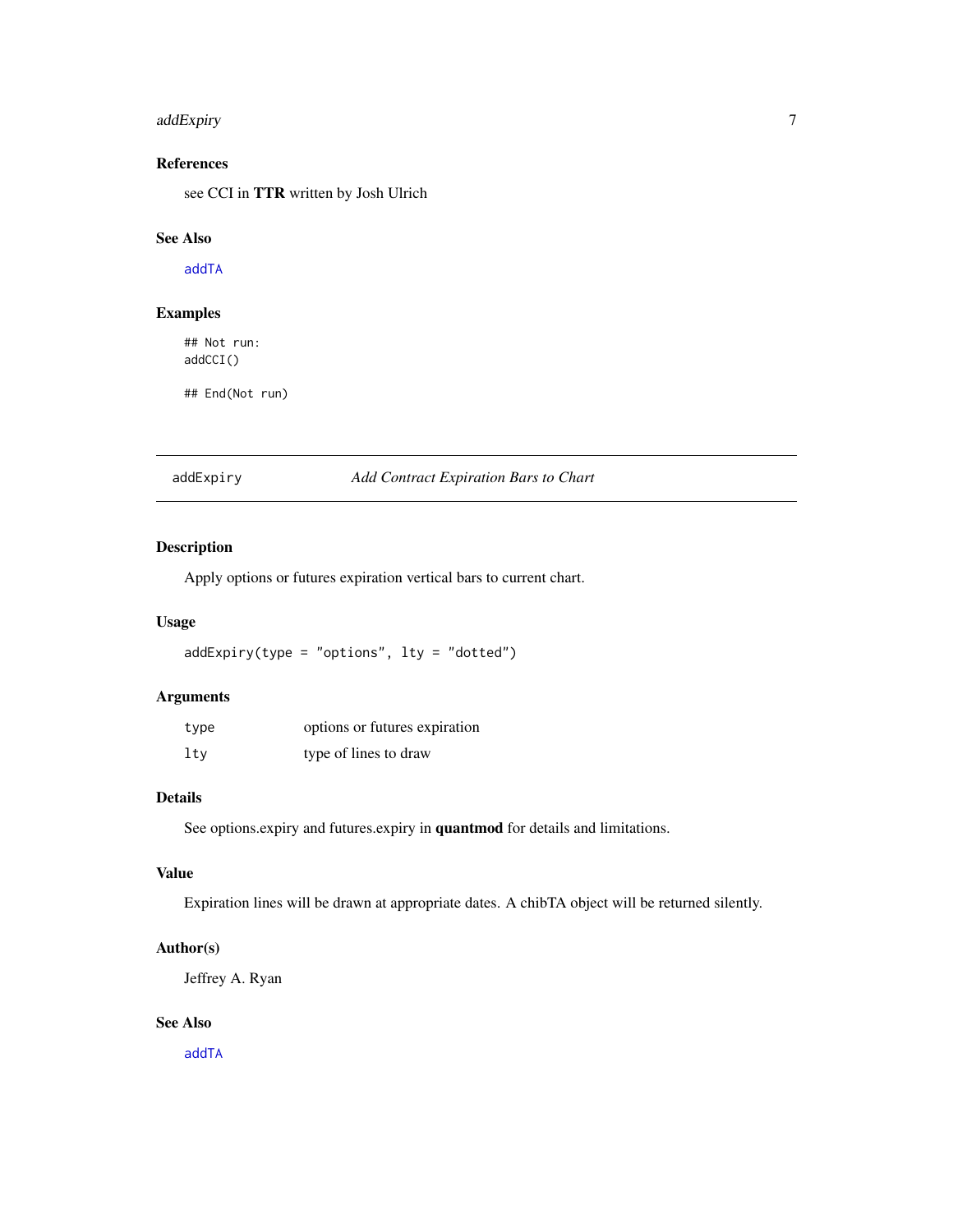#### <span id="page-7-0"></span>Examples

## Not run: addExpiry()

## End(Not run)

# addMA *Add Moving Average to Chart*

# Description

Add one or more moving averages to a chart.

# Usage

```
addSMA(n = 10, on = 1, with.col = Cl, overlap = TRUE, col = "brown")addEMA(n = 10, wilder = FALSE, ratio=NULL, on = 1,with.col = Cl, overlay = TRUE, col = "blue")
addWMA(n = 10, wts=1:n, on = 1, with.col = Cl, overlap = TRUE, col = "green")addDEMA(n = 10, on = 1, with.col = Cl, overlap = TRUE, col = "pink")addEVMMA(n = 10, on = 1, with.col = C1, overlap = TRUE, col = "yellow")addZLEMA(n = 10, ratio=NULL, on = 1, with.col = Cl, overlap = TRUE, col = "red")
```
# Arguments

| n        | periods to average over                |
|----------|----------------------------------------|
| wilder   | logical; use wilder?                   |
| wts      | a vector of weights                    |
| ratio    | a smoothing/decay ratio                |
| on       | apply to which figure (see below)      |
| with.col | using which column of data (see below) |
| overlay  | draw as overlay                        |
| col      | color of MA                            |

#### Details

see the appropriate base MA functions in TTR for more details and references.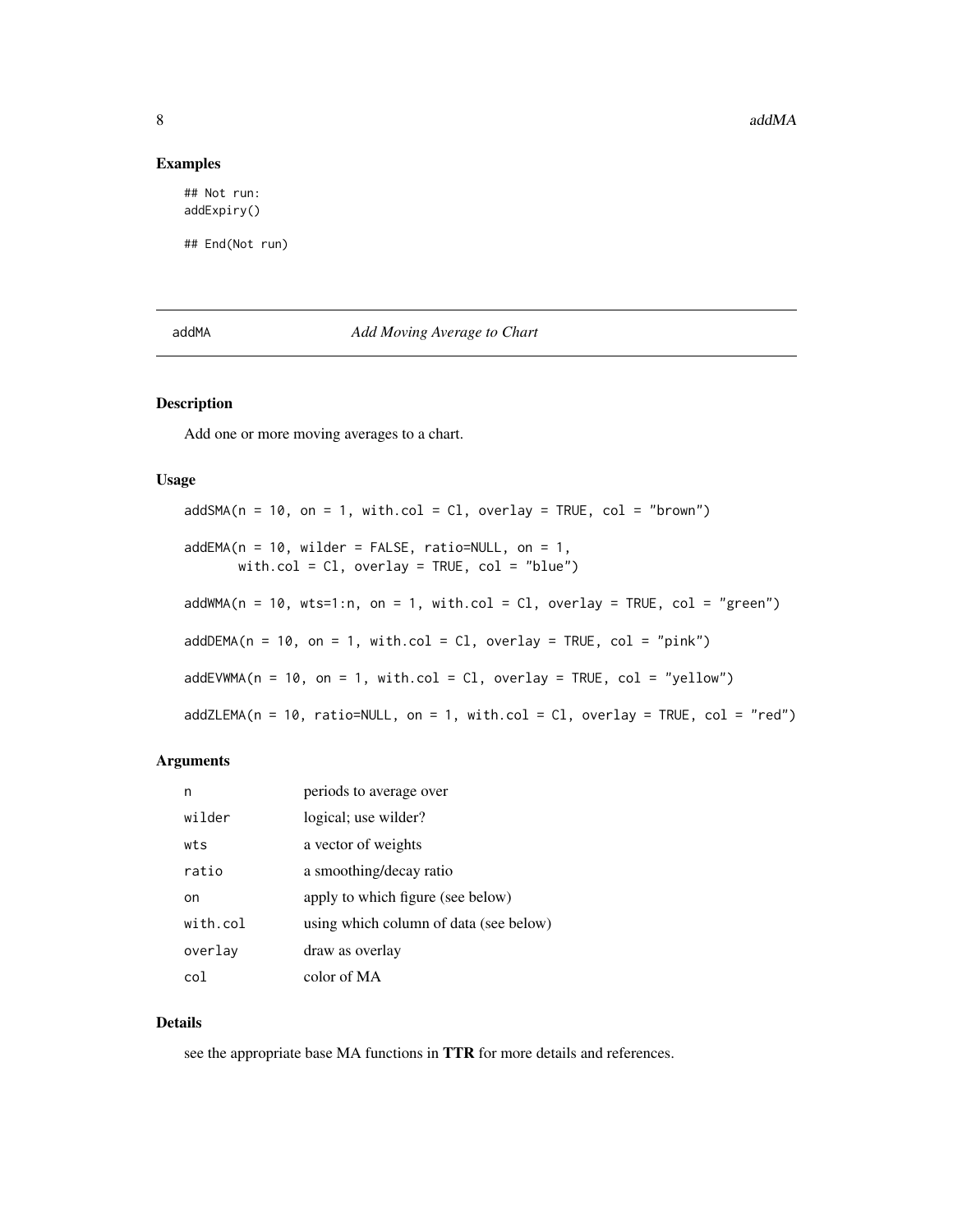#### <span id="page-8-0"></span>addMACD 9

# Value

A moving average indicator will be draw on the current chart. A chobTA object will be returned silently.

# Author(s)

Jeffrey A. Ryan

#### References

see MovingAverages in TTR written by Josh Ulrich

#### See Also

[addTA](#page-76-1)

# Examples

## Not run: addSMA() addEMA() addWMA() addDEMA() addEVWMA() addZLEMA()

## End(Not run)

addMACD *Add Moving Average Convergence Divergence to Chart*

# Description

Add Moving Average Convergence Divergence indicator to chart.

# Usage

```
addMACD(fast = 12, slow = 26, signal = 9, type = "EMA", histogram = TRUE, col)
```
# Arguments

| fast      | fast period                                         |
|-----------|-----------------------------------------------------|
| slow      | slow period                                         |
| signal    | signal period                                       |
| type      | type of MA to use. Single values will be replicated |
| histogram | include histogram                                   |
| col       | colors to use for lines (optional)                  |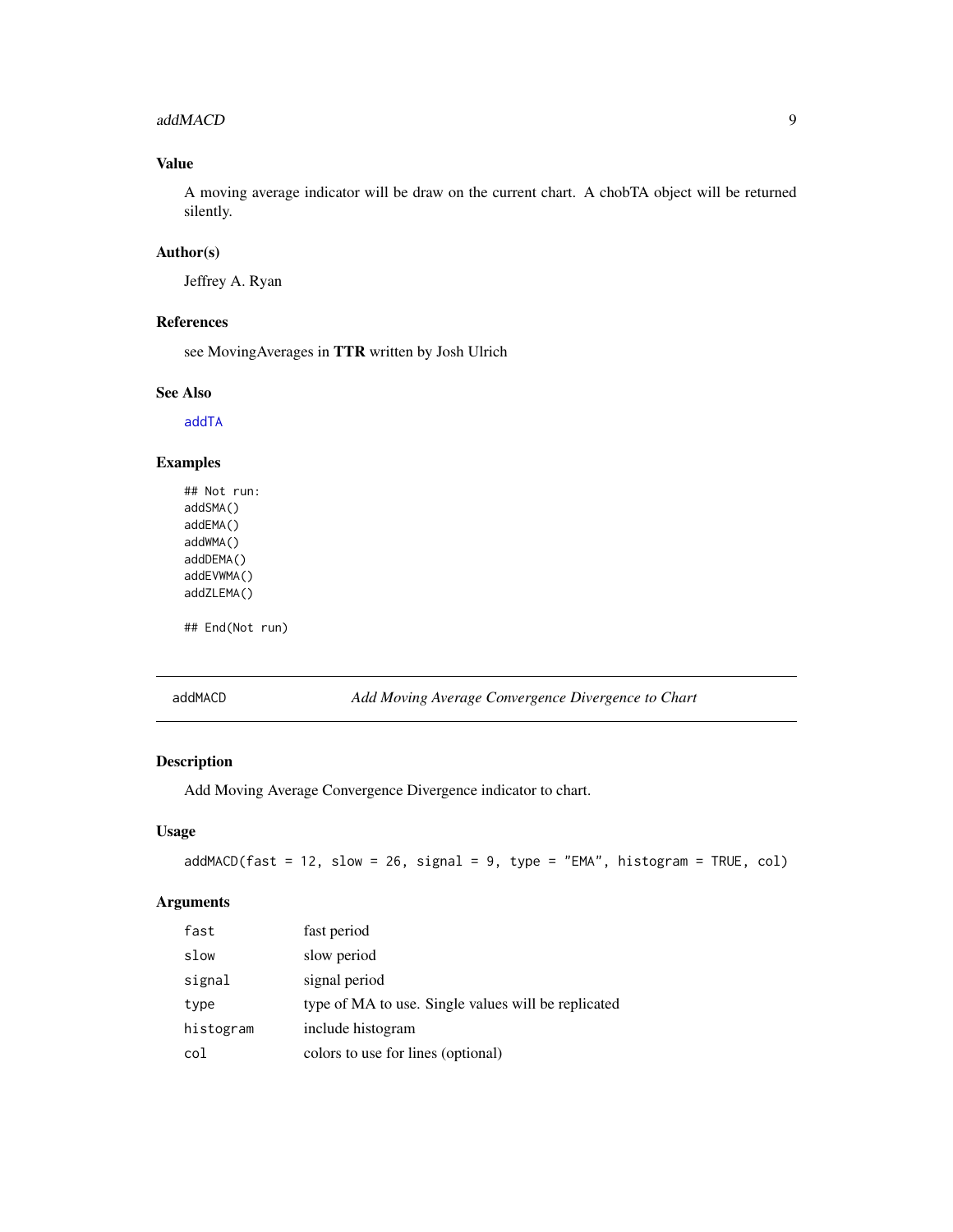# <span id="page-9-0"></span>Details

See and 'MACD' in TTR for specific details and implementation references.

# Value

A MACD indicator will be draw in a new window on the current chart. A chobTA object will be returned silently.

# Author(s)

Jeffrey A. Ryan

# References

see MACD in TTR written by Josh Ulrich

#### See Also

[addTA](#page-76-1)

# Examples

## Not run: addMACD()

## End(Not run)

addROC *Add Rate Of Change to Chart*

### Description

Add Rate Of Change indicator to chart.

#### Usage

```
addROC(n = 1, type = c("discrete", "continuous"), col = "red")
```
#### Arguments

| n    | periods               |
|------|-----------------------|
| type | compounding type      |
| col  | line color (optional) |

# Details

See 'ROC' in TTR for specific details and references.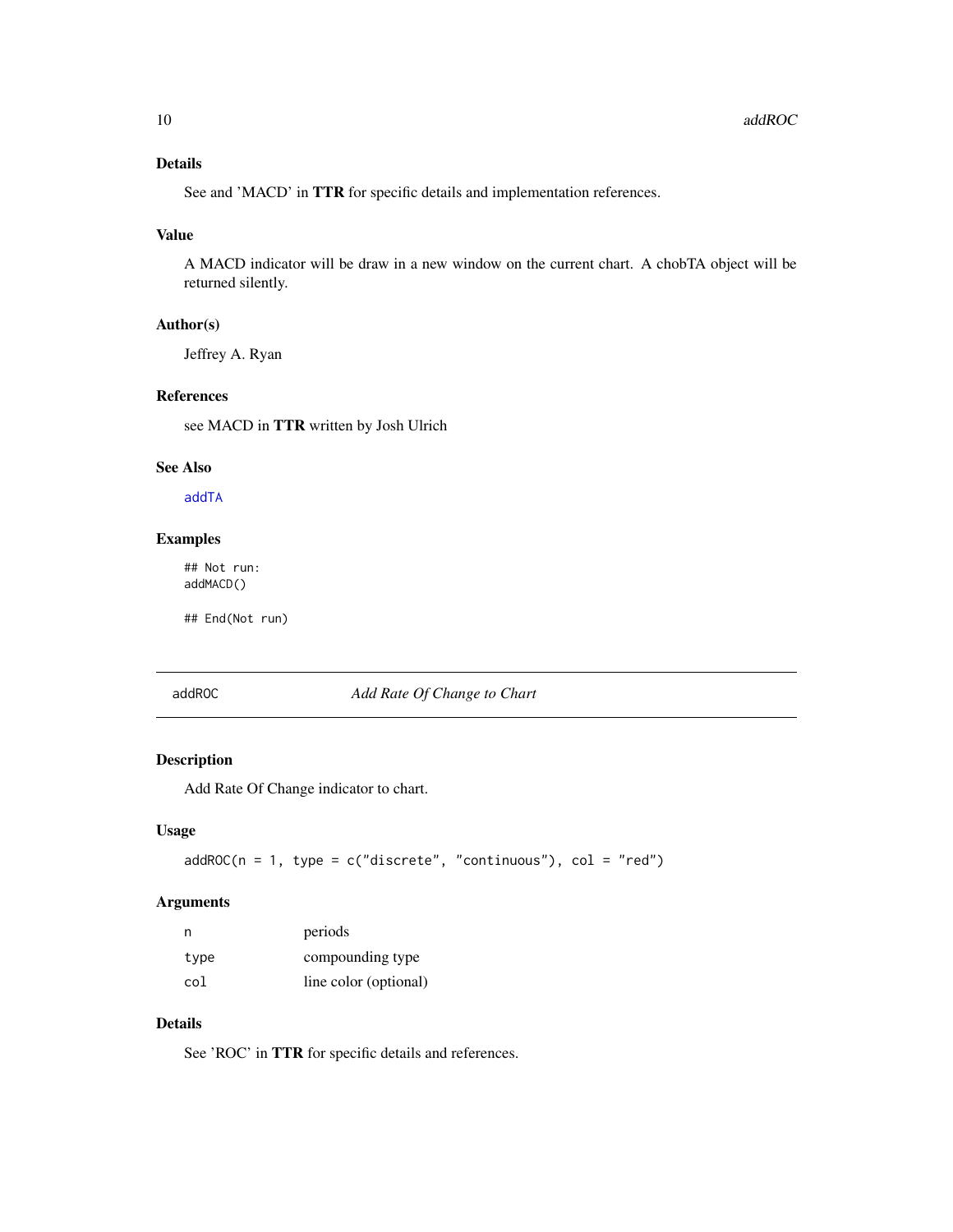#### <span id="page-10-0"></span>addRSI 11

# Value

A ROC indicator will be draw in a new window on the current chart. A chobTA object will be returned silently.

#### Author(s)

Jeffrey A. Ryan

#### References

see ROC in TTR written by Josh Ulrich

#### See Also

[addTA](#page-76-1)

# Examples

## Not run: addROC()

## End(Not run)

addRSI *Add Relative Strength Index to Chart*

# Description

Add a Relative Strength Index indicator to chart.

# Usage

 $addRSI(n = 14, maType = "EMA", wilder = TRUE)$ 

#### Arguments

| n      | periods              |
|--------|----------------------|
| maType | type of MA to use    |
| wilder | use wilder (see EMA) |

# Details

see 'RSI' in TTR for specific details and references.

#### Value

An RSI indicator will be draw in a new window on the current chart. A chobTA object will be returned silently.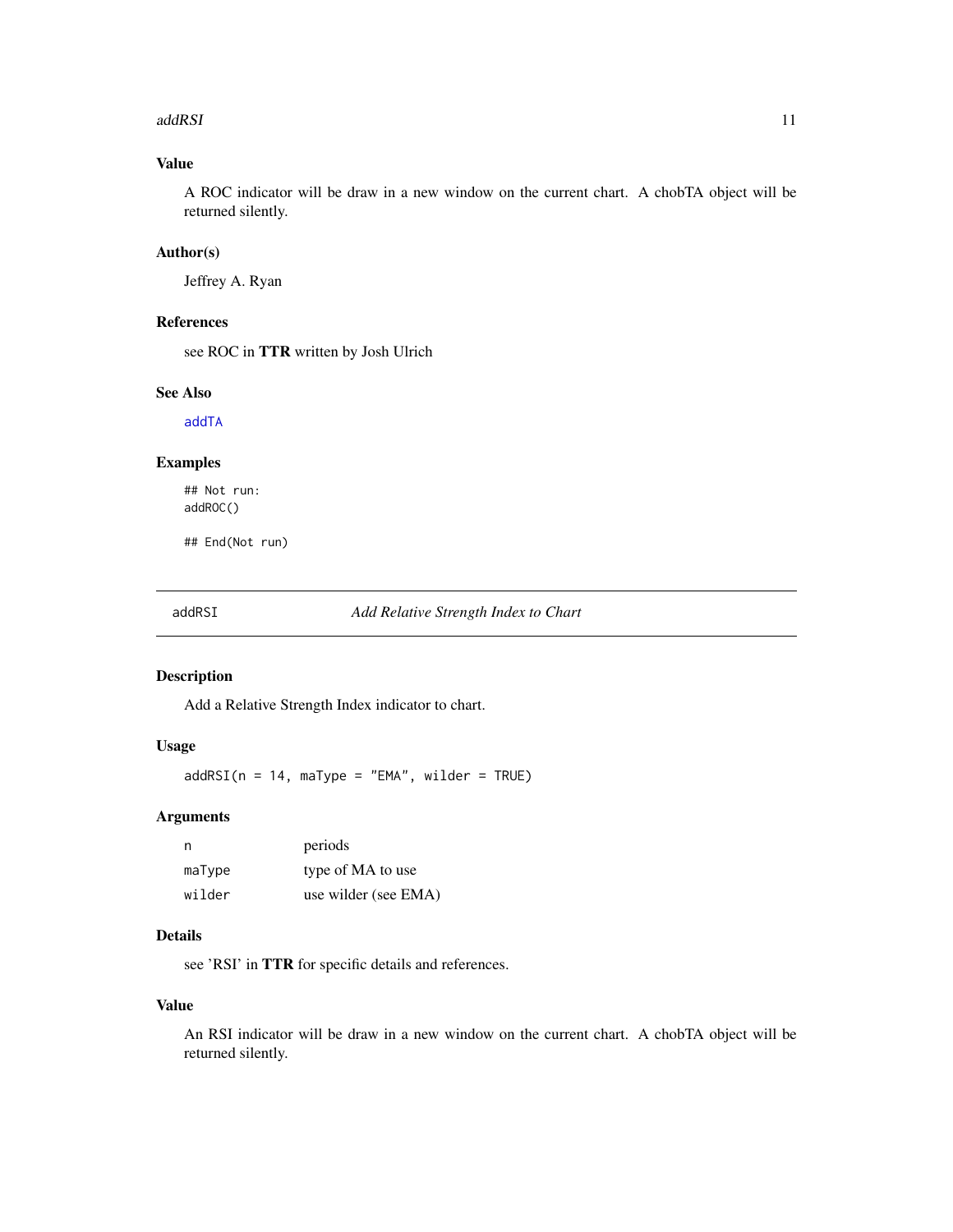# <span id="page-11-0"></span>Author(s)

Jeffrey A. Ryan

# References

see RSI in TTR written by Josh Ulrich

# See Also

[addTA](#page-76-1)

# Examples

## Not run: addRSI()

## End(Not run)

addSAR *Add Parabolic Stop and Reversal to Chart*

# Description

Add Parabolic Stop and Reversal indicator overlay to chart.

# Usage

 $addSAR(accel = c(0.02, 0.2), col = "blue")$ 

#### Arguments

| accel | Accelleration factors - see SAR |
|-------|---------------------------------|
| col   | color of points (optional)      |

# Details

see 'SAR' in TTR for specific details and references.

#### Value

A SAR overlay will be drawn on the current chart. A chobTA object will be returned silently.

# Author(s)

Jeffrey A. Ryan

# References

see SAR in TTR written by Josh Ulrich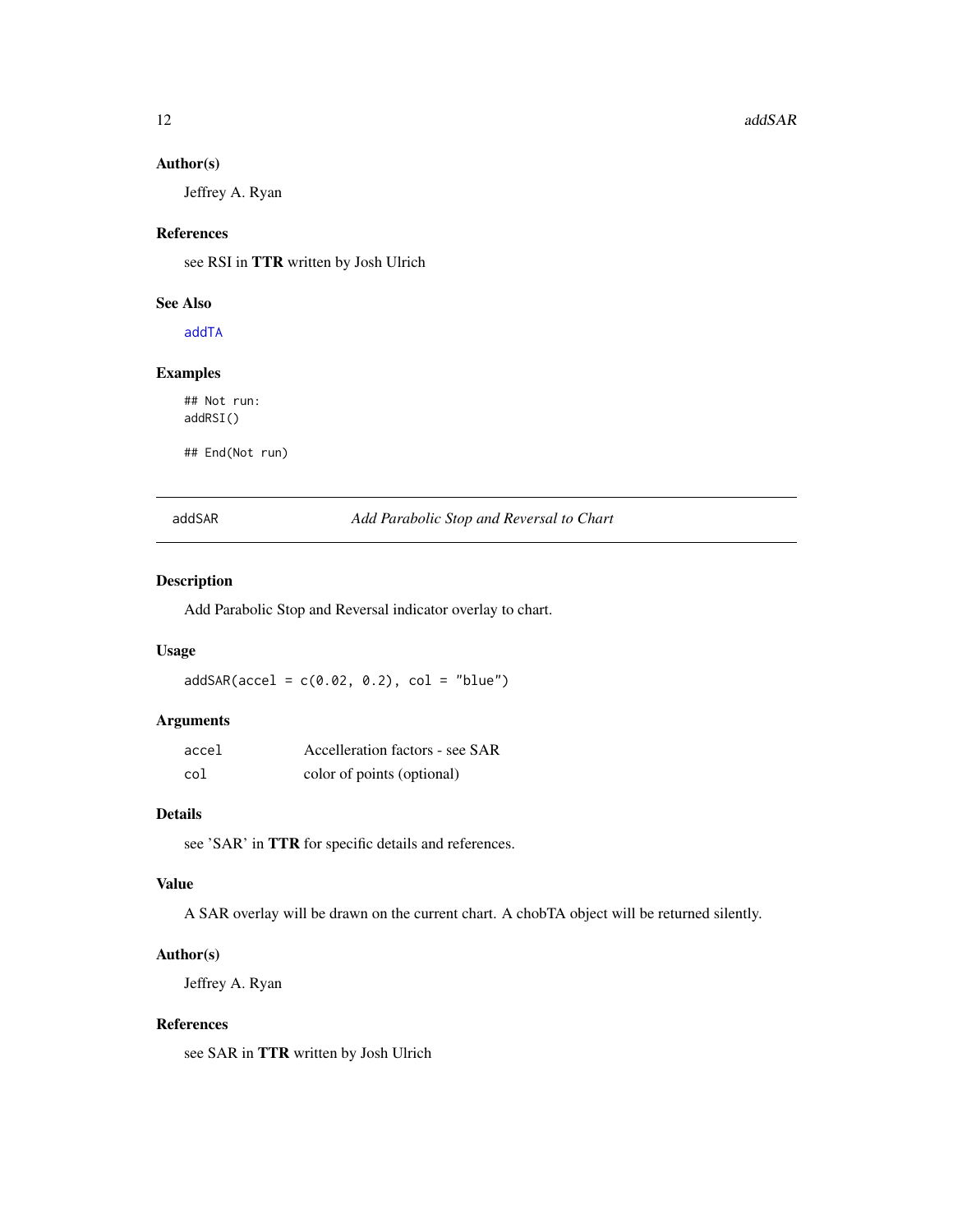#### <span id="page-12-0"></span>addSMI 13

# See Also

[addTA](#page-76-1)

# Examples

## Not run: addSAR()

## End(Not run)

addSMI *Add Stochastic Momentum Indicator to Chart*

# Description

Add Stochastic Momentum Indicator to chart.

# Usage

addSMI(n=13,slow=25,fast=2,signal=9,ma.type="EMA")

# Arguments

| n       | periods                               |
|---------|---------------------------------------|
| slow    | slow                                  |
| fast    | fast                                  |
| signal  | signal                                |
| ma.type | MA tyep to use, recycled as necessary |

#### Details

see 'SMI in TTR for specifics and references.

# Value

An SMI indicator will be draw in a new window on the current chart. A chobTA object will be returned silently.

# Author(s)

Jeffrey A. Ryan

# References

see SMI in TTR written by Josh Ulrich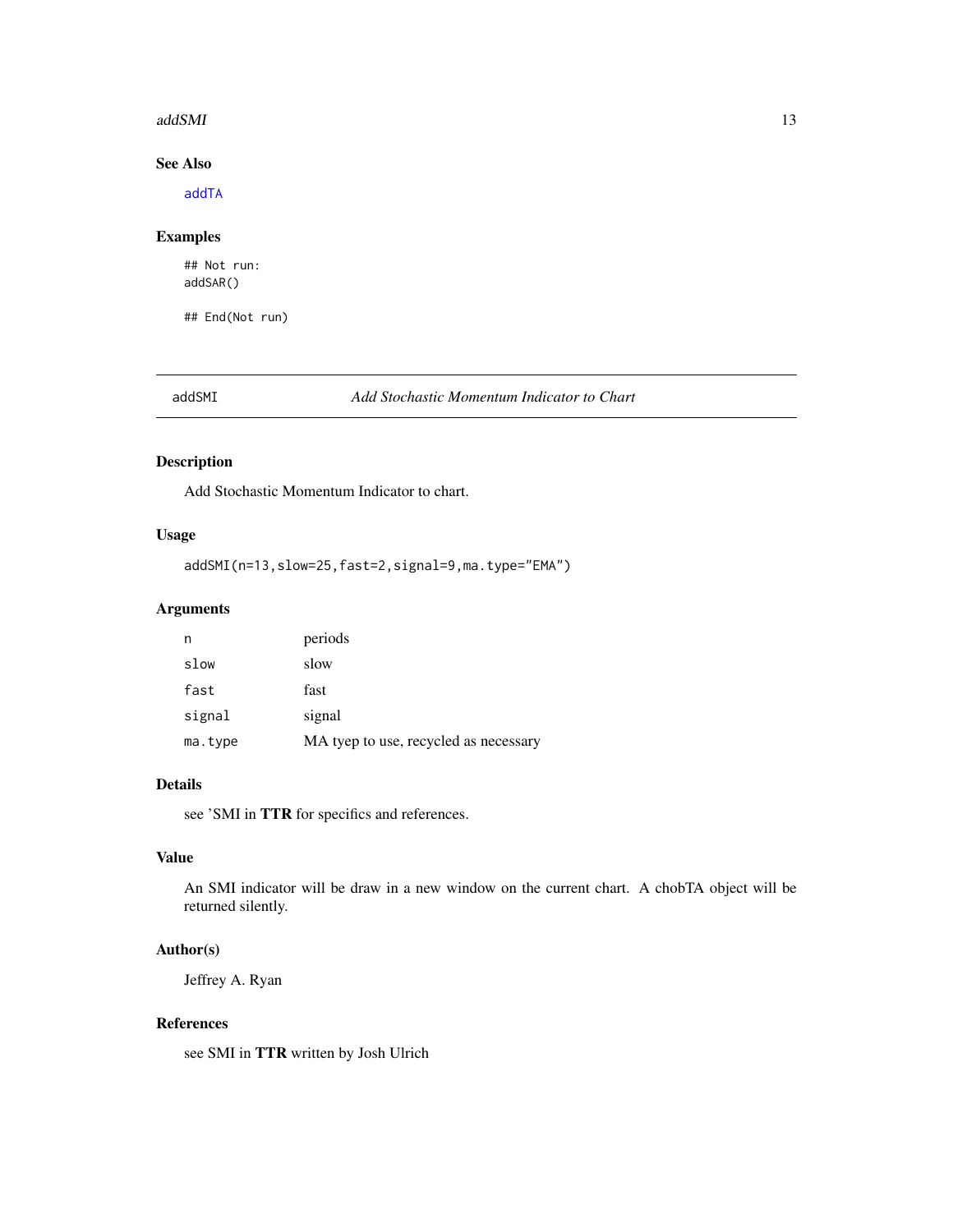14 add Volume 2014 and Volume 2014 and Volume 2014 and Volume 2014 and Volume 2014 and Volume 2014 and Volume 2014 and Volume 2014 and Volume 2014 and Volume 2014 and Volume 2014 and Volume 2014 and Volume 2014 and Volume

#### See Also

[addTA](#page-76-1)

# Examples

## Not run: addSMI()

## End(Not run)

addVo *Add Volume to Chart*

# Description

Add Volume of a series, if available, to the current chart. This is the default TA argument for all charting functions.

# Usage

addVo(log.scale=FALSE)

# Arguments

log.scale use log-scale for volume

# Details

Add volume bars to current chart if data object contains appropriate volume column. log.scale will transform the series via standard R graphics mechanisms.

# Value

Volume will be draw in a new window on the current chart. A chobTA object will be returned silently.

#### Author(s)

Jeffrey A. Ryan

#### See Also

[addTA](#page-76-1)

#### Examples

## Not run: addVo()

## End(Not run)

<span id="page-13-0"></span>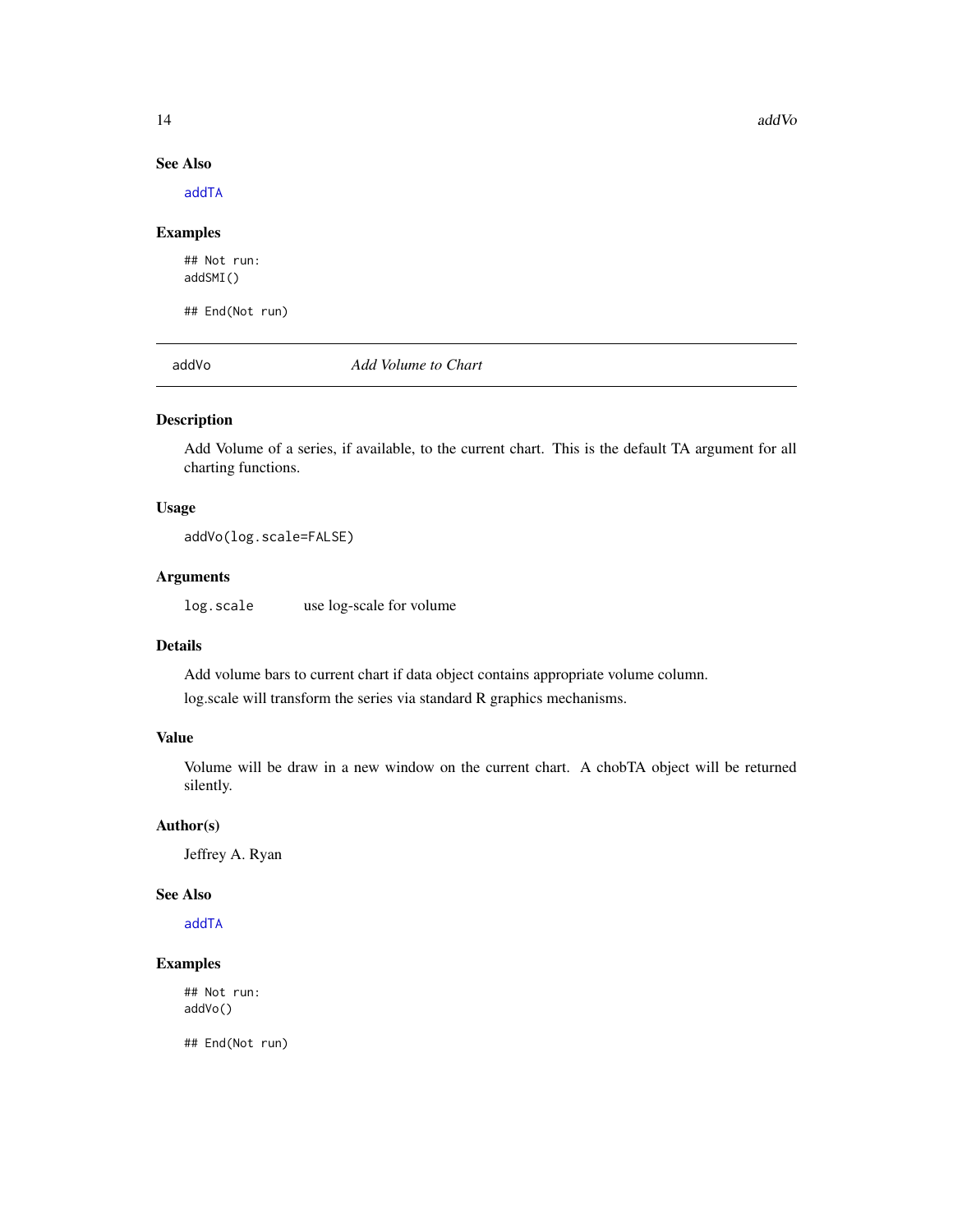<span id="page-14-0"></span>

Add William's percent R indiator to the current chart.

# Usage

 $addWPR(n = 14)$ 

#### Arguments

n periods

# Details

see 'WPR' in TTR for details and references.

# Value

A William's percent R indicator will be draw in a new window on the current chart. A chobTA object will be returned silently.

# Author(s)

Jeffrey A. Ryan

#### References

see 'WPR' in TTR written by Josh Ulrich

# See Also

[addTA](#page-76-1)

# Examples

## Not run: addWPR()

## End(Not run)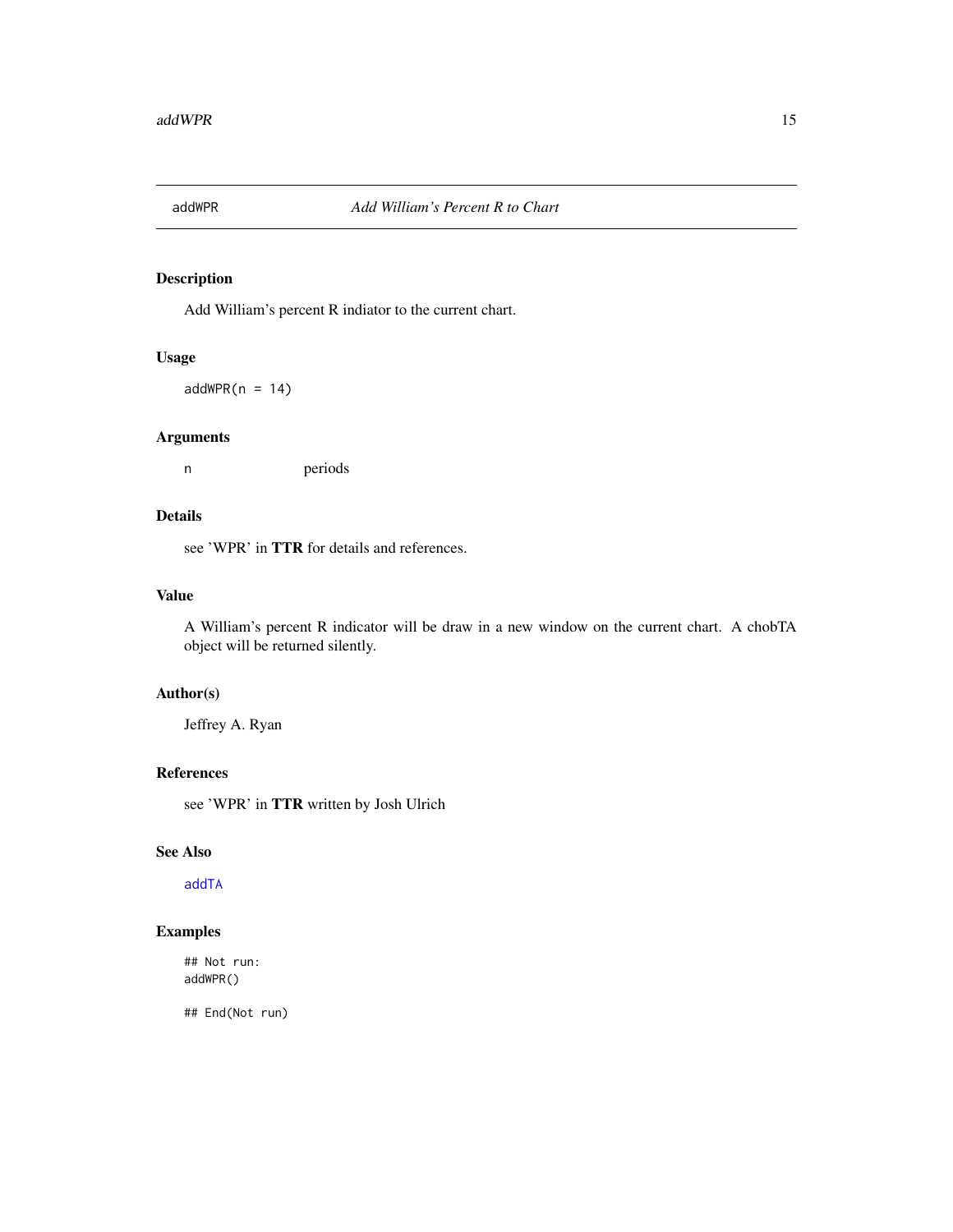<span id="page-15-0"></span>

Adjust all columns of an OHLC object for split and dividend.

#### Usage

```
adjustOHLC(x,
           adjust = c("split","dividend"),
           use.Adjusted = FALSE,
           ratio = NULL,
           symbol.name=deparse(substitute(x)))
```
#### Arguments

| X            | An OHLC object                                          |
|--------------|---------------------------------------------------------|
| adjust       | adjust by split, dividend, or both (default)            |
| use.Adjusted | use the 'Adjusted' column in Yahoo! data to adjust      |
| ratio        | ratio to adjust with, bypassing internal calculations   |
| symbol.name  | used if x is not named the same as the symbol adjusting |

# Details

This function calculates the adjusted Open, High, Low, and Close prices according to split and dividend information.

There are three methods available to calculate the new OHLC object prices.

By default, getSplits and getDividends are called to retrieve the respective information. These may dispatch to custom methods following the "." methodology used by quantmod dispatch. See getSymbols for information related to extending quantmod. This information is passed to adjRatios from the TTR package, and the resulting ratio calculations are used to adjust to observed historical prices. This is the most precise way to adjust a series.

The second method works only on standard Yahoo! data containing an explicit Adjusted column.

A final method allows for one to pass a ratio into the function directly.

All methods proceed as follows:

New columns are derived by taking the ratio of adjusted value to original Close, and multiplying by the difference of the respective column and the original Close. This is then added to the modified Close column to arrive at the remaining 'adjusted' Open, High, Low column values.

If no adjustment is needed, the function returns the original data unaltered.

#### Value

An object of the original class, with prices adjusted for splits and dividends.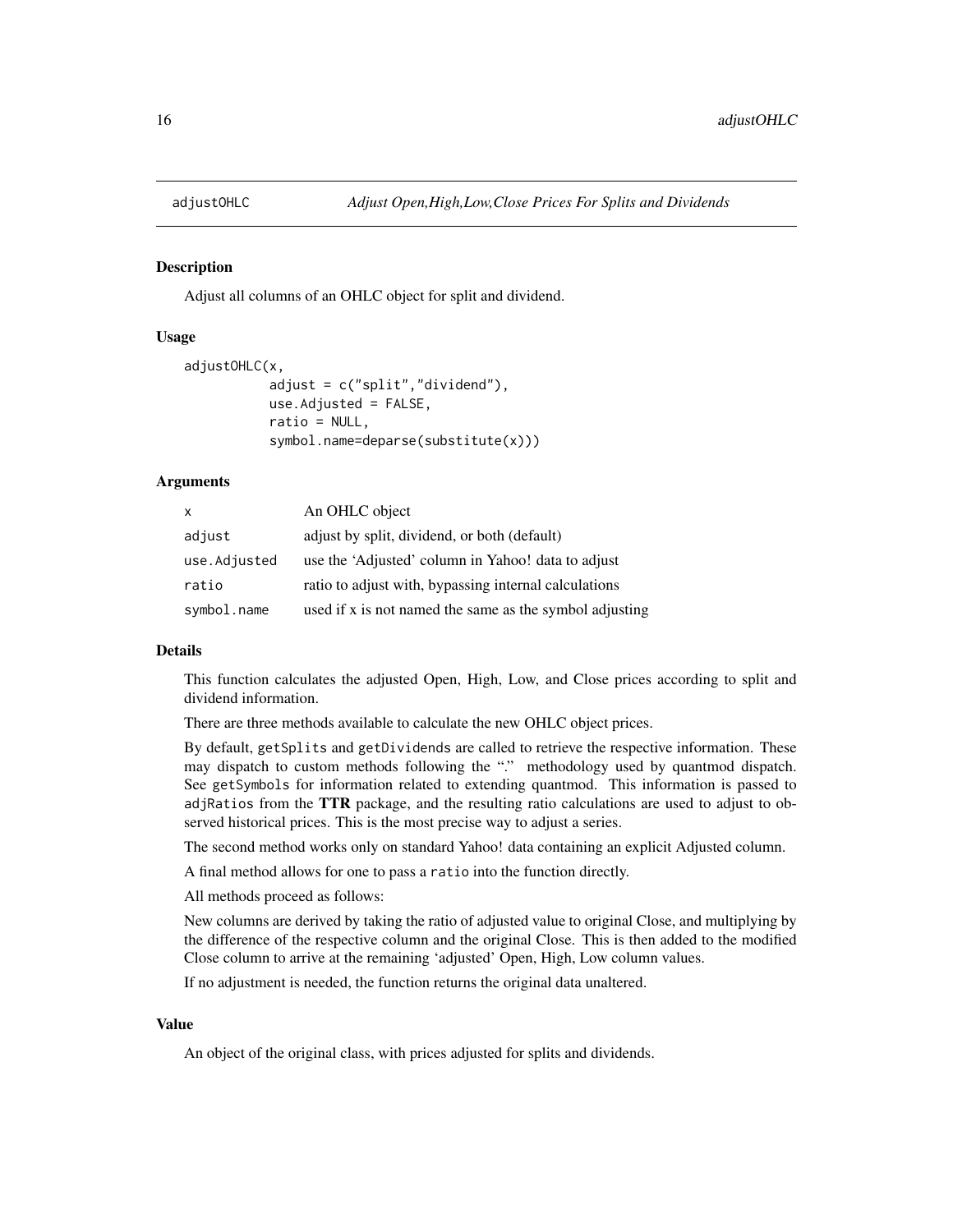# <span id="page-16-0"></span>attachSymbols 17

#### Warning

Using use.Adjusted = TRUE will be less precise than the method that employs actual split and dividend information. This is due to loss of precision from Yahoo! using Adjusted columns of only two decimal places. The advantage is that this can be run offline, and for short series or those with few adjustments the loss of precision will be small.

The resulting precision loss will be from row observation to row observation, as the calculation will be exact for intraday values.

#### Author(s)

Jeffrey A. Ryan

# References

Yahoo Finance <https://finance.yahoo.com>

# See Also

[getSymbols.yahoo](#page-67-1) [getSplits](#page-48-1) [getDividends](#page-37-1)

# Examples

```
## Not run:
getSymbols("AAPL", from="1990-01-01", src="yahoo")
head(AAPL)
head(AAPL.a <- adjustOHLC(AAPL))
head(AAPL.uA <- adjustOHLC(AAPL, use.Adjusted=TRUE))
```

```
# intraday adjustments are precise across all methods
# an example with Open to Close (OpCl)
head(cbind(OpCl(AAPL),OpCl(AAPL.a),OpCl(AAPL.uA)))
```

```
# Close to Close changes may lose precision
head(cbind(ClCl(AAPL),ClCl(AAPL.a),ClCl(AAPL.uA)))
```
## End(Not run)

attachSymbols *Attach and Flush DDB*

#### Description

Attach a demand database (lazy load) as a new environment.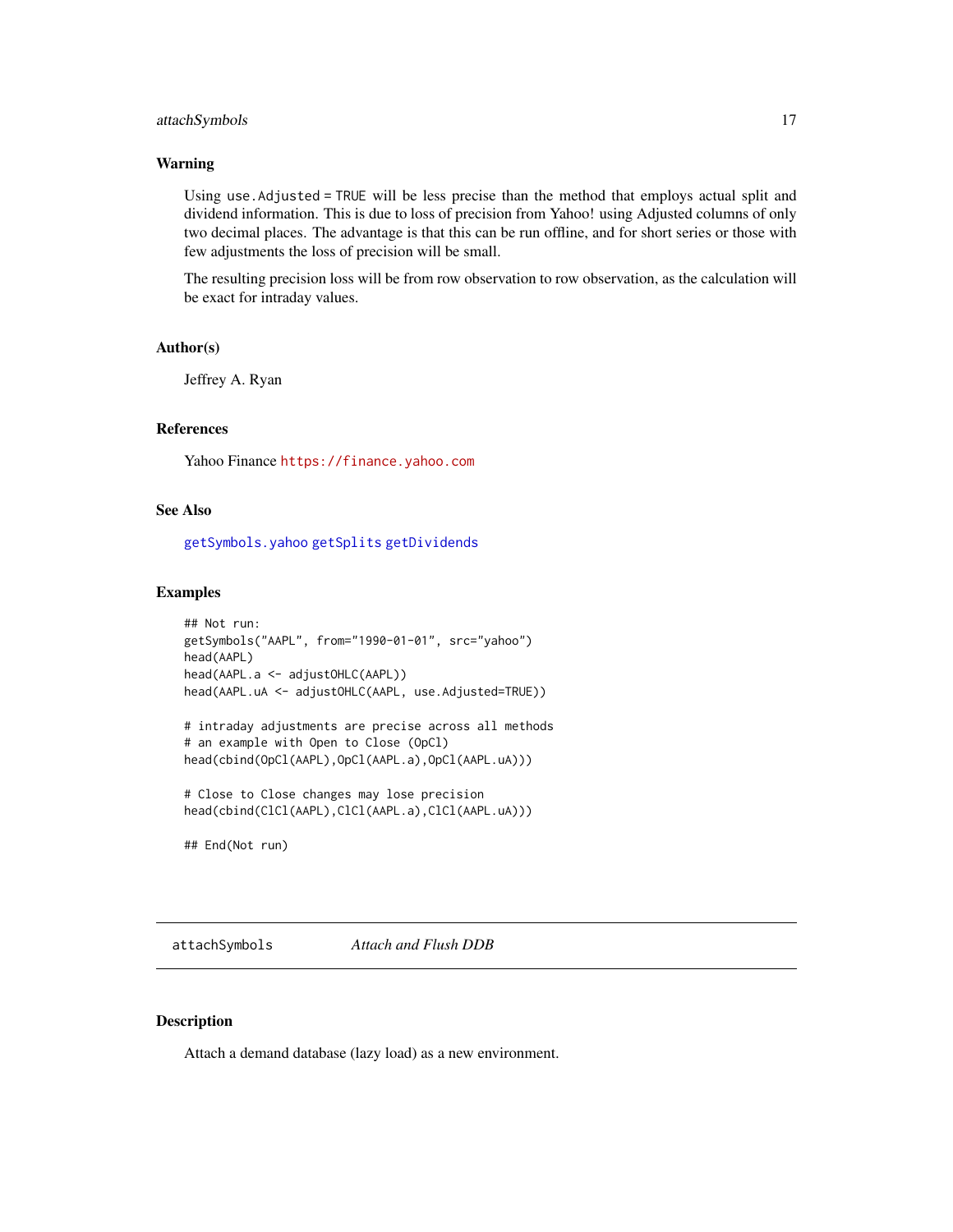#### Usage

```
attachSymbols(DB = DDB_Yahoo(),
             pos = 2,
              prefix = NULL,postfix = NULL,
             mem.cache = TRUE,
              file.cache = !mem.cache,
              cache.dir = tempdir()
```

```
flushSymbols(DB = DDB_Yahoo())
```
#### Arguments

| DB.        | A DDB data base object                |
|------------|---------------------------------------|
| pos        | position in search path to attach DB  |
| prefix     | character to prefix all symbols with  |
| postfix    | character to postfix all symbols with |
| mem.cache  | should objects be cached in memory    |
| file.cache | should objects be cached in on disk   |
| cache.dir  | directory to use for file.cache=TRUE  |

#### Details

An experimental function to allow access to remote objects without requiring explicit calls to a loading function.

attachSymbols requires a DDB object to define where the data is to come from, as well as what symbols are loaded on-demand.

attachSymbols calls the method referred to by the DDB object. In the default case this is DDB\_Yahoo. See this function for specific details about the Yahoo implementation.

The individual methods make use of getSymbols to load the data. This requires a corresponding getSymbols method.

Internally, attachSymbols makes use of quantmod's unexported create.bindings to dynamically create active bindings to each symbol listed in the DDB object.

In turn, create.bindings uses one of two R methods to create the binding to the names required. This depends on the cache method requested.

Immediately after a call to attachSymbols, a new environment is attached that contains the names of objects yet to be loaded. This is similar to the lazy-load mechanism in R, though extended to be both more general and easier to use.

It is important to note that no data is loaded at this stage. What occurs instead is that these symbols now have active bindings using either delayedAssign (mem.cache) or makeActiveBinding (file.cache).

During all future requests for the object(s) in question, the binding will be used to determine how this data is loaded into R. mem.cache will simply load the data from its corresponding source (as defined by the DDB object) and leave it in the environment specified in the original call. The effect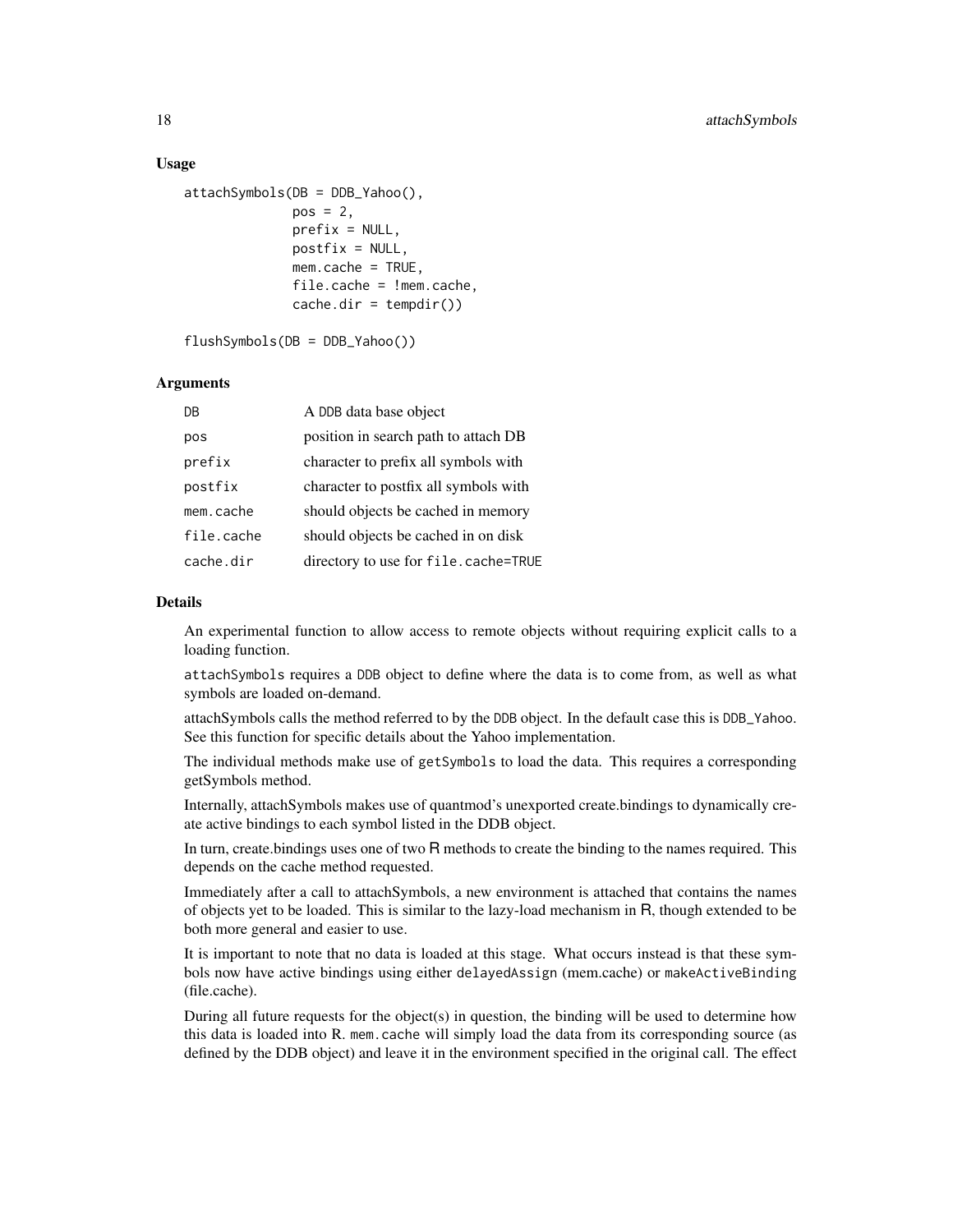#### <span id="page-18-0"></span>buildData 19

of this is to allow lazy-loading of data from a variety of external sources (Yahoo in the default case). Once loaded, these are cached in R's memory. Nothing further differentiates these from standard variables. This also means that the environment will grow as more symbols are loaded.

If the file.cache option is set, the data is loaded from its source the first time the symbol is referenced. The difference is that the data is then written to a temporary file and maintained there. Data is loaded and subsequently removed upon each request for the object. See makeActiveBinding for details of how this occurs at the R level.

A primary advantage of using the file.cache option is the ability to maintain hundreds or thousands of objects in your current session without using memory, or explicitly loading and removing. The main downside of this approach is the that data must be loaded from disk each time, with the corresponding (if generally negligible) overhead of file access.

#### Note

This function is new, and all aspects may change in the near future.

#### Author(s)

Jeffrey A. Ryan

# References

Luke's stuff and Mark Brevington and Roger Peng

#### See Also

delayedAssign, makeActiveBinding

#### Examples

```
## Not run:
attachSymbols()
SBUX
QQQQ
ls()
```
## End(Not run)

buildData *Create Data Object for Modelling*

#### **Description**

Create one data object from multiple sources, applying transformations via standard R formula mechanism.

#### Usage

```
buildData(formula, na.rm = TRUE, return.class = "zoo")
```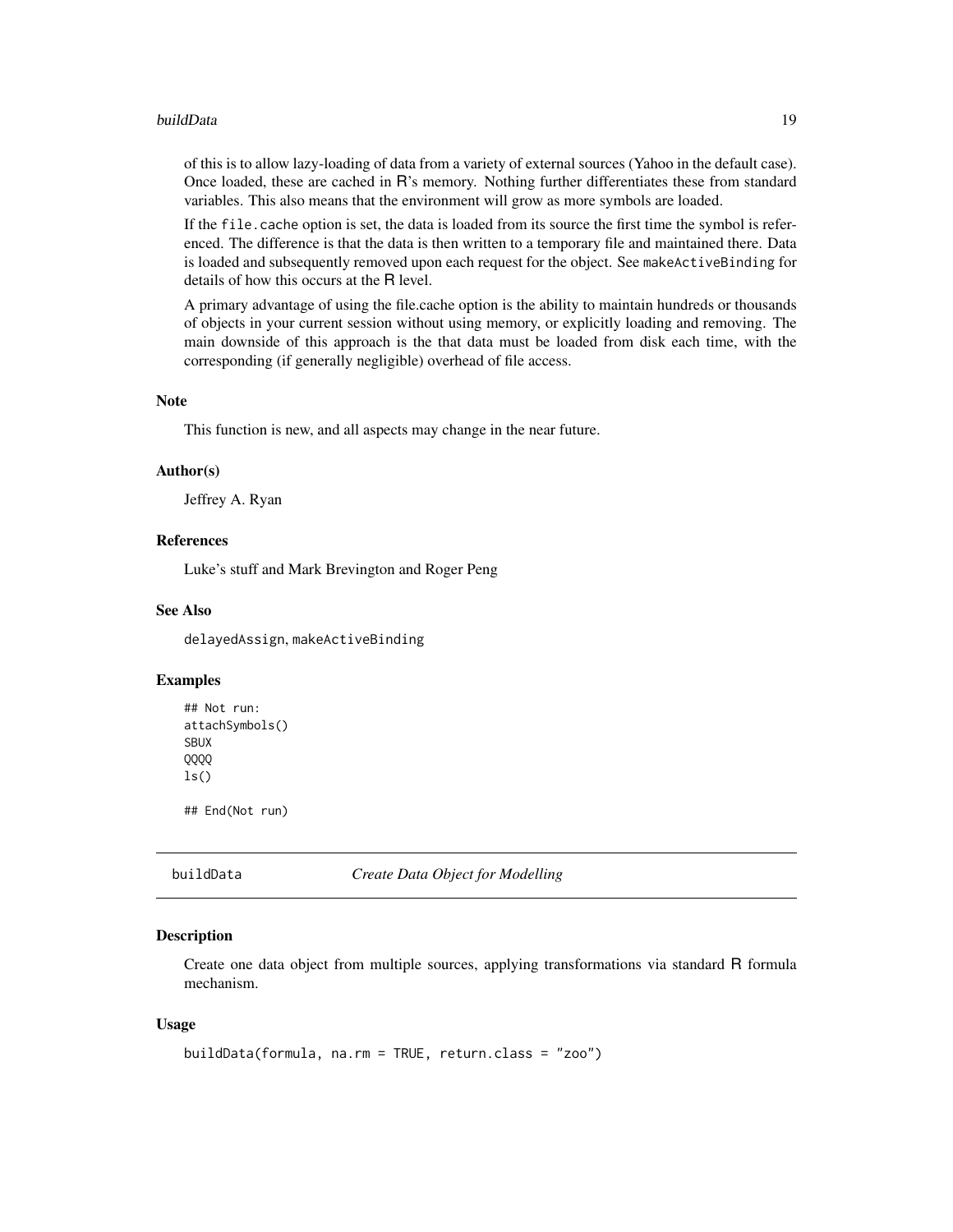#### Arguments

| formula      | an object of class formula (or one that can be coerced to that class): a sym-<br>bolic description of the desired output data object, with the dependent side<br>corresponding to first column, and the independent parameters of the formula<br>assigned to the remaining columns. |
|--------------|-------------------------------------------------------------------------------------------------------------------------------------------------------------------------------------------------------------------------------------------------------------------------------------|
| na.rm        | drop rows with missing values?                                                                                                                                                                                                                                                      |
| return.class | one of "zoo", "data.frame", "ts", "timeSeries"                                                                                                                                                                                                                                      |

# Details

Makes available for use *outside* the quantmod workflow a dataset of appropriately transformed variables, using the same mechanism underlying specifyModel. Offers the ability to apply transformations to raw data using a common formula mechanism, without having to explicitly merge different data objects.

Interally calls specifyModel followed by modelData, with the returned object being coerced to the desired 'return.class' if possible, otherwise returns a zoo object.

See getSymbols and specifyModel for more information regarding proper usage.

#### Value

An object of class return.class.

#### Author(s)

Jeffrey A. Ryan

#### See Also

[getSymbols](#page-49-1), [specifyModel](#page-93-1), [modelData](#page-75-1)

# Examples

```
## Not run:
 buildData(Next(OpCl(DIA)) ~ Lag(TBILL) + I(Lag(OpHi(DIA))^2))
 buildData(Next(OpCl(DIA)) ~ Lag(TBILL), na.rm=FALSE)
 buildData(Next(OpCl(DIA)) ~ Lag(TBILL), na.rm=FALSE, return.class="ts")
```
## End(Not run)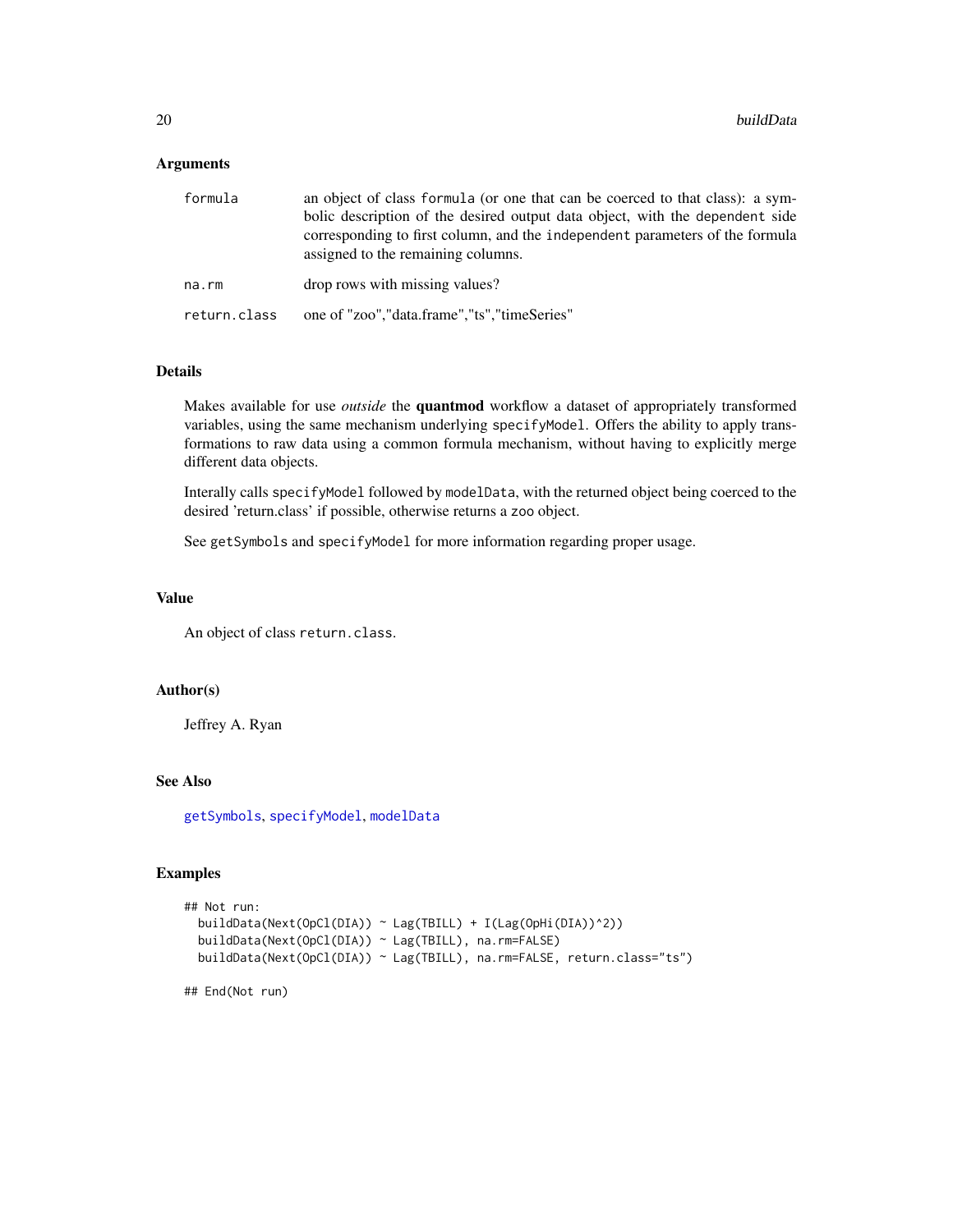<span id="page-20-0"></span>

Construct and attach a fitted model of type method to quantmod object.

#### Usage

```
buildModel(x, method, training.per, ...)
```
#### Arguments

| $\mathsf{x}$ | An object of class quantmod created with specify Model or an R formula                                                     |
|--------------|----------------------------------------------------------------------------------------------------------------------------|
| training.per | character vector representing dates in ISO 8601 format "CCYY-MM-DD" or<br>"CCYY-MM-DD HH:MM:SS" of length 2                |
| method       | A character string naming the fitting method. See details section for available<br>methods, and how to create new methods. |
|              | Additional arguments to method call                                                                                        |

#### Details

Currently available methods include:

lm, glm, loess, step, ppr, rpart[rpart], tree[tree], randomForest[randomForest], mars[mda], polymars[polspline], lars[lars], rq[quantreg], lqs[MASS], rlm[MASS], svm[e1071], and nnet[nnet].

The training.per *should* match the undelying date format of the time-series data used in modelling. Any other style may not return what you expect.

Additional methods wrappers can be created to allow for modelling using custom functions. The only requirements are for a wrapper function to be constructed taking parameters quantmod, training.data, and .... The function must return the fitted model object and have a predict method available. It is possible to add predict methods if non exist by adding an S3 method for predictModel. The buildModel.skeleton function can be used for new methods.

#### Value

An object of class quantmod with fitted model attached

# Note

See buildModel.skeleton for information on adding additional methods

# Author(s)

Jeffrey Ryan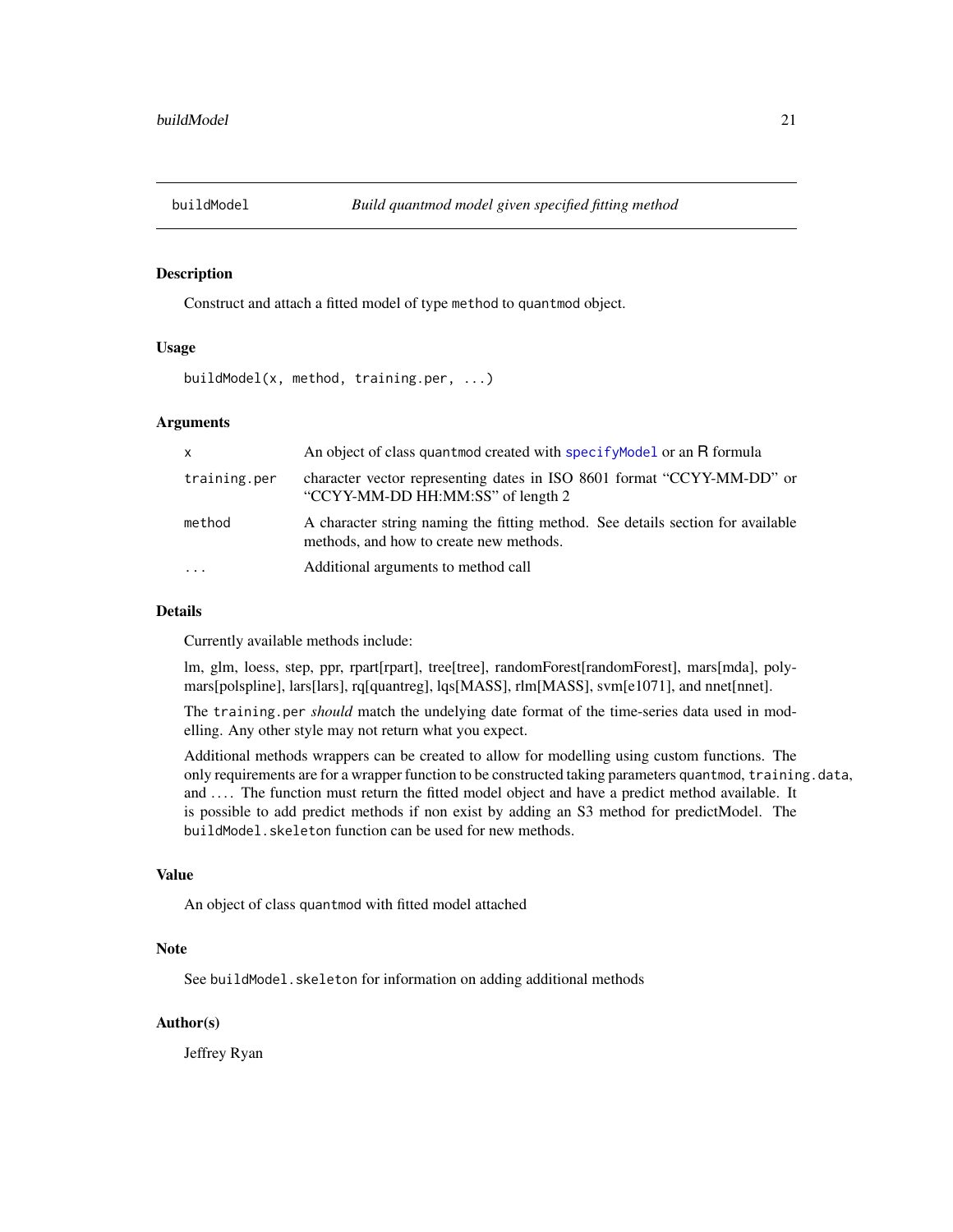#### See Also

[specifyModel](#page-93-1) [tradeModel](#page-97-1)

#### Examples

```
## Not run:
getSymbols('QQQQ',src='yahoo')
q.model = specifyModel(Next(OpCl(QQQQ)) ~ Lag(OpHi(QQQQ),0:3))
buildModel(q.model,method='lm',training.per=c('2006-08-01','2006-09-30'))
```
## End(Not run)

<span id="page-21-1"></span>chartSeries *Create Financial Charts*

#### Description

Charting tool to create standard financial charts given a time series like object. Serves as the base function for future technical analysis additions. Possible chart styles include candles, matches (1 pixel candles), bars, and lines. Chart may have white or black background.

reChart allows for dynamic changes to the chart without having to respecify the full chart parameters.

# Usage

```
chartSeries(x,
           type = c("auto", "candlesticks", "matchsticks", "bars","line"),
           subset = NULL,
           show.grid = TRUE,
          name = NULL,time.scale = NULL,
           log.scale = FALSE,
           TA = 'addVo()',TAsep=';',
           line.type = "1",bar-type = "ohlc",theme = chartTheme("black"),
           layout = NA,
           major.ticks='auto', minor.ticks=TRUE,
           yrange=NULL,
           plot=TRUE,
           up.col,dn.col,color.vol = TRUE, multi.col = FALSE,
           ...)
reChart(type = c("auto", "candlesticks", "matchsticks", "bars","line"),
       subset = NULL,show.grid = TRUE,
```
<span id="page-21-0"></span>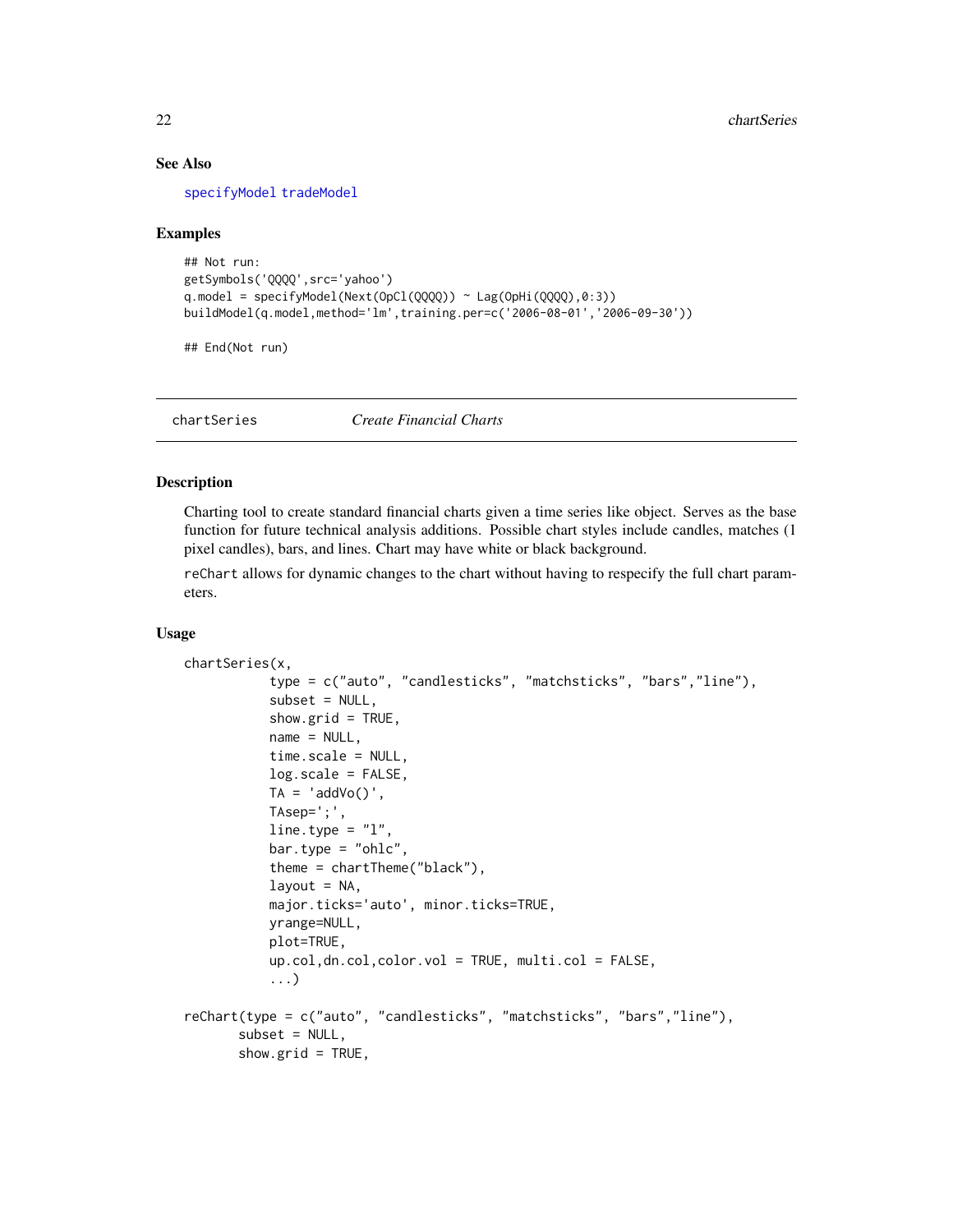#### chartSeries 23

```
name = NULL,time.scale = NULL,
line.type = "l",bar.type = "ohlc",theme = chartTheme("black"),
major.ticks='auto', minor.ticks=TRUE,
yrange=NULL,
up.col,dn.col,color.vol = TRUE, multi.col = FALSE,
...)
```
#### Arguments

| an OHLC object - see details                                      |
|-------------------------------------------------------------------|
| style of chart to draw                                            |
| xts style date subsetting argument                                |
| display price grid lines?                                         |
| name of chart                                                     |
| what is the timescale? automatically deduced (broken)             |
| should the y-axis be log-scaled?                                  |
| a vector of technical indicators and params, or character strings |
| TA delimiter for TA strings                                       |
| type of line in line chart                                        |
| type of barchart - ohlc or hlc                                    |
| a chart.theme object                                              |
| if NULL bypass internal layout                                    |
| where should major ticks be drawn                                 |
| should minor ticks be draw?                                       |
| override y-scale                                                  |
| should plot be drawn                                              |
| up bar/candle color                                               |
| down bar/candle color                                             |
| color code volume?                                                |
| 4 color candle pattern                                            |
| additional parameters                                             |
|                                                                   |

#### Details

Currently displays standard style OHLC charts familiar in financial applications, or line charts when not passes OHLC data. Works with objects having explicit time-series properties.

Line charts are created with close data, or from single column time series.

The subset argument can be used to specify a particular area of the series to view. The underlying series is left intact to allow for TA functions to use the full data set. Additionally, it is possible to use syntax borrowed from the first and last functions, e.g. 'last 4 months'.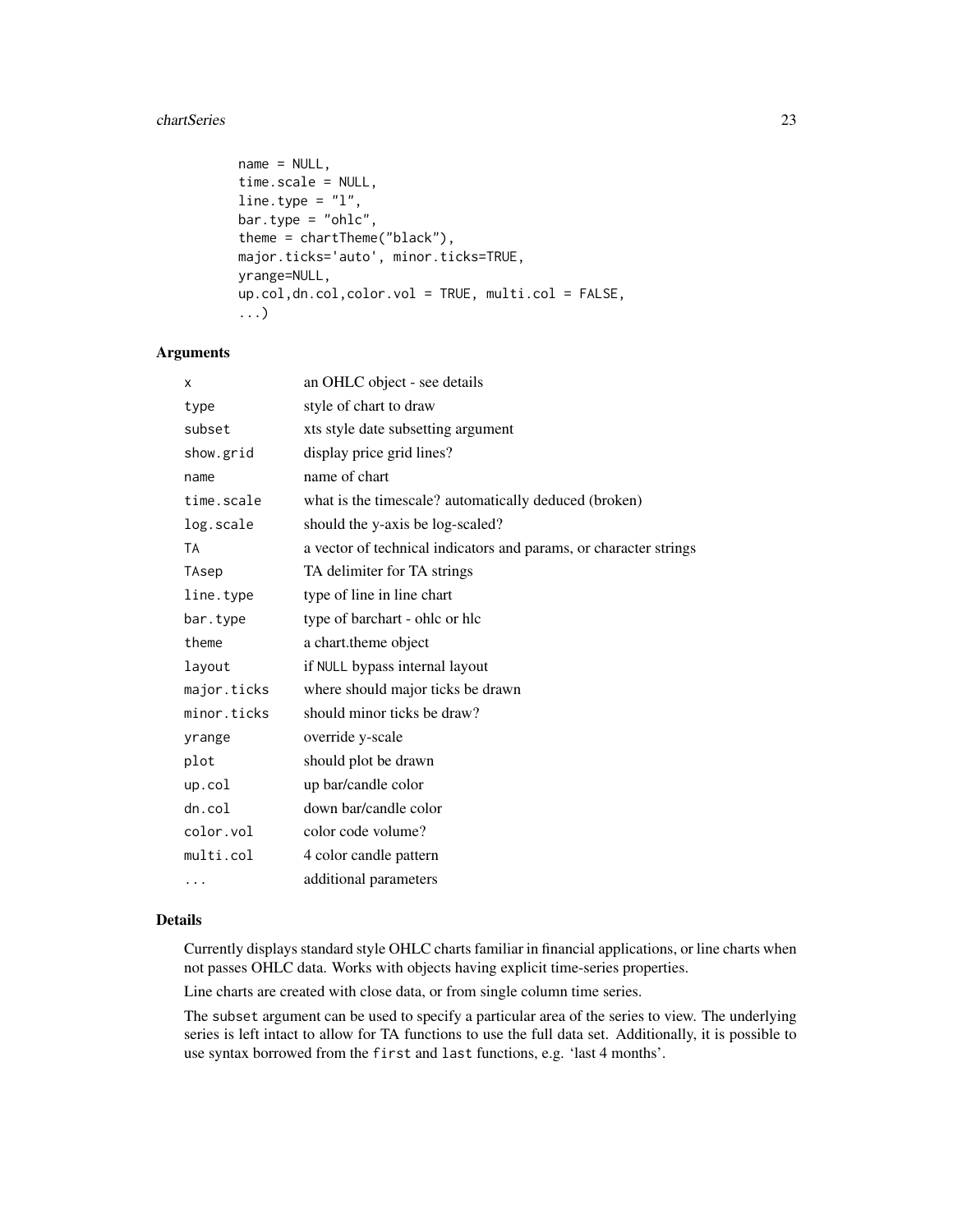TA allows for the inclusion of a variety of chart overlays and tecnical indicators. A full list is available from addTA. The default TA argument is addVo() - which adds volume, if available, to the chart being drawn.

theme requires an object of class chart. theme, created by a call to chartTheme. This function can be used to modify the look of the resulting chart. See chart. theme for details.

line.type and bar.type allow further fine tuning of chart styles to user tastes.

multi.col implements a color coding scheme used in some charting applications, and follows the following rules:

- grey =>  $Op[t] < Cl[t]$  and  $Op[t] < Cl[t-1]$
- white  $\Rightarrow$  Op[t] < Cl[t] and Op[t] > Cl[t-1]
- $red \Rightarrow Op[t] > Cl[t]$  and  $Op[t] < Cl[t-1]$
- black  $\Rightarrow$  Op[t]  $>$  Cl[t] and Op[t]  $>$  Cl[t-1]

reChart takes any number of arguments from the original chart call — and redraws the chart with the updated parameters. One item of note: if multiple color bars/candles are desired, it is necessary to respecify the theme argument. Additionally it is not possible to change TA parameters at present. This must be done with addTA/dropTA/swapTA/moveTA commands.

#### Value

Returns a standard chart plus volume, if available, suitably scaled.

If plot=FALSE a chob object will be returned.

#### Note

Most details can be fine-tuned within the function, though the code does a reasonable job of scaling and labelling axes for the user.

The current implementation maintains a record of actions carried out for any particular chart. This is used to recreate the original when adding new indicator. A list of applied TA actions is available with a call to listTA. This list can be assigned to a variable and used in new chart calls to recreate a set of technical indicators. It is also possible to force all future charts to use the same indicators by calling setTA.

Additional motivation to add outlined candles to allow for scaling and advanced color coding is owed to Josh Ulrich, as are the base functions (from TTR) for the yet to be released technical analysis charting code.

Many improvements in the current version were the result of conversations with Gabor Grothendieck. Many thanks to him.

#### Author(s)

Jeffrey A. Ryan

#### References

Josh Ulrich - TTR package and multi.col coding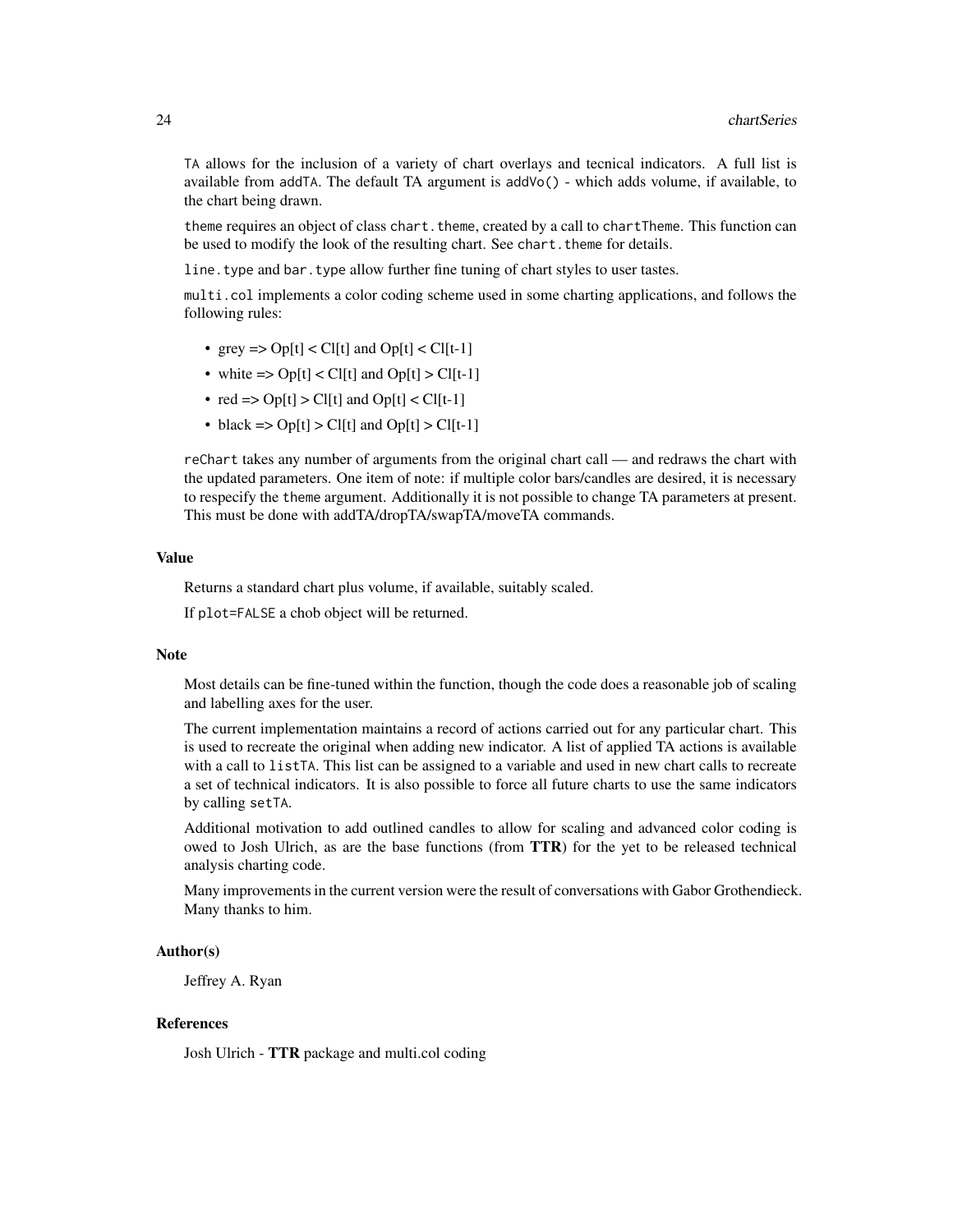#### <span id="page-24-0"></span>chartTheme 25

# See Also

[getSymbols](#page-49-1), [addTA](#page-76-1), [setTA](#page-92-1), [chartTheme](#page-24-1)

#### Examples

```
## Not run:
getSymbols("YHOO")
chartSeries(YHOO)
chartSeries(YHOO, subset='last 4 months')
chartSeries(YHOO, subset='2007::2008-01')
chartSeries(YHOO,theme=chartTheme('white'))
chartSeries(YHOO,TA=NULL) #no volume
chartSeries(YHOO,TA=c(addVo(),addBBands())) #add volume and Bollinger Bands from TTR
addMACD() # add MACD indicator to current chart
setTA()
chartSeries(YHOO) #draws chart again, this time will all indicators present
## End(Not run)
```
<span id="page-24-1"></span>chartTheme *Create A Chart Theme*

#### Description

Create a chart.theme object for use within chartSeries to manage desired chart colors.

#### Usage

 $chart$ Theme(theme = "black", ...)

#### Arguments

| theme    | name of base theme         |
|----------|----------------------------|
| $\cdots$ | name=value pairs to modify |

#### Details

Used as an argument to the chartSeries family of functions, chartTheme allows for on-the-fly modification of pre-specified chart 'themes'. Users can modify a pre-built theme in-place, or copy the theme to a new variable for use in subsequent charting calls.

Internally a chart.theme object is nothing more than a list of values organized by chart components. The primary purpose of this is to facilitate minor modification on the fly, as well as provide a template for larger changes.

Setting style arguments for TA calls via chartTheme requires the user to pass the styles as name=value pairs with a name containing the TA call in question. See examples for assistance.

Current components that may be modified with appropriate values: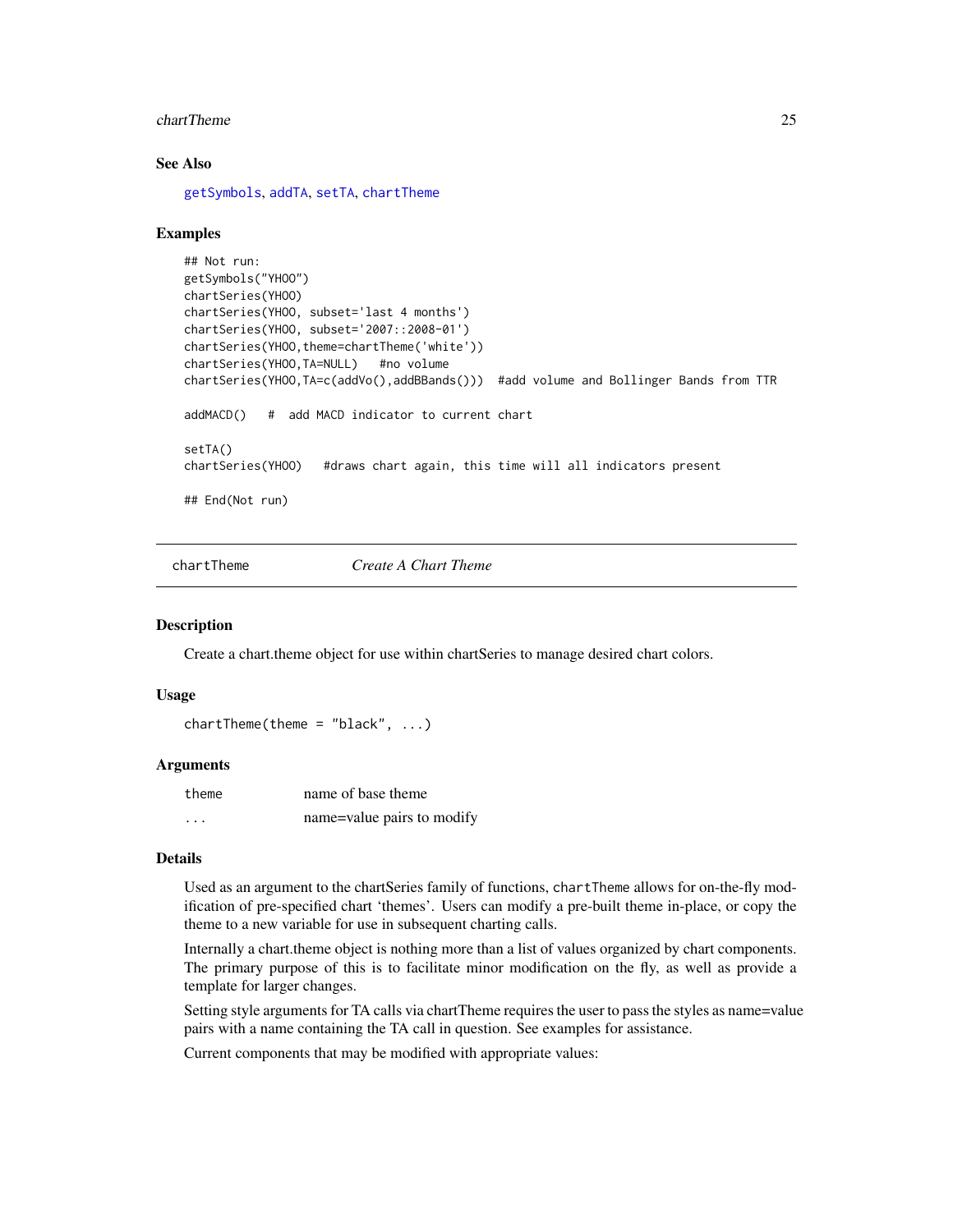#### 26 chartTheme control of the control of the control of the chartTheme chartTheme

- fg.colforeground color
- bg.colbackground color
- grid.colgrid color
- borderborder color
- minor.tickminor tickmark color
- major.tickmajor tickmark color
- up.colup bar/candle color
- dn.coldown bar/candle color
- up.up.colup after up bar/candle color
- up.dn.colup after down bar/candle color
- dn.dn.coldown after down bar/candle color
- dn.up.coldown after up bar/candle color
- up.borderup bar/candle border color
- dn.borderdown bar/candle border color
- up.up.borderup after up bar/candle border color
- up.dn.borderup after down bar/candle border color
- dn.dn.borderdown after down bar/candle border color
- dn.up.borderdown after up bar/candle border color

# Value

A chart.theme object

# Author(s)

Jeffrey A. Ryan

#### See Also

[chartSeries](#page-21-1)

#### Examples

```
chartTheme()
chartTheme('white')
chartTheme('white',up.col='blue',dn.col='red')
```

```
# A TA example
chartTheme(addRSI.col='red')
```
str(chartTheme())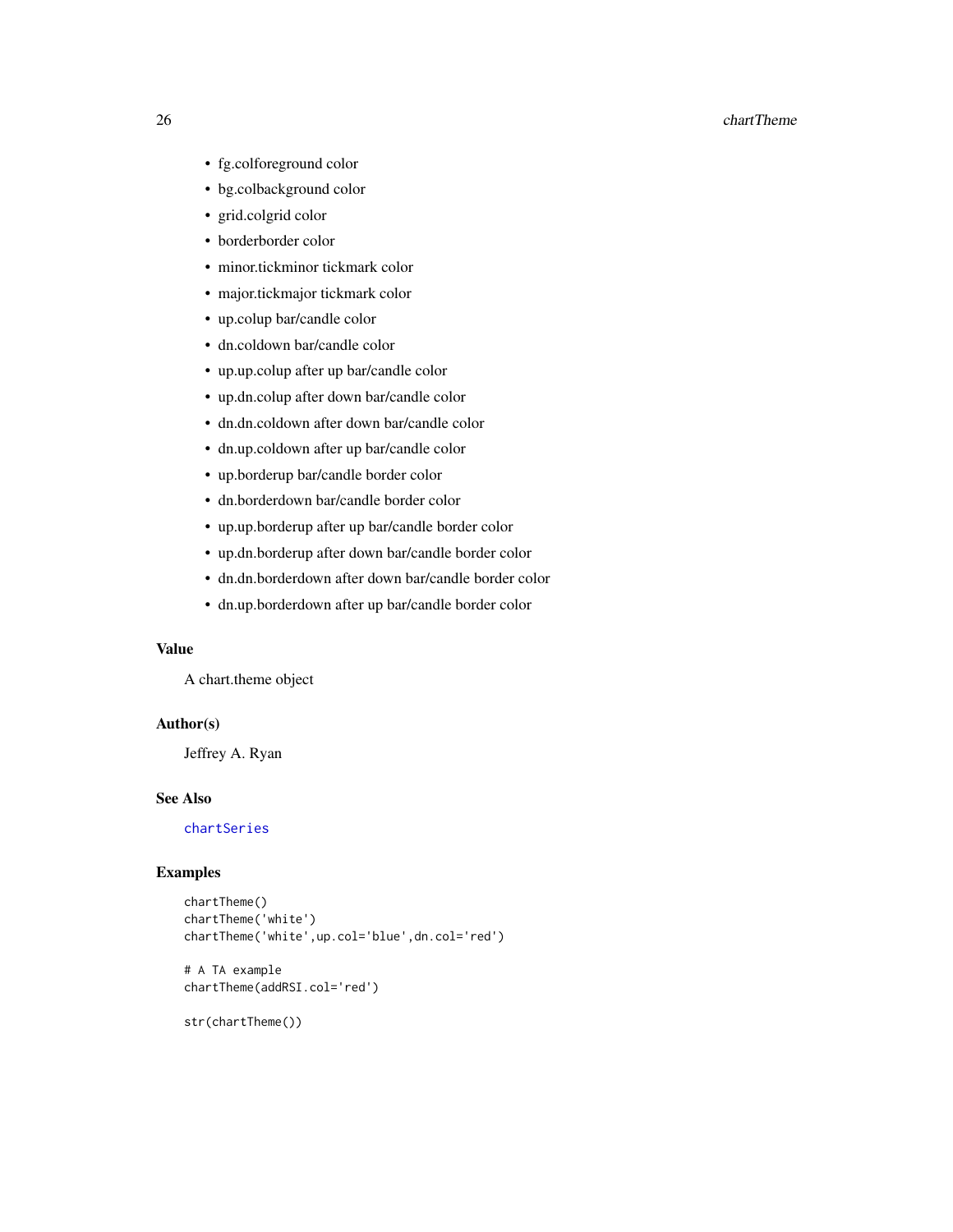<span id="page-26-0"></span>

These are experimental functions for a new version of chartSeries in quantmod. Interface, behavior, and functionality will change.

# Usage

```
chart_Series(x,
             name = deparse(substitute(x)),
             type = "candlesticks",
             subset = ",
             TA = "",pars = chart_pars(),
             theme = chart_theme(),
             clev = 0,
             ...)
```
# Arguments

| X          | time series object                                                                 |
|------------|------------------------------------------------------------------------------------|
| name       | name for chart                                                                     |
| type       | one of:                                                                            |
| subset     | an ISO8601 style character string indicating date range                            |
| <b>TA</b>  | a character string of semi-colon seperated TA calls.                               |
| pars       | chart parameters                                                                   |
| theme      | chart theme                                                                        |
| clev       | color level (experimental). Indicates the degree of brightness 0 is darkest color. |
| $\ddots$ . | additional parameters                                                              |

# Details

These functions, when complete, will revert back to the original chartSeries naming convention.

#### Value

Called for graphical side effects.

#### Note

Highly experimental (read: alpha) use with caution.

# Author(s)

Jeffrey A. Ryan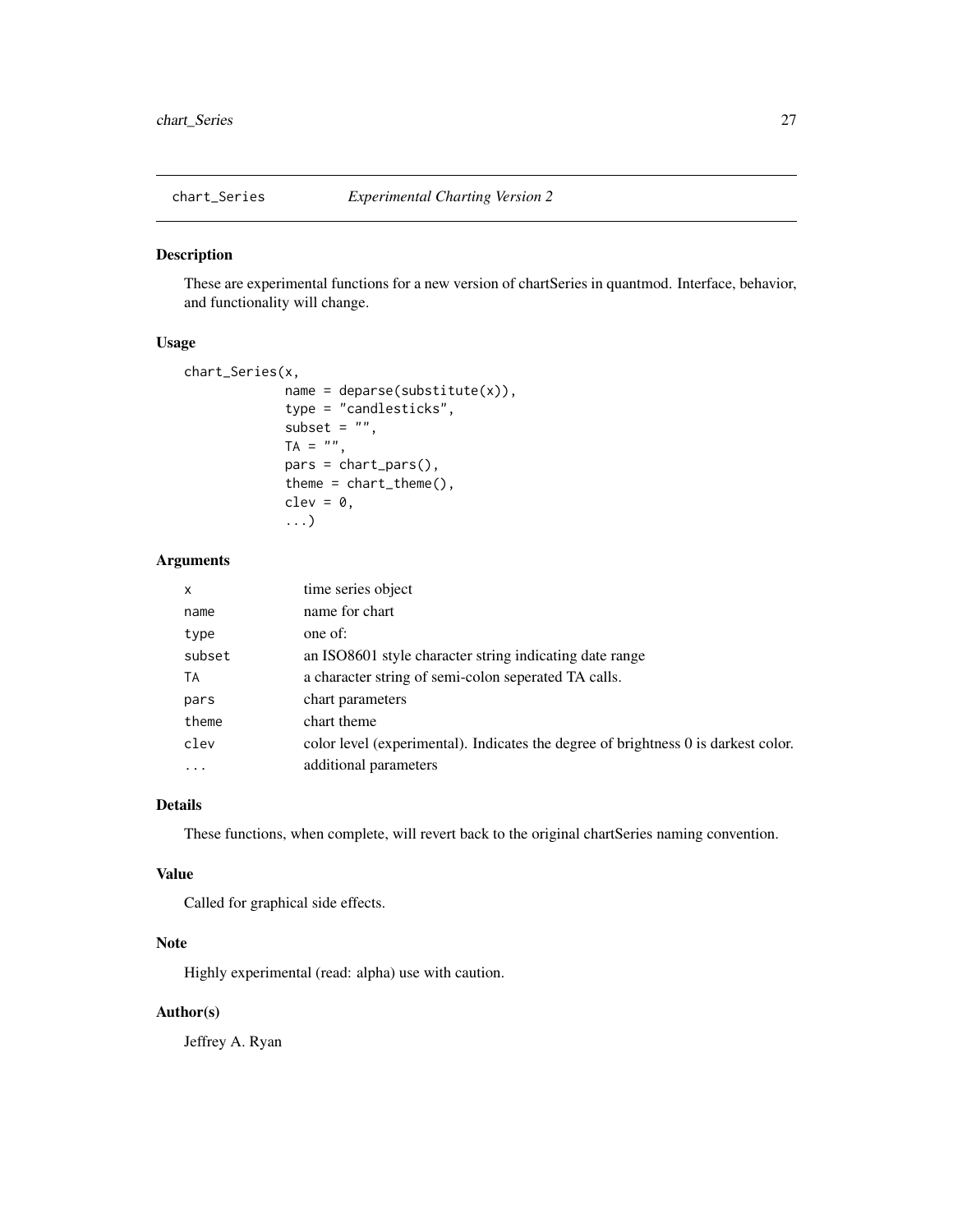<span id="page-27-1"></span><span id="page-27-0"></span>

Internal Objects for Tracking and Plotting Chart Changes

#### Objects from the Class

Objects are created internally through the charting functions chartSeries, barChart, lineChart, and candleChart.

# **Slots**

device: Object of class "ANY" ~~ call: Object of class "call" ~~ xdata: Object of class "ANY" ~~ xsubset: Object of class "ANY" ~~ name: Object of class "character" ~~ type: Object of class "character" ~~ passed.args: Object of class "ANY" ~~ windows: Object of class "numeric" ~~ xrange: Object of class "numeric" ~~ yrange: Object of class "numeric" ~~ log.scale: Object of class "logical" ~~ length: Object of class "numeric" ~~ color.vol: Object of class "logical" ~~ multi.col: Object of class "logical" ~~ show.vol: Object of class "logical" ~~ show.grid: Object of class "logical" ~~ line.type: Object of class "character" ~~ bar.type: Object of class "character" ~~ xlab: Object of class "character" ~~ ylab: Object of class "character" ~~ spacing: Object of class "numeric" ~~ width: Object of class "numeric" ~~ bp: Object of class "numeric" ~~ x.labels: Object of class "character" ~~ colors: Object of class "ANY" ~~ layout: Object of class "ANY" ~~ time.scale: Object of class "ANY" ~~ major.ticks: Object of class "ANY" ~~ minor.ticks: Object of class "logical" ~~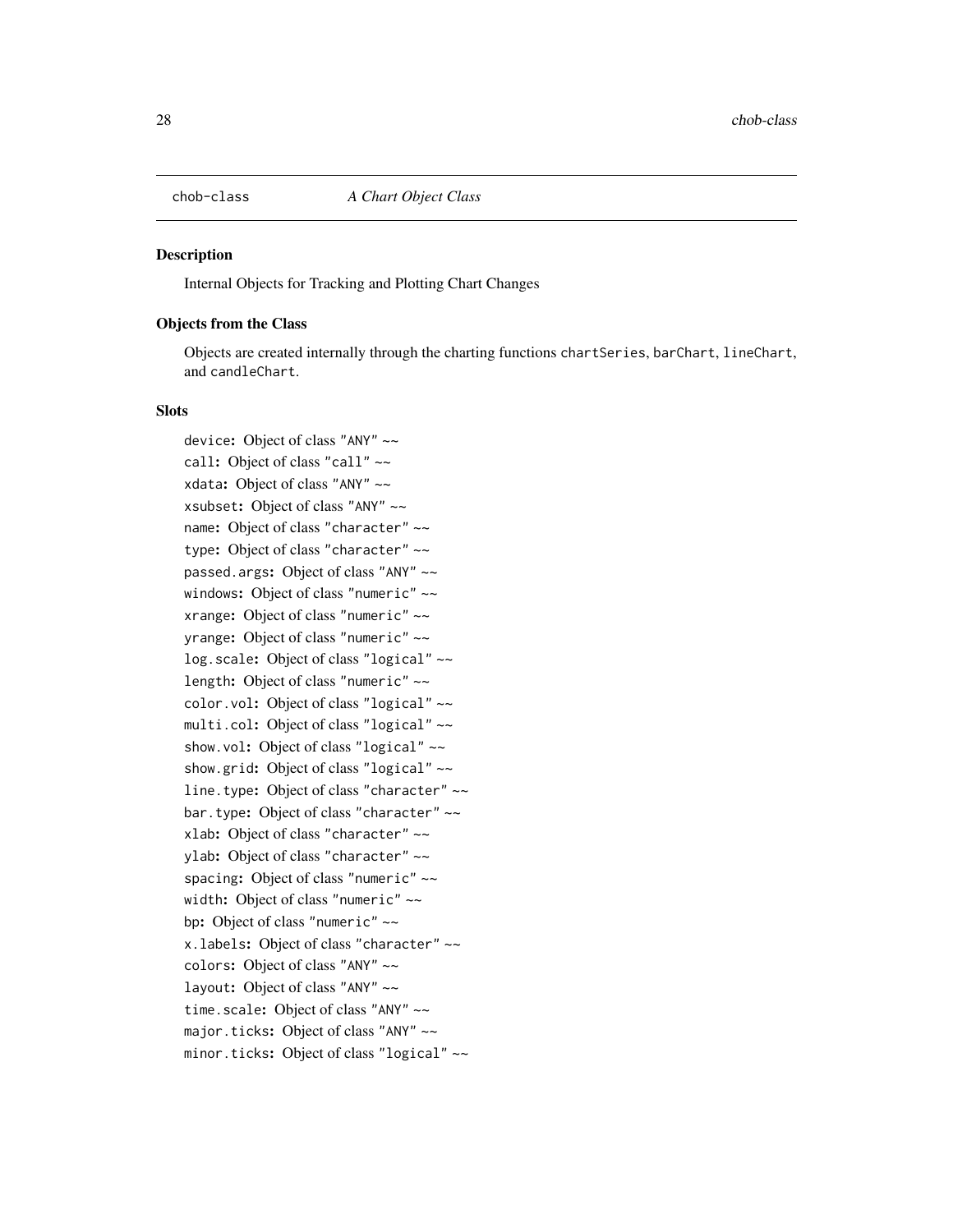# <span id="page-28-0"></span>chobTA-class 29

# Methods

No methods defined with class "chob" in the signature.

#### Author(s)

Jeffrey A. Ryan

# See Also

[chartSeries](#page-21-1), or [chobTA](#page-28-1) for links to other classes

# Examples

showClass("chob")

<span id="page-28-1"></span>chobTA-class *A Technical Analysis Chart Object*

# Description

Internal storage class for handling arbitrary TA objects

# Objects from the Class

Objects of class chobTA are created and returned invisibly through calls to addTA-style functions.

# Slots

call: Object of class "call" ~~ on: Object of class "ANY" ~~ new: Object of class "logical" ~~ TA.values: Object of class "ANY" ~~ name: Object of class "character" ~~ params: Object of class "ANY" ~~

# Methods

show signature(object = "chobTA"): ...

# Note

It is of no external vaule to handle chobTA objects directly

# Author(s)

Jeffrey A. Ryan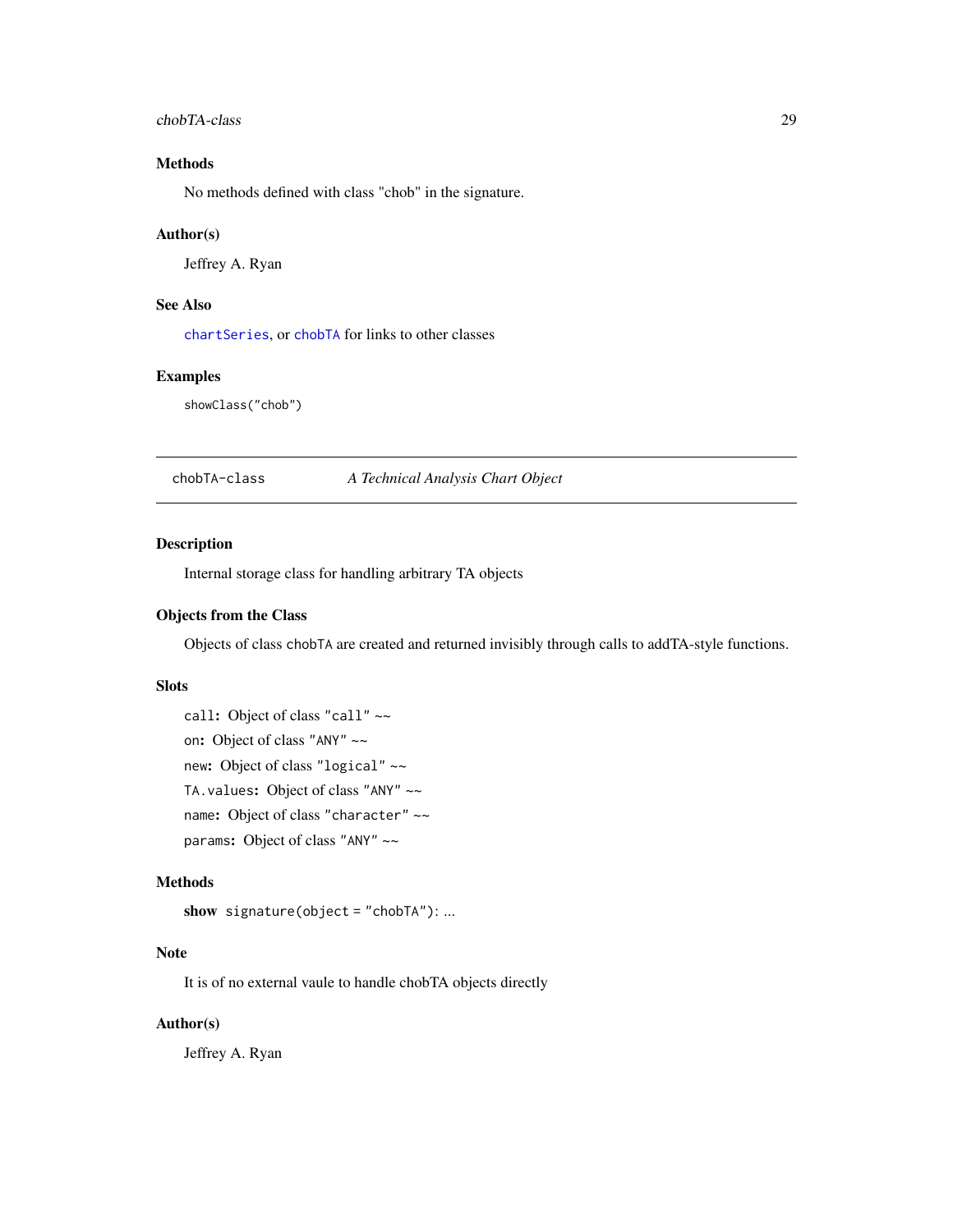# <span id="page-29-0"></span>See Also

[addTA](#page-76-1), ~~~ or [chob](#page-27-1) for links to other classes

# Examples

```
showClass("chobTA")
```
create.binding *Create DDB Bindings*

#### Description

Internal function used in attachSymbols to create active bindings for symbols defined in a DDB object.

# Usage

```
create.binding(s,
               lsym,
               rsym,
               gsrc,
               mem.cache = TRUE,
               file.cache = !mem.cache,
               cache.dir = tempdir(),envir,...)
```
# Arguments

| S          | symbol name                                      |
|------------|--------------------------------------------------|
| lsym       | function to convert to local name (legal R name) |
| rsym       | function to convert to remote name (source name) |
| gsrc       | corresponds to 'src' arg in getSymbols call      |
| mem.cache  | cache to memory                                  |
| file.cache | cache to disk                                    |
| cache.dir  | directory to cache to/from                       |
| envir      | environment name (character)                     |
|            | arguments to pass to getSymbols call             |

# Details

Low level function to create bindings during initial demand-database construction.

#### Value

Called for its side effect of creating active bindings to symbols.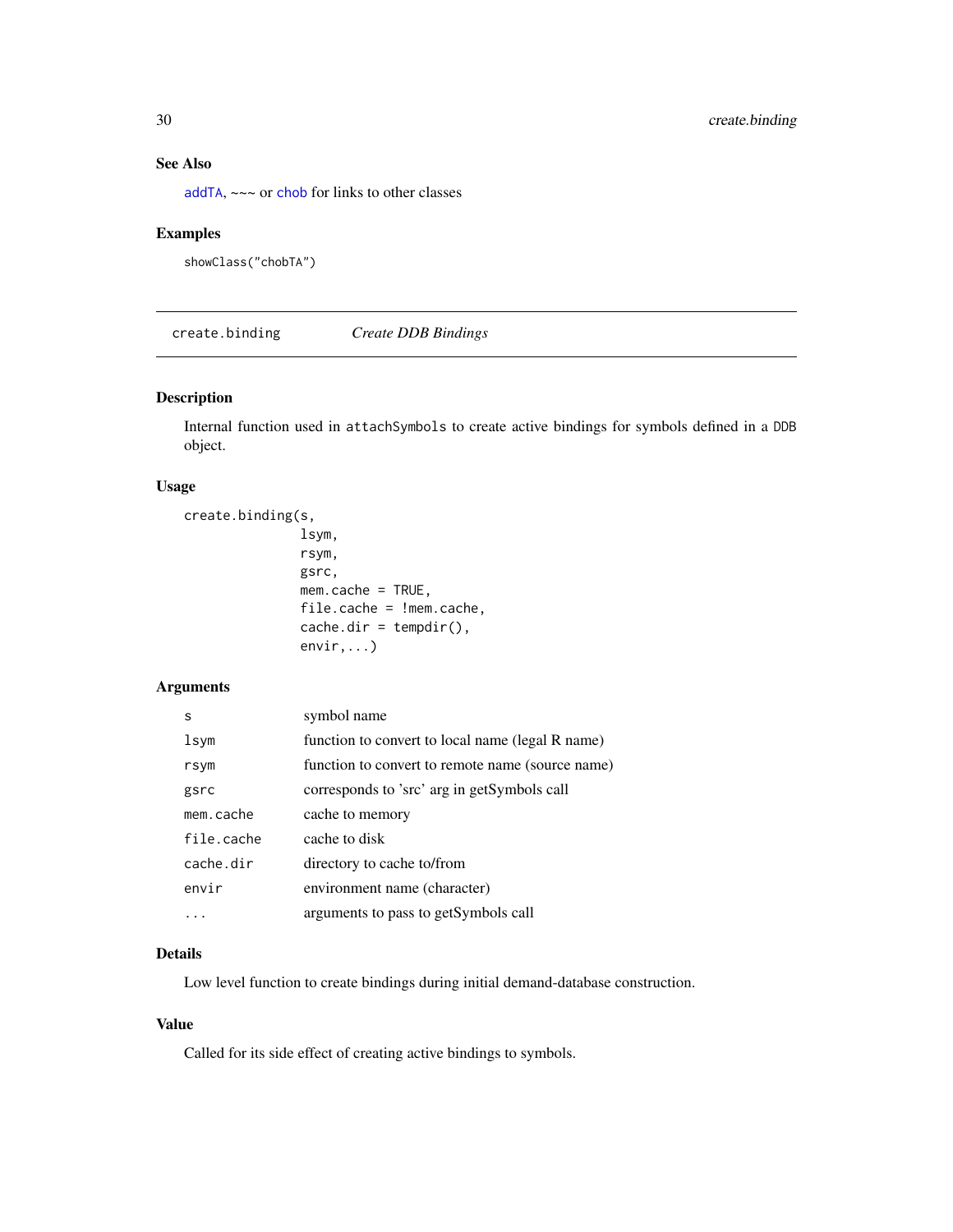#### <span id="page-30-0"></span>Defaults 31

# Note

This is code used internally by attachSymbols. User's may modify this to accomodate different systems. The upstream functions needn't maintain consistency with this interface. Use as a guide or template.

# Author(s)

Jeffrey A. Ryan

# References

Mark, Roger, ?

Defaults *Manage Default Argument Values for quantmod Functions*

#### Description

Use globally specified defaults, if set, in place of formally specified default argument values. Allows user to specify function defaults different than formally supplied values, e.g. to change poorly performing defaults, or satisfy a different preference.

#### Usage

```
setDefaults(name, ...)
unsetDefaults(name, confirm = TRUE)
getDefaults(name = NULL, arg = NULL)
importDefaults(calling.fun)
```
#### Arguments

| name        | name of function, quoted or unquoted (see Details) |
|-------------|----------------------------------------------------|
| .           | name=value default pairs                           |
| confirm     | prompt before unsetting defaults                   |
| arg         | values to retrieve                                 |
| calling.fun | name of function to act upon                       |

#### Details

setDefaults Provides a wrapper to R options that allows the user to specify any name=value pair for a function's formal arguments. Only formal name=value pairs specified will be updated. Values do not have to be respecified in subsequent calls to setDefaults, so it is possible to add new defaults for each function one at a time, without having to retype all previous values. Assigning NULL to any argument will remove the argument from the defaults list. name can be an unquoted, bare symbol only at the top-level. It must be a quoted character string if you call setDefaults inside a function.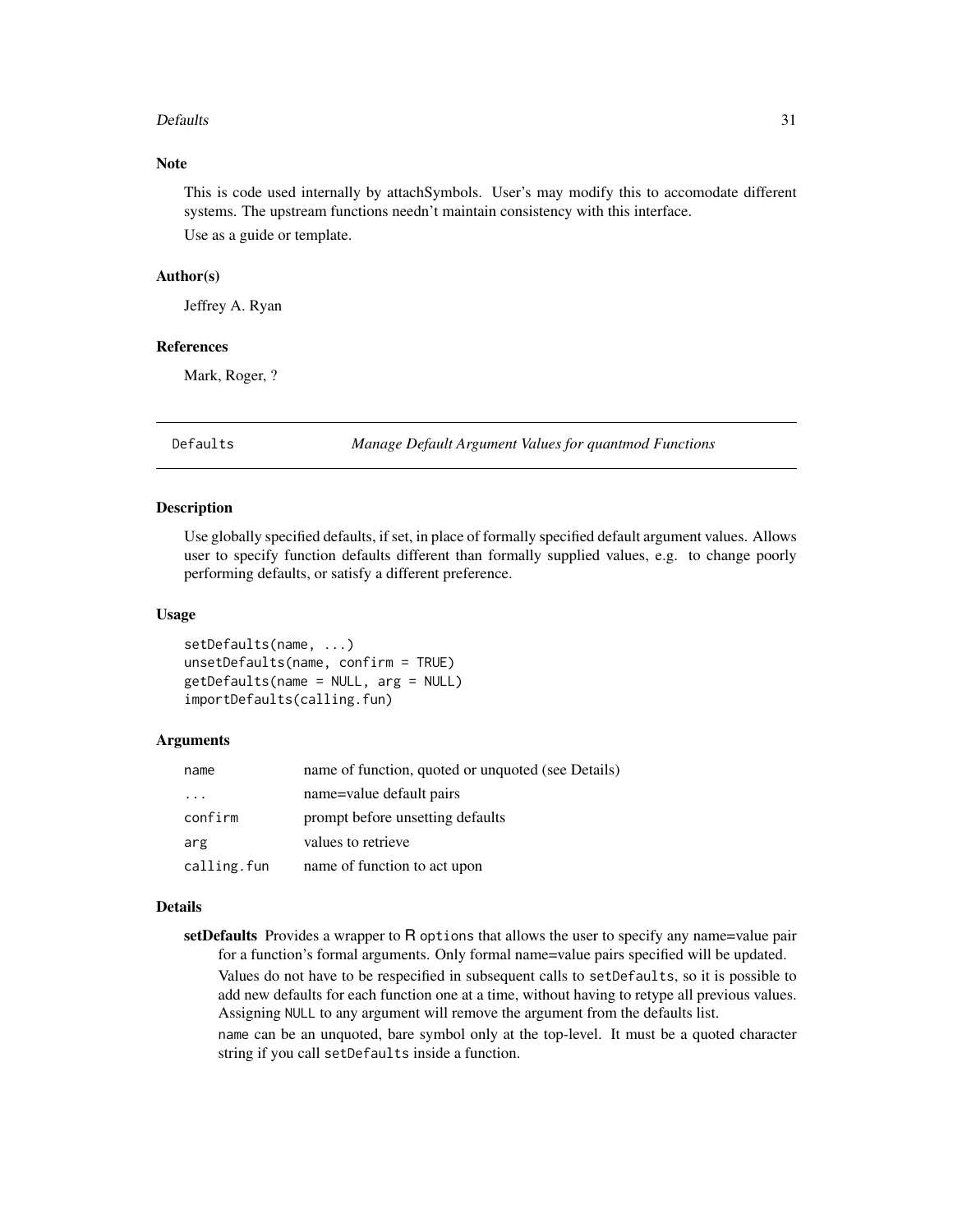unsetDefaults Removes name=value pairs from the defaults list.

- getDefaults Provides access to the stored user defaults. Single arguments need not be quoted, multiple arguments must be in a character vector.
- importDefaults A call to importDefaults should be placed on the first line in the body of the function. It checks the user's environment for globally specified default values for the called function. These defaults can be specified by the user with a call to setDefaults, and will override any default formal parameters, in effect replacing the original defaults with user supplied values instead. Any user-specified values in the parent function (that is, the function containing importDefaults) will override the values set in the global default environment.

#### Value

| setDefaults   | None. Used for it's side effect of setting a list of default arguments by function.                                                                                                                                                                                                                                                                                                                                     |
|---------------|-------------------------------------------------------------------------------------------------------------------------------------------------------------------------------------------------------------------------------------------------------------------------------------------------------------------------------------------------------------------------------------------------------------------------|
| unsetDefaults | None. Used for it's side effect of unsetting default arguments by function.                                                                                                                                                                                                                                                                                                                                             |
| getDefaults   | A named list of defaults and associated values, similar to formals, but only re-<br>turning values set by setDefaults for the name function. Calling getDefaults()<br>(without arguments) returns in a character vector of all functions currently hav-<br>ing defaults set (by setDefaults).                                                                                                                           |
|               | This <i>does not</i> imply that the returned function names are able to accept defaults<br>(via import Defaults), rather that they have been set to store user defaults. All<br>values can also be viewed with a call to getOption (name_of_function.Default).                                                                                                                                                          |
|               | importDefaults None. Used for its side-effect of loading all non-NULL user-specified default<br>values into the current function's environment, effectively changing the default<br>values passed in the parent function call. Like formally defined defaults in the<br>function definition, default values set by importDefaults take lower prece-<br>dence than arguments specified by the user in the function call. |

# Note

setDefaults At present it is not possible to specify NULL as a replacement for a non-NULL default, as the process interprets NULL values as being not set, and will simply use the value specified formally in the function. If NULL is what is desired, it is necessary to include this in the function call itself.

Any arguments included in the actual function call will take precedence over setDefaults values, as well as the standard formal function values. This conforms to the current user experience in R.

Like options, default settings are *not* kept across sessions. Currently, it is *not* possible to pass values for ... arguments, only formally specified arguments in the original function definition.

- unsetDefaults unsetDefaults removes the *all* entries from the options lists for the specified function. To remove single function default values simply set the name of the argument to NULL in setDefaults.
- importDefaults When a function implements importDefaults, non-named arguments *may* be ignored if a global default has been set (i.e. not NULL). If this is the case, simply name the arguments in the calling function.

This *should* also work for functions retrieving formal parameter values from options, as it assigns a value to the parameter in a way that looks like it was passed in the function call. So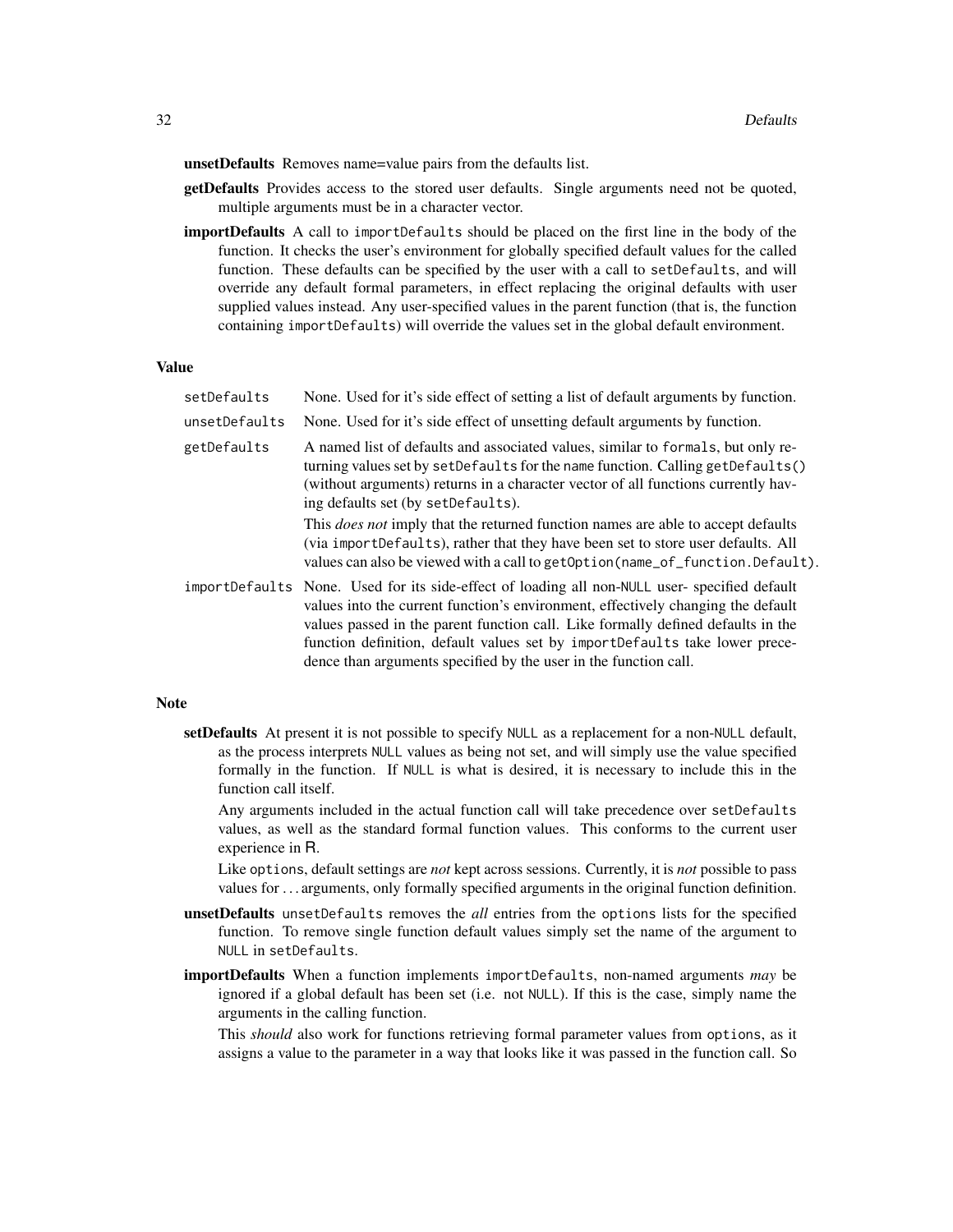<span id="page-32-0"></span> $\mathcal{D}$ elt  $\mathcal{A}$  33

any check on options would presumably disregard importDefaults values if an argument was passed to the function.

#### Author(s)

Jeffrey A. Ryan

# See Also

[options](#page-0-0)

#### Examples

```
my.fun <- function(x=3)
{
 importDefaults('my.fun')
 x^2}
my.fun() # returns 9
setDefaults(my.fun, x=10)
my.fun() # returns 100
my.fun(x=4) # returns 16
getDefaults(my.fun)
formals(my.fun)
unsetDefaults(my.fun, confirm=FALSE)
getDefaults(my.fun)
my.fun() # returns 9
```
# Delt *Calculate Percent Change*

# Description

Calculate the k-period percent difference within one series, or between two series. Primarily used to calculate the percent change from one period to another of a given series, or to calculate the percent difference between two series over the full series.

#### Usage

```
Delt(x1, x2 = NULL, k = 0, type = c("arithmetic", "log"))
```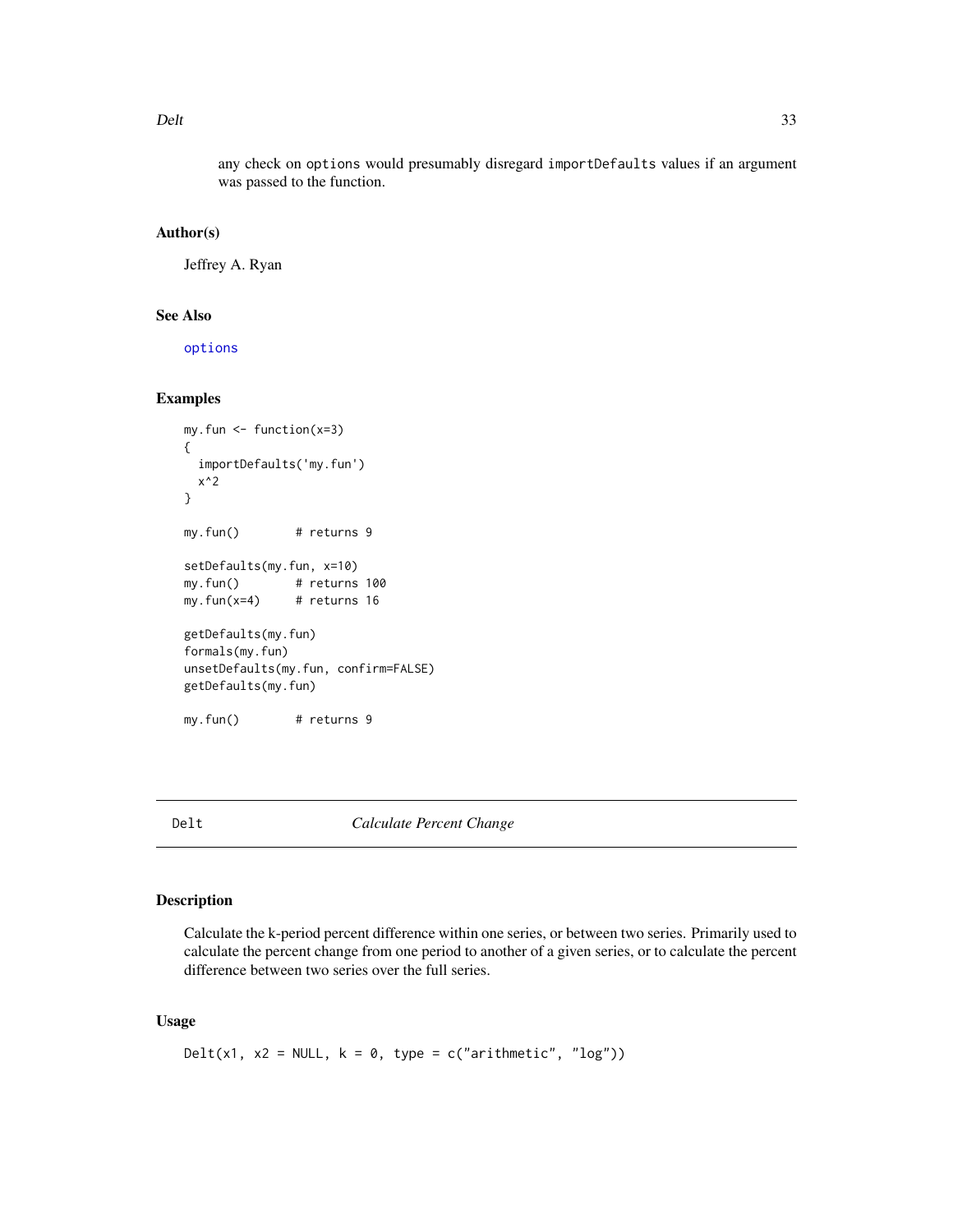#### Arguments

| x1             | $m \times l$ vector                                        |
|----------------|------------------------------------------------------------|
| x <sup>2</sup> | $m \times l$ vector                                        |
| k              | change over $k$ -periods. default $k=1$ when $x2$ is NULL. |
| type           | type of difference. log or arithmetic (default).           |

#### Details

When called with only x1, the one period percent change of the series is returned by default. Internally this happens by copying x1 to x2. A two period difference would be specified with k=2.

If called with both  $x1$  and  $x2$ , the difference between the two is returned. That is,  $k=0$ . A one period difference would be specified by k=1. k may also be a vector to calculate more than one period at a time. The results will then be an  $m \times \text{length}(k)$ 

Arithmetic differences are used by default: Lag =  $(x2(t) - x1(t-k))/x1(t-k)$ 

Log differences are calculated: Lag =  $log(x2(t)/x1(t-k))$ 

# Value

An matrix of length(x1) rows and length(k) columns.

#### Author(s)

Jeffrey A. Ryan

#### See Also

[OpOp](#page-81-1) [OpCl](#page-81-1)

#### Examples

```
Stock.Open <- c(102.25,102.87,102.25,100.87,103.44,103.87,103.00)
Stock.Close <- c(102.12,102.62,100.12,103.00,103.87,103.12,105.12)
```

```
Delt(Stock.Open) #one period pct. price change
Delt(Stock.Open,k=1) #same
Delt(Stock.Open,type='arithmetic') #using arithmetic differences (default)
Delt(Stock.Open,type='log') #using log differences
Delt(Stock.Open,Stock.Close) #Open to Close pct. change
Delt(Stock.Open,Stock.Close,k=0:2) #...for 0,1, and 2 periods
```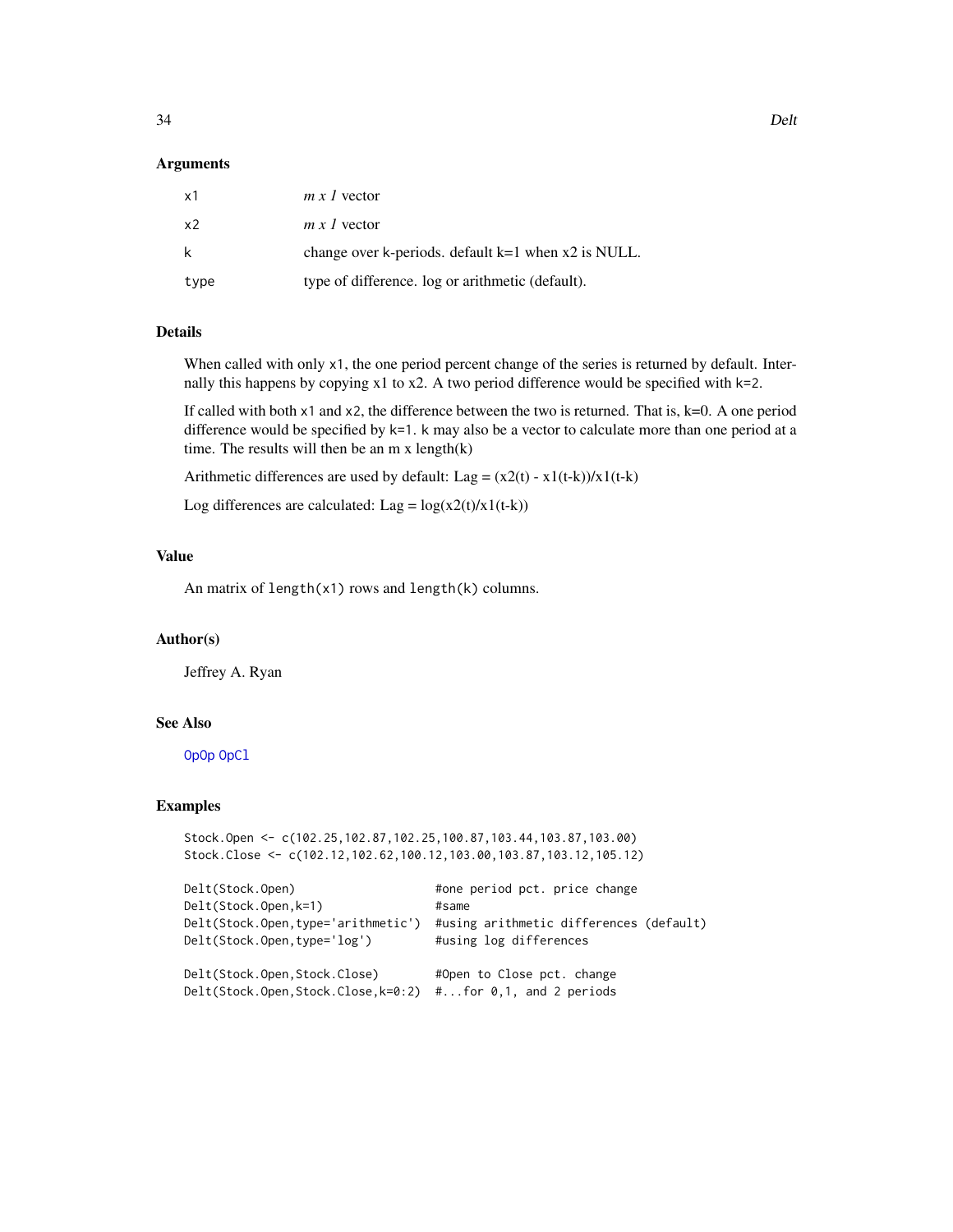<span id="page-34-0"></span>

Functions to find the peaks (tops) and valleys (bottoms) of a given series.

#### Usage

```
findPeaks(x, thresh=0)
findValleys(x, thresh=0)
```
# Arguments

| X      | a time series or vector       |
|--------|-------------------------------|
| thresh | minimum peak/valley threshold |

#### Value

A vector of integers corresponding to peaks/valleys.

As a peak[valley] is defined as the highest[lowest] value in a series, the function can only define it after a change in direction has occurred. This means that the function will always return the first period *after* the peak/valley of the data, so as not to accidentally induce a look-ahead bias.

#### Author(s)

Jeffrey A. Ryan

# Examples

```
findPeaks(sin(1:10))
```

```
p <- findPeaks(sin(seq(1,10,.1)))
sin(seq(1,10,.1))[p]
```
plot(sin(seq(1,10,.1))[p]) plot(sin(seq(1,10,.1)),type='l') points(p,sin(seq(1,10,.1))[p])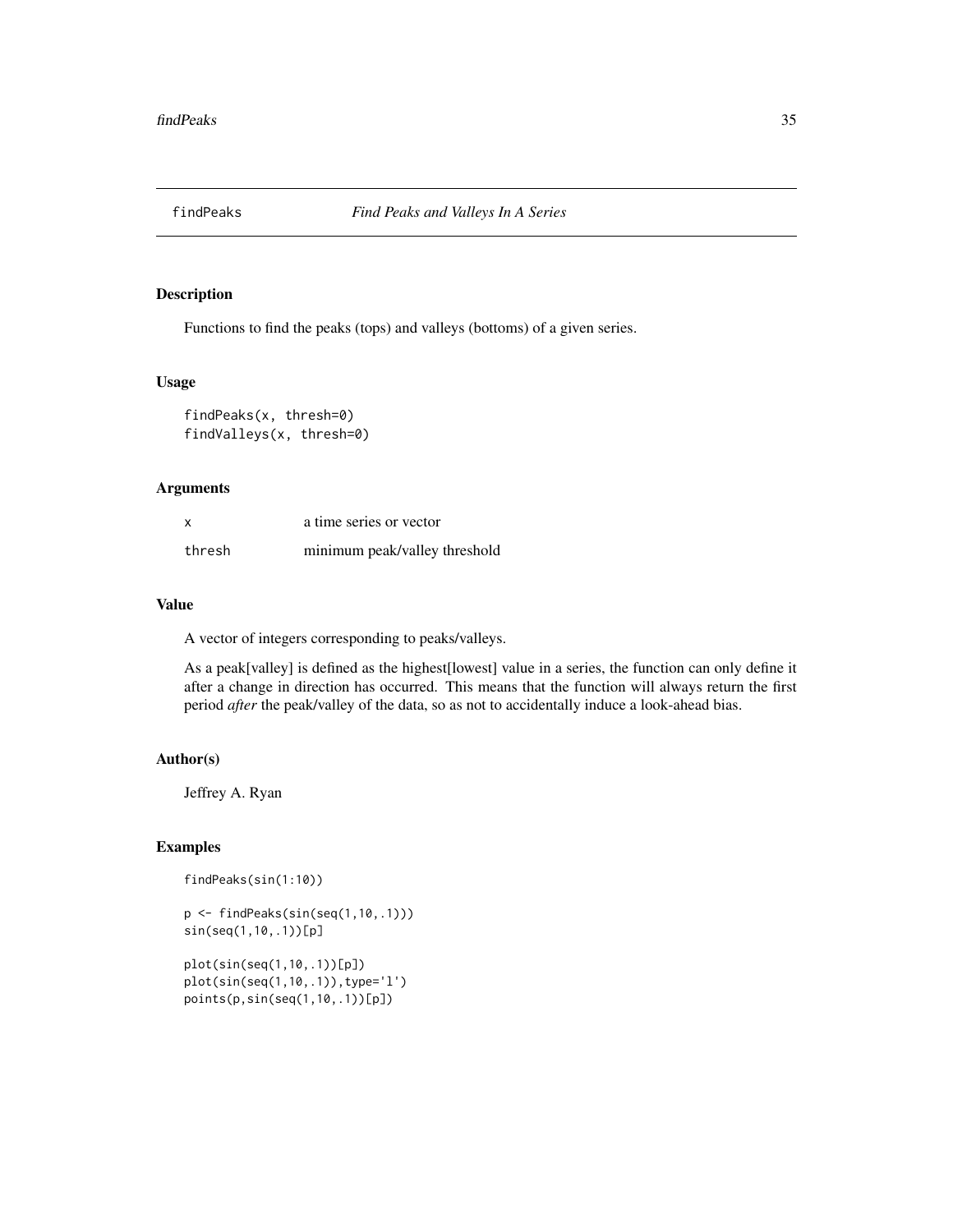<span id="page-35-0"></span>

Extract and replace fitted models from quantmod objects built with buildModel. All objects fitted through methods specified in buildModel calls can be extracted for further analysis.

#### Usage

```
fittedModel(object)
## S3 method for class 'quantmod'
formula(x, \ldots)## S3 method for class 'quantmod'
plot(x, \ldots)## S3 method for class 'quantmod'
coefficients(object, ...)
## S3 method for class 'quantmod'
coef(object, ...)
## S3 method for class 'quantmod'
residuals(object, ...)
## S3 method for class 'quantmod'
resid(object, ...)
## S3 method for class 'quantmod'
fitted.values(object, ...)
## S3 method for class 'quantmod'
fitted(object, ...)
## S3 method for class 'quantmod'
anova(object, ...)
## S3 method for class 'quantmod'
logLik(object, ...)
## S3 method for class 'quantmod'
vcov(object, ...)
```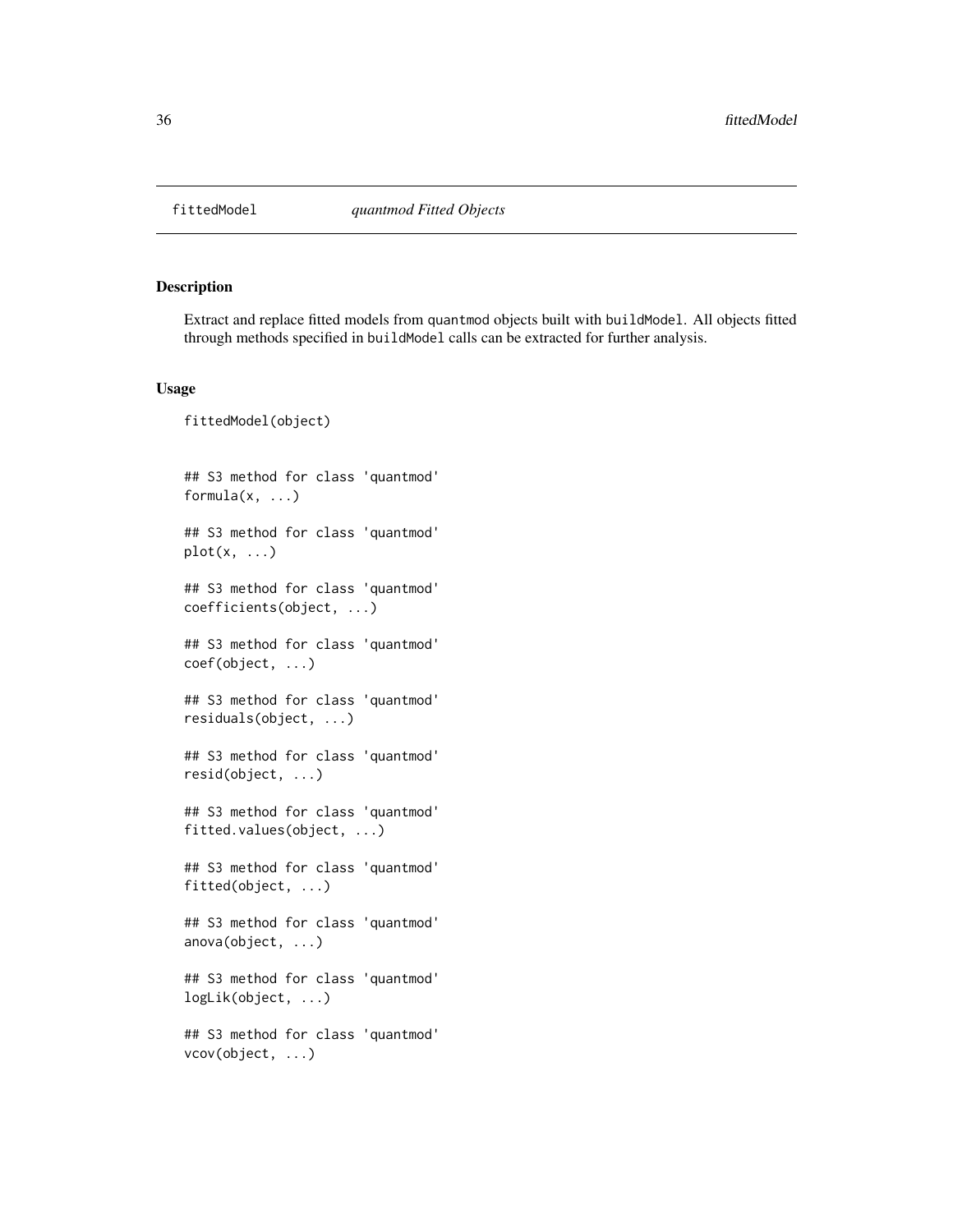#### fittedModel 37

#### Arguments

| object | a quantmod object    |
|--------|----------------------|
| x      | a suitable object    |
| .      | additional arguments |

#### Details

Most often used to extract the final fitted object of the modelling process, usually for further analysis with tools outside the quantmod package.

Most common methods to apply to fitted objects are available to the parent quantmod object. At present, one can call directly the following S3 methods on a built model as if calling directly on the fitted object. See \*Usage\* section.

It is also *possible* to add a fitted model to an object. This may be of value when applying heuristic rule sets for trading approaches, or when fine tuning already fit models by hand.

## Value

Returns an object matching that returned by a call to the method specified in buildModel.

## Note

The replacement function fittedModel<- is highly experimental, and may or may not continue into further releases.

The fitted model added *must* use the same names as appear in the quantmod object's dataset.

#### Author(s)

Jeffrey A. Ryan

## See Also

[quantmod](#page-2-0),[buildModel](#page-20-0)

#### Examples

```
## Not run:
x <- specifyModel(Next(OpCl(DIA)) ~ OpCl(VIX))
x.lm <- buildModel(x,method='lm',training.per=c('2001-01-01','2001-04-01'))
```

```
fittedModel(x.lm)
```

```
coef(fittedModel(x.lm))
\text{coef}(x.lm) # same
vcov(fittedModel(x.lm))
vcov(x.lm) # same
```
## End(Not run)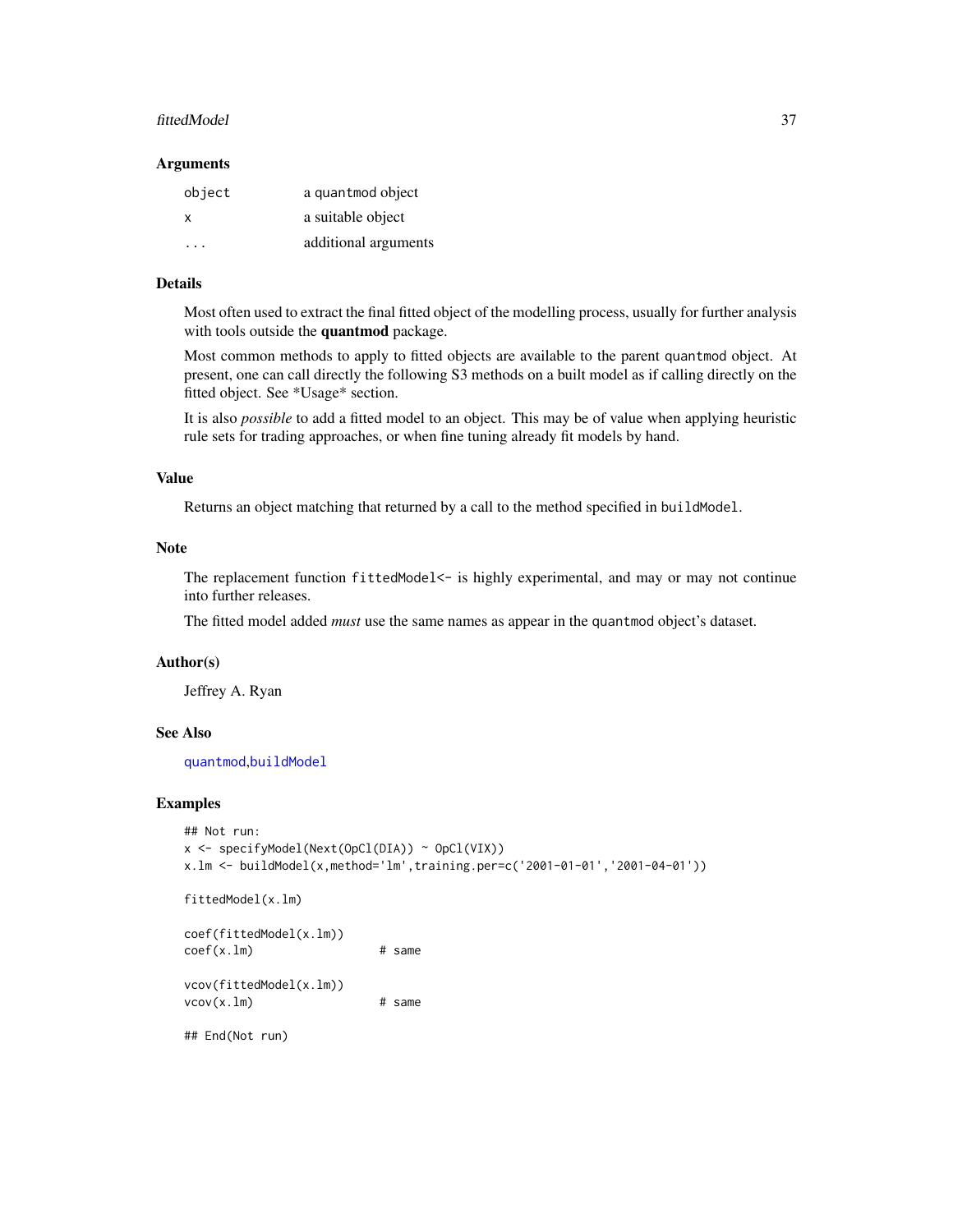<span id="page-37-0"></span>

## Description

Download, or download and append stock dividend data from Yahoo! Finance.

### Usage

```
getDividends(Symbol,
             from = "1970-01-01",
             to = Sys.DataFrame(),
             env = parent.frame(),
             src = "yahoo",auto.assign = FALSE,
             auto.update = FALSE,
             verbose = FALSE,
             split.adjust = TRUE,
             ...,
             curl.options = list())
```
# Arguments

| Symbol       | The Yahoo! stock symbol                                                         |
|--------------|---------------------------------------------------------------------------------|
| from         | date from in CCYY-MM-DD format                                                  |
| to           | date to in CCYY-MM-DD format                                                    |
| env          | where to create object                                                          |
| src          | data source (only yahoo is valid at present)                                    |
| auto.assign  | should results be loaded to env                                                 |
| auto.update  | automatically add dividend to data object                                       |
| verbose      | display status of retrieval                                                     |
| split.adjust | adjust dividends for splits (TRUE by default because that's what Yahoo returns) |
| .            | currently unused                                                                |
| curl.options | options passed to curl:: curl                                                   |

## Details

Eventually destined to be a wrapper function along the lines of getSymbols to different sources this currently only support Yahoo data.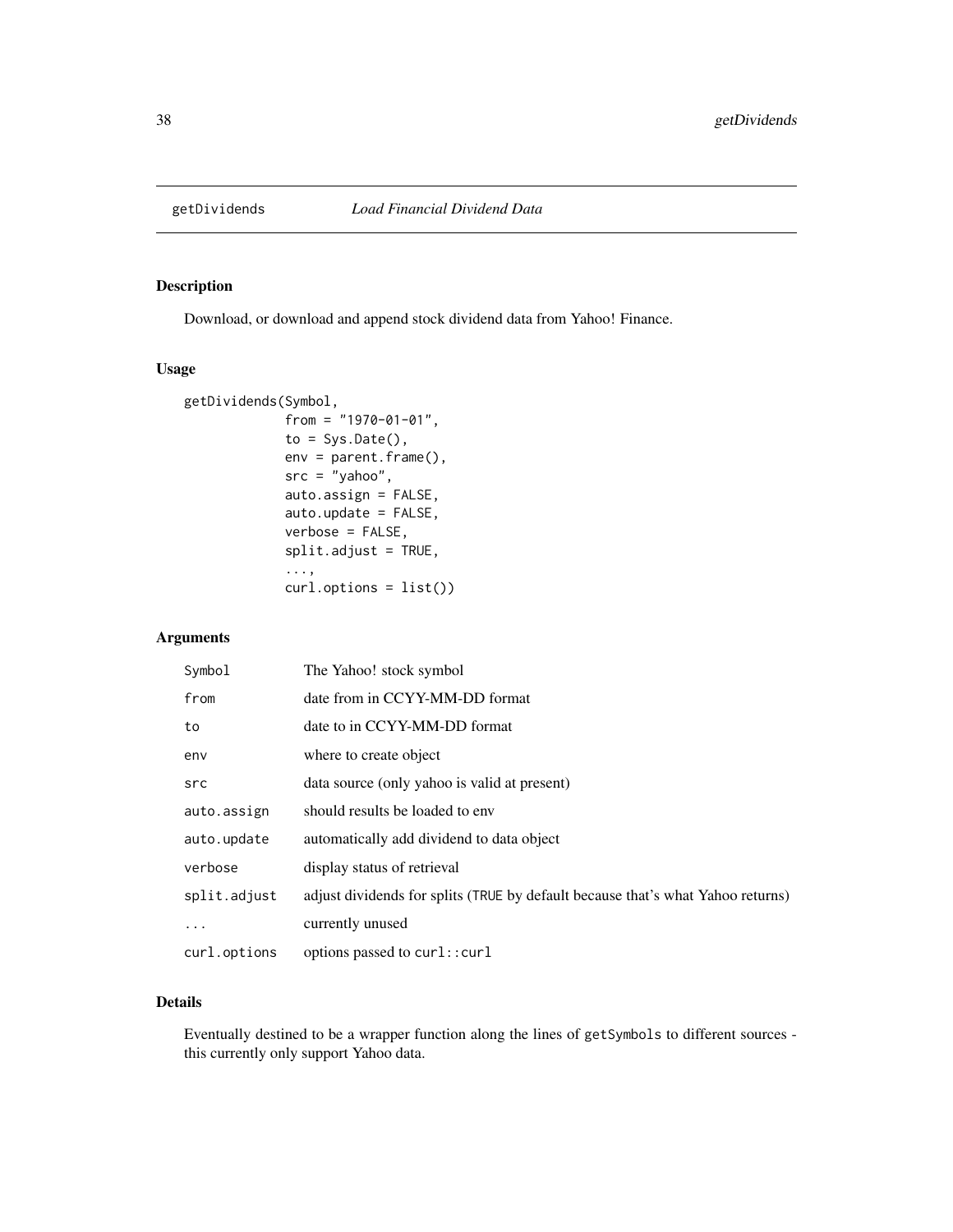### getFinancials 39

### Value

If auto.assign is TRUE, the symbol will be written to the environment specified in env with a .div appended to the name.

If auto.update is TRUE and the object is of class xts, the dividends will be included as an attribute of the original object and be reassigned to the environment specified by env.

All other cases will return the dividend data as an xts object.

### Note

This function is very preliminary - and will most likely change significantly in the future.

#### Author(s)

Jeffrey A. Ryan

#### References

Yahoo! Finance: <https://finance.yahoo.com>

#### See Also

[getSymbols](#page-49-0)

## Examples

```
## Not run:
getSymbols("MSFT")
getDividends("MSFT")
getDividends(MSFT)
## End(Not run)
```
getFinancials *Download and View Financial Statements*

### Description

Download Income Statement, Balance Sheet, and Cash Flow Statements.

### Usage

```
getFinancials(Symbol, env = parent.frame(), src = "google",
              auto.assign = TRUE,
              ...)
viewFinancials(x, type=c('BS','IS','CF'), period=c('A','Q'),
              subset = NULL)
```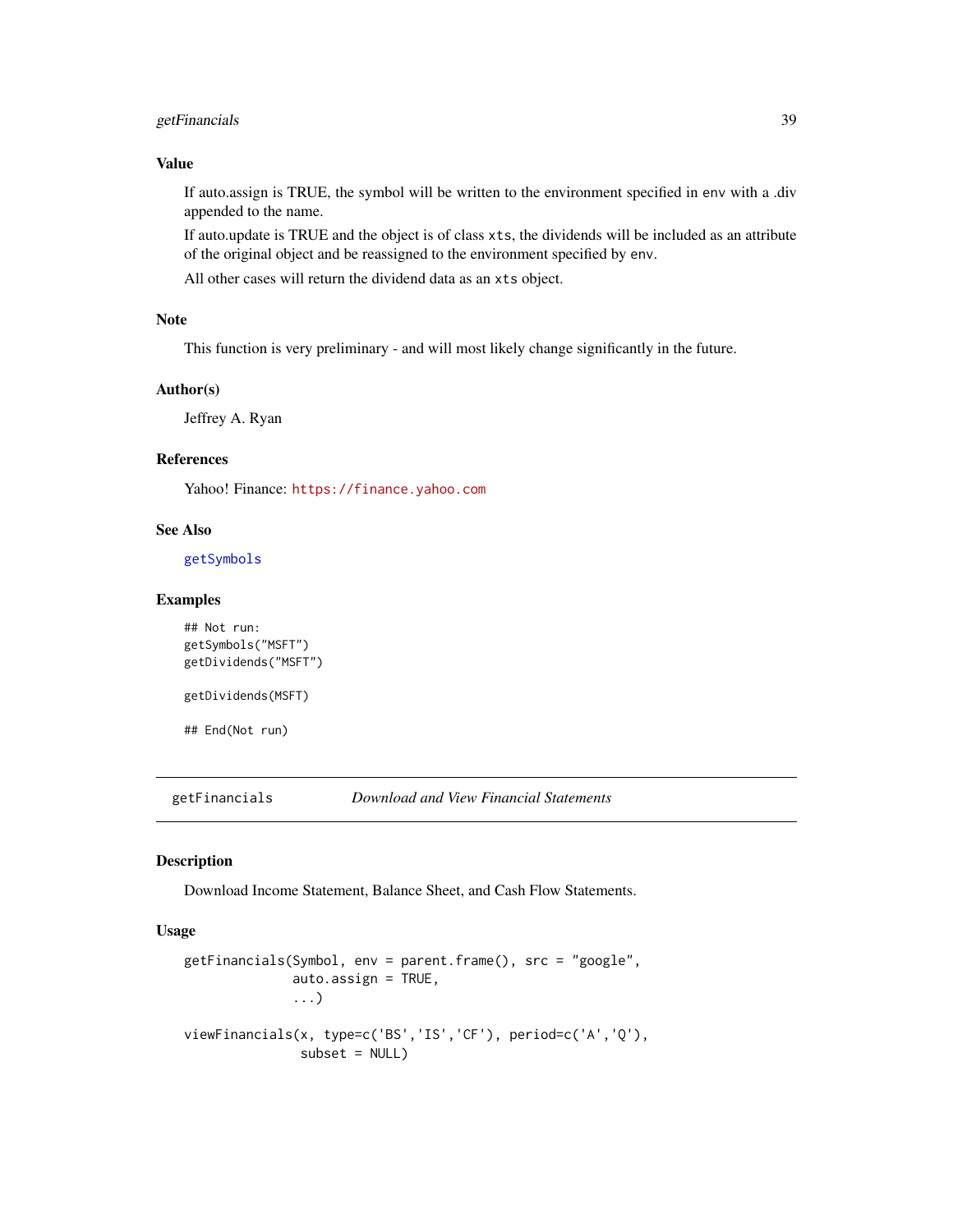### Arguments

| Symbol       | one or more valid google symbol, as a character vector or semi-colon delimited<br>string |
|--------------|------------------------------------------------------------------------------------------|
| env          | where to create the object                                                               |
| src          | currently no sources are implemented                                                     |
| auto.assign  | should results be loaded to the environment                                              |
| .            | currently unused                                                                         |
| $\mathsf{x}$ | an object of class financials                                                            |
| type         | type of statement to view                                                                |
| period       | period of statement to view                                                              |
| subset       | 'xts' style subset string                                                                |

### Details

A utility to download financial statements for publicly traded companies.

Individual statements can be accessed using standard R list extraction tools, or by using viewFinancials.

viewFinancials allows for the use of date subsetting as available in the xts package, as well as the specification of the type of statement to view. BS for balance sheet, IS for income statement, and CF for cash flow statement. The period argument is used to identify which statements to view - (A) for annual and (Q) for quarterly.

#### Value

Six individual matrices organized in a list of class 'financials':

| ΙS | a list containing (O)uarterly and (A)nnual Income Statements    |
|----|-----------------------------------------------------------------|
| ΒS | a list containing $(Q)$ uarterly and $(A)$ nnual Balance Sheets |
| СF | a list containing (Q)uarterly and (A)nnual Cash Flow Statements |

### Note

As with all free data, you may be getting exactly what you pay for. Sometimes that may be absolutely nothing.

#### Author(s)

Jeffrey A. Ryan

### Examples

```
## Not run:
getFinancials('JAVA') # returns JAVA.f to "env"
getFin('AAPL') # returns AAPL.f to "env"
viewFin(JAVA.f, "IS", "Q") # Quarterly Income Statement
viewFin(AAPL.f, "CF", "A") # Annual Cash Flows
```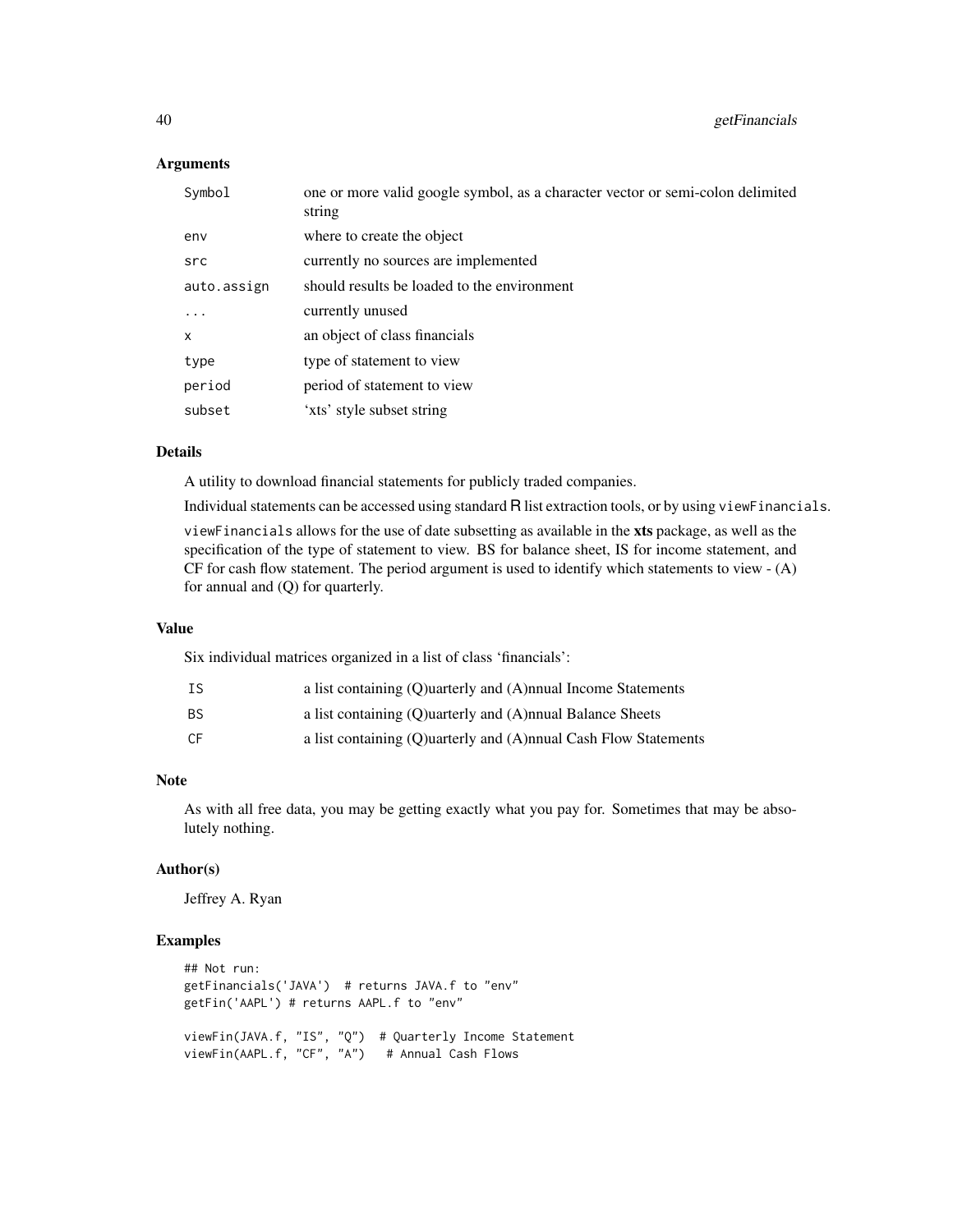#### getFX  $41$

str(AAPL.f)

## End(Not run)

### <span id="page-40-0"></span>getFX *Download Exchange Rates*

### Description

Download exchange rates or metals prices from oanda.

#### Usage

```
getFX(Currencies,
      from = Sys. Date() - 179,to = Sys.DataFrame(),
      env = parent.frame(),
      verbose = FALSE,
      warning = TRUE,
      auto.assign = TRUE, ...)
```
#### Arguments

| Currencies  | Currency pairs expressed as 'CUR/CUR'                         |
|-------------|---------------------------------------------------------------|
| from        | start date expressed in ISO CCYY-MM-DD format                 |
| to          | end date expressed in ISO CCYY-MM-DD format                   |
| env         | which environment should they be loaded into                  |
| verbose     | be verbose                                                    |
| warning     | show warnings                                                 |
| auto.assign | use auto.assign                                               |
| .           | additional parameters to be passed to getSymbols.oanda method |

### Details

A convenience wrapper to getSymbols(x,src='oanda'). See getSymbols and getSymbls.oanda for more detail.

## Value

Data will be assigned automatically to the environment specified (the parent environment by default). If auto. assign = FALSE, the data from a single metal request will simply be returned from the function call.

If auto.assign = TRUE is used (the default) a vector of downloaded symbol names will be returned.

See getSymbols and getSymbols.oanda for more detail.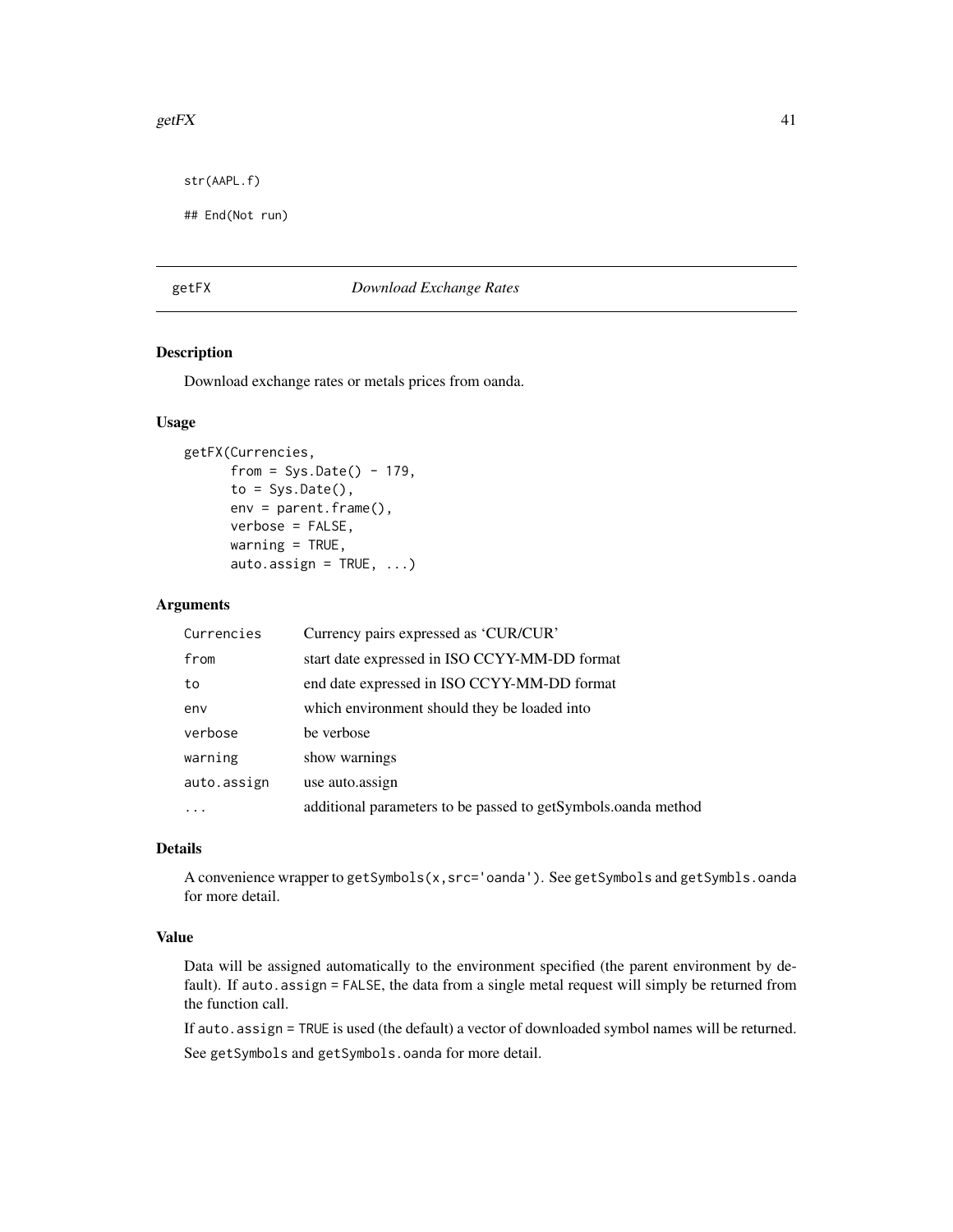### Author(s)

Jeffrey A. Ryan

# References

Oanda.com <https://www.oanda.com>

## See Also

[getSymbols](#page-49-0), [getSymbols.oanda](#page-60-0)

## Examples

## Not run:

getFX("USD/JPY")

getFX("EUR/USD",from="2005-01-01")

## End(Not run)

## <span id="page-41-0"></span>getMetals *Download Daily Metals Prices*

# Description

Download daily metals prices from oanda.

### Usage

```
getMetals(Metals,
      from = Sys.Date() - 179,to = Sys.DataFrame(),
      base.currency="USD",
      env = parent.frame(),
      verbose = FALSE,
      warning = TRUE,
      auto.assign = TRUE, ...)
```
## Arguments

| Metals        | metals expressed in common name or symbol form |
|---------------|------------------------------------------------|
| from          | start date expressed in ISO CCYY-MM-DD format  |
| to            | end date expressed in ISO CCYY-MM-DD format    |
| base.currency | which currency should the price be in          |
| env           | which environment should they be loaded into   |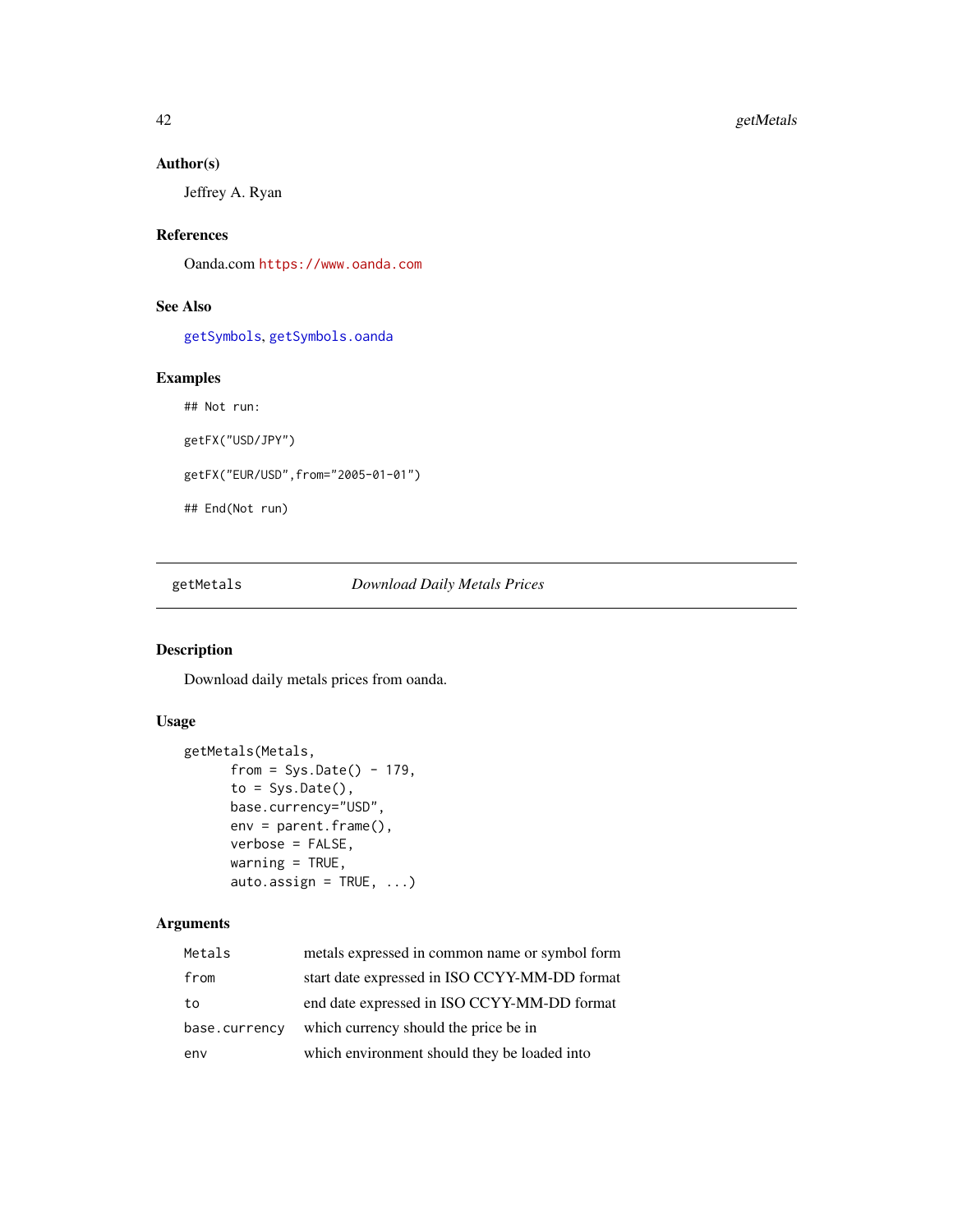#### getMetals 43

| verbose     | be verbose                                                    |
|-------------|---------------------------------------------------------------|
| warning     | show warnings                                                 |
| auto.assign | use auto assign                                               |
| .           | additional parameters to be passed to getSymbols.oanda method |

#### Details

A convenience wrapper to getSymbols(x,src='oanda').

The most useful aspect of getMetals is the ability to specify the Metals in terms of underlying 3 character symbol or by name (e.g. XAU (gold) , XAG (silver), XPD (palladium), or XPT (platinum)).

There are unique aspects of any continuously traded commodity, and it is recommended that the user visit <https://www.oanda.com> for details on specific pricing issues.

See getSymbols and getSymbls.oanda for more detail.

### Value

Data will be assigned automatically to the environment specified (the parent environment by default). If auto.assign = FALSE, the data from a single metal request will simply be returned from the function call.

If auto.assign = TRUE is used (the default) a vector of downloaded symbol names will be returned.

See getSymbols and getSymbols.oanda for more detail.

## Author(s)

Jeffrey A. Ryan

## References

Oanda.com <https://www.oanda.com>

## See Also

[getSymbols](#page-49-0), [getSymbols.oanda](#page-60-0)

### Examples

## Not run:

getMetals(c("gold","XPD"))

getMetals("plat",from="2005-01-01")

## End(Not run)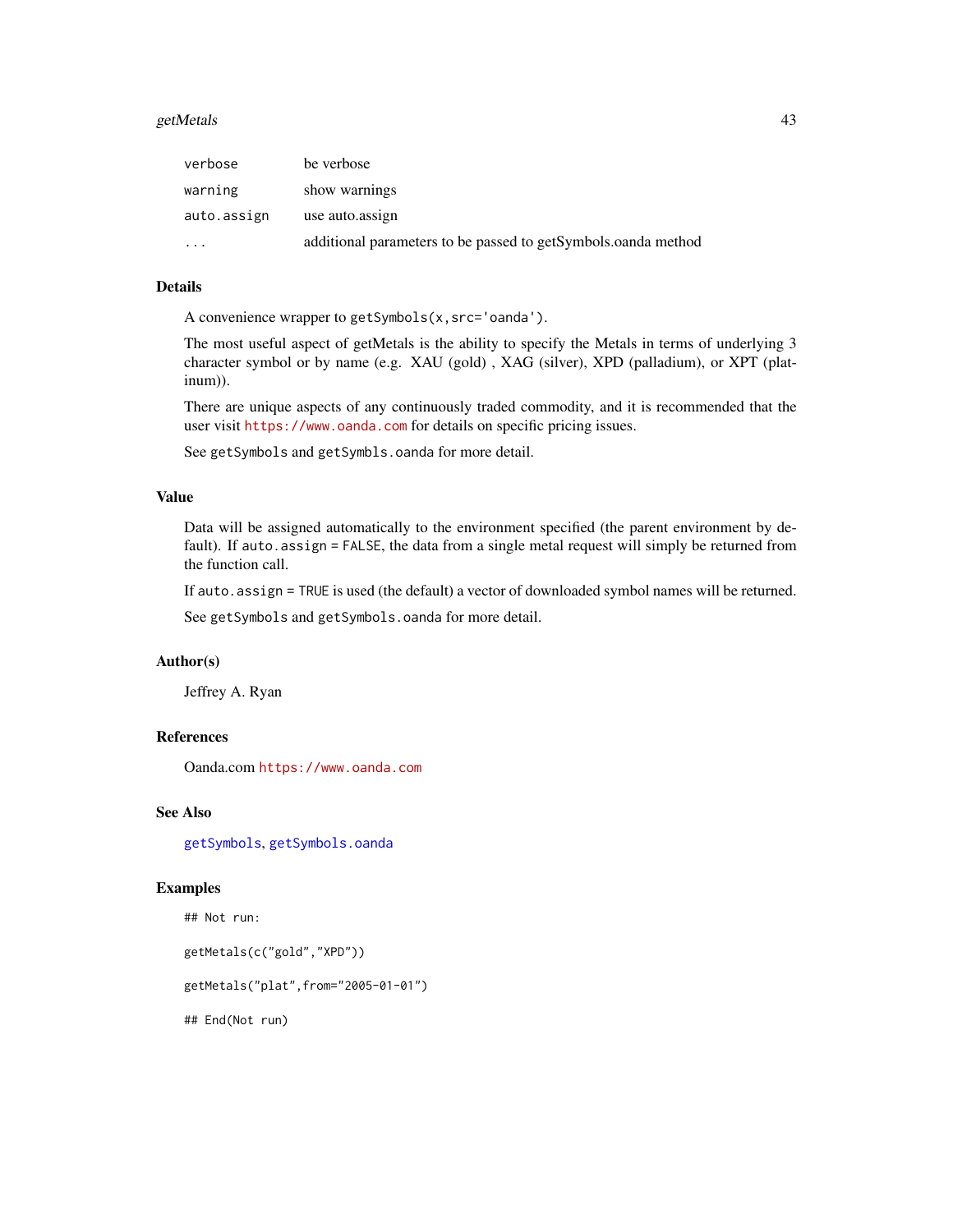<span id="page-43-0"></span>

## Description

Update currently specified or built model with most recent data.

#### Usage

getModelData(x, na.rm = TRUE)

### Arguments

|       | An object of class quantmod                 |
|-------|---------------------------------------------|
| na.rm | Boolean. Remove NA values. Defaults to TRUE |

### Details

Primarily used within specify model calls, getModelData is used to retrieve the appropriate underlying variables, and apply model specified transformations automatically. It can be used to also update a current model in memory with the most recent data.

# Value

Returns object of class quantmod.OHLC

#### Author(s)

Jeffrey Ryan

### See Also

[getSymbols](#page-49-0) load data [specifyModel](#page-93-0) create model structure [buildModel](#page-20-0) construct model [modelData](#page-75-0) extract model dataset

## Examples

```
## Not run:
my.model <- specifyModel(Next(OpCl(QQQQ)) ~ Lag(Cl(NDX),0:5))
getModelData(my.model)
```
## End(Not run)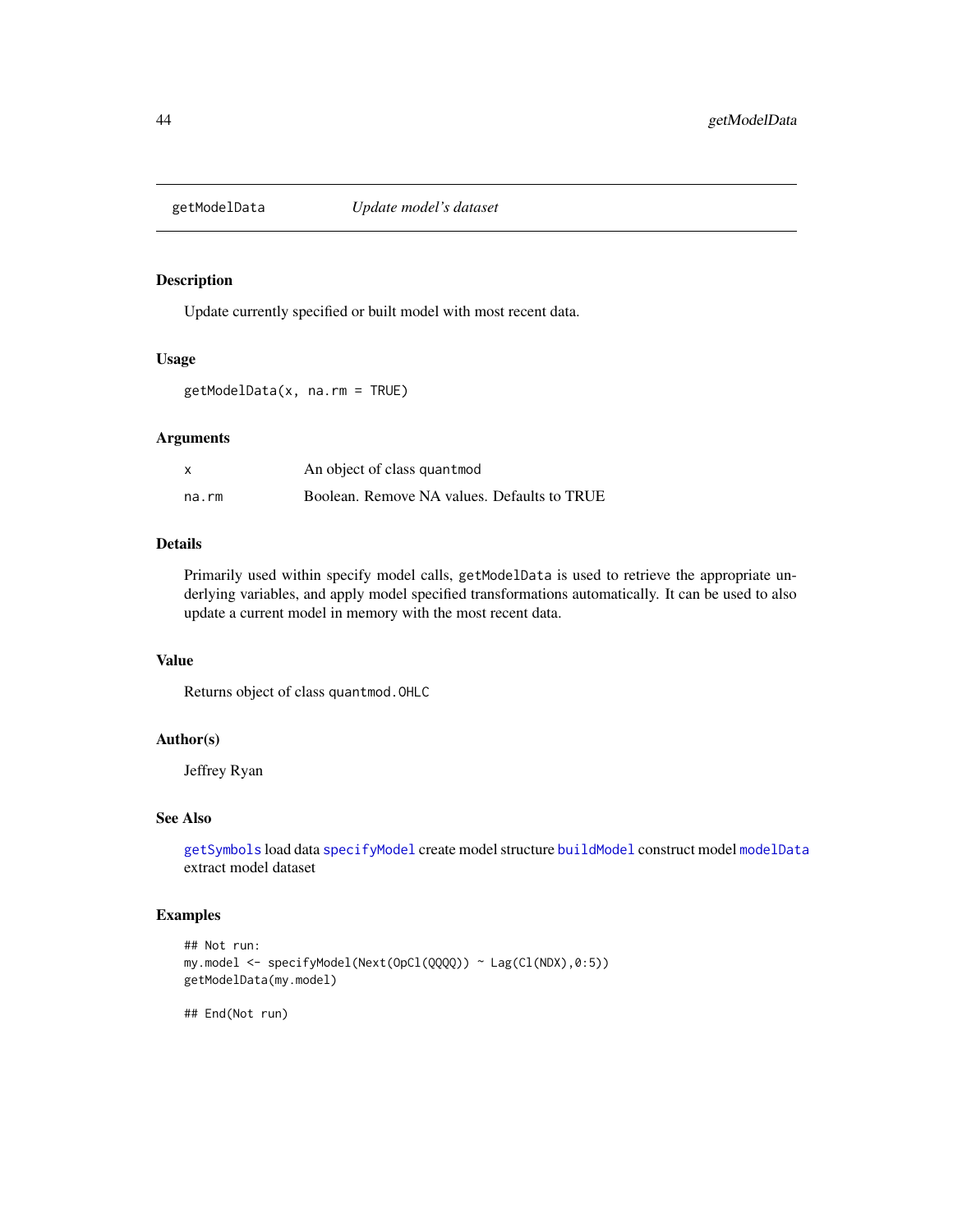getOptionChain *Download Option Chains*

### Description

Function to download option chain data from data providers.

#### Usage

getOptionChain(Symbols, Exp = NULL, src="yahoo", ...)

### Arguments

| Symbols | The name of the underlying symbol. Source 'yahoo' only allows for a single<br>ticker while source 'orats' can return multiple tickers. |
|---------|----------------------------------------------------------------------------------------------------------------------------------------|
| Exp     | One or more expiration dates, NULL, or an ISO-8601 style string. If Exp is<br>missing, only the front month contract will be returned. |
| src     | Source of data. One of 'yahoo' or 'orats' with a default of 'yahoo'.                                                                   |
| .       | Additional parameters.                                                                                                                 |

#### Details

This function is a wrapper to data-provider specific APIs. By default the data is sourced from yahoo.

### Value

A named list containing two data.frames, one for calls and one for puts. If more than one expiration was requested, this two-element list will be contained within list of length length(Exp). Each element of this list will be named with the expiration month, day, and year (for Yahoo sourced data).

If Exp is set to NULL, all expirations will be returned. Not explicitly setting will only return the front month.

### Author(s)

Jeffrey A. Ryan, Joshua M. Ulrich, Steve Bronder

#### References

<https://finance.yahoo.com>, <https://docs.orats.io/datav2-api-guide/data.html#strikes>

### See Also

[getOptionChain.orats](#page-45-0)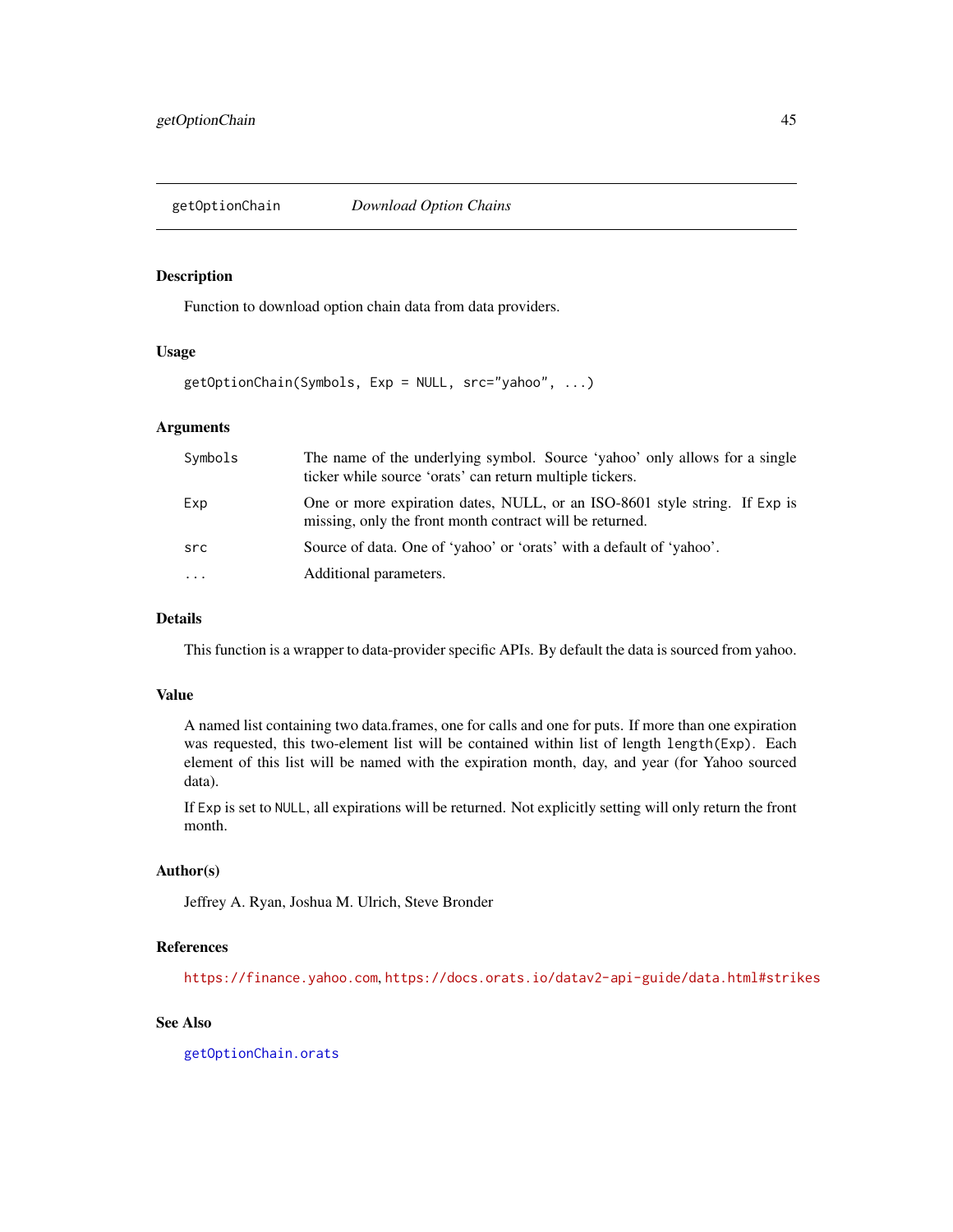# Examples

```
## Not run:
# Only the front-month expiry
AAPL.OPT <- getOptionChain("AAPL")
# All expiries
AAPL.OPTS <- getOptionChain("AAPL", NULL)
# All 2015 and 2016 expiries
AAPL.2015 <- getOptionChain("AAPL", "2015/2016")
# Using orats backend
NFLX.AAPL.2021 <- getOptionChain(c("NFLX", "AAPL"), "2021", src = "orats",
  api.key = Sys.getenv("ORATS_API_KEY"))
## End(Not run)
```
<span id="page-45-0"></span>getOptionChain.orats *Download Option Chain Data from orats*

## Description

Function to download option chain data from orats.

## Usage

```
getOptionChain.orats(Symbols, Exp, api.key, dte, delta)
```
## Arguments

| Symbols | The name of the underlying symbol. Source 'yahoo' only allows for a single<br>ticker while source 'orats' can return multiple tickers.                                                       |
|---------|----------------------------------------------------------------------------------------------------------------------------------------------------------------------------------------------|
| Exp     | One or more expiration dates, NULL, or an ISO-8601 style string. If Exp is<br>missing, only the front month contract will be returned.                                                       |
| api.kev | A character vector for the key given with an account for accessing the orats API.<br>If missing, the function will look for an environment variable ORATS_API_KEY<br>containing the API key. |
| dte     | A vector of two integers giving a range of expiry dates to subset the results by.                                                                                                            |
| delta   | A vector of two integers giving a range deltas to subset the results by.                                                                                                                     |

# Details

This function is a wrapper to data-provider specific APIs. By default the data is sourced from yahoo.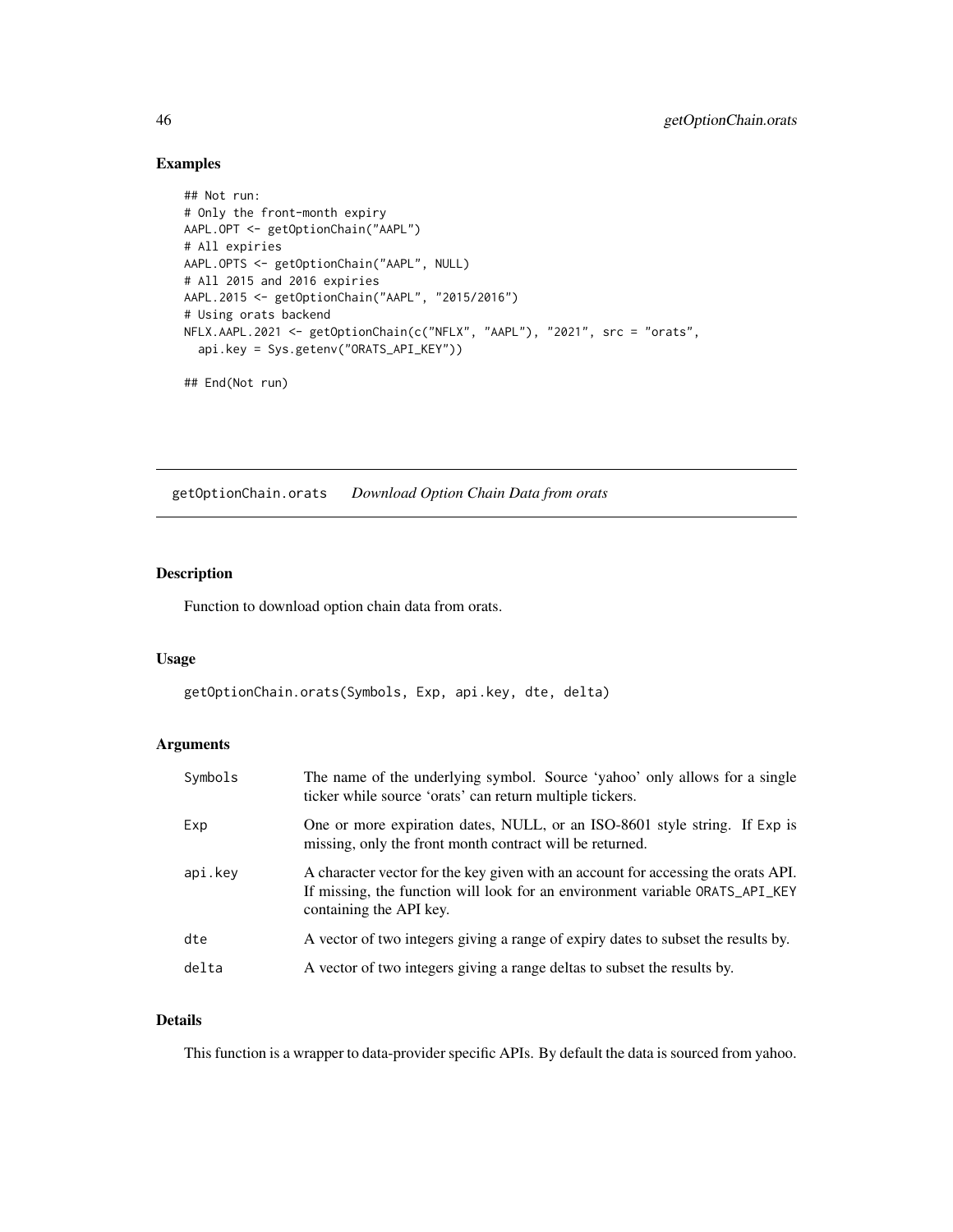#### getQuote and the set of the set of the set of the set of the set of the set of the set of the set of the set of the set of the set of the set of the set of the set of the set of the set of the set of the set of the set of

### Value

For orats, returns A named list containing five data.frames, one each for calls and puts that follows a similar form to the return from yahoo, but does not have a Last price and instead has a Ticker column for multiple ticker requests. The \*\_extra data.frames contain additional information from the 'orats' API end point whose definitions are available at the URL in the references. If more than one expiration was requested, The results will be returned as a list within list of length length(Exp). Each element of this list will be named with the expiration month, day, and year (%b.%d.%Y).

If Exp is set to NULL, all expirations will be returned. Not explicitly setting will only return the front month.

#### Author(s)

Steve Bronder

### References

<https://docs.orats.io/datav2-api-guide/data.html#strikes>

### Examples

```
## Not run:
# Only the front-month expiry
AAPL.OPT <- getOptionChain("AAPL",
 api.key = Sys.getenv("ORATS_API_KEY"))
# All expiries
AAPL.OPTS <- getOptionChain("AAPL", NULL,
 api.key = Sys.getenv("ORATS_API_KEY"))
# All 2015 and 2016 expiries
AAPL.2015 <- getOptionChain("AAPL", "2015/2016",
 api.key = Sys.getenv("ORATS_API_KEY"))
```
## End(Not run)

getQuote *Download Current Stock Quote*

### Description

Fetch current stock quote(s) from specified source. At present this only handles sourcing quotes from Yahoo Finance and Alpha Vantage, but it can be extended to additional sources.

#### Usage

```
getQuote(Symbols, src = "yahoo", what, ...)
standardQuote(src="yahoo")
yahooQF(names)
yahooQuote.EOD
```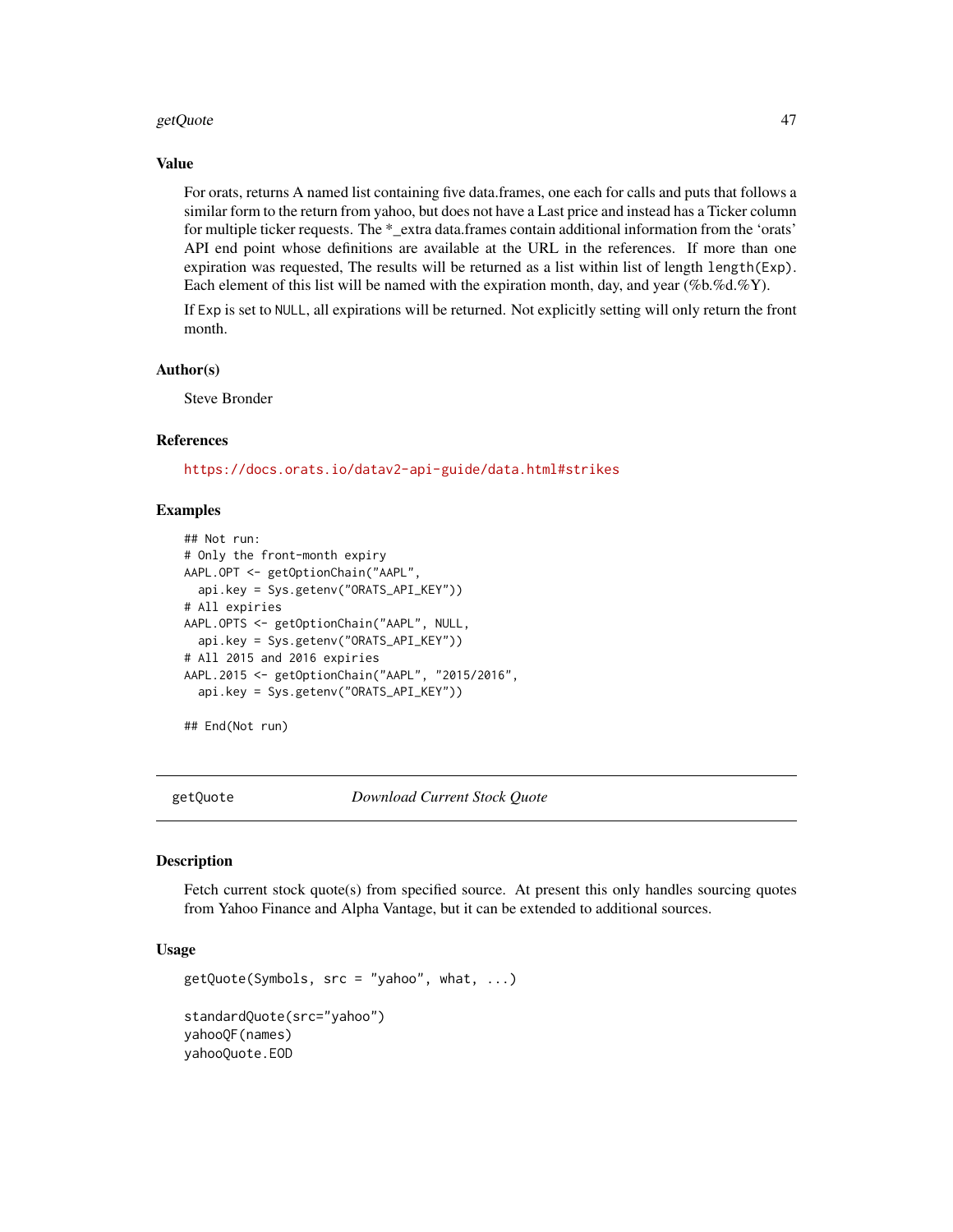48 getQuote

#### Arguments

| Symbols                 | character string of symbols, separated by semi-colons       |
|-------------------------|-------------------------------------------------------------|
| src                     | source of data ("yahoo" and "av" are currently implemented) |
| what                    | what should be retrieved                                    |
| names                   | which data should be retrieved                              |
| $\cdot$ $\cdot$ $\cdot$ | currently unused                                            |

#### Value

The number of symbols per request is limited to 200 for Yahoo! and 100 for Alpha Vantage. getQuote will make multiple requests if more than the maximum number of symbols are requested. It will then combine the results of all the requests and return one data frame. The data frame will contain a column for each requested data field, and the requested symbols will be stored in the row names.

In order to import quotes from Alpha Vantage, you must obtain an *API key* by completing a free, one-time registration at their website: <https://www.alphavantage.co/>. Then you can call getQuote with src = "av" and api.key = "[your key]".

The what argument allows for specific data to be requested. For getQuote.yahoo, the value of what should be a quoteFormat object like that returned by standardQuote. The yahooQF function will create an interactive selection tool if the what argument is missing. The what argument is currently ignored for Alpha Vantage data because only a few fields are available.

standardQuote currently only applies to the Yahoo! data source. It returns a quoteFormat object to use with the getQuote function.

yahooQuote.EOD is a constant quoteFormat object for OHLCV data.

#### Author(s)

Jeffrey A. Ryan (Yahoo) Ethan B. Smith (Alpha Vantage)

### References

Yahoo! Finance <https://finance.yahoo.com> Alpha Vantage <https://www.alphavantage.co>

### See Also

[getSymbols](#page-49-0), [getSymbols.av](#page-53-0)

#### Examples

```
yahooQuote.EOD
## Not run:
getQuote("AAPL")
getQuote("QQQQ;SPY;^VXN",what=yahooQF(c("Bid","Ask")))
standardQuote()
yahooQF()
```
## End(Not run)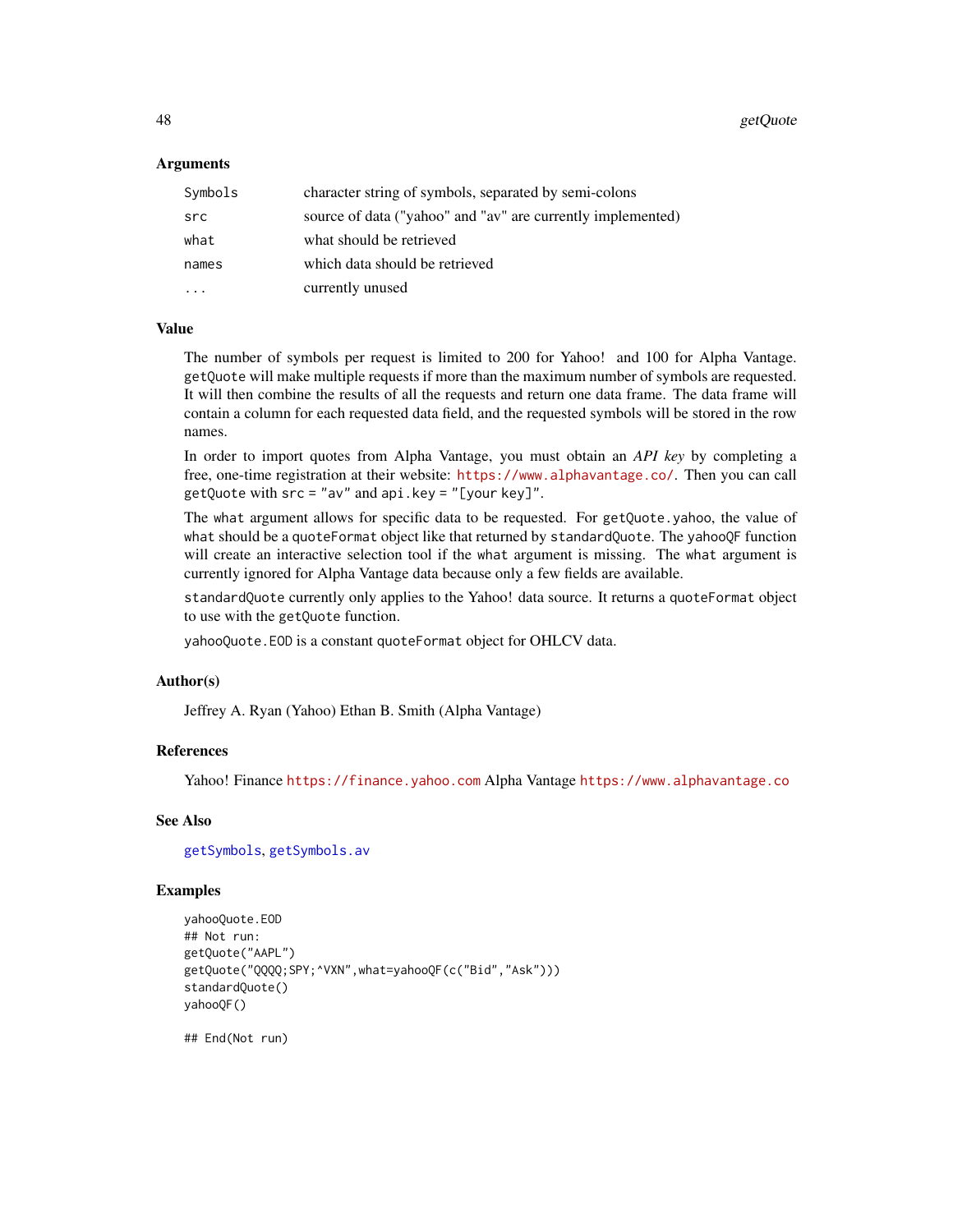#### Description

Download, or download and append stock split data from Yahoo! Finance.

### Usage

```
getSplits(Symbol,
          from = "1970-01-01",
          to = Sys.DataFrame(),
          env = parent.frame(),
          src = "yahoo",
          auto.assign = FALSE,
          auto.update = FALSE,
          verbose = FALSE,
          ...,
          curl.options = list())
```
#### Arguments

| Symbol       | The Yahoo! stock symbol                      |
|--------------|----------------------------------------------|
| from         | date from in CCYY-MM-DD format               |
| to           | date to in CCYY-MM-DD format                 |
| env          | where to create object                       |
| src          | data source (only yahoo is valid at present) |
| auto.assign  | should results be loaded to env              |
| auto.update  | automatically add split to data object       |
| verbose      | display status of retrieval                  |
| .            | currently unused                             |
| curl.options | options passed to curl:: curl                |

### Details

Eventually destined to be a wrapper function along the lines of getSymbols to different sources this currently only support Yahoo data.

#### Value

If auto.assign is TRUE, the symbol will be written to the environment specified in env with a .div appended to the name.

If auto.update is TRUE and the object is of class xts, the dividends will be included as an attribute of the original object and be reassigned to the environment specified by env.

All other cases will return the split data as an xts object. NA is returned if there is no split data.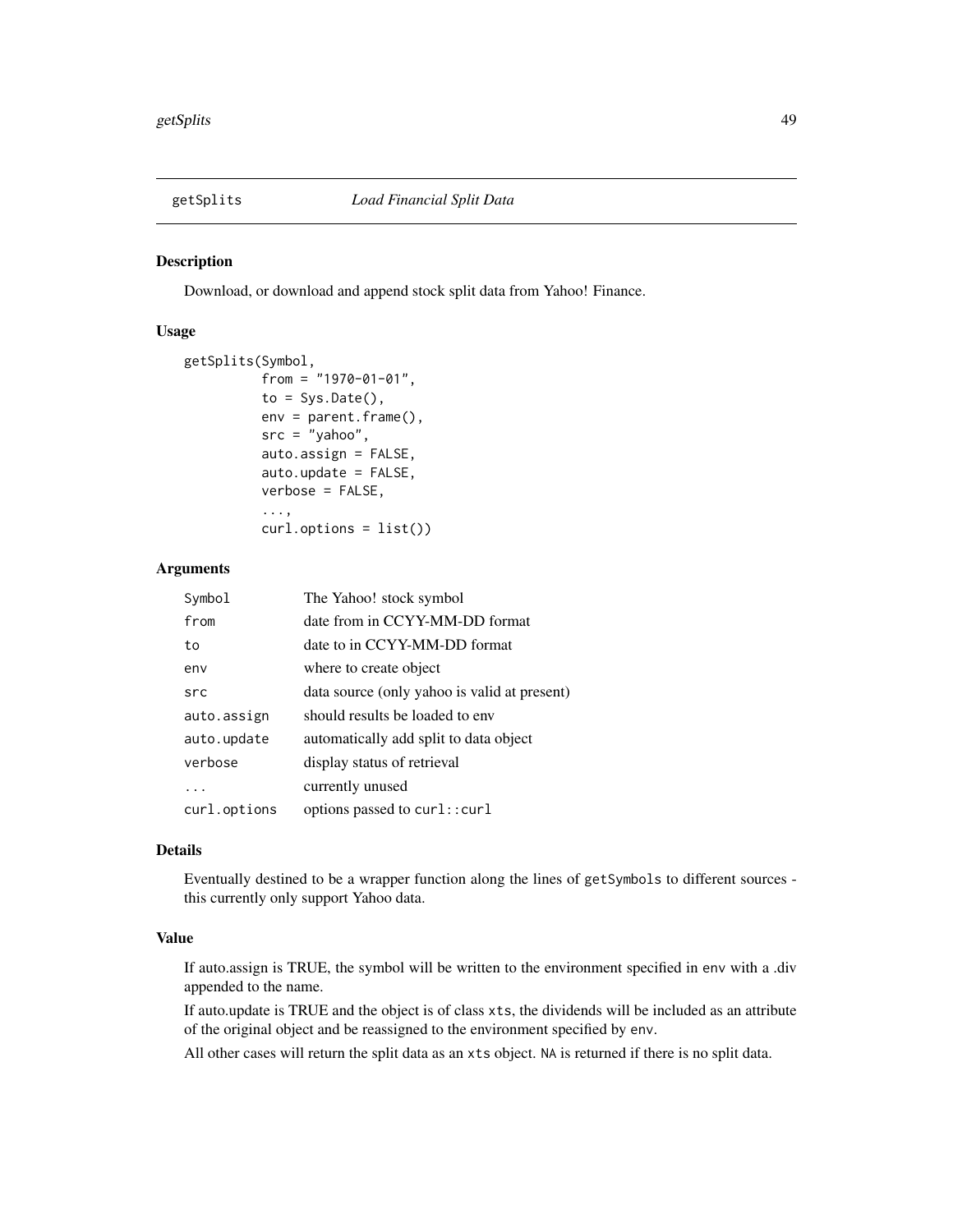This function is very preliminary - and will most likely change significantly in the future.

#### Author(s)

Josh Ulrich

# References

Yahoo! Finance: <https://finance.yahoo.com>

## See Also

[getSymbols](#page-49-0), [getDividends](#page-37-0)

### Examples

## Not run: getSymbols("MSFT") getSplits("MSFT")

getSplits(MSFT)

## End(Not run)

<span id="page-49-0"></span>getSymbols *Load and Manage Data from Multiple Sources*

### Description

Functions to load and manage Symbols in specified environment. Used by [specifyModel](#page-93-0) to retrieve symbols specified in first step of modelling procedure. Not a true S3 method, but methods for different data sources follow an S3-like naming convention. Additional methods can be added by simply adhering to the convention.

Current src methods available are: yahoo, google, MySQL, FRED, csv, RData, oanda, and av.

Data is loaded silently *without* user assignment by default.

#### Usage

```
getSymbols(Symbols = NULL,
           env = parent.frame(),
           reload.Symbols = FALSE,
           verbose = FALSE,
           warnings = TRUE,src = "yahoo",symbol.lookup = TRUE,
           auto.assign = getOption('getSymbols.auto.assign',TRUE),
```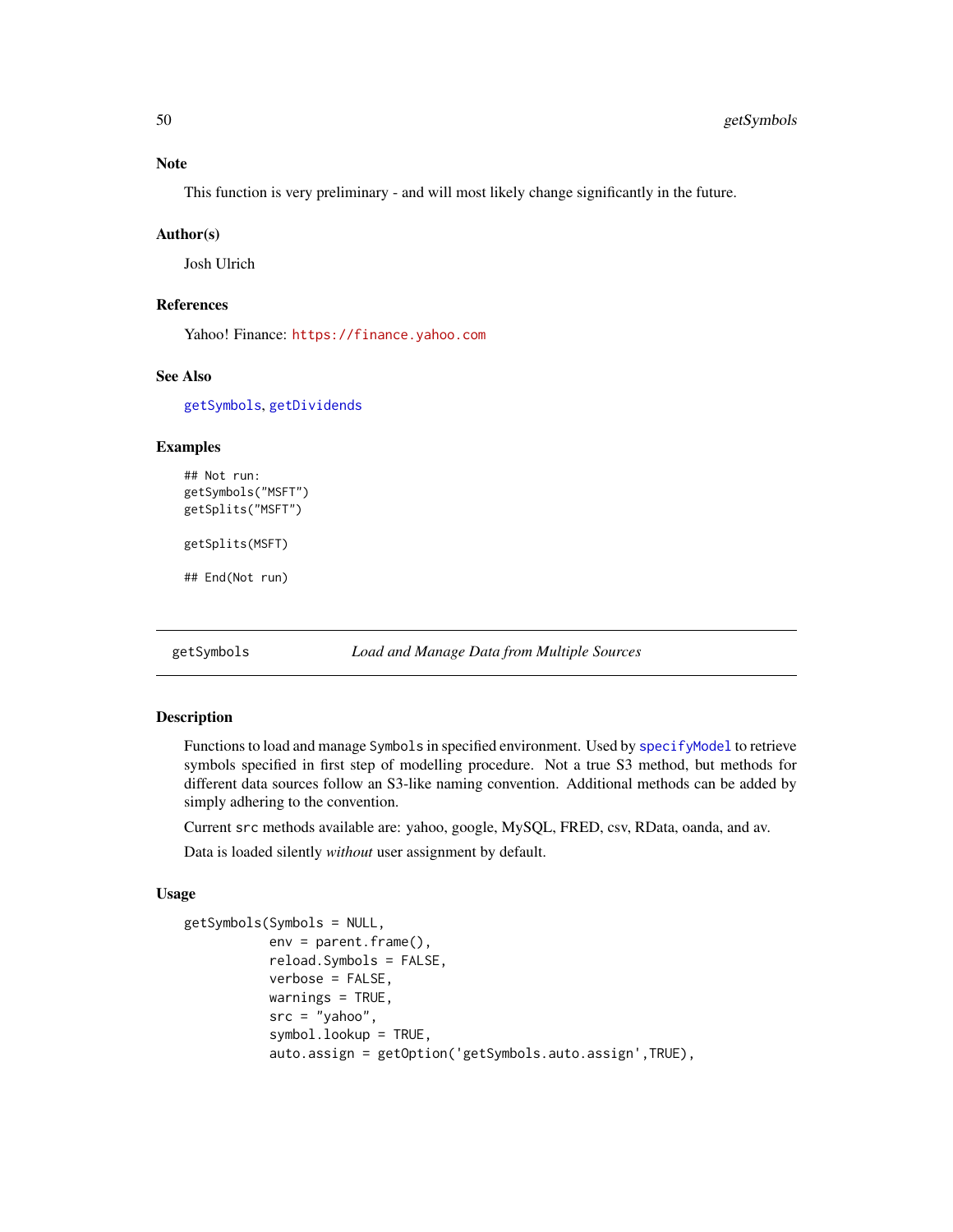# getSymbols 51

...)

```
loadSymbols(Symbols = NULL,
            env = parent.frame(),
            reload.Symbols = FALSE,
            verbose = FALSE,
            warnings = TRUE,
            src = "yahoo",
            symbol.lookup = TRUE,
            auto.assign = getOption('loadSymbols.auto.assign',TRUE),
            ...)
showSymbols(env=parent.frame())
removeSymbols(Symbols=NULL,env=parent.frame())
saveSymbols(Symbols = NULL,
            file.path=stop("must specify 'file.path'"),
            env = parent.frame())
```
#### Arguments

| Symbols        | a character vector specifying the names of each symbol to be loaded                                                                      |
|----------------|------------------------------------------------------------------------------------------------------------------------------------------|
| env            | where to create objects. Setting env=NULL is equal to auto.assign=FALSE                                                                  |
| reload.Symbols | boolean to reload current symbols in specified environment. (FALSE)                                                                      |
| verbose        | boolean to turn on status of retrieval. (FALSE)                                                                                          |
| warnings       | boolean to turn on warnings. (TRUE)                                                                                                      |
| src            | character string specifying sourcing method. (yahoo)                                                                                     |
| symbol.lookup  | retrieve symbol's sourcing method from external lookup (TRUE)                                                                            |
| auto.assign    | should results be loaded to env If FALSE, return results instead. As of 0.4-0, this<br>is the same as setting env=NULL. Defaults to TRUE |
| file.path      | character string of file location                                                                                                        |
| .              | additional parameters                                                                                                                    |

#### Details

getSymbols is a wrapper to load data from various sources, local or remote. Data is fetched via one of the available getSymbols methods and either saved in the env specified - the parent.frame() by default – or returned to the caller. The functionality derives from base::load behavior and semantics, i.e. is assigned automatically to a variable in the specified environment *without* the user explicitly assigning the returned data to a variable. The assigned variable name is that of the respective Symbols value.

The previous sentence's point warrants repeating - getSymbols is called for its side effects, and by default*does not* return the data object loaded. The data is 'loaded' silently by the function into the environment specified.

If automatic assignment is not desired, env may be set to NULL, or auto.assign set to FALSE.

The early versions of getSymbols assigned each object into the user's .GlobalEnv by name (pre 2009 up to versions less than 0.4-0). This behavior is now supported by manually setting env=.GlobalEnv.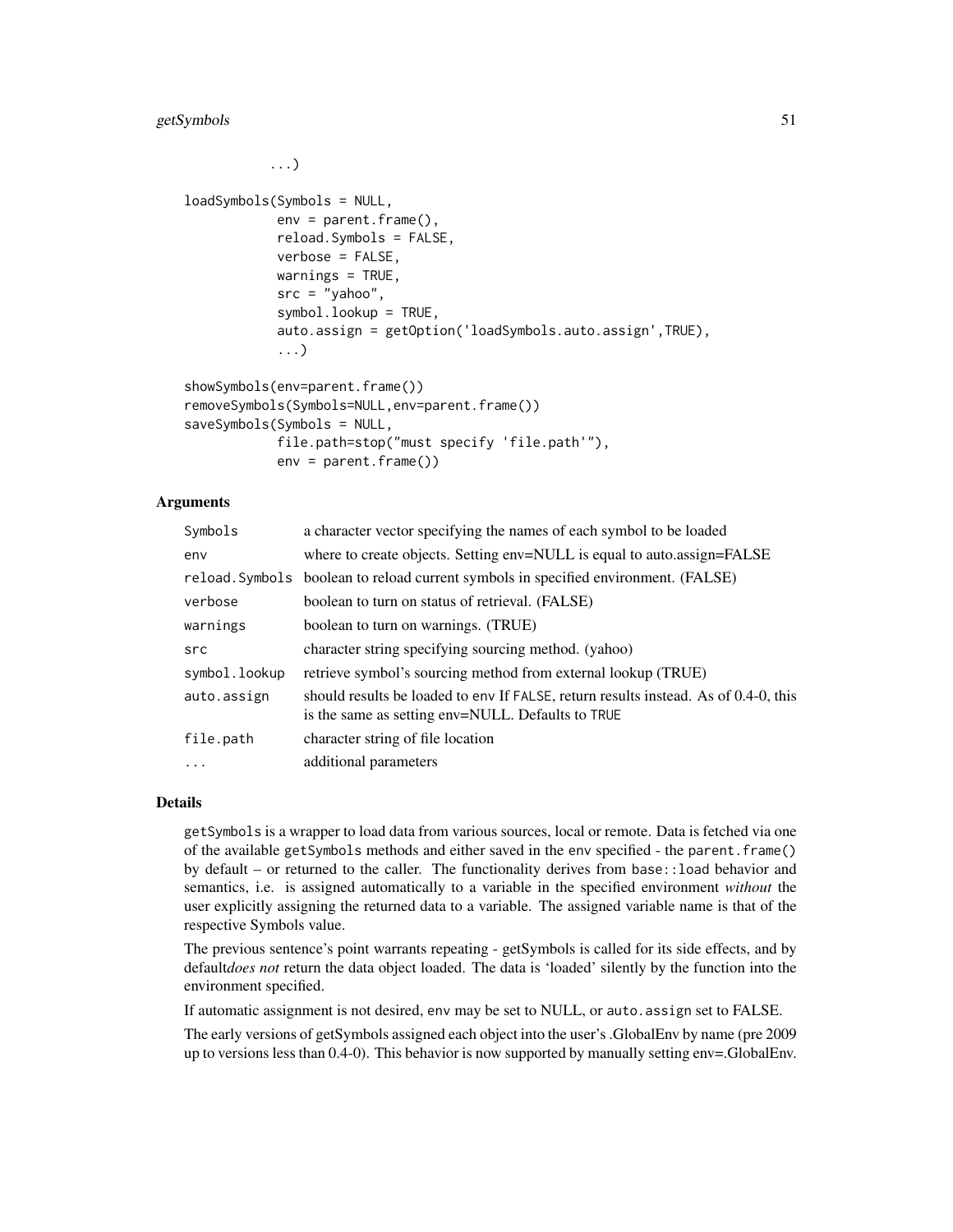As of version 0.4-0, the environment is set to parent.frame(), which preserved the user workspace when called within another scope.

*This behavior is expect to change for getSymbols as of 0.5-0, and all results will instead be explicitly returned to the caller unless a* auto.assign *is set to* TRUE*.* Many thanks to Kurt Hornik and Achim Zeileis for suggesting this change, and further thanks to Dirk Eddelbuettel for encouraging the move to a more functional default by 0.5-0.

Using auto.assign=TRUE, the variable chosen is an R-legal name derived from the symbol being loaded. It is possible, using setSymbolLookup to specify an alternate name if the default is not desired. See that function for details.

If auto.assign=FALSE or env=NULL (as of 0.4-0) the data will be returned from the call, and will require the user to assign the results himself. Note that only *one* symbol at a time may be requested when auto assignment is disabled.

Most, if not all, documentation and functionality related to model construction and testing in **quant**mod assumes that auto.assign remains set to TRUE and env is a valid environment object for the calls related to those functions.

Upon completion a list of loaded symbols is stored in the specified environment under the name .getSymbols.

Objects loaded by getSymbols with auto.assign=TRUE can be viewed with showSymbols and removed by a call to removeSymbols. Additional data loading "methods" can be created simply by following the S3-like naming convention where getSymbols.NAME is used for your function NAME. See getSymbols source code.

setDefaults(getSymbols) can be used to specify defaults for getSymbols arguments. setDefaults(getSymbols.MySQL) may be used for arguments specific to getSymbols.MySQL, etc.

The "sourcing" of data is managed internally through a complex lookup procedure. If symbol.lookup is TRUE (the default), a check is made if any symbol has had its source specified by setSymbolLookup.

If not set, the process continues by checking to see if src has been specified by the user in the function call. If not, any src defined with setDefaults(getSymbols, src=) is used.

Finally, if none of the other source rules apply the default getSymbols src method is used ('yahoo').

#### Value

Called for its side-effect with env set to a valid environment and auto.assign=TRUE, getSymbols will load into the specified env one object for each Symbol specified, with class defined by return.class. Presently this may be ts, zoo, xts, or timeSeries.

If env=NULL or auto.assign=FALSE an object of type return.class will be returned.

#### **Note**

As of version 0.4-0, the default env value is now parent.frame(). In interactive use this should provide the same functionality as the previous version.

While it is possible to load symbols as classes other than zoo, quantmod requires most, if not all, data to be of class zoo or inherited from zoo - e.g. xts. The additional methods are meant mainly to be of use for those using the functionality outside of the **quantmod** workflow.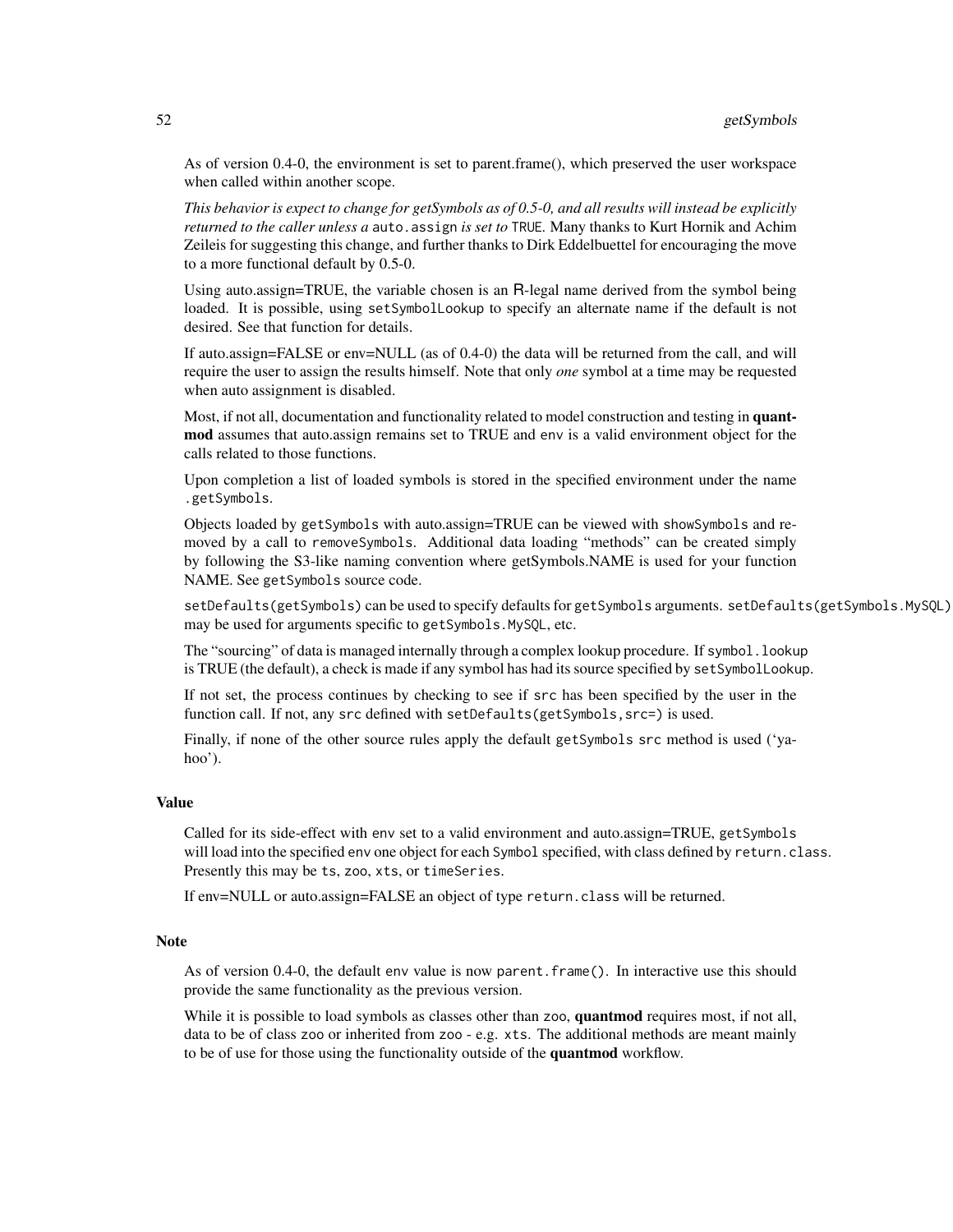### getSymbols 53

#### Author(s)

Jeffrey A. Ryan

#### See Also

[getModelData](#page-43-0),[specifyModel](#page-93-0), [setSymbolLookup](#page-90-0), [getSymbols.csv](#page-55-0), [getSymbols.RData](#page-62-0), [getSymbols.oanda](#page-60-0), [getSymbols.yahoo](#page-67-0), [getSymbols.google](#page-0-0), [getSymbols.FRED](#page-56-0), [getFX](#page-40-0), [getMetals](#page-41-0),

## Examples

```
## Not run:
setSymbolLookup(QQQ='yahoo',SPY='google')
# loads QQQQ from yahoo (set with setSymbolLookup)
# loads SPY from MySQL (set with setSymbolLookup)
getSymbols(c('QQQ','SPY'))
# loads Ford market data from yahoo (the formal default)
getSymbols('F')
# loads symbol from MySQL database (set with setDefaults)
getSymbols('DIA', verbose=TRUE, src='MySQL')
# loads Ford as time series class ts
getSymbols('F',src='yahoo',return.class='ts')
# load into a new environment
data.env <- new.env()
getSymbols("YHOO", env=data.env)
ls.str(data.env)
# constrain to local scope
try(local( {
  getSymbols("AAPL") # or getSymbols("AAPL", env=environment())
  str(AAPL)
  }))
exists("AAPL") # FALSE
# assign into an attached environment
attach(NULL, name="DATA.ENV")
getSymbols("AAPL", env=as.environment("DATA.ENV"))
ls("DATA.ENV")
detach("DATA.ENV")
# directly return to caller
str( getSymbols("AAPL", env=NULL) )
str( getSymbols("AAPL", auto.assign=FALSE) ) # same
```
## End(Not run)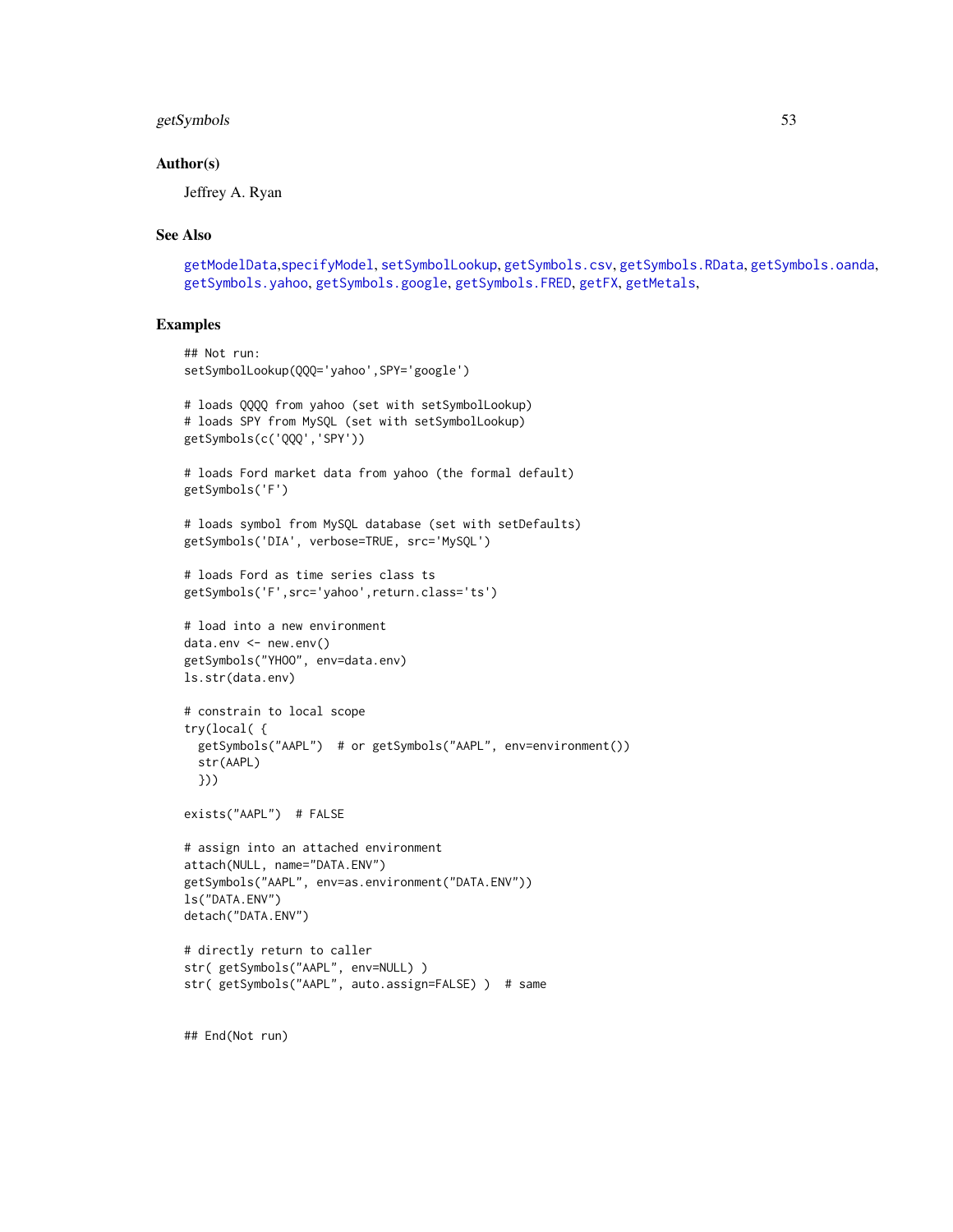<span id="page-53-0"></span>

#### Description

Downloads historical or realtime equity price data from <https://www.alphavantage.co/>. Free registration is required.

#### Usage

```
getSymbols.av(Symbols, env, api.key,
              return.class = "xts",
              periodicity = "daily",
              adjusted = FALSE,interval = "1min",output.size = "compact",
              data.type = "json",
              ...)
```
#### Arguments

| Symbols      | a character vector specifying the names of the symbols to be loaded           |
|--------------|-------------------------------------------------------------------------------|
| env          | where to create objects (environment)                                         |
| api.key      | the API key issued by Alpha Vantage when you registered (character)           |
| return.class | class of returned object, see Value (character)                               |
| periodicity  | one of "daily", "weekly", "monthly", or "intraday"                            |
| adjusted     | if TRUE, include a column of closing prices adjusted for dividends and splits |
| interval     | one of "1min", "5min", "15min", "30min", or "60min" (intraday data only)      |
| output.size  | either "compact" or "full"                                                    |
| data.type    | either "json" or "csv"                                                        |
| $\cdots$     | additional parameters as per getSymbols                                       |

### Details

Meant to be called internally by getSymbols only. This method is not meant to be called directly, instead a call to getSymbols("x", src="av") will in turn call this method. It is documented for the sole purpose of highlighting the arguments accepted.

You must register with Alpha Vantage in order to download their data, but the one-time registration is fast and free. Register at their web site, <https://www.alphavantage.co/>, and you will receive an *API key*: a short string of alphanumeric characters (e.g., "FU4U"). Provide the API key every time you call getSymbols; or set it globally using setDefaults(getSymbols.av, api.key="yourKey").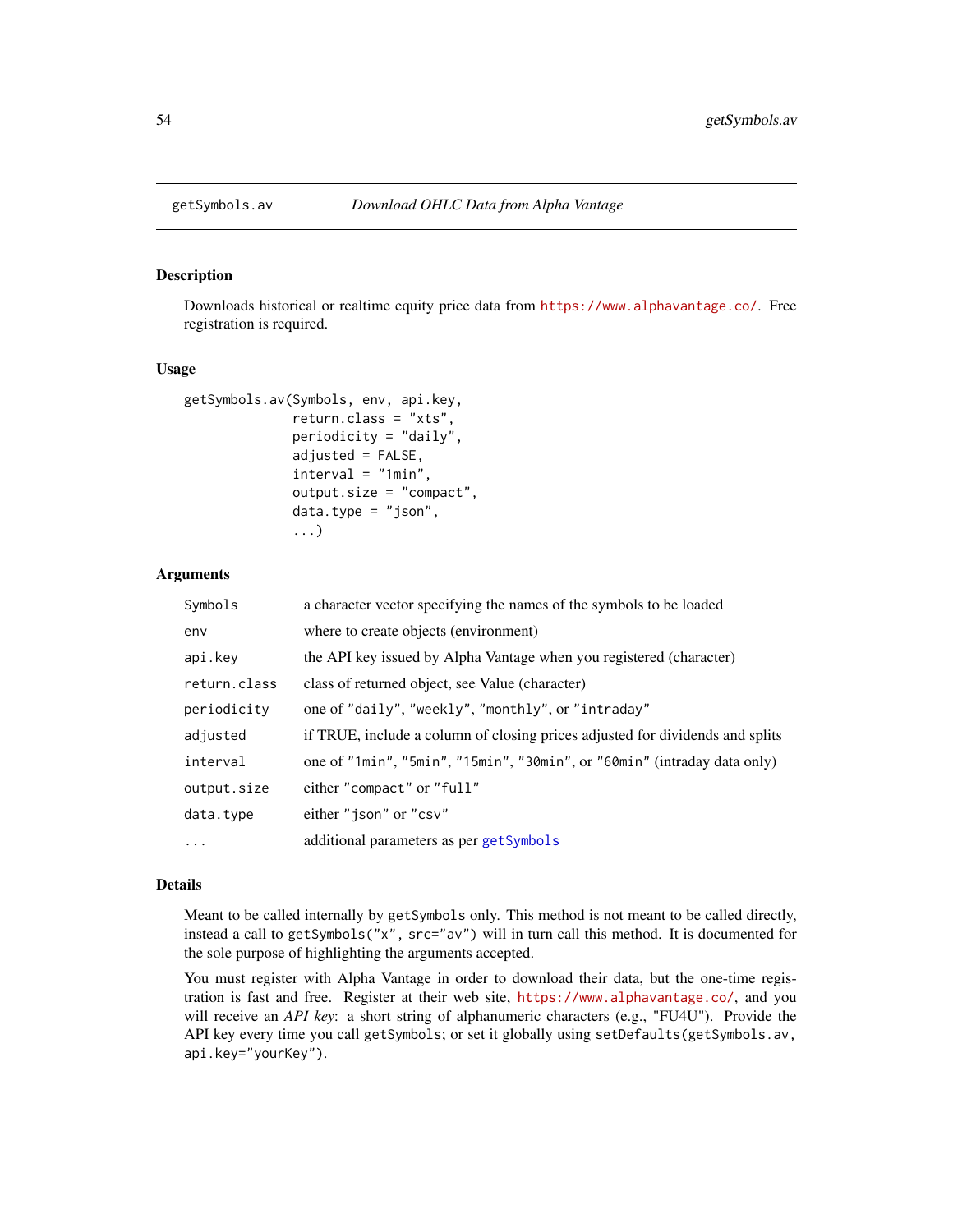#### getSymbols.av 55

The Alpha Vantage site provides daily, weekly, monthly, and intraday data. Use periodicity to select one. Note that intraday data will includes today's data (delayed) if downloaded while the market is open, which is pretty cool.

Set adjusted=TRUE to include a column of closing prices adjusted for dividends and stock splits (available only for daily, weekly, and monthly data).

The intraday data is provided as a sequence of OHLC bars. Use the interval argument to determine the "width" of the bars: 1 minute bars, 5 minutes bars, 15 minutes bars, etc.

By default Alpha Vantage returns the 100 most-recent data points (output.size="compact"). Set output.size="full" to obtain the entire available history. For daily, weekly, and monthly data, Alpha Vantage says the available data is up to 20 years; for intraday data, the available history is the most recent 10 or 15 days. Be forewarned that downloading full data requires more time than compact data, of course.

Alpha Vantage provides access to data via two APIs. You can choose the API via the data.type argument. data.type="json", the default, will import data using the JSON API. This API includes additional metadata (e.g. last updated time, timezone, etc) that is not provided via the CSV API.

#### Value

A call to getSymbols(Symbols, src="av") will create objects in the specified environment, one object for each Symbol specified. The object class of the object(s) is determined by return.class. Presently this may be "ts", "zoo", "xts", or "timeSeries".

#### Author(s)

Paul Teetor

#### References

Alpha Vantage documentation available at <https://www.alphavantage.co/>

#### See Also

[getSymbols](#page-49-0), [getSymbols.yahoo](#page-67-0), [getSymbols.google](#page-0-0)

### Examples

```
## Not run:
# You'll need the API key given when you registered
getSymbols("IBM", src="av", api.key="yourKey")
```

```
# The default output.size="compact" returns only the most recent 100 rows.
# Set output.size="full" for all available data.
getSymbols("IBM", src="av", api.key="yourKey", output.size="full")
```

```
# Intraday data is available for the most recent 10 or 15 days
# and includes quasi-realtime data (i.e., 20-minute delayed)
getSymbols("IBM", src="av", api.key="yourKey", output.size="full",
 periodicity="intraday")
```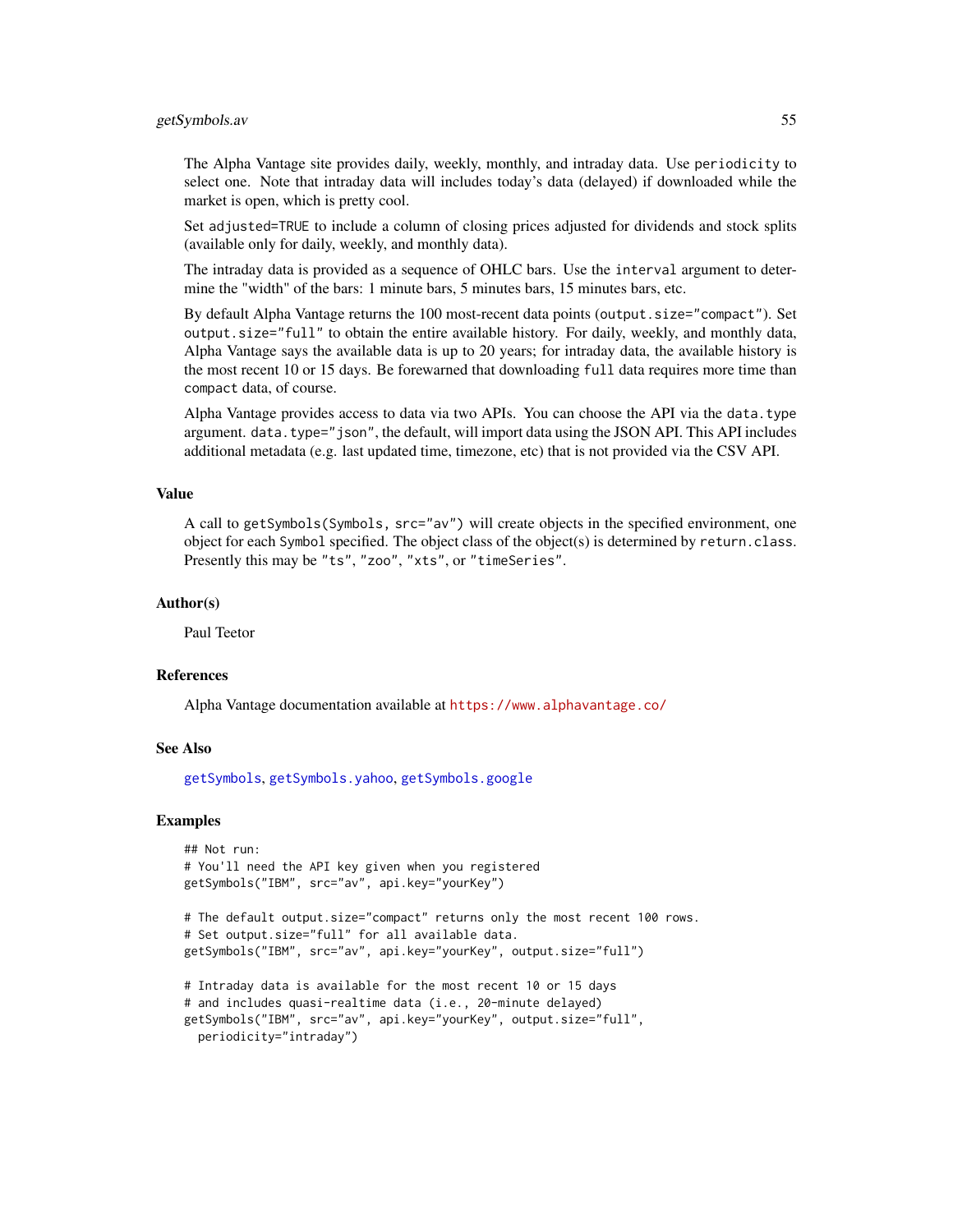```
# Repeating your API key every time is tedious.
# Fortunately, you can set a global default.
setDefaults(getSymbols.av, api.key="yourKey")
getSymbols("IBM", src="av")
## End(Not run)
```
<span id="page-55-0"></span>getSymbols.csv *Load Data from csv File*

### Description

Downloads Symbols to specified env from local comma seperated file. This method is not to be called directly, instead a call to getSymbols(Symbols, src='csv') will in turn call this method. It is documented for the sole purpose of highlighting the arguments accepted, and to serve as a guide to creating additional getSymbols 'methods'.

#### Usage

```
getSymbols.csv(Symbols,
```

```
env,
dir="",
return.class = "xts",
extension="csv",
col.names=c("Open","High","Low","Close","Volume","Adjusted"),
 ...)
```
### Arguments

| Symbols      | a character vector specifying the names of each symbol to be loaded |
|--------------|---------------------------------------------------------------------|
| env          | where to create objects. (.GlobalEnv)                               |
| dir          | directory of csy file                                               |
| return.class | class of returned object                                            |
| extension    | extension of csy file                                               |
| col.names    | data column names                                                   |
| $\ddotsc$    | additional parameters                                               |

#### Details

Meant to be called internally by getSymbols (see also).

One of a few currently defined methods for loading data for use with quantmod. Essentially a simple wrapper to the underlying R read.csv.

#### Value

A call to getSymbols.csv will load into the specified environment one object for each Symbol specified, with class defined by return.class. Presently this may be ts, zoo, xts, or timeSeries.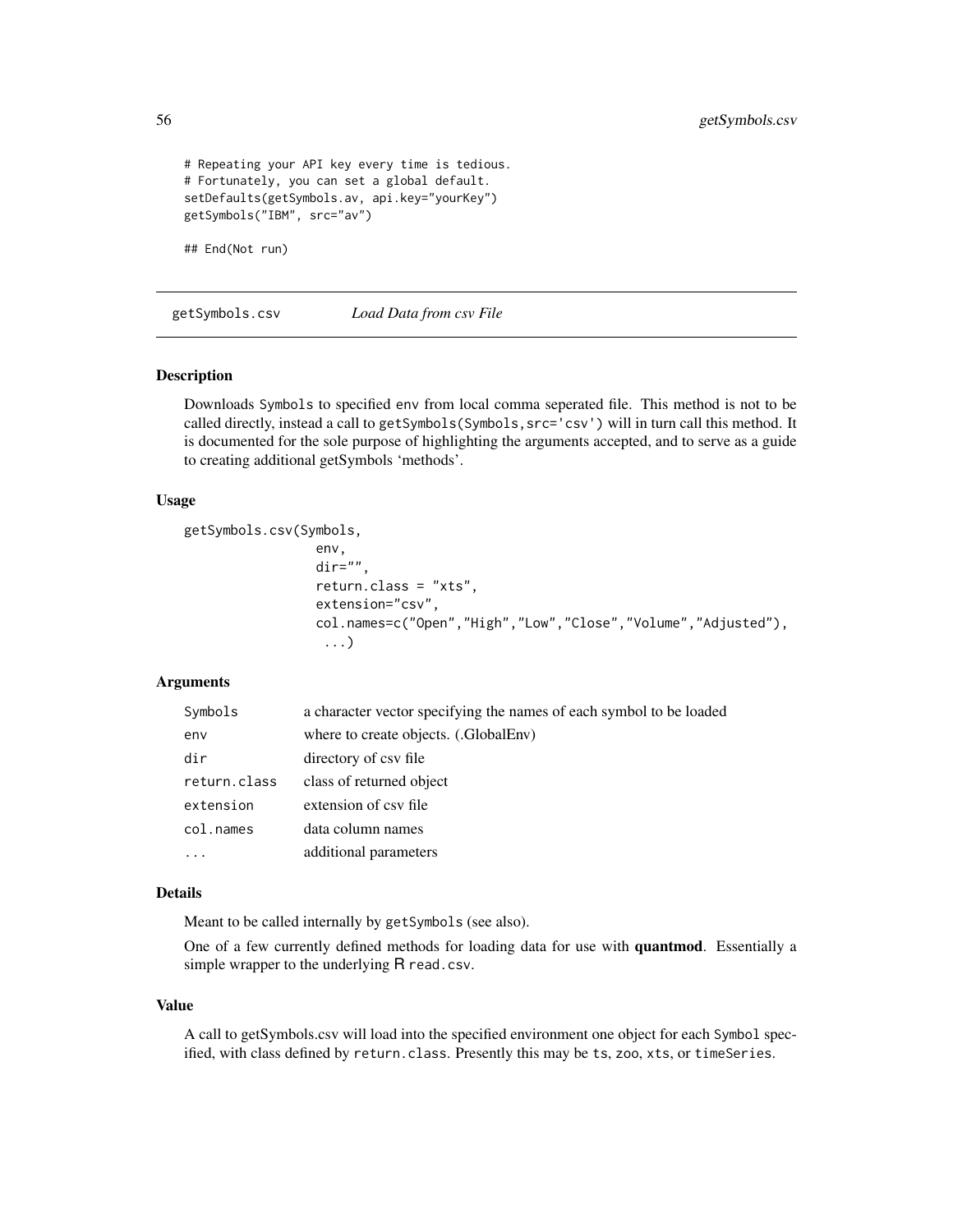### Note

This has yet to be tested on a windows platform. It *should* work though file seperators may be an issue.

### Author(s)

Jeffrey A. Ryan

### See Also

[getSymbols](#page-49-0), [read.csv](#page-0-0), [setSymbolLookup](#page-90-0)

### Examples

```
## Not run:
# All 3 getSymbols calls return the same
# MSFT to the global environment
# The last example is what NOT to do!
## Method #1
getSymbols('MSFT',src='csv')
```

```
## Method #2
setDefaults(getSymbols,src='csv')
 # OR
setSymbolLookup(MSFT='csv')
```

```
getSymbols('MSFT')
```

```
#########################################
## NOT RECOMMENDED!!!
#########################################
## Method #3
getSymbols.csv('MSFT',verbose=TRUE,env=globalenv())
```
## End(Not run)

<span id="page-56-0"></span>getSymbols.FRED *Download Federal Reserve Economic Data - FRED(R)*

#### Description

R access to over 11,000 data series accessible via the St. Louis Federal Reserve Bank's FRED system.

Downloads Symbols to specified env from 'research.stlouisfed.org'. This method is not to be called directly, instead a call to getSymbols(Symbols, src='FRED') will in turn call this method. It is documented for the sole purpose of highlighting the arguments accepted, and to serve as a guide to creating additional getSymbols 'methods'.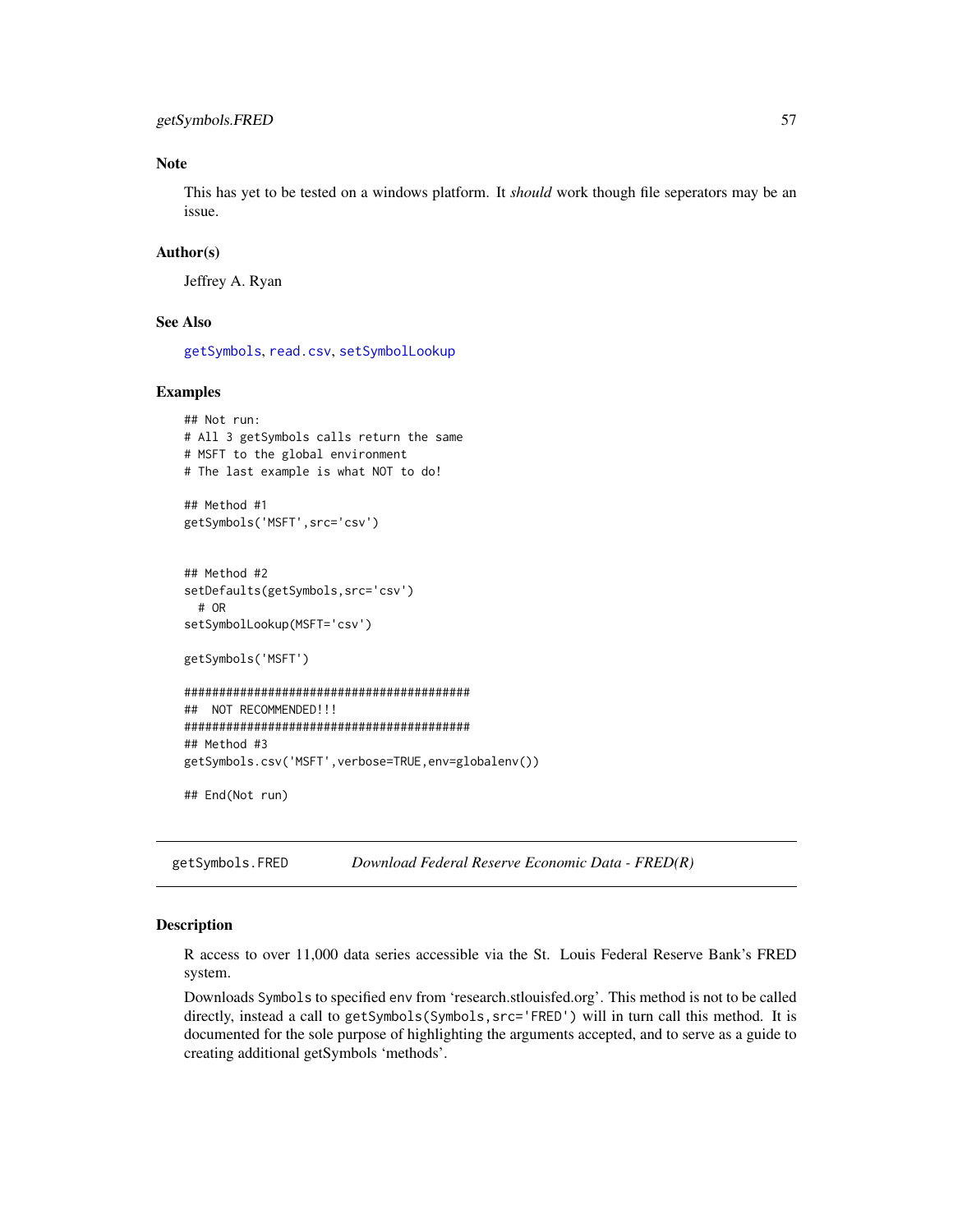#### Usage

```
getSymbols.FRED(Symbols,
                env,
                return.class = "xts",
                 ...)
```
### Arguments

| Symbols      | a character vector specifying the names of each symbol to be loaded |
|--------------|---------------------------------------------------------------------|
| env          | where to create objects. (.GlobalEnv)                               |
| return.class | class of returned object                                            |
|              | additional parameters                                               |

## Details

Meant to be called internally by getSymbols (see also).

One of many methods for loading data for use with **quantmod**. Essentially a simple wrapper to the underlying FRED data download site.

Naming conventions must follow those as seen on the Federal Reserve Bank of St Louis's website for FRED. A lookup facility will hopefully be incorporated into quantmod in the near future.

### Value

A call to getSymbols.FRED will load into the specified environment one object for each Symbol specified, with class defined by return.class. Presently this may be ts, zoo, xts, or timeSeries.

#### Note

FRED changed its URL scheme for the downloads from http:// to https://. If getSymbols.FRED fails for this reason, try one of the following solutions:

- 1. Explicitly pass method via the getSymbols call (or via setDefaults).
- 2. Install downloader, which may be able to automagically determine a suitable method.
- 3. Set the download.file.method global option.

### Author(s)

Jeffrey A. Ryan

# References

St. Louis Fed: Economic Data - FRED <https://fred.stlouisfed.org/>

## See Also

[getSymbols](#page-49-0), [setSymbolLookup](#page-90-0)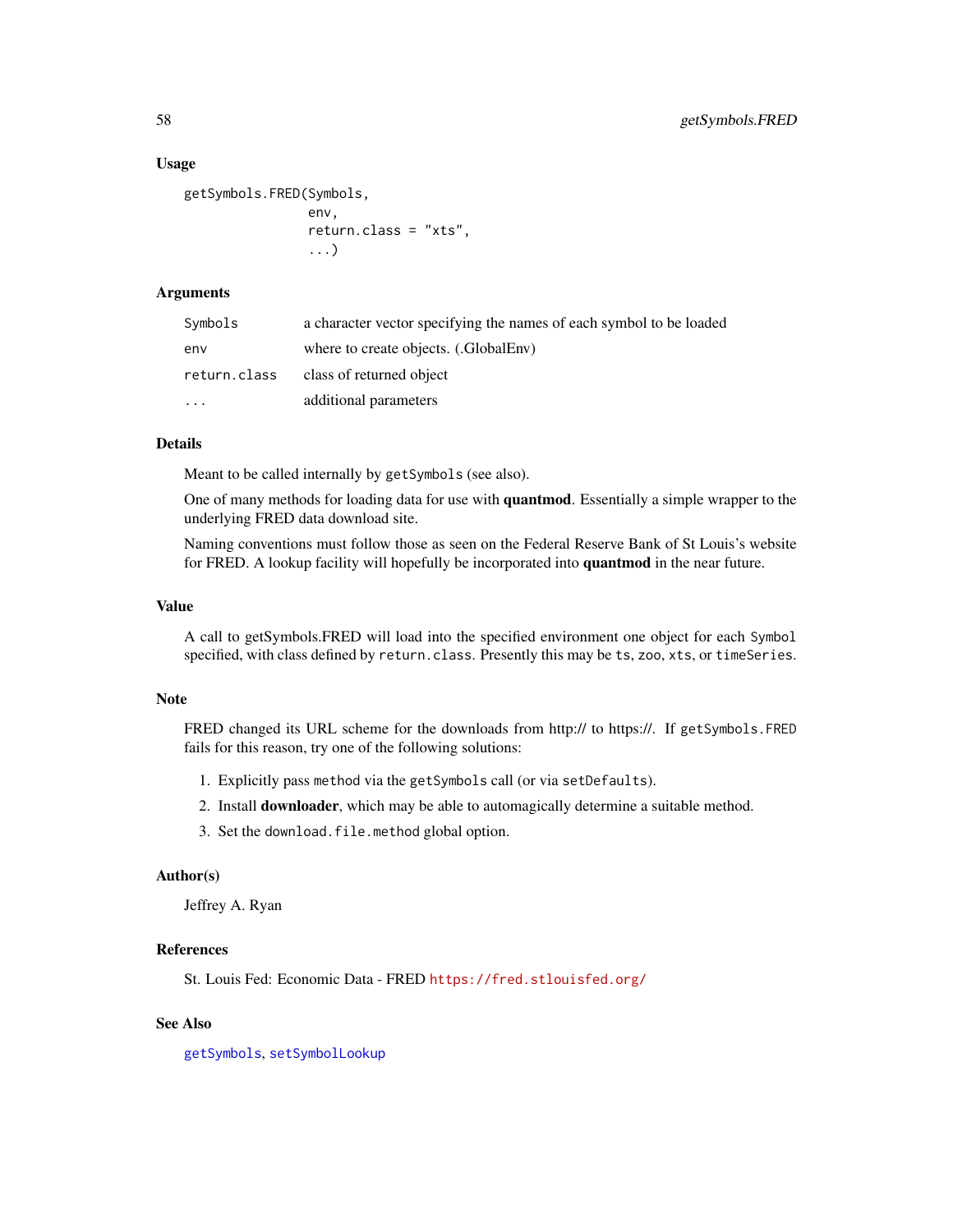## getSymbols.MySQL 59

#### Examples

```
## Not run:
# All 3 getSymbols calls return the same
# CPI data to the global environment
# The last example is what NOT to do!
## Method #1
getSymbols('CPIAUCNS',src='FRED')
## Method #2
setDefaults(getSymbols,src='FRED')
  # OR
setSymbolLookup(CPIAUCNS='FRED')
getSymbols('CPIAUCNS')
#########################################
## NOT RECOMMENDED!!!
#########################################
## Method #3
getSymbols.FRED('CPIAUCNS',env=globalenv())
```
## End(Not run)

getSymbols.MySQL *Retrieve Data from MySQL Database*

### Description

Fetch data from MySQL database. As with other methods extending the getSymbols function, this should *NOT* be called directly. Its documentation is meant to highlight the formal arguments, as well as provide a reference for further user contributed data tools.

### Usage

```
getSymbols.MySQL(Symbols,
                 env,
                 return.class = 'xts',
                 db.fields = c("date", "o", "h", "l", "c", "v", "a"),
                 field.names = NULL,
                 user = NULL,
                 password = NULL,
                 dbname = NULL,
                 host = "localhost",
                 port = 3306,...)
```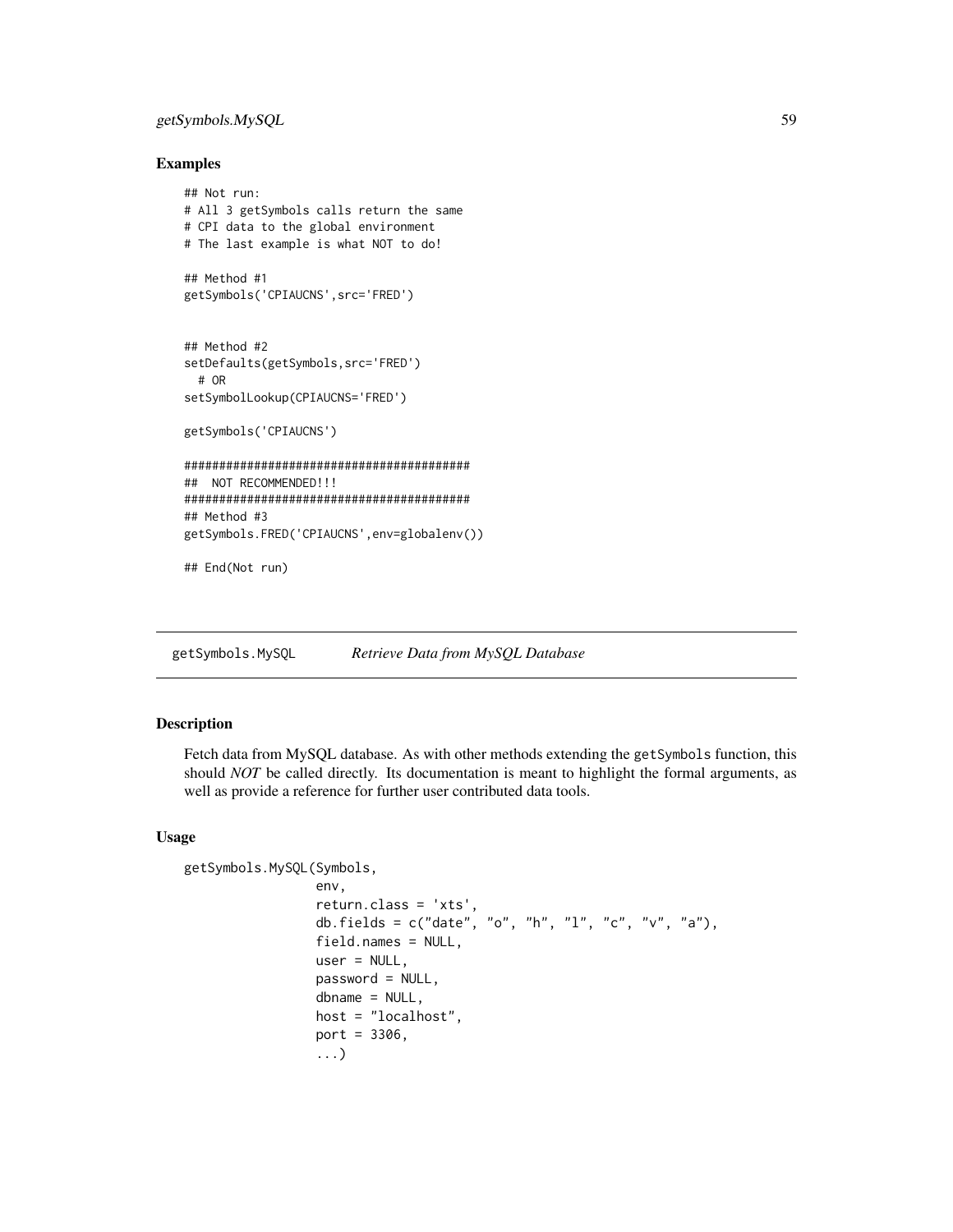#### **Arguments**

| Symbols      | a character vector specifying the names of each symbol to be loaded         |
|--------------|-----------------------------------------------------------------------------|
| env          | where to create objects. (.GlobalEnv)                                       |
| return.class | desired class of returned object. Can be xts, zoo, data.frame, or ts. (zoo) |
| db.fields    | character vector indicating names of fields to retrieve                     |
| field.names  | names to assign to returned columns                                         |
| user         | username to access database                                                 |
| password     | password to access database                                                 |
| dbname       | database name                                                               |
| host         | database host                                                               |
| port         | database port                                                               |
| $\cdots$     | currently not used                                                          |

#### Details

Meant to be called internally by getSymbols (see also)

One of a few currently defined methods for loading data for use with quantmod. Its use requires the packages DBI and MySQL, along with a running MySQL database with tables corresponding to the Symbol name.

The purpose of this abstraction is to make transparent the 'source' of the data, allowing instead the user to concentrate on the data itself.

### Value

A call to getSymbols.MySQL will load into the specified environment one object for each Symbol specified, with class defined by return.class.

## Note

The default configuration needs a table named for the Symbol specified (e.g. MSFT), with column names date,o,h,l,c,v,a. For table layout changes it is best to use setDefaults(getSymbols.MySQL,...) with the new db.fields values specified.

## Author(s)

Jeffrey A. Ryan

#### References

MySQL AB <https://www.mysql.com>

Jeroen Ooms and David James and Saikat DebRoy and Hadley Wickham and Jeffrey Horner (2019). RMySQL: Database Interface and 'MySQL' Driver for R. [https://CRAN.R-project.](https://CRAN.R-project.org/package=RMySQL) [org/package=RMySQL](https://CRAN.R-project.org/package=RMySQL)

R-SIG-DB. DBI: R Database Interface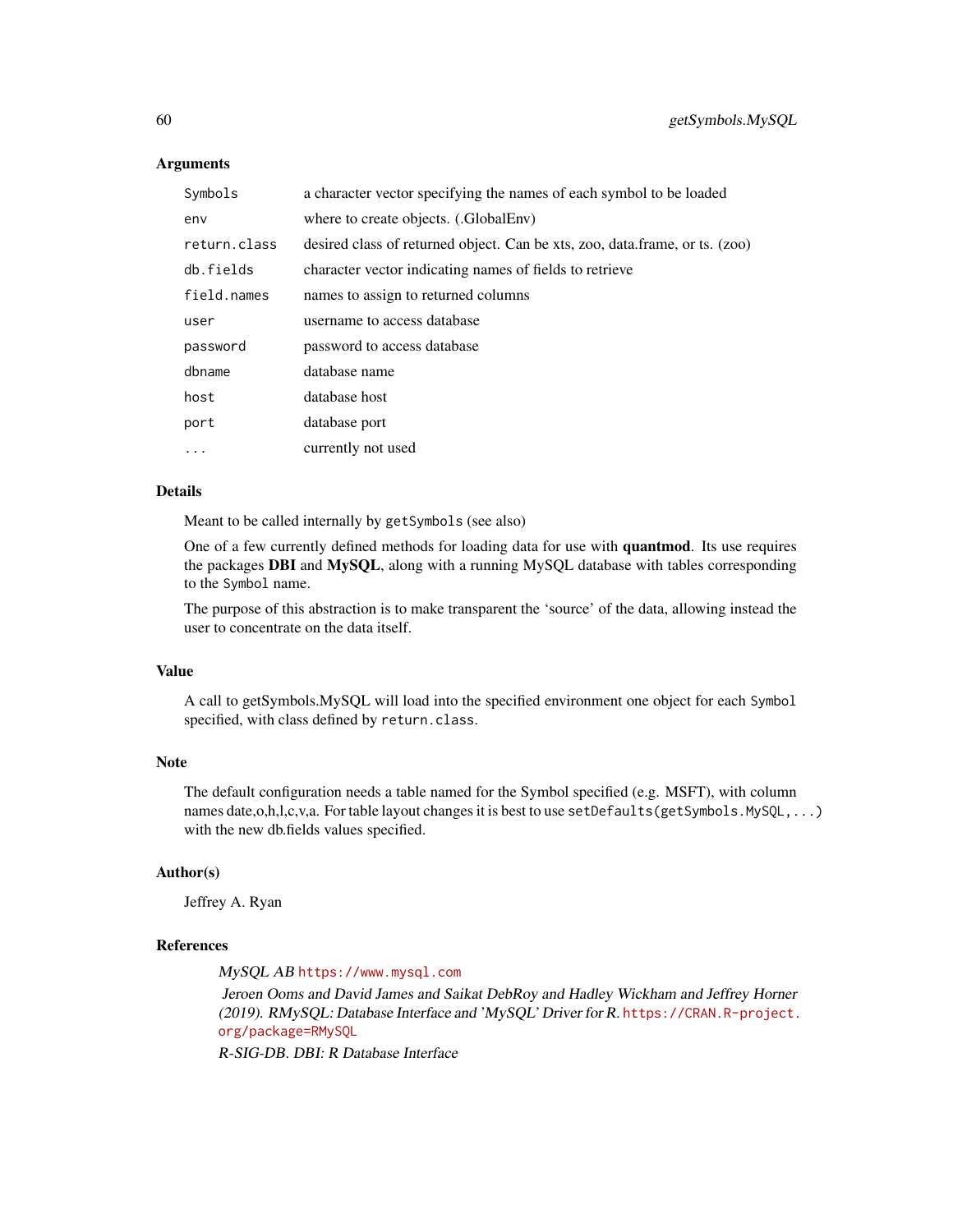### getSymbols.oanda 61

### See Also

[getSymbols](#page-49-0), [setSymbolLookup](#page-90-0)

#### Examples

```
## Not run:
# All 3 getSymbols calls return the same
# MSFT to the global environment
# The last example is what NOT to do!
setDefaults(getSymbols.MySQL,user='jdoe',password='secret',
            dbname='tradedata')
## Method #1
getSymbols('MSFT',src='MySQL')
## Method #2
setDefaults(getSymbols,src='MySQL')
 # OR
setSymbolLookup(MSFT='MySQL')
getSymbols('MSFT')
#########################################
## NOT RECOMMENDED!!!
#########################################
## Method #3
getSymbols.MySQL('MSFT',env=globalenv())
## End(Not run)
```
<span id="page-60-0"></span>getSymbols.oanda *Download Currency and Metals Data from Oanda.com*

#### Description

Access to 191 currency and metal prices, downloadable as more that 36000 currency pairs from Oanda.com.

Downloads Symbols to specified env from <https://www.oanda.com> historical currency database. This method is not meant to be called directly, instead a call to getSymbols("x", src="oanda") will in turn call this method. It is documented for the sole purpose of highlighting the arguments accepted, and to serve as a guide to creating additional getSymbols 'methods'.

#### Usage

```
getSymbols.oanda(Symbols,
                 env,
```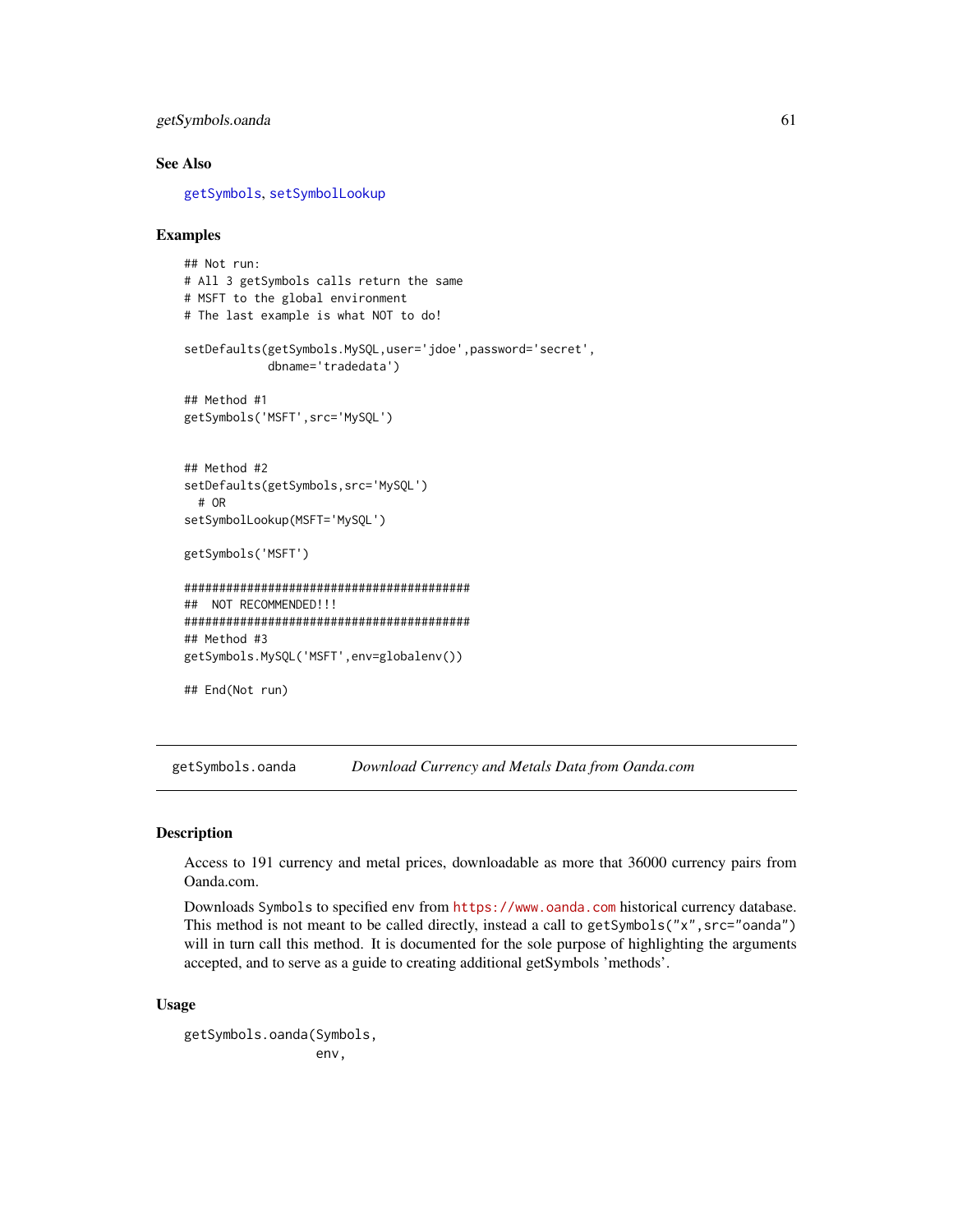return.class = "xts", from =  $Sys.Date() - 179$ , to =  $Sys.DataFrame()$ , ...)

# Arguments

| Symbols      | a character vector specifying the names of each symbol to be loaded - expressed<br>as a currency pair. (e.g. U.S. Dollar to Euro rate would be expressed as a string<br>"USD/EUR". The naming convention follows from Oanda.com, and a table of<br>possible values is available by calling oanda. currencies |
|--------------|--------------------------------------------------------------------------------------------------------------------------------------------------------------------------------------------------------------------------------------------------------------------------------------------------------------|
| env          | where to create objects.                                                                                                                                                                                                                                                                                     |
| return.class | class of returned object                                                                                                                                                                                                                                                                                     |
| from         | Start of series expressed as "CCYY-MM-DD"                                                                                                                                                                                                                                                                    |
| to           | Start of series expressed as "CCYY-MM-DD"                                                                                                                                                                                                                                                                    |
|              | additional parameters                                                                                                                                                                                                                                                                                        |

## Details

Meant to be called internally by getSymbols only.

Oanda data is 7 day daily average price data, that is Monday through Sunday. Oanda only provides historical data for the past 180 days. getSymbols will return as much data as possible, and warn when the from date is more than 180 days ago.

## Value

A call to getSymbols(Symbols,src="oanda") will load into the specified environment one object for each 'Symbol' specified, with class defined by 'return.class'. Presently this may be 'ts', 'zoo', 'xts', or 'timeSeries'.

### Note

Oanda rates are quoted as one unit of base currency to the equivelant amount of foreign currency.

## Author(s)

Jeffrey A. Ryan

#### References

Oanda.com <https://www.oanda.com>

#### See Also

Currencies: [getSymbols.FRED](#page-56-0), [getSymbols](#page-49-0)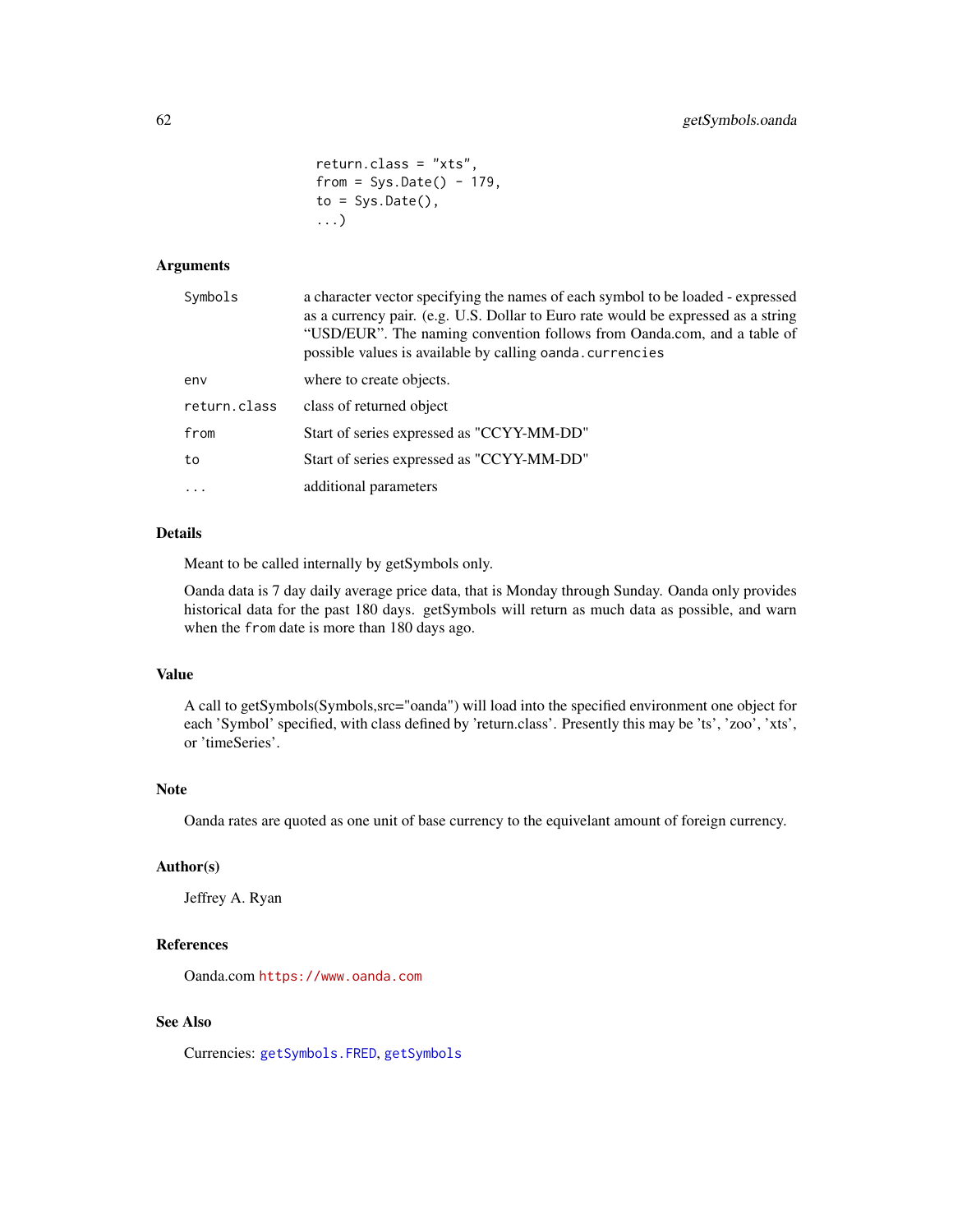## getSymbols.rda 63

#### Examples

```
## Not run:
getSymbols("USD/EUR",src="oanda")
getSymbols("USD/EUR",src="oanda",from="2005-01-01")
```
## End(Not run)

getSymbols.rda *Load Data from R Binary File*

# <span id="page-62-0"></span>Description

Downloads Symbols to specified env from local R data file. This method is not to be called directly, instead a call to getSymbols(Symbols,src='rda') will in turn call this method. It is documented for the sole purpose of highlighting the arguments accepted, and to serve as a guide to creating additional getSymbols 'methods'.

#### Usage

```
getSymbols.rda(Symbols,
                 env,
                 dir="",
                 return.class = "xts",
                 extension="rda",
                 col.names=c("Open","High","Low","Close","Volume","Adjusted"),
                 ...)
```
### Arguments

| Symbols      | a character vector specifying the names of each symbol to be loaded |
|--------------|---------------------------------------------------------------------|
| env          | where to create objects. (.GlobalEnv)                               |
| dir          | directory of rda/RData file                                         |
| return.class | class of returned object                                            |
| extension    | extension of R data file                                            |
| col.names    | data column names                                                   |
| $\ddots$ .   | additional parameters                                               |

#### Details

Meant to be called internally by getSymbols (see also).

One of a few currently defined methods for loading data for use with quantmod. Essentially a simple wrapper to the underlying R load.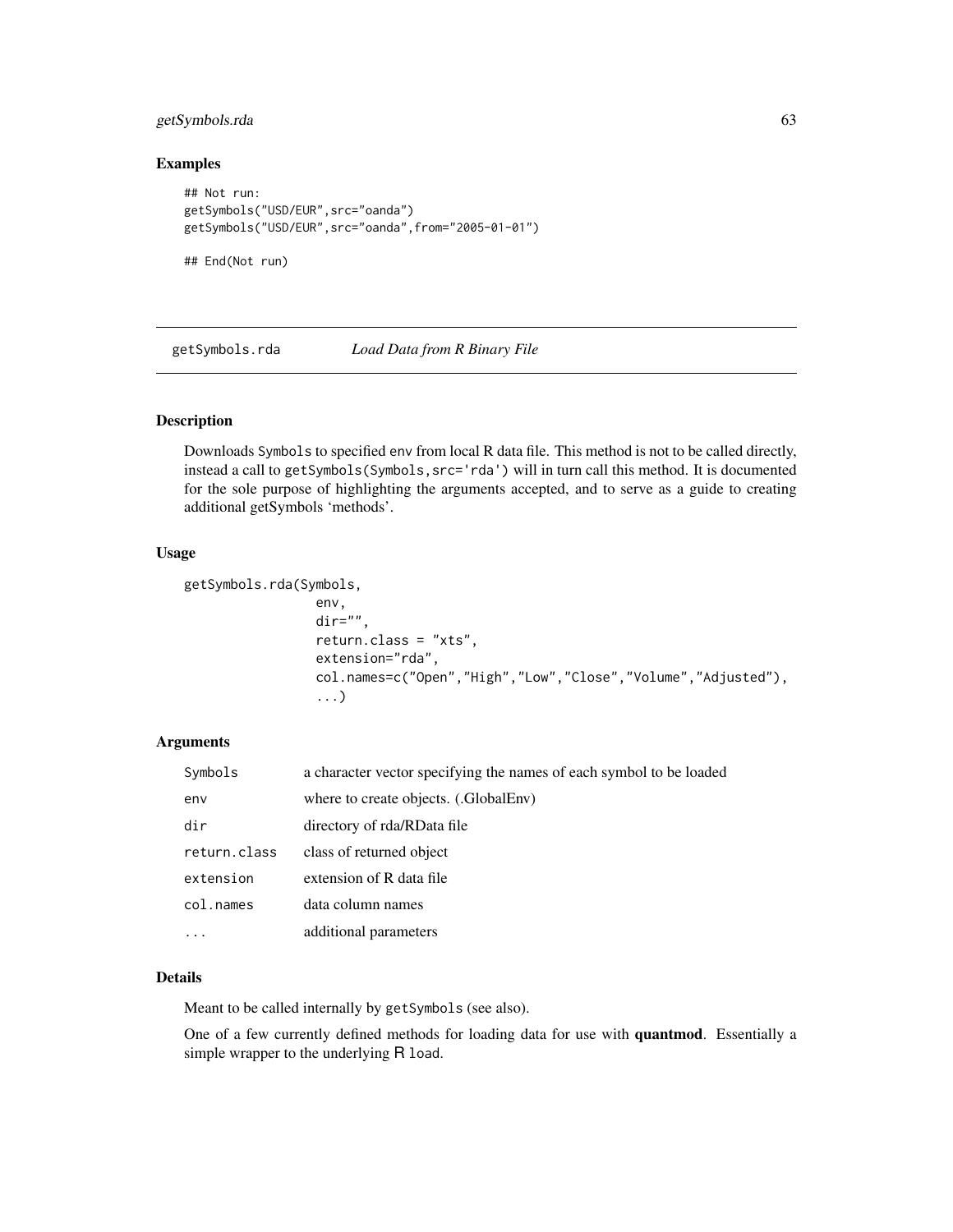### Value

A call to getSymbols.csv will load into the specified environment one object for each Symbol specified, with class defined by return.class. Presently this may be ts, zoo, xts, data.frame, or timeSeries.

### Author(s)

Jeffrey A. Ryan

# See Also

[getSymbols](#page-49-0), [load](#page-0-0), [setSymbolLookup](#page-90-0)

### Examples

```
## Not run:
# All 3 getSymbols calls return the same
# MSFT to the global environment
# The last example is what NOT to do!
## Method #1
getSymbols('MSFT',src='rda')
getSymbols('MSFT',src='RData')
## Method #2
setDefaults(getSymbols,src='rda')
  # OR
setSymbolLookup(MSFT='rda')
  # OR
setSymbolLookup(MSFT=list(src='rda'))
getSymbols('MSFT')
#########################################
## NOT RECOMMENDED!!!
#########################################
## Method #3
getSymbols.rda('MSFT',verbose=TRUE,env=globalenv())
## End(Not run)
```
getSymbols.SQLite *Retrieve Data from SQLite Database*

#### Description

Fetch data from SQLite database. As with other methods extending getSymbols this function should *NOT* be called directly.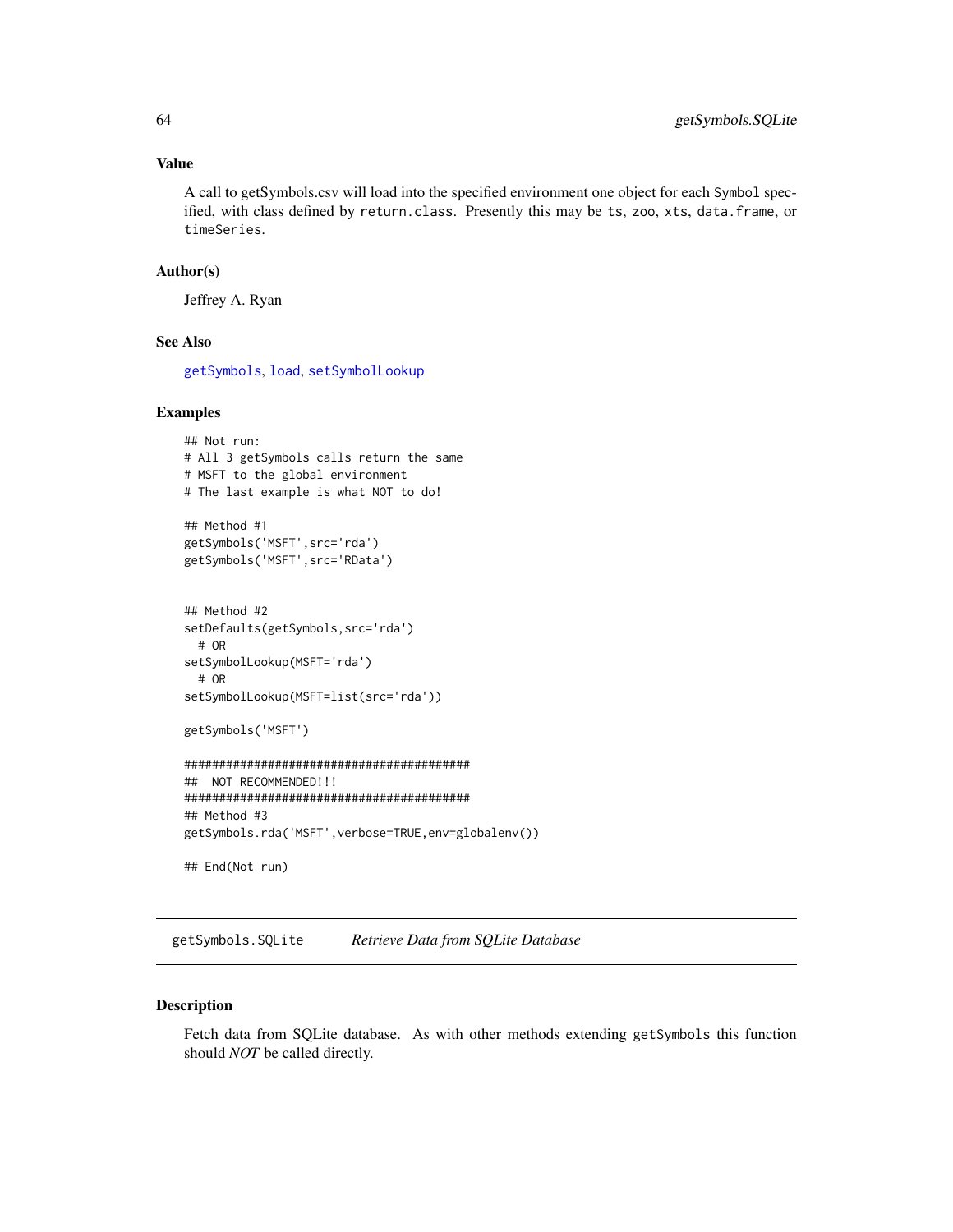### Usage

```
getSymbols.SQLite(Symbols,
                  env,
                  return.class = 'xts',
                  db.fields = c("row_names","Open",
                                 "High",
                                 "Low",
                                 "Close",
                                 "Volume",
                                 "Adjusted"),
                  field.names = NULL,
                  dbname = NULL,POSTX = TRUE,...)
```
# Arguments

| Symbols      | a character vector specifying the names of each symbol to be loaded |
|--------------|---------------------------------------------------------------------|
| env          | where to create the objects                                         |
| return.class | desired class of returned object                                    |
| db.fields    | character vector naming fields to retrieve                          |
| field.names  | names to assign to returned columns                                 |
| dbname       | database name                                                       |
| POSIX        | are rownames numeric                                                |
|              | additional arguments                                                |

## Details

Meant to be called internally by getSymbols (see also)

One of a few currently defined methods for loading data for use with 'quantmod'. Its use requires the packages 'DBI' and 'RSQLite', along with a SQLite database.

The purpose of this abstraction is to make transparent the 'source' of the data, allowing instead the user to concentrate on the data itself.

### Value

A call to getSymbols.SQLite will load into the specified environment one object for each 'Symbol' specified, with class defined by 'return.class'.

#### Note

This function is experimental at best, and has not been thoroughly tested. Use with caution, and please report any bugs to the maintainer of quantmod.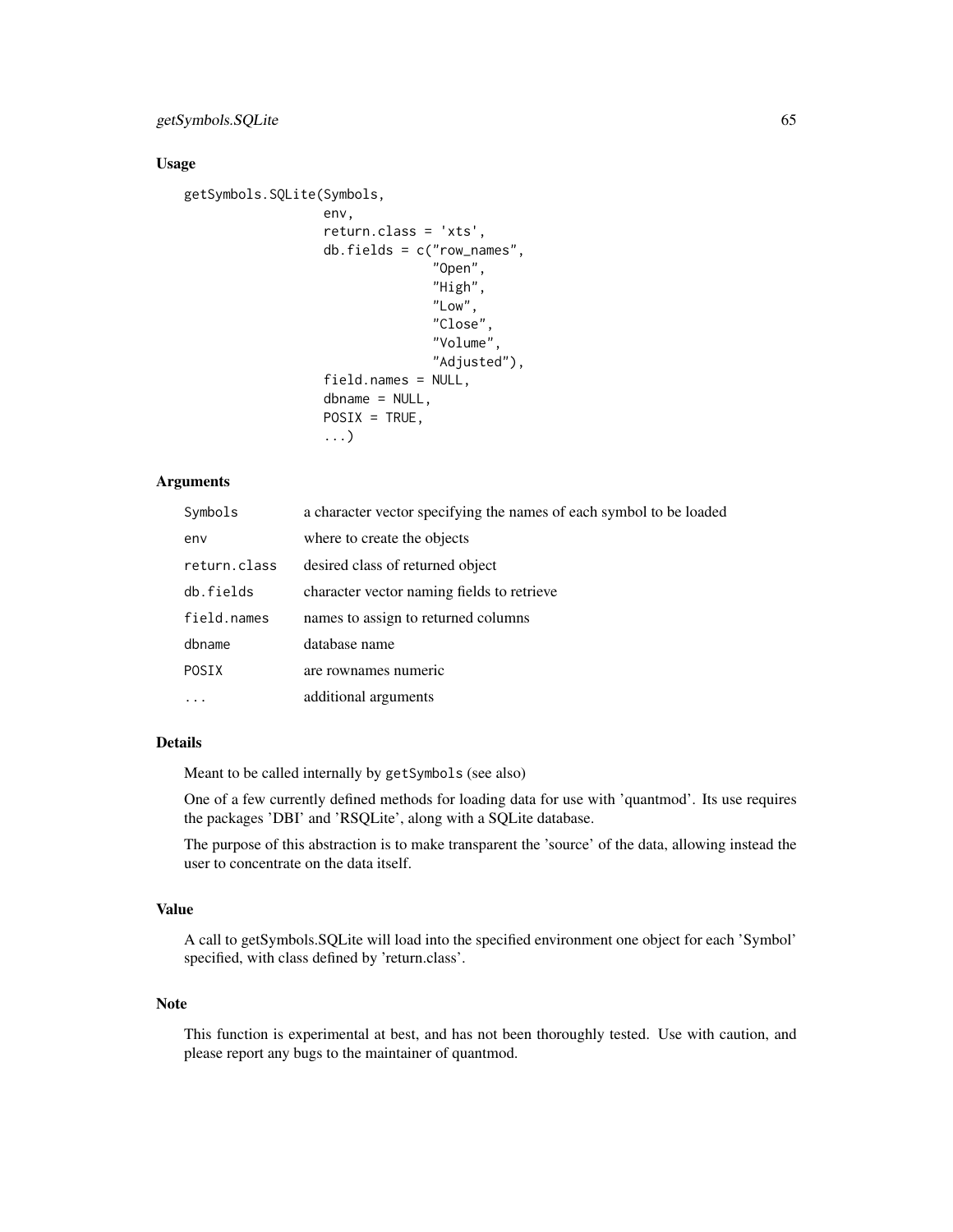### Author(s)

Jeffrey A. Ryan

## References

SQLite <https://www.sqlite.org/index.html> David A. James RSQLite: SQLite interface for R R-SIG-DB. DBI: R Database Interface

# See Also

[getSymbols](#page-49-0)

### Examples

```
## Not run:
getSymbols("QQQQ",src="SQLite")
```
## End(Not run)

getSymbols.tiingo *Download OHLC Data from Tiingo*

## Description

Downloads historical or realtime equity price data from <https://api.tiingo.com/>. Registration is required.

## Usage

```
getSymbols.tiingo(Symbols, env, api.key,
                  return.class="xts",
                  periodicity="daily",
                  adjust=FALSE,
                  from='2007-01-01',
                  to=Sys.Date(),
                  ...)
```
# Arguments

| Symbols      | a character vector specifying the names of the symbols to be loaded |
|--------------|---------------------------------------------------------------------|
| env          | where to create objects (environment)                               |
| api.key      | the API key issued by Tiingo when you registered (character)        |
| return.class | class of returned object, see Value (character)                     |
| periodicity  | one of "daily", "weekly", "monthly", or "Annually"                  |
| adjust       | adjust for dividends and splits? (FALSE)                            |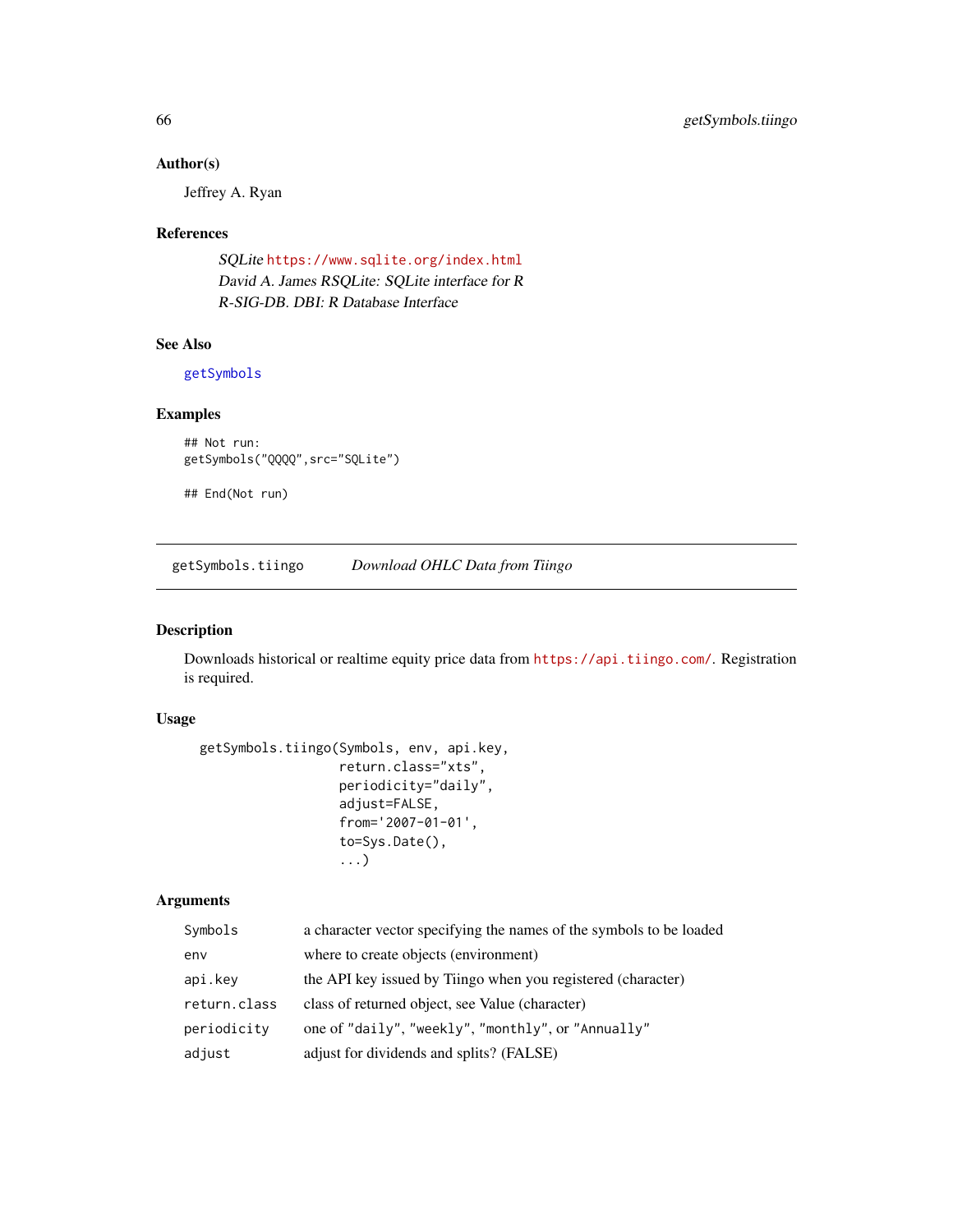| from                    | Retrieve data no earlier than this date. (2007-01-01) |
|-------------------------|-------------------------------------------------------|
| to                      | Retrieve data through this date $(Sys,Date()$         |
| $\cdot$ $\cdot$ $\cdot$ | additional parameters as per getSymbols               |

#### Details

Meant to be called internally by getSymbols only. This method is not meant to be called directly, instead a call to getSymbols("x", src="tiingo") will in turn call this method. It is documented for the sole purpose of highlighting the arguments accepted.

You must register with Tiingo in order to download their data. Register at their web site, [https:](https://api.tiingo.com) [//api.tiingo.com](https://api.tiingo.com), and you will receive an *API key*: a short string of alphanumeric characters (e.g., "FU4U"). Provide the API key every time you call getSymbols; or set it globally using setDefaults(getSymbols.tiingo, api.key="yourKey").

Tiingo provides daily, weekly, monthly, and annual data. Use periodicity to select one. This API accessor will return adjusted or unadjusted OHLC as well as split and dividend information.

For daily, weekly, and monthly data, Tiingo says the available data is up to 30 years;

#### Value

A call to getSymbols(Symbols, src="tiingo") will create objects in the specified environment, one object for each Symbol specified. The object class of the object(s) is determined by return.class. Presently this may be "ts", "zoo", "xts", or "timeSeries".

### Author(s)

Steve Bronder

#### References

Tiingo documentation available at <https://www.tiingo.com>

#### See Also

[getSymbols](#page-49-0), [getSymbols.yahoo](#page-67-0), [getSymbols.av](#page-53-0)

#### Examples

```
## Not run:
# You'll need the API key given when you registered
getSymbols("IBM", src="tiingo", api.key="yourKey")
```

```
# Repeating your API key every time is tedious.
# Fortunately, you can set a global default.
setDefaults(getSymbols.tiingo, api.key="yourKey")
getSymbols("IBM", src="tiingo")
```
## End(Not run)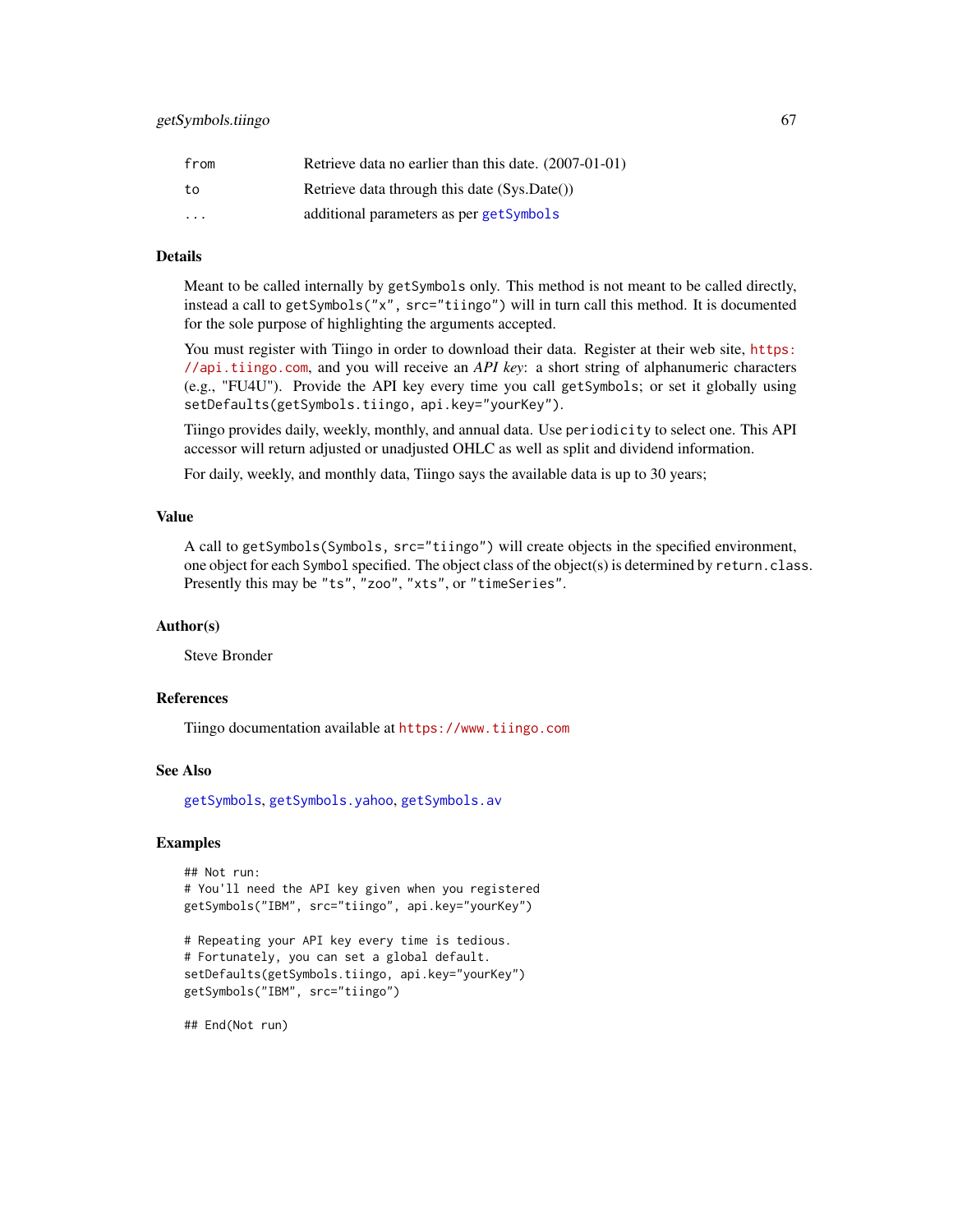<span id="page-67-0"></span>

## Description

Downloads Symbols to specified env from 'finance.yahoo.com'. This method is not to be called directly, instead a call to getSymbols(Symbols, src='yahoo') will in turn call this method. It is documented for the sole purpose of highlighting the arguments accepted, and to serve as a guide to creating additional getSymbols 'methods'.

#### Usage

```
getSymbols.yahoo(Symbols,
                 env,
                 return.class = 'xts',
                  index.class = 'Date',
                 from = "2007-01-01",
                 to = Sys.DataFrame(),
                  ...,
                 periodicity = "daily",
                 curl.options = list())
```
### Arguments

| Symbols      | a character vector specifying the names of each symbol to be loaded                                |
|--------------|----------------------------------------------------------------------------------------------------|
| env          | where to create objects. (.GlobalEnv)                                                              |
| return.class | class of returned object                                                                           |
| index.class  | class of returned object index (xts only)                                                          |
| from         | Retrieve data no earlier than this date. (2007-01-01)                                              |
| to           | Retrieve data through this date (Sys.Date())                                                       |
| $\ddotsc$    | additional parameters                                                                              |
| periodicity  | periodicity of data to query and return. Must be one of "daily", "weekly",<br>"monthly". ("daily") |
| curl.options | options passed to curl::handle_setopt                                                              |
|              |                                                                                                    |

## Details

Meant to be called internally by getSymbols (see also).

One of a few currently defined methods for loading data for use with quantmod. Essentially a simple wrapper to the underlying Yahoo! finance site's historical data download.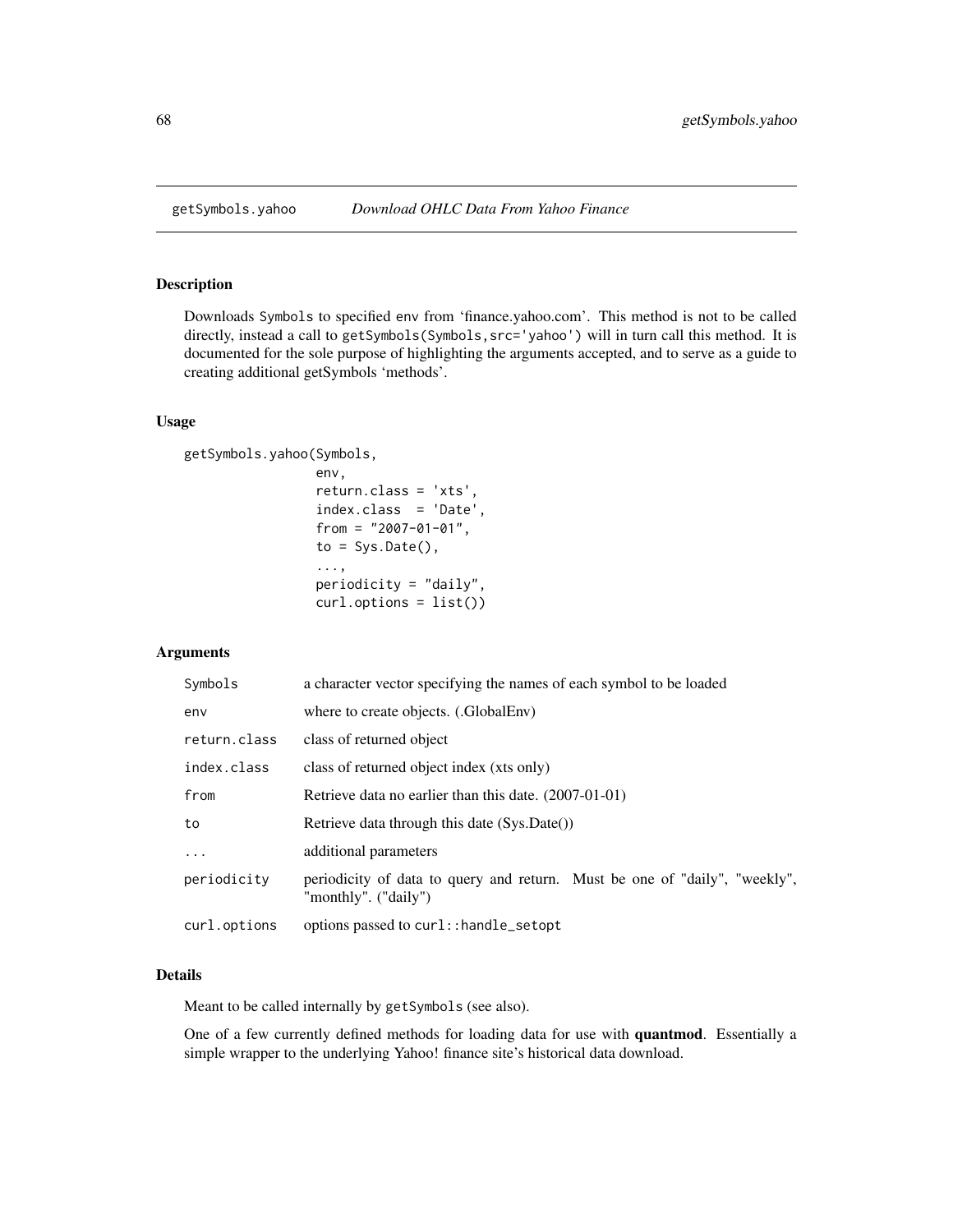### Value

A call to getSymbols.yahoo will load into the specified environment one object for each Symbol specified, with class defined by return.class. Presently this may be ts, zoo, xts, or timeSeries.

In the case of xts objects, the indexing will be by Date. This can be altered with the index.class argument. See indexClass for more information on changing index classes.

### Warning

As of quantmod 0.4-9, getSymbols.yahoo has been patched to work with changes to Yahoo Finance, which also included the following changes to the raw data:

- The adjusted close column appears to no longer include dividend adjustments
- The close column appears to be adjusted for splits twice
- The open, high, and low columns are adjusted for splits, and
- The raw data may contain missing values.

#### Author(s)

Jeffrey A. Ryan

### References

Yahoo Finance: <https://finance.yahoo.com>

### See Also

[getSymbols](#page-49-0), [setSymbolLookup](#page-90-0)

#### Examples

```
## Not run:
# All 3 getSymbols calls return the same
# MSFT to the global environment
# The last example is what NOT to do!
```
## Method #1 getSymbols('MSFT',src='yahoo')

```
## Method #2
setDefaults(getSymbols,src='yahoo')
 # OR
setSymbolLookup(MSFT='yahoo')
```
getSymbols('MSFT')

```
#########################################
## NOT RECOMMENDED!!!
#########################################
## Method #3
```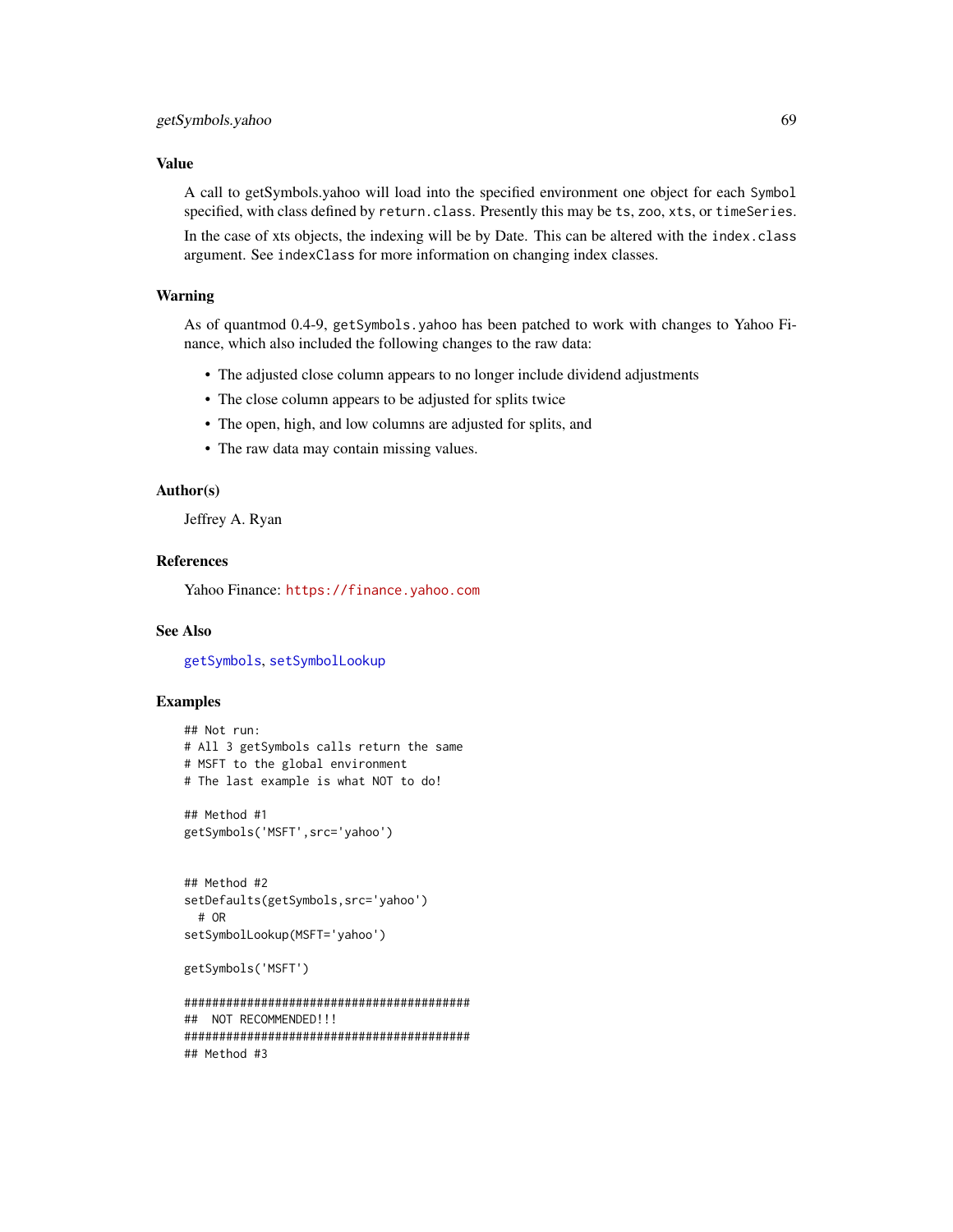```
getSymbols.yahoo('MSFT',env=globalenv())
## End(Not run)
```
getSymbols.yahooj *Download OHLC Data From Yahoo! Japan Finance*

#### Description

Downloads Symbols to specified env from 'finance.yahoo.co.jp'. This method is not to be called directly, instead a call to getSymbols(Symbols,  $src='yahooj')$  will in turn call this method. It is documented for the sole purpose of highlighting the arguments accepted, and to serve as a guide to creating additional getSymbols 'methods'.

#### Usage

```
getSymbols.yahooj(Symbols,
                  env,
                  return.class = 'xts',
                  index.class = 'Date',
                  from = "2007-01-01",
                  to = Sys.Date(),...)
```
#### Arguments

| Symbols      | a character vector specifying the names of each symbol to be loaded |
|--------------|---------------------------------------------------------------------|
| env          | where to create objects. (.GlobalEnv)                               |
| return.class | class of returned object                                            |
| index.class  | class of returned object index (xts only)                           |
| from         | Retrieve data no earlier than this date. (2007-01-01)               |
| to           | Retrieve data through this date (Sys.Date())                        |
| .            | additional parameters                                               |

### Details

Meant to be called internally by getSymbols (see also).

One of the few currently defined methods for loading data for use with quantmod. Essentially a simple wrapper to the underlying Yahoo! Japan finance site's historical data download.

The string 'YJ' will be prepended to the Symbols because Japanese ticker symbols usually start with a number and it is cumbersome to use variable names that start with a number in the R environment.

It is recommended to prepend the ticker symbols with 'YJ' yourself if you use setSymbolLookup. That will make it possible for the main getSymbols function to find the symbols in the lookup table.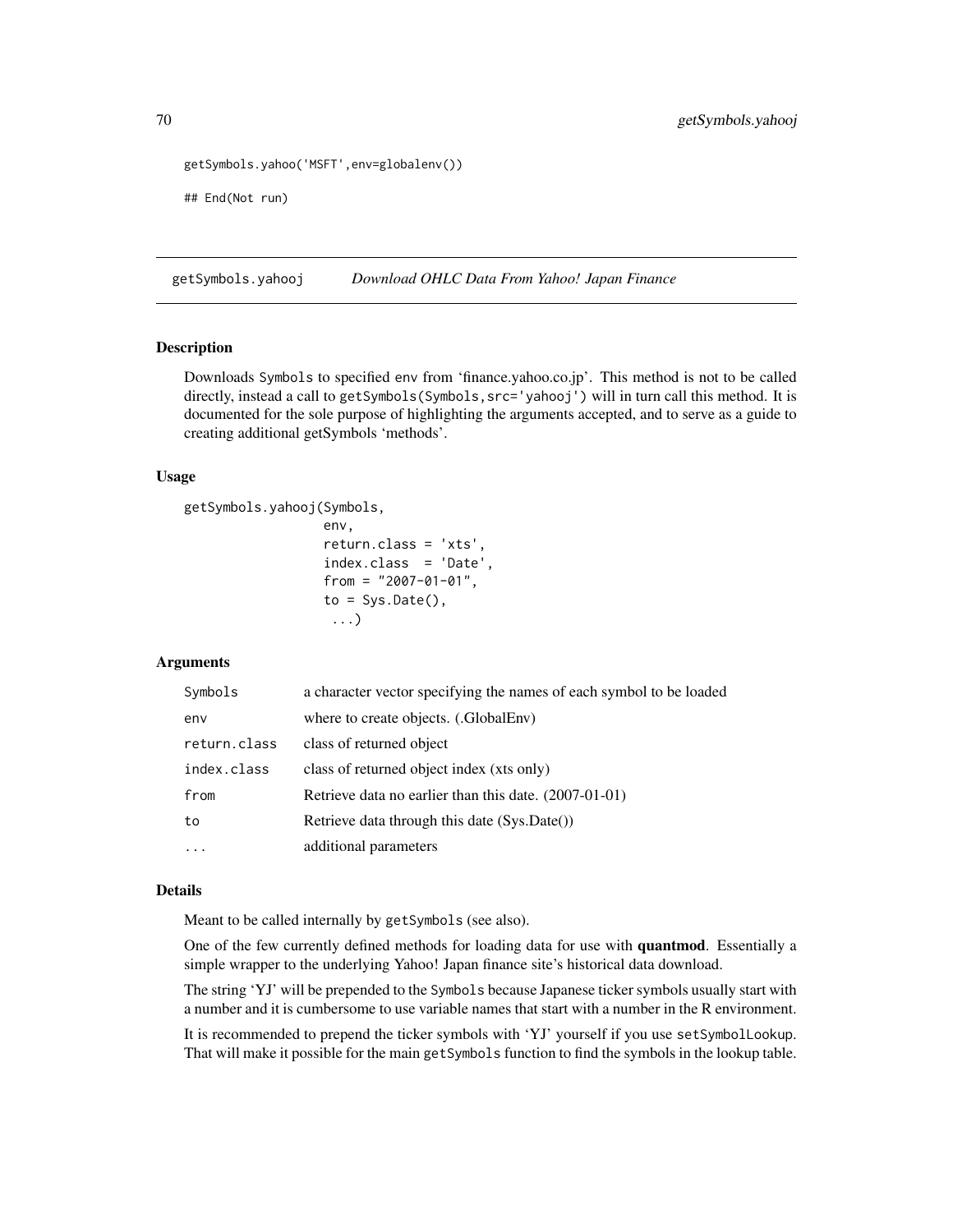### Value

A call to getSymbols.yahooj will load into the specified environment one object for each Symbol specified, with class defined by return.class. Presently this may be ts, zoo, xts, or timeSeries.

In the case of xts objects, the indexing will be by Date. This can be altered with the index.class argument. See indexClass for more information on changing index classes.

### Author(s)

Wouter Thielen

### References

Yahoo! Japan Finance: <https://finance.yahoo.co.jp>

### See Also

[getSymbols](#page-49-0), [setSymbolLookup](#page-90-0)

#### Examples

```
## Not run:
# All 4 getSymbols calls return the same
# Sony (6758.T) OHLC to the global environment
# The last example is what NOT to do!
## Method #1
getSymbols('6758.T',src='yahooj')
## Method #2
getSymbols('YJ6758.T',src='yahooj')
## Method #3
```
setDefaults(getSymbols,src='yahooj') # OR setSymbolLookup(YJ6758.T='yahooj')

getSymbols('YJ6758.T')

```
#########################################
## NOT RECOMMENDED!!!
#########################################
## Method #4
getSymbols.yahooj('6758.T',env=globalenv())
```
## End(Not run)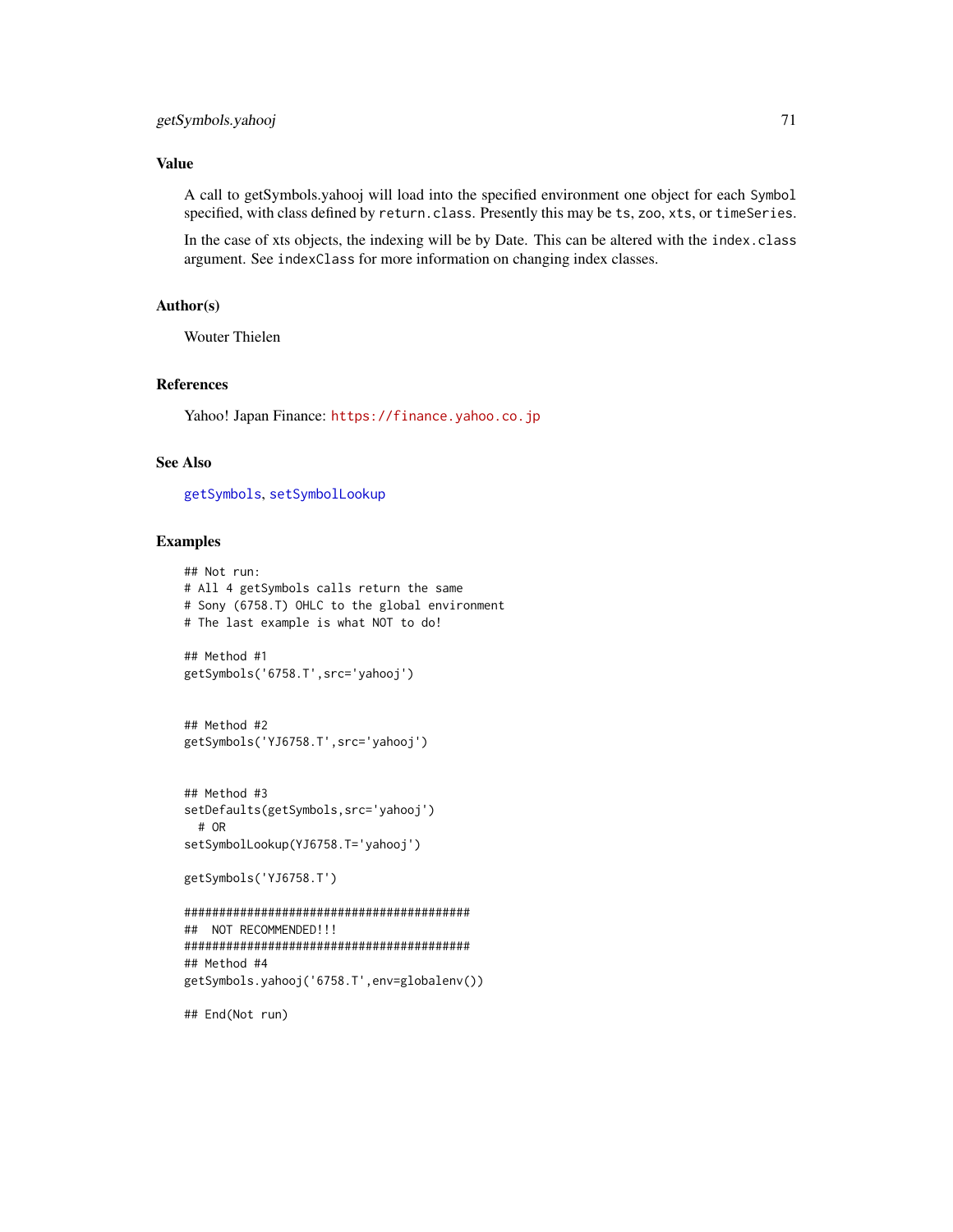#### Description

A set of functions to check for appropriate OHLC and HLC column names within a data object, as well as the availability and position of those columns.

#### Usage

```
is. OHLC(x)has.OHLC(x, which = FALSE)is.OHLCV(x)
has.OHLCV(x, which = FALSE)is.HLC(x)has.HLC(x, which = FALSE)has.Op(x, which = FALSE)has.Hi(x, which = FALSE)has.Lo(x, which = FALSE)has.C1(x, which = FALSE)has.Vo(x, which = FALSE)has.Ad(x, which = FALSE)is.BBO(x)is.FBBO(x)has.Ask(x, which = FALSE)has.Bid(x, which = FALSE)
has.Price(x, which = FALSE)has.Qty(x, which = FALSE)has. Trade(x, which = FALSE)
```
#### Arguments

| x     | data object              |
|-------|--------------------------|
| which | disply position of match |

#### Details

Mostly used internally by quantmod, they can be useful for checking whether an object can be used in OHLC requiring functions like Op, OpCl, etc.

Columns names must contain the full description of data, that is, Open, High, Low, Close, Volume or Adjusted. Abbreviations will return FALSE (or NA when which=TRUE). See [quantmod.OHLC](#page-88-0) for details of quantmod naming conventions.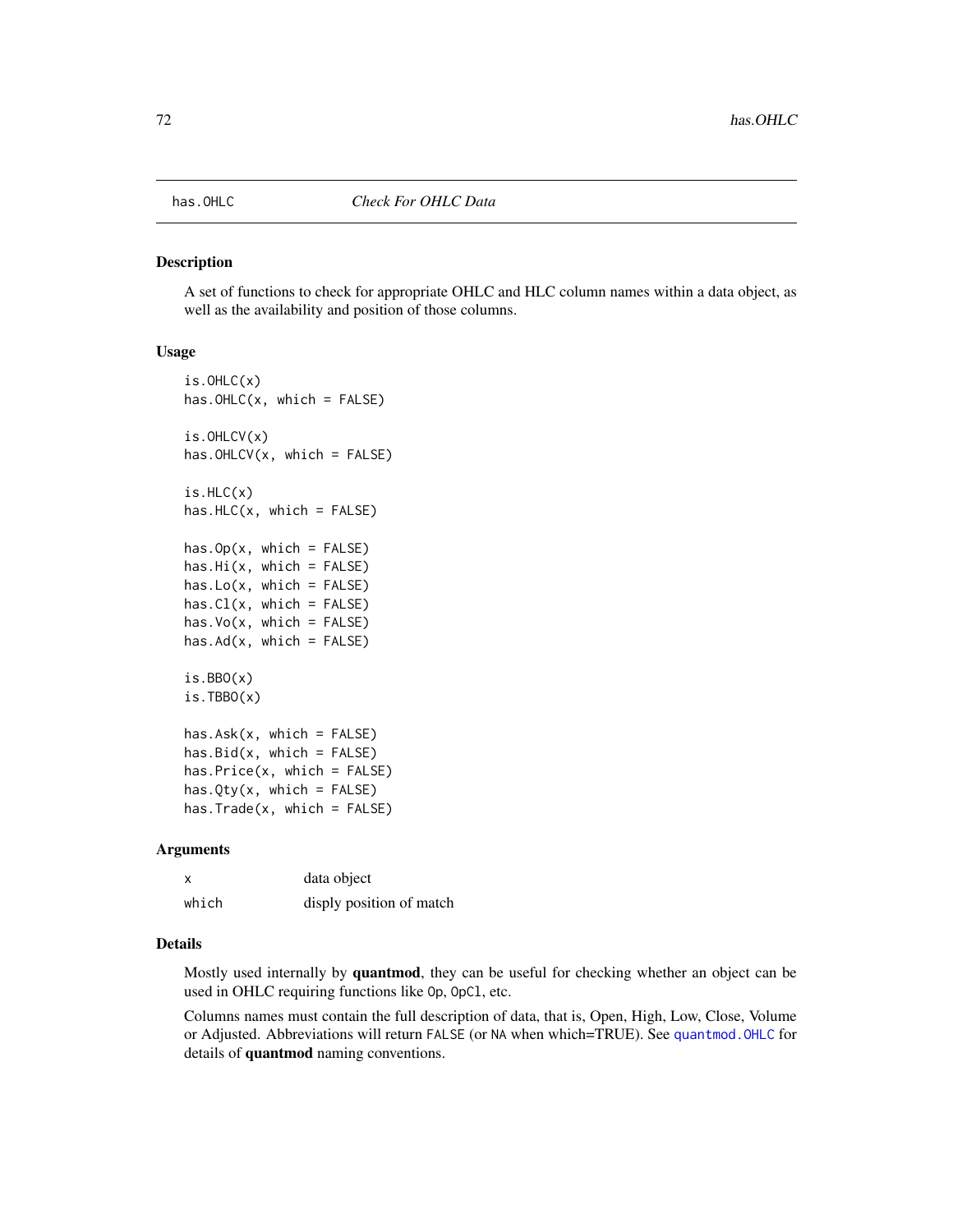# <span id="page-72-0"></span>internal-quantmod 73

is.OHLC (and is.HLC, similarly) will only return TRUE is there are columns for Open, High, Low and Close. Additional columns will not affect the value.

# Value

A logical value indicating success or failure by default.

If which=TRUE, a numeric value representing the column position will be returned.

is.OHLC and is.HLC return a single value of TRUE or FALSE.

# Author(s)

Jeffrey A. Ryan

# See Also

[quantmod.OHLC](#page-88-0),[OHLC.Transformations](#page-81-0)

# Examples

## Not run: getSymbols("YHOO")

is.OHLC(YHOO) has.OHLC(YHOO)

has.Ad(YHOO)

## End(Not run)

internal-quantmod *Internal quantmod Objects*

# Description

To be documented...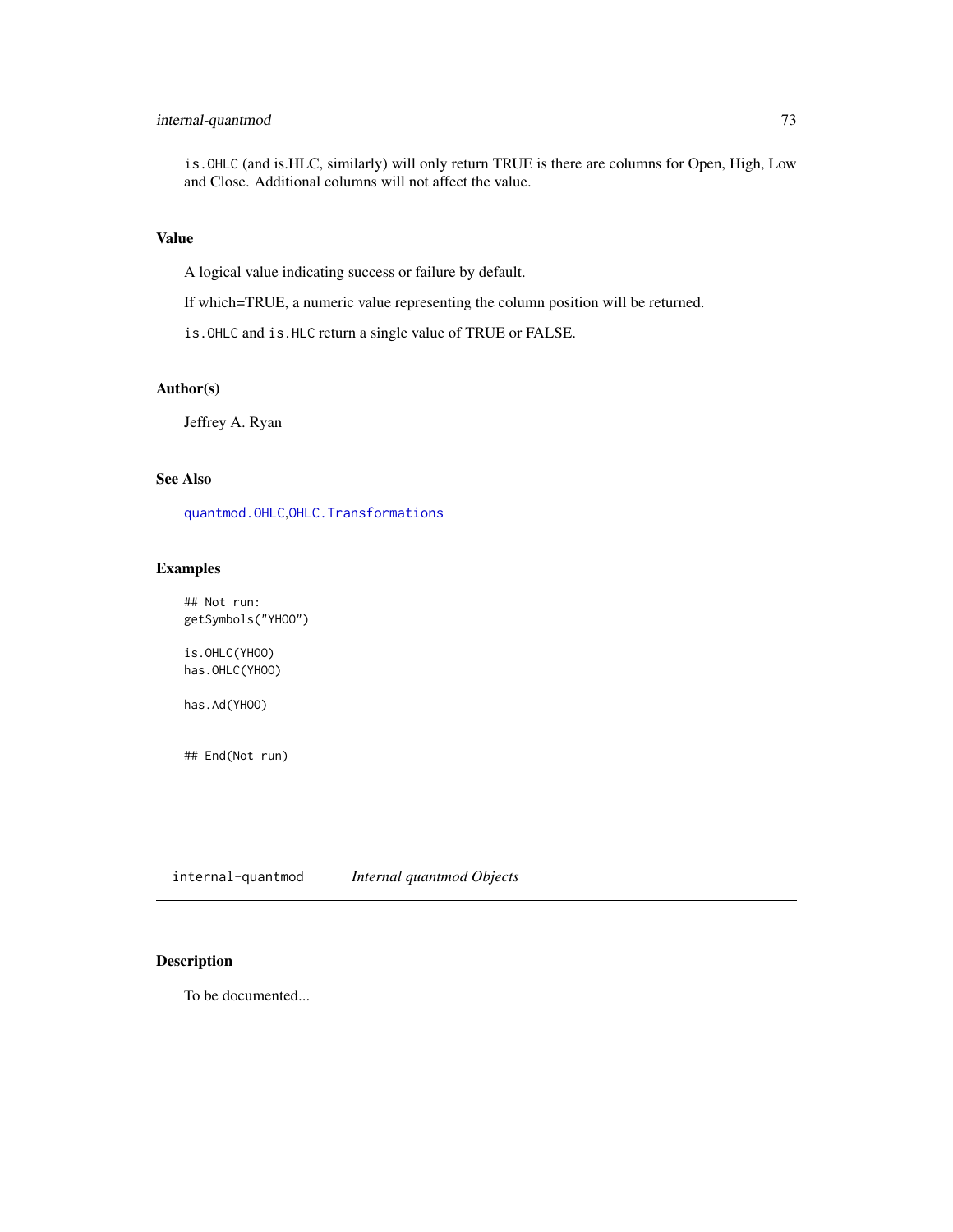<span id="page-73-1"></span>

Test if object is of type quantmod or quantmodResults.

# Usage

```
is.quantmod(x)
is.quantmodResults(x)
```
# Arguments

x object to test

# Value

Boolean TRUE or FALSE

# Author(s)

Jeffrey A. Ryan

# See Also

[specifyModel](#page-93-0), [tradeModel](#page-97-0)

<span id="page-73-0"></span>Lag *Lag a Time Series*

# Description

Create a lagged series from data, with NA used to fill.

# Usage

```
Lag(x, k = 1)## S3 method for class 'quantmod.OHLC'
Lag(x, k = 1)## S3 method for class 'zoo'
Lag(x, k = 1)## S3 method for class 'data.frame'
```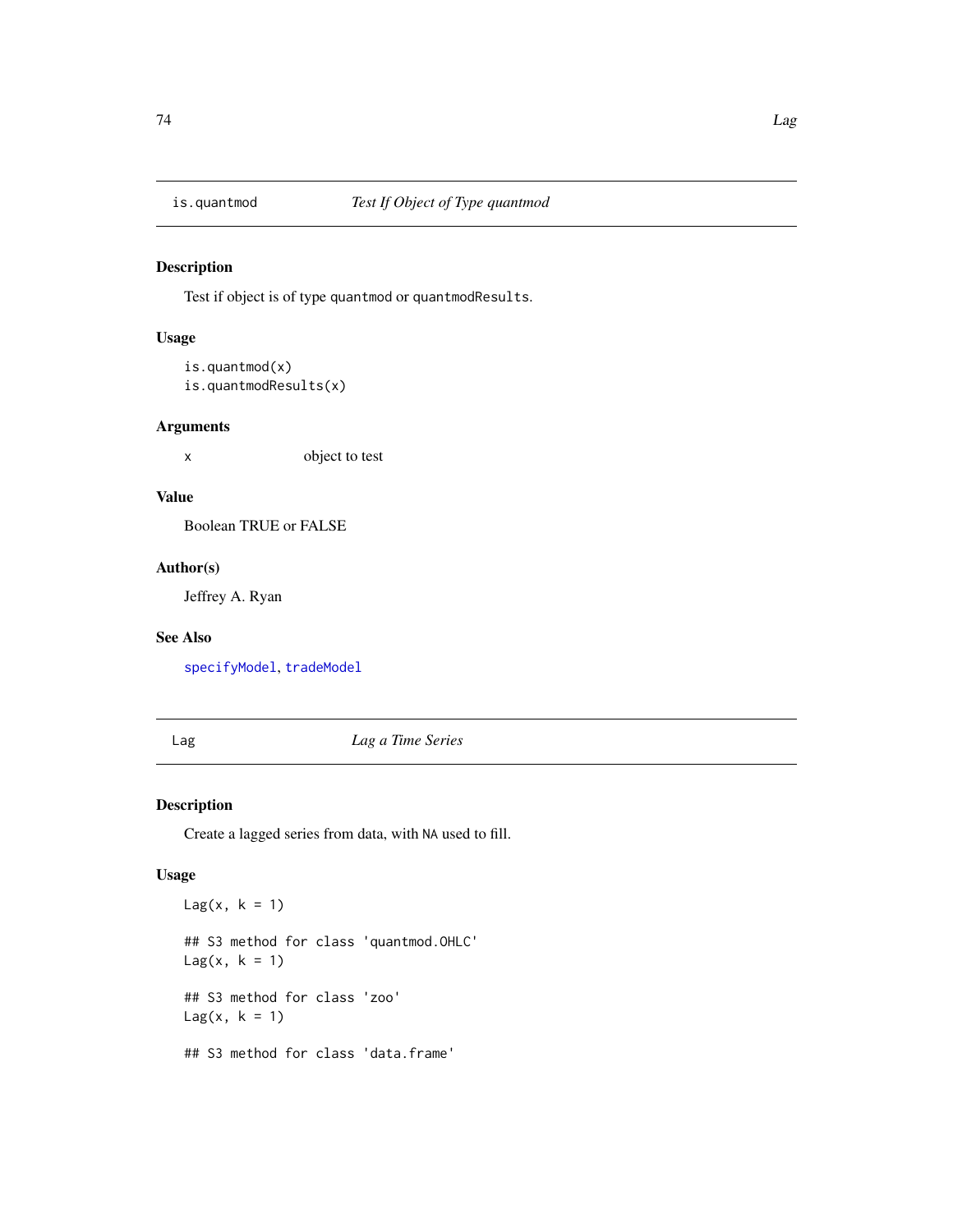```
Lag(x, k = 1)## S3 method for class 'numeric'
Lag(x, k = 1)
```
#### Arguments

| X | vector or series to be lagged |
|---|-------------------------------|
| k | periods to lag.               |

# Details

Shift series k-periods down, prepending NAs to front of series.

Specifically designed to handle quantmod.OHLC and zoo series within the quantmod workflow.

If no S3 method is found, a call to lag in base is made.

# Value

The original x prepended with k NAs and missing the trailing k values.

The returned series maintains the number of obs. of the original.

# Note

This function differs from lag by returning the original series modified, as opposed to simply changing the time series properties. It differs from the like named Lag in the Hmisc as it deals primarily with time-series like objects.

It is important to realize that if there is no applicable method for Lag, the value returned will be from lag in base. That is, coerced to 'ts' if necessary, and subsequently shifted.

#### Author(s)

Jeffrey A. Ryan

#### See Also

[lag](#page-0-0)

#### Examples

```
Stock.Close <- c(102.12,102.62,100.12,103.00,103.87,103.12,105.12)
Close.Dates <- as.Date(c(10660,10661,10662,10665,10666,10667,10668),origin="1970-01-01")
Stock.Close <- zoo(Stock.Close,Close.Dates)
```

```
Lag(Stock.Close) #lag by 1 period
Lag(Stock.Close,k=1) #same
Lag(Stock.Close,k=1:3) #lag 1,2 and 3 periods
```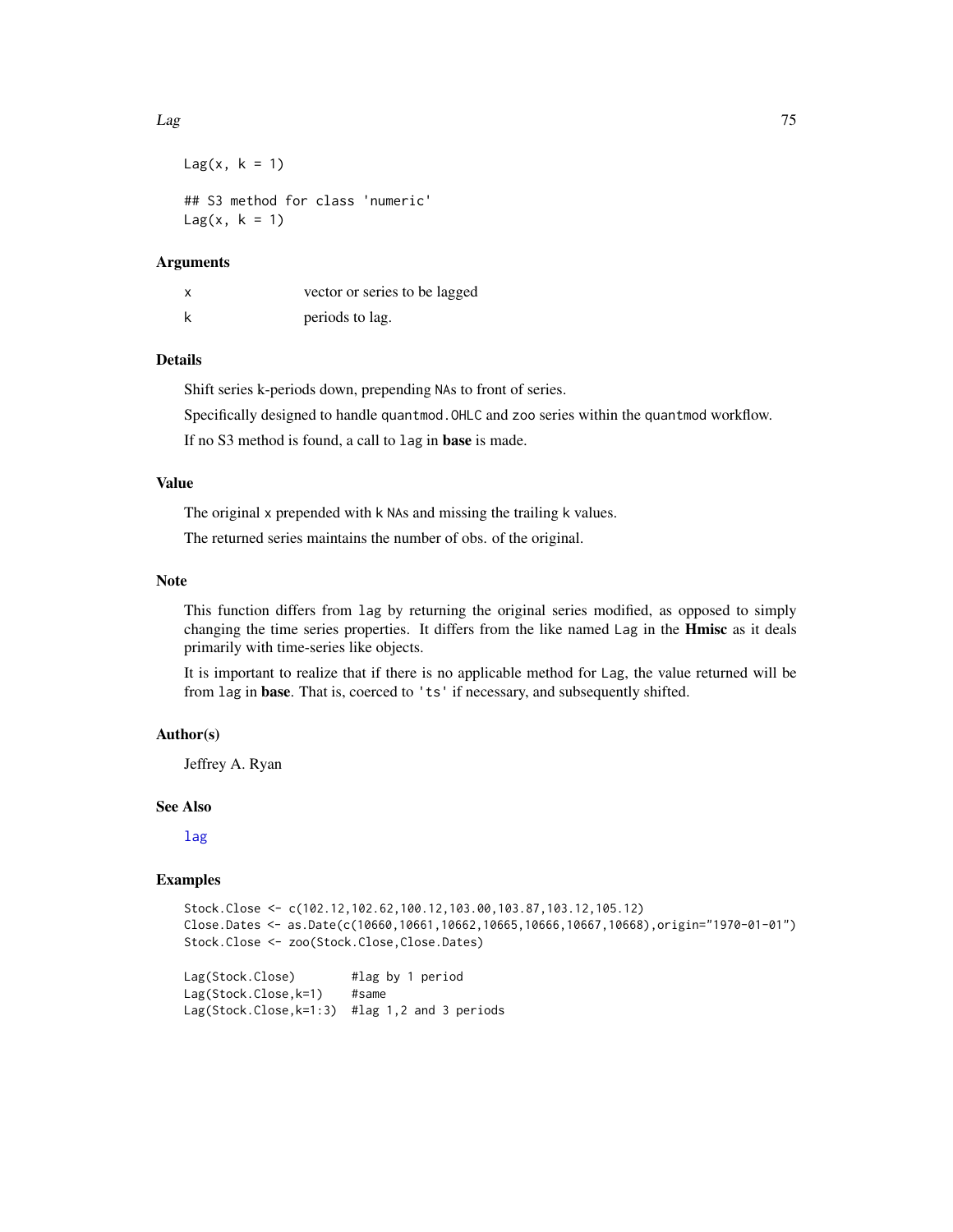<span id="page-75-0"></span>

Extract from a quantmod object the dataset created for use in modelling.

specifyModel creates a zoo object for use in subsequent workflow stages ( buildModel,tradeModel) that combines all model inputs, from a variety of sources, into one model frame.

modelData returns this object.

# Usage

```
modelData(x, data.window = NULL, exclude.training = FALSE)
```
#### Arguments

| $\mathsf{x}$     | a quantmod object                                          |  |
|------------------|------------------------------------------------------------|--|
| data.window      | a character vector of subset start and end dates to return |  |
| exclude.training |                                                            |  |
|                  | remove training period                                     |  |

# Details

When a model is created by specifyModel, it is attached to the returned object. One of the slots of this S4 class is model.data.

# Value

an object of class zoo containing all transformations to data specified in specifyModel.

#### Author(s)

Jeffrey A. Ryan

# See Also

[specifyModel](#page-93-0),[getModelData](#page-43-0)

#### Examples

```
## Not run:
m <- specifyModel(Next(OpCl(SPY)) ~ Cl(SPY) + OpHi(SPY) + Lag(Cl(SPY)))
modelData(m)
```
## End(Not run)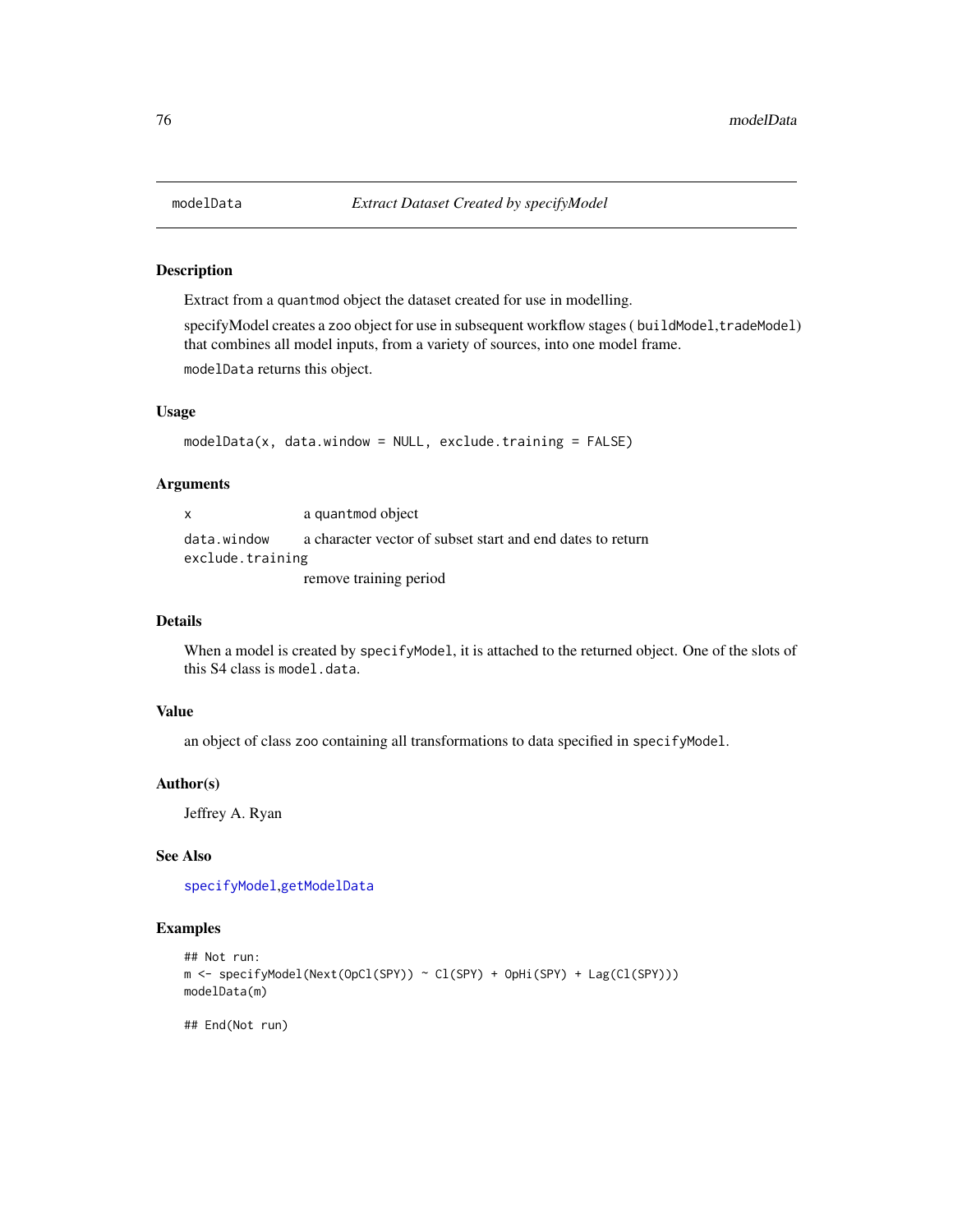<span id="page-76-1"></span>

Extract model signal object from quantmodResults object as an object of class zoo.

#### Usage

```
modelSignal(x)
```
# Arguments

x object of class quantmodResults

# Details

For use after a call to tradeModel to extract the generated signal of a given quantmod model. Normally this would not need to be called by the end user unless he was manually post processing the trade results.

# Value

A zoo object indexed by signal dates.

#### Author(s)

Jeffrey A. Ryan

#### See Also

[tradeModel](#page-97-0)

newTA *Create A New TA Indicator For chartSeries*

# <span id="page-76-0"></span>Description

Functions to assist in the creation of indicators or content to be drawn on plots produced by chart-Series.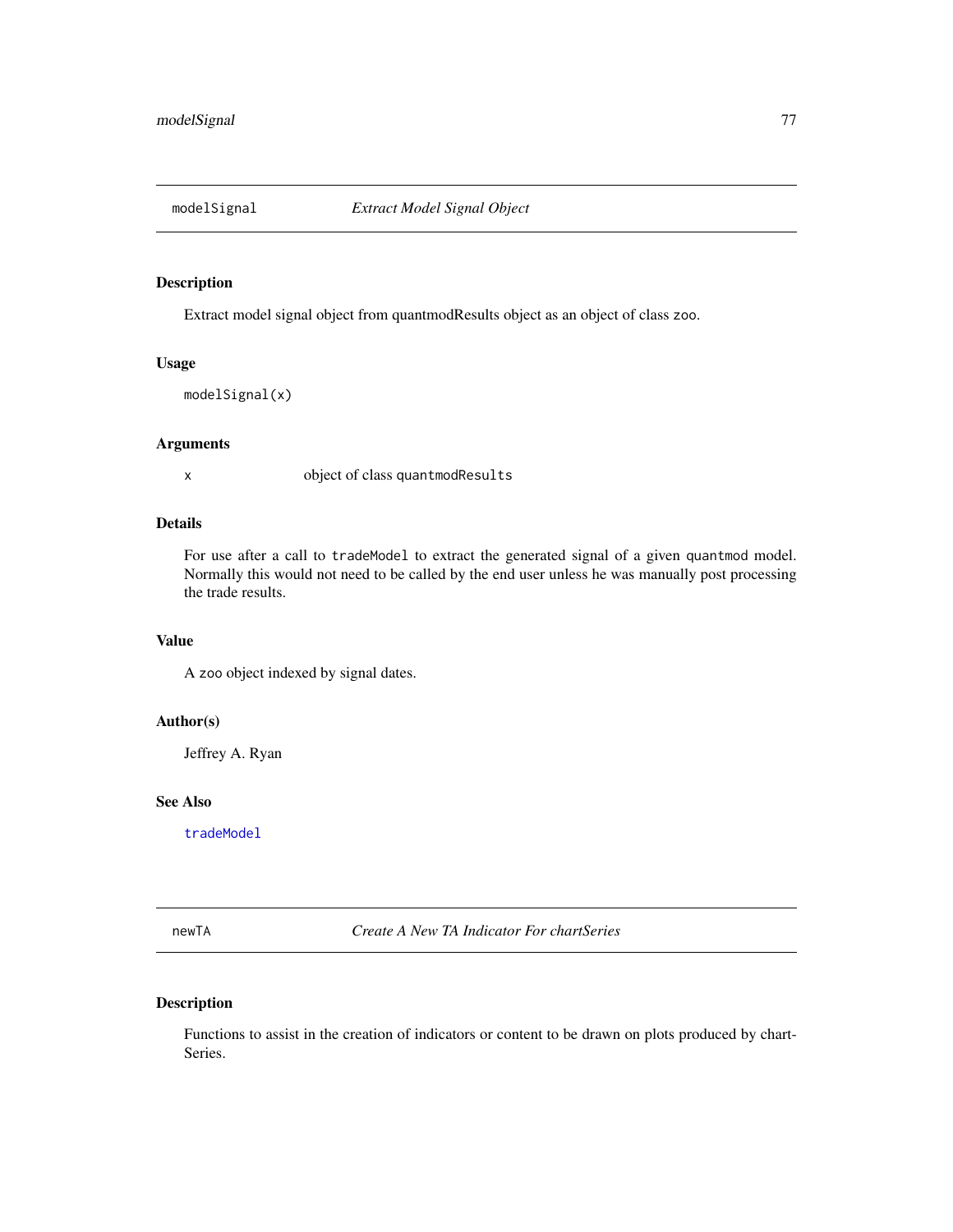# Usage

```
addTA(ta,
      order = NULL,
      on = NA,
      legend = "auto",
      yrange = NULL,
      ...)
newTA(FUN,
      preFUN,
      postFUN,
      on = NA,
      yrange = NULL,
      legend.name,
      fdots = TRUE,
      cdots = TRUE,
      data.at = 1,
      ...)
```
#### Arguments

| ta          | data to be plotted                                                                                  |  |
|-------------|-----------------------------------------------------------------------------------------------------|--|
| order       | which should the columns (if $> 1$ ) be plotted                                                     |  |
| legend      | what custom legend text should be added to the chart.                                               |  |
| <b>FUN</b>  | Main filter function name - as a symbol                                                             |  |
| preFUN      | Pre-filter transformation or extraction function                                                    |  |
| postFUN     | Post-filter transformation or extraction function                                                   |  |
| on          | where to draw                                                                                       |  |
| yrange      | length 2 vector of y-axis range                                                                     |  |
| legend.name | optional legend heading, automatically derived otherwise                                            |  |
| fdots       | should any  be included in the main filter call                                                     |  |
| cdots       | should any  be included in the resultant function object. fdots=TRUE will<br>override this to TRUE. |  |
| data.at     | which arguement to the main filter function is for data.                                            |  |
| $\cdots$    | any additional graphical parameters/default to be included.                                         |  |

# Details

Both addTA and newTA can be used to dynamically add custom content to a displayed chart.

addTA takes a series of values, either in a form coercible to xts or of the same length as the charted series has rows, and displays the results in either a new TA sub-window, or over/underlayed on the main price chart. If the object can be coerced to xts, the time values present must only be within the original series time-range. Internally a merge of dates occurs and will allow for the plotting of discontinuous series.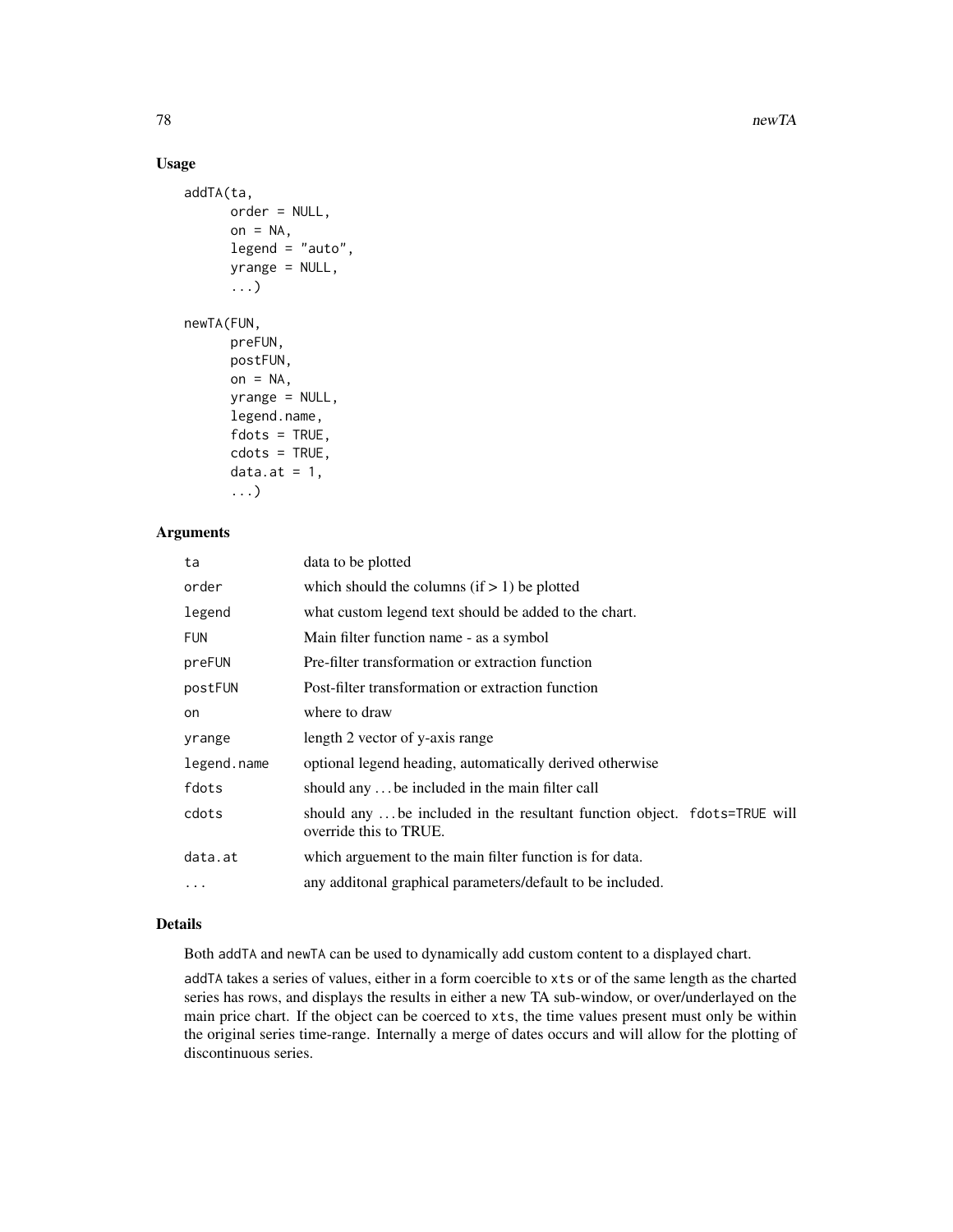#### newTA 2008 2012 12:00:00 12:00:00 12:00:00 12:00:00 12:00:00 12:00:00 12:00:00 12:00:00 12:00:00 12:00:00 12:0

The order argument allows for multiple column data to be plotted in an order that makes the most visual sense.

Specifying a legend will override the standard parsing of the addTA call to attempt a guess at a suitable title for the sub-chart. Specifying this will cause the standard last value to *not* be printed.

The ... arg to addTA is used to set graphical parameters interpretable by lines.

newTA acts as more of a skeleton function, taking functions as arguments, as well as charting parameters, and returns a function that can be called in the same manner as the built-in TA tools, such as addRSI and addMACD. Essentially a dynamic code generator that allows for highly customizable chart tools with minimal (possibly zero) coding. It is also possible to modify the resultant code to further change behavior.

To create a new TA function with newTA certain arguments must be specified.

The FUN argument is a function symbol (or coercible to such) that is the primary filter to be used on the core-data of a chartSeries chart. This can be like most of the functions within the **TTR** package — e.g. RSI or EMA. The resultant object of the function call will be equal to calling the function on the original data passed into the chartSeries function that created the chart. It should be coercible to a matrix object, of one or more columns of output. By default all columns of output will be added to the chart, unless suppressed by passing the appropriately positioned type='n' as the . . . arg. Note that this will not suppress the labels added to the chart.

The preFUN argument will be called on the main chart's data prior to passing it to FUN. This must be a function symbol or a character string of the name function to be called.

The postFUN argument will be called on the resultant data returned from the FUN filter. This is useful for extracting the relevant data from the returned filter data. Like preFUN it must be a function symbol or a character string of the name of the function to be called.

The yrange argument is used to provide a custom scale to the y-axis. If NULL the min and max of the data to be plotted will be used for the y-axis range.

The on is used to identify which subchart to add the graphic to. By default, on=NA will draw the series in a new subchart below the last indicator. Setting this to either a positive or negative value will allow for the series to be super-imposed on, or under, the (sub)chart specified, respectively. A value of 1 refers to the main chart, and at present is the only location supported.

legend.name will change the main label for a new plot.

fdots and cdots enable inclusion or suppression of the . . . within the resulting TA code's call to FUN, or the argument list of the new TA function, respectively. In order to facilitate user-specified graphical parameters it is usually desireable to not impose artificial limits on the end-user with constraints on types of parameters available. By default the new TA function will include the dots argument, and the internal FUN call will keep all arguments, including the dots. This may pose issues if the internal function then passes those . . . arguments to a function that can't handle them.

The final argument is data.at which is the position in the FUN argument list which expects the data to be passed in at. This default to the sensible first position, though can be changed at the time of creation by setting this argument to the required value.

While the above functions are usually sufficient to construct very pleasing graphical additions to a chart, it may be necessary to modify by-hand the code produced. This can be accomplished by dumping the function to a file, or using fix on it during an interactive session.

Another item of note, with respect to newTA is the naming of the main legend label. Following addTA convention, the first 'add' is stripped from the function name, and the rest of the call's name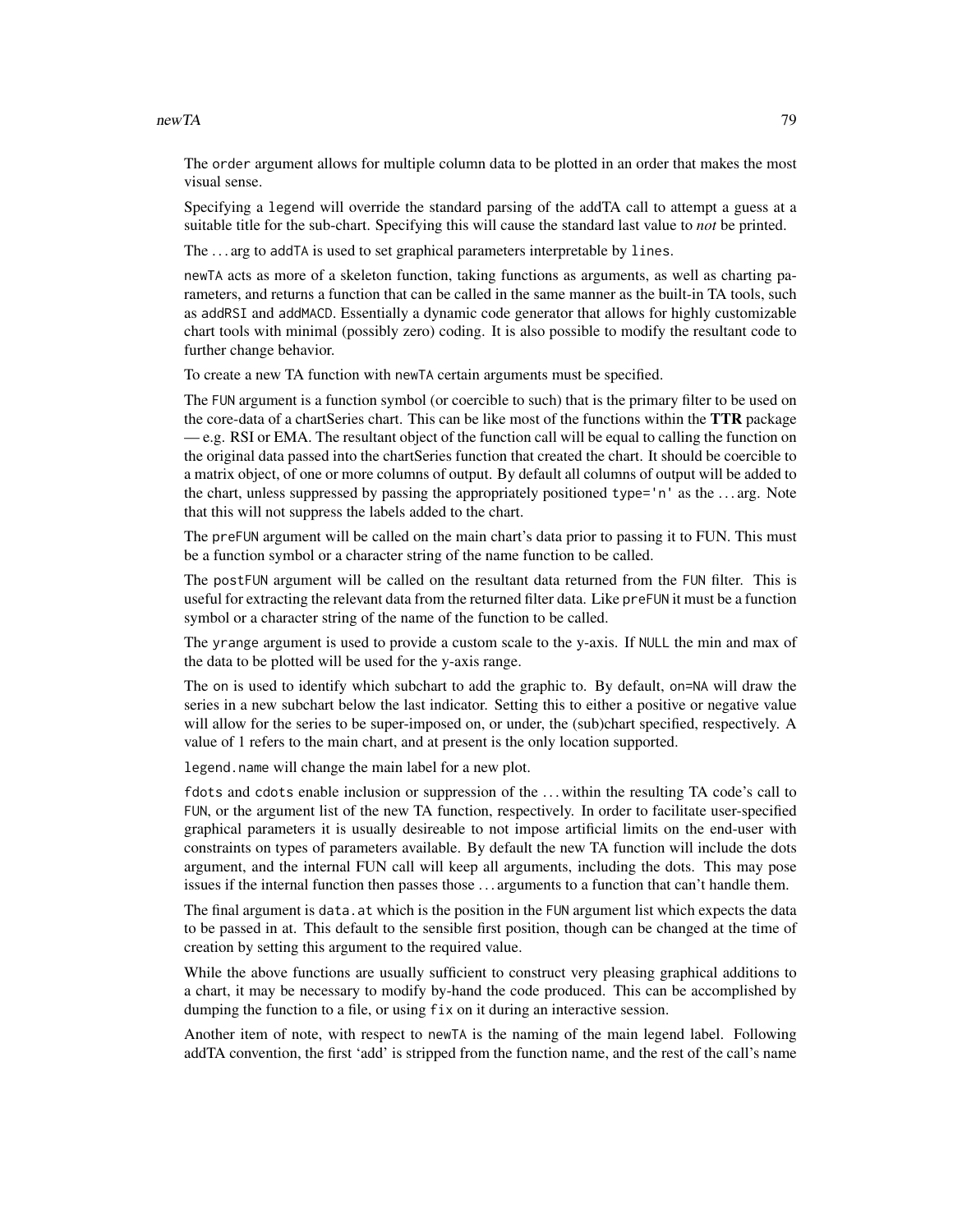<span id="page-79-0"></span>is used as the label. This can be overridden by specifying legend.name in the construction of the new TA call, or by passing legend into the new TA function. Subtle differences exist, with the former being the preferred solution.

While both functions can be used to build new indicators without any understanding of the internal chartSeries process, it may be beneficial in more complex cases to have a knowledge of the multistep process involved in creating a chart via chartSeries.

to be added...

# Value

addTA will invisibly return an S4 object of class chobTA. If this function is called interactively, the chobTA object will be evaluated and added to the current chart.

newTA will return a function object that can either be assigned or evaluated. Evaluating this function will follow the logic of any standard addTA-style call, returning invisibly a chobTA object, or adding to the chart.

#### Note

Both interfaces are meant to fascilitate custom chart additions. addTA is for adding any arbitrary series to a chart, where-as newTA works with the underlying series with the main chart object. The latter also acts as a dynamic TA skeleton generation tool to help develop reusable TA generation code for use on any chart.

#### Author(s)

Jeffrey A. Ryan

#### See Also

[chartSeries](#page-21-0), [TA](#page-95-0), [chob](#page-27-0), [chobTA](#page-28-0)

#### Examples

```
## Not run:
getSymbols('SBUX')
barChart(SBUX)
addTA(EMA(Cl(SBUX)), on=1, col=6)
addTA(OpCl(SBUX), col=4, type='b', lwd=2)
# create new EMA TA function
newEMA <- newTA(EMA, Cl, on=1, col=7)
newEMA()
newEMA(on=NA, col=5)
```
## End(Not run)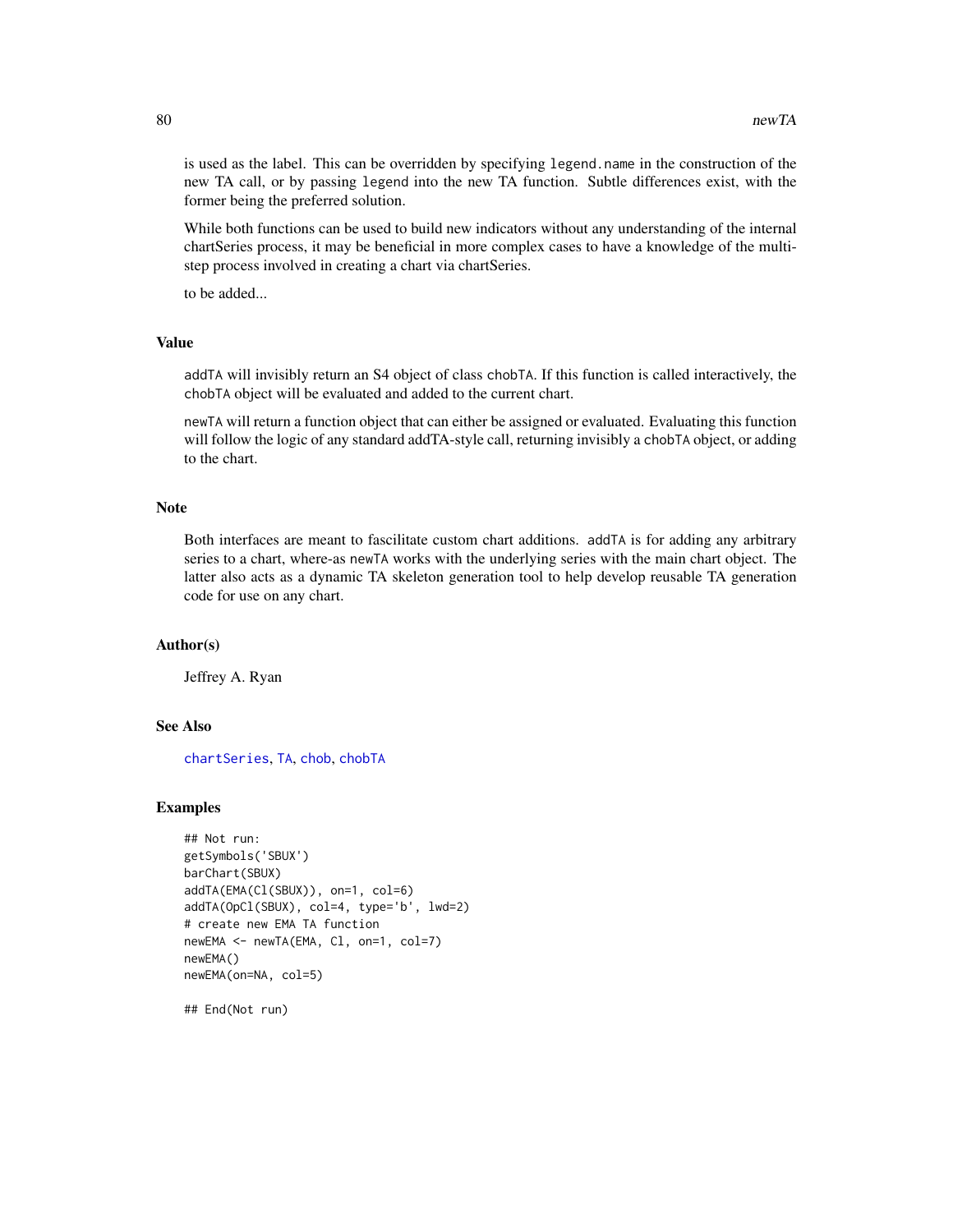<span id="page-80-0"></span>

Create a new series with all values advanced forward one period. The value of period 1, becomes the value at period 2, value at 2 becomes the original value at 3, etc. The opposite of Lag. NA is used to fill.

# Usage

```
Next(x, k = 1)## S3 method for class 'quantmod.OHLC'
Next(x, k=1)## S3 method for class 'zoo'
Next(x, k=1)## S3 method for class 'data.frame'
Next(x,k=1)
## S3 method for class 'numeric'
Next(x,k=1)
```
#### Arguments

|   | vector or series to be advanced |
|---|---------------------------------|
| k | periods to advance              |

# Details

Shift series k-periods up, appending NAs to end of series.

Specifically designed to handle quantmod.OHLC and zoo series within the quantmod workflow.

If no S3 method is found, a call to lag in base is made, with the indexing reversed to shift the time series forward.

# Value

The original x appended with k NAs and missing the leading k values.

The returned series maintains the number of obs. of the original.

Unlike Lag, only one value for k is allowed.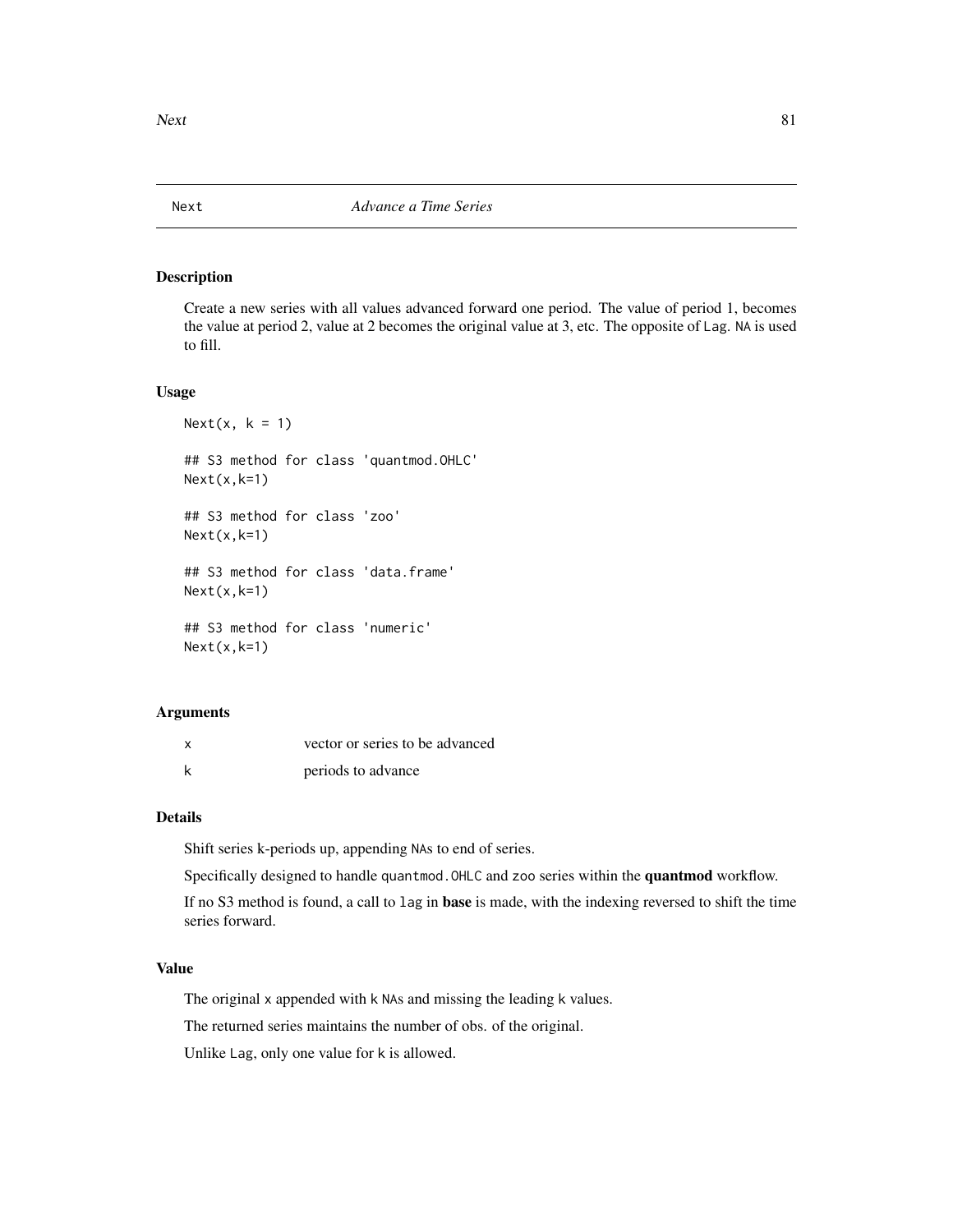<span id="page-81-1"></span>This function's purpose is to get the "next" value of the data you hope to forecast, e.g. a stock's closing value at t+1. Specifically to be used within the **quantmod** framework of specifyModel, as a functional wrapper to the LHS of the model equation.

It is not magic - and thus will not get tomorrow's values. . .

# Author(s)

Jeffrey A. Ryan

# See Also

[specifyModel](#page-93-0), [Lag](#page-73-0)

#### Examples

```
Stock.Close <- c(102.12,102.62,100.12,103.00,103.87,103.12,105.12)
Close.Dates <- as.Date(c(10660,10661,10662,10665,10666,10667,10668),origin="1970-01-01")
Stock.Close <- zoo(Stock.Close,Close.Dates)
Next(Stock.Close) #one period ahead
Next(Stock.Close,k=1) #same
merge(Next(Stock.Close),Stock.Close)
## Not run:
# a simple way to build a model of next days
# IBM close, given todays. Technically both
# methods are equal, though the former is seen
# as more intuitive...ymmv
specifyModel(Next(Cl(IBM)) ~ Cl(IBM))
specifyModel(Cl(IBM) ~ Lag(Cl(IBM)))
## End(Not run)
```
<span id="page-81-0"></span>OHLC.Transformations *Extract and Transform OHLC Time-Series Columns*

#### Description

Extract (transformed) data from a suitable OHLC object. Column names must contain the complete description - either "Open", "High", "Low", "Close", "Volume", or "Adjusted" - though may also contain additional characters. This is the default for objects returned from most getSymbols calls.

In the case of functions consisting of combined Op, Hi, Lo, Cl (e.g.  $CLCl(x)$ ) the one period transformation will be applied.

For example, to return the Open to Close of a object it is possible to call  $OpCl(x)$ . If multiple periods are desired a call to the function Delt is necessary.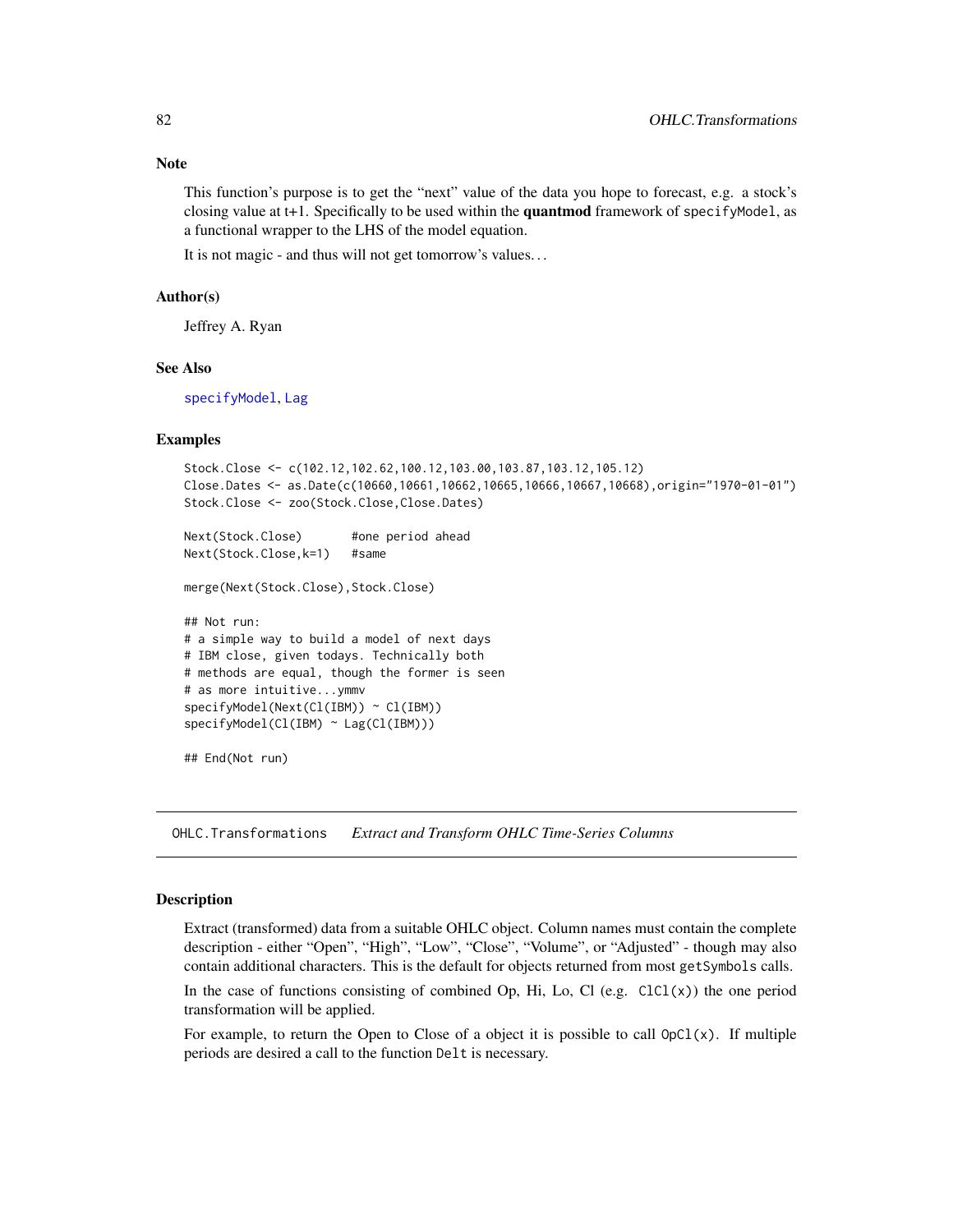seriesLo and seriesHi will return the low and high, respectively, of a given series.

seriesAccel, seriesDecel, seriesIncr, and seriesDecr, return a vector of logicals indicating if the series is accellerating, decellerating, increasing, or decreasing. This is managed by diff, which provides NA fill and suitable re-indexing. These are here to make trade rules easier to read.

HLC extracts the High, Low, and Close columns. OHLC extracts the Open, High, Low, and Close columns.

These functions are merely to speed the model specification process. All columns may also be extracted through standard R methods.

Assignment will not work at present.

getPrice will attempt to extract price column(s) from a time series, using sensible defaults. Additionally, the user may provide by symbol and price preference.

#### Usage

 $Op(x)$  $Hi(x)$ Lo(x)  $Cl(x)$ Vo(x)  $Ad(x)$ seriesHi(x) seriesLo(x) seriesIncr(x, thresh=0, diff.=1L) seriesDecr(x, thresh=0, diff.=1L)  $OpCl(x)$  $ClCl(x)$ HiCl(x) LoCl(x) LoHi(x) OpHi(x) OpLo(x) OpOp(x) HLC(x)  $OHLC(x)$ OHLCV(x)

getPrice(x, symbol=NULL, prefer=NULL, ...)

#### **Arguments**

| X.     | A data object with columns containing data to be extracted. |
|--------|-------------------------------------------------------------|
| thresh | noise threshold (seriesIncr/seriesDecr)                     |
| diff.  | differencing (seriesIncr/seriesDecr)                        |
| symbol | text string containing the symbol to extract                |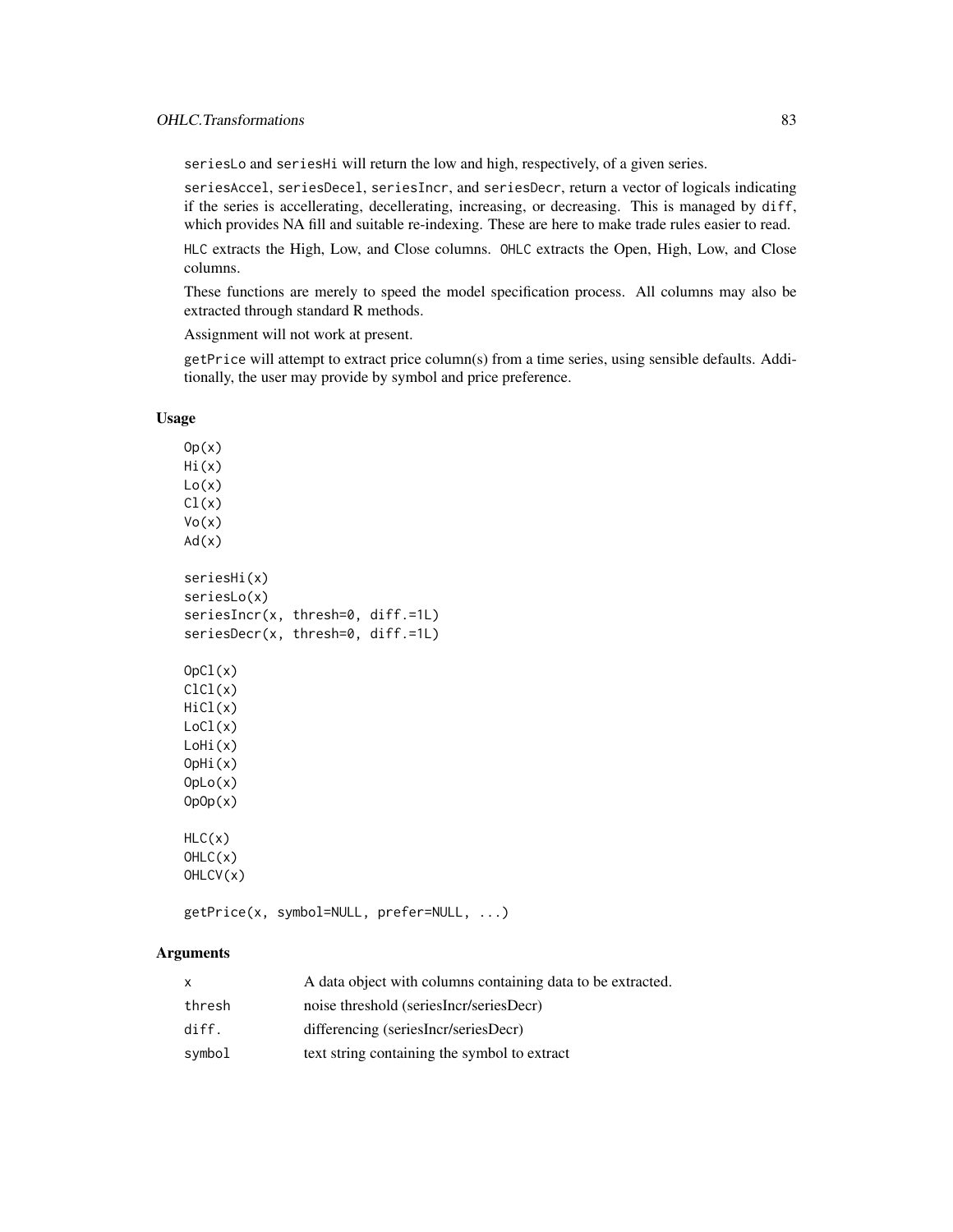# <span id="page-83-0"></span>84 OHLC.Transformations

| prefer                  | price type preference (see Details) |
|-------------------------|-------------------------------------|
| $\cdot$ $\cdot$ $\cdot$ | not currently used                  |

# Details

Internally, the code uses grep to locate the appropriate columns. Therefore it is necessary to use inputs with column names matching the requirements in the description section, though the exact naming convention is not as important.

prefer can be used with getPrice to extract many commonly used financial time series prices descriptions (e.g. open, high, low, close, bid, ask/offer, midpoint, trade, price). If the value of prefer does not match one of the currently supported types, it will be matched against the object column names using grep.

#### Value

Returns an object of the same class as the original series, with the appropriately column names if applicable and/or possible. The only exceptions are for quantmod.OHLC objects which will be returned as zoo objects, and calls to seriesLo and seriesHi which *may* return a numeric value instead of the original object type.

# Author(s)

Jeffrey A. Ryan

#### See Also

[specifyModel](#page-93-0)

# Examples

```
## Not run:
getSymbols('IBM',src='yahoo')
Ad(IBM)
Cl(IBM)
ClCl(IBM)
```
seriesHi(IBM) seriesHi(Lo(IBM))

removeSymbols('IBM')

## End(Not run)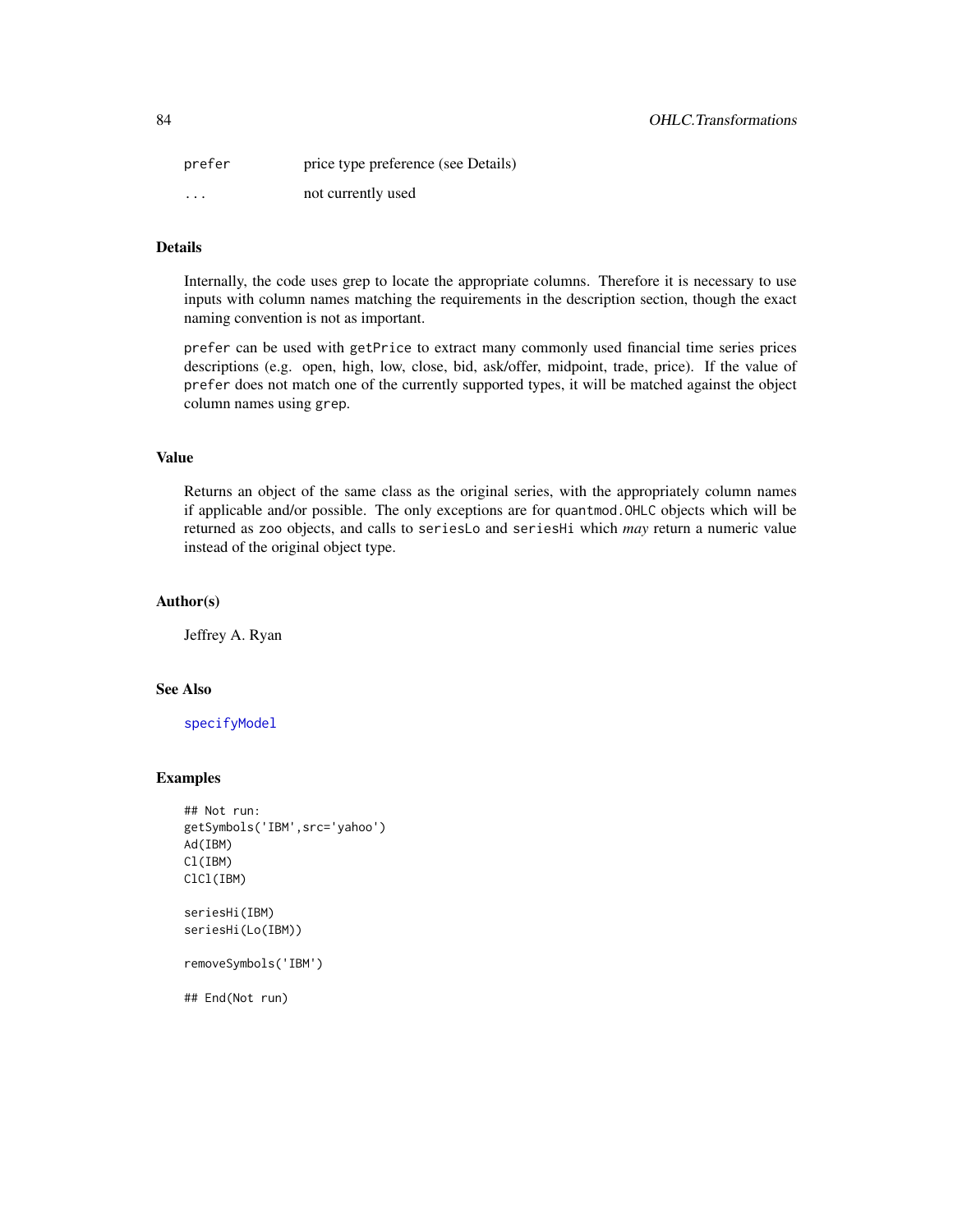<span id="page-84-0"></span>Return the index of the contract expiration date. The third Friday of the month for options, the last third Friday of the quarter for futures.

#### Usage

```
options.expiry(x)
futures.expiry(x)
```
# Arguments

x a time-indexed zoo object

#### Details

Designed to be used within a charting context via addExpiry, the values returned are based on the description above. Exceptions, though rare, are not accounted for.

#### Value

A numeric vector of values to index on.

# Note

There is currently no accounting for holidays that may interfere with the general rule. Additionally all efforts have been focused on US equity and futures markets.

# Author(s)

Jeffrey A. Ryan

#### References

 $\sim$ put references to the literature/web site here  $\sim$ 

# See Also

[addExpiry](#page-6-0)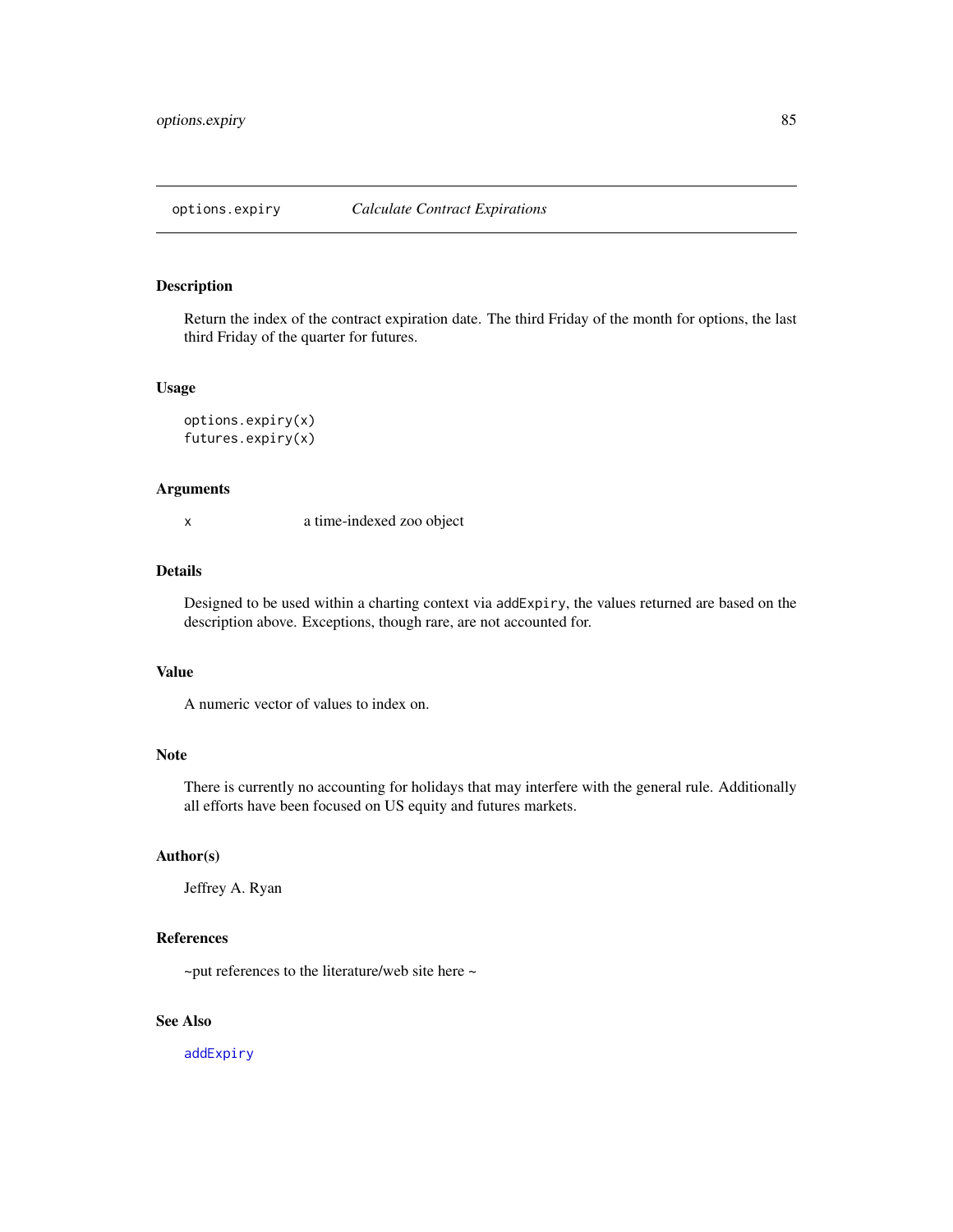#### Examples

```
## Not run:
getSymbols("AAPL")
```
options.expiry(AAPL) futures.expiry(AAPL)

AAPL[options.expiry(AAPL)]

## End(Not run)

periodReturn *Calculate Periodic Returns*

# Description

Given a set of prices, return periodic returns.

# Usage

```
periodReturn(x,
             period='monthly',
             subset=NULL,
             type='arithmetic',
             leading=TRUE,
             ...)
dailyReturn(x, subset=NULL, type='arithmetic',
           leading=TRUE, ...)
weeklyReturn(x, subset=NULL, type='arithmetic',
           leading=TRUE, ...)
monthlyReturn(x, subset=NULL, type='arithmetic',
           leading=TRUE, ...)
quarterlyReturn(x, subset=NULL, type='arithmetic',
           leading=TRUE, ...)
annualReturn(x, subset=NULL, type='arithmetic',
           leading=TRUE, ...)
yearlyReturn(x, subset=NULL, type='arithmetic',
           leading=TRUE, ...)
allReturns(x, subset=NULL, type='arithmetic',
           leading=TRUE)
```
# Arguments

| $\mathsf{x}$ | object of state prices, or an OHLC type object                                           |
|--------------|------------------------------------------------------------------------------------------|
| period       | character string indicating time period. Valid entries are 'daily', 'weekly', 'monthly', |
|              | 'quarterly', 'yearly'. All are accessible from wrapper functions described below.        |
|              | Defaults to monthly returns (same as monthly Return)                                     |

<span id="page-85-0"></span>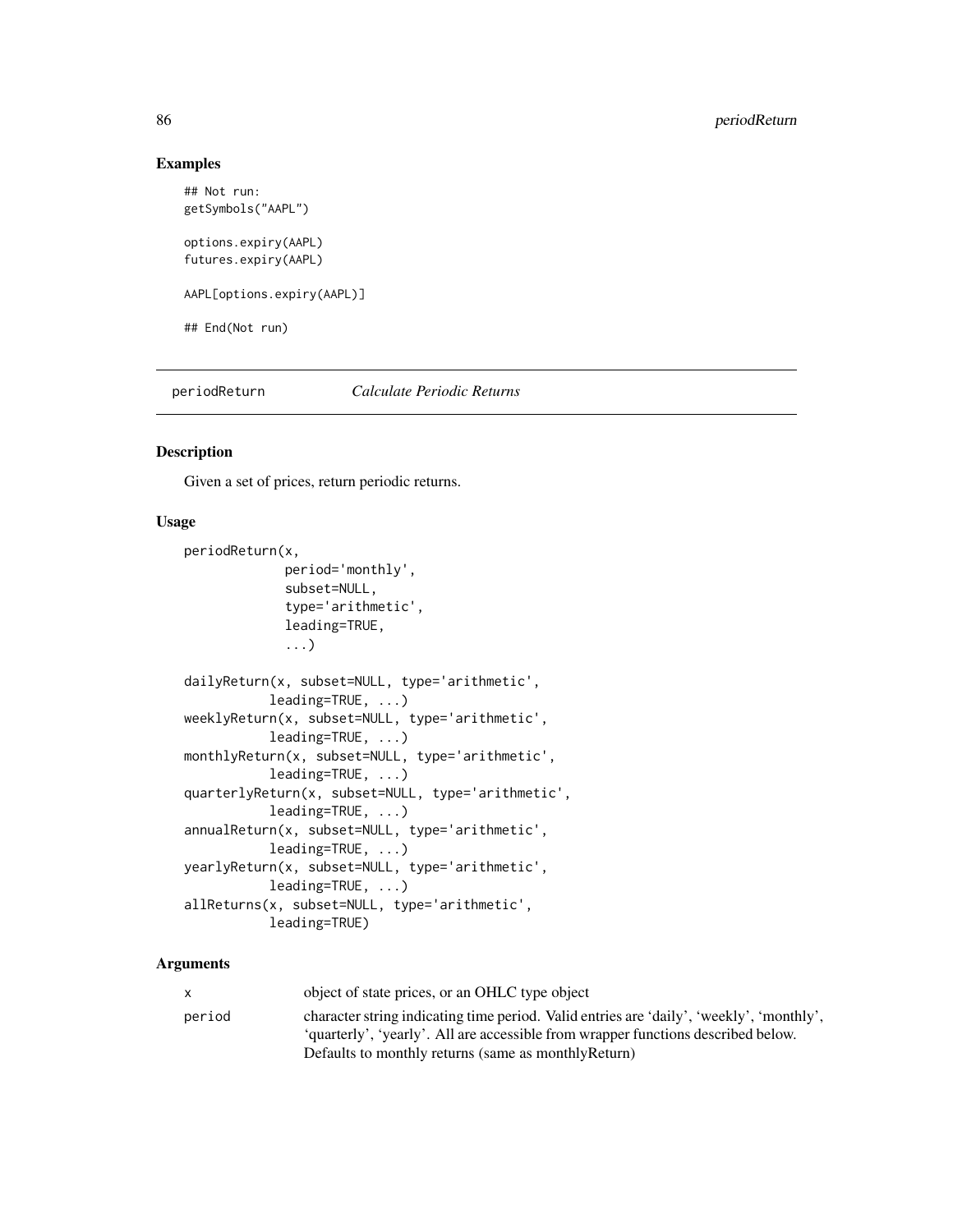# <span id="page-86-0"></span>periodReturn 87

| subset  | an xts/ISO8601 style subset string                         |
|---------|------------------------------------------------------------|
| type    | type of returns: arithmetic (discrete) or log (continuous) |
| leading | should incomplete leading period returns be returned       |
|         | passed along to to period                                  |

# Details

periodReturn is the underlying function for wrappers:

- allReturns: calculate all available return periods
- dailyReturn: calculate daily returns
- weeklyReturn: calculate weekly returns
- monthlyReturn: calculate monthly returns
- quarterlyReturn: calculate quarterly returns
- annualReturn: calculate annual returns

# Value

Returns object of the class that was originally passed in, with the possible exception of monthly and quarterly return indicies being changed to class yearmon and yearqtr where available. This can be overridden with the indexAt argument passed in the . . . to the to.period function.

By default, if subset is NULL, the full dataset will be used.

#### Note

Attempts are made to re-convert the resultant series to its original class, if supported by the xts package. At present, objects inheriting from the 'ts' class are returned as xts objects. This is to make the results more visually appealling and informative. All xts objects can be converted to class ts with as.ts if that is desirable.

The first and final row of returned object will have the period return to last date, i.e. this week/month/quarter/year return to date even if the start/end is not the start/end of the period. Leading period calculations can be suppressed by setting leading=FALSE.

# Author(s)

Jeffrey A. Ryan

# See Also

[getSymbols](#page-49-0)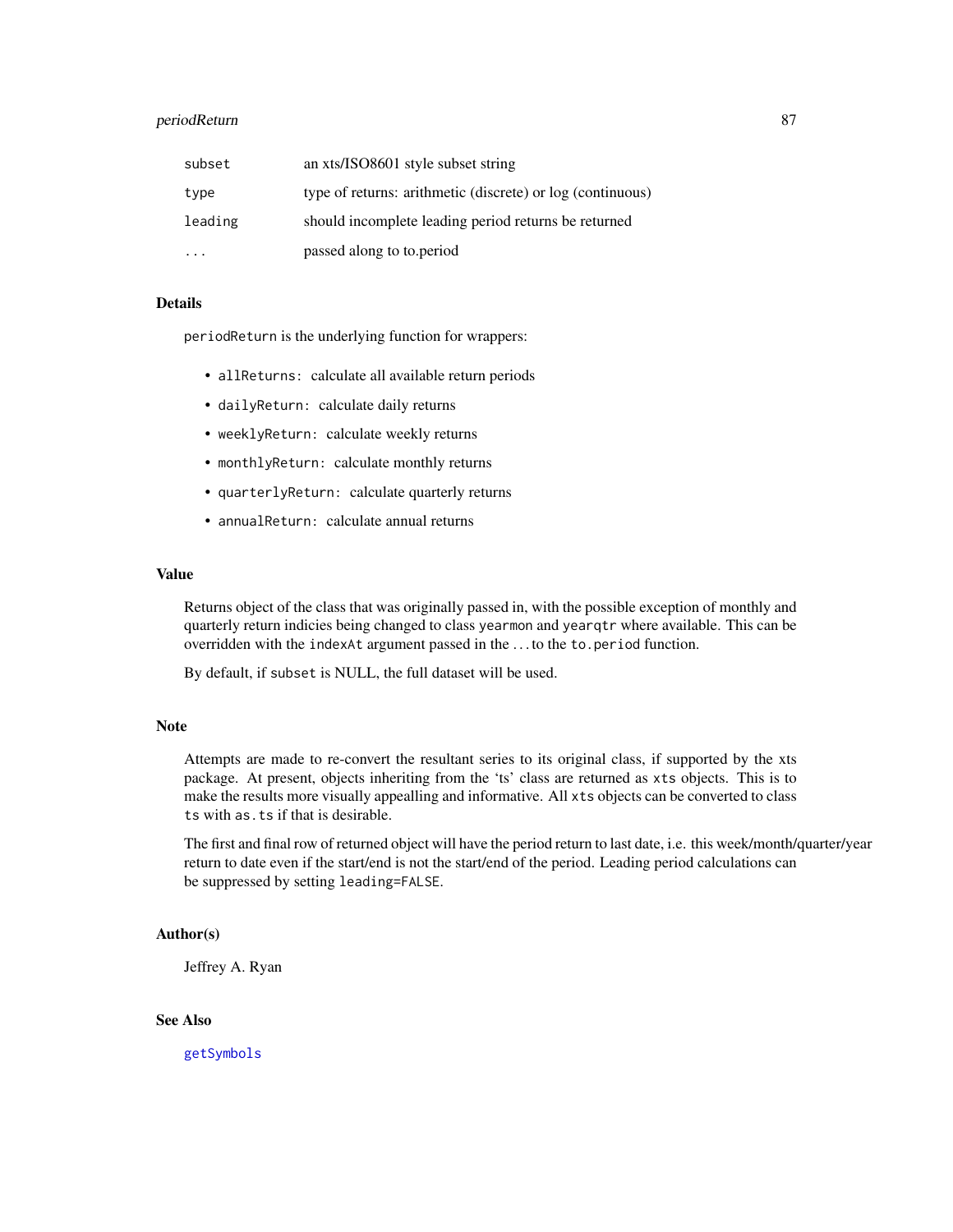#### Examples

```
## Not run:
getSymbols('QQQQ',src='yahoo')
allReturns(QQQQ) # returns all periods
periodReturn(QQQQ,period='yearly',subset='2003::') # returns years 2003 to present
periodReturn(QQQQ,period='yearly',subset='2003') # returns year 2003
rm(QQQQ)
## End(Not run)
```
quantmod-class *Class "quantmod"*

#### Description

Objects of class quantmod help to manage the process of model building within the quantmod package. Created automatically by a call to specifyModel they carry information to be used by a variety of accessor functions and methods.

#### Objects from the Class

Objects can be created by calls of the form new ("quantmod",  $\dots$ ).

Normally objects are created as a result of a call to specifyModel.

# **Slots**

```
model.id: Object of class "character" ~~
model.spec: Object of class "formula" ~~
model.formula: Object of class "formula" ~~
model.target: Object of class "character" ~~
model.inputs: Object of class "character" ~~
build.inputs: Object of class "character" ~~
symbols: Object of class "character" ~~
product: Object of class "character" ~~
price.levels: Object of class "zoo" ~~
training.data: Object of class "Date" ~~
build.date: Object of class "Date" ~~
fitted.model: Object of class "ANY" ~~
model.data: Object of class "zoo" ~~
quantmod.version: Object of class "numeric" ~~
```
<span id="page-87-0"></span>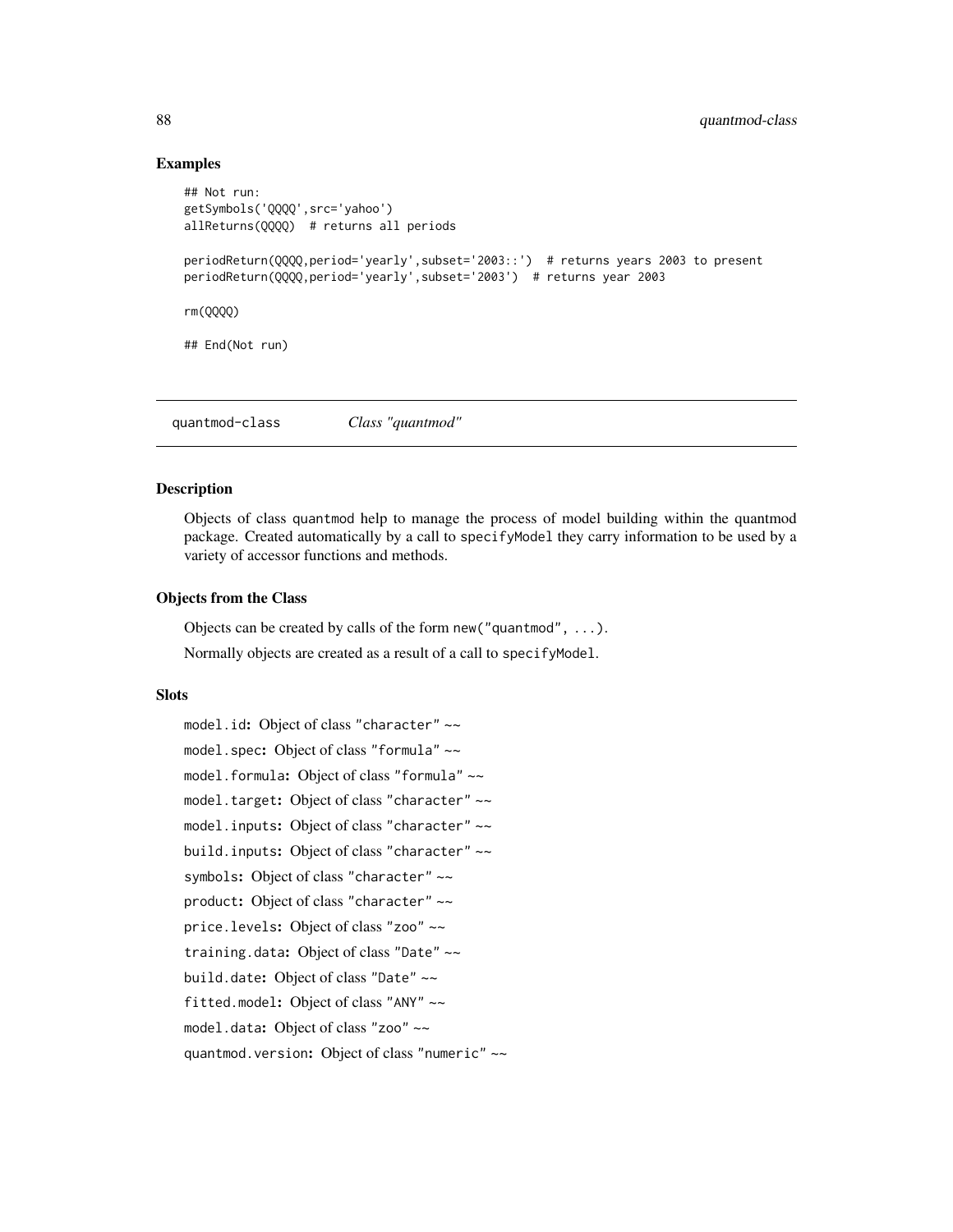# <span id="page-88-1"></span>quantmod.OHLC 89

# Methods

No methods defined with class "quantmod" in the signature.

#### Author(s)

Jeffrey A. Ryan

#### Examples

showClass("quantmod")

<span id="page-88-0"></span>quantmod.OHLC *Create Open High Low Close Object*

# Description

Coerce an object with the apporpriate columns to class quantmod.OHLC, which extends zoo.

#### Usage

```
as.quantmod.OHLC(x,
                 col.names = c("Open", "High",
                                "Low", "Close",
                               "Volume", "Adjusted"),
                 name = NULL, ...)
```
# Arguments

| X         | object of class zoo                                                   |
|-----------|-----------------------------------------------------------------------|
| col.names | suffix for columns                                                    |
| name      | name to attach unique column suffixes to, defaults to the object name |
| $\cdots$  | additional arguments (unused)                                         |

# Details

quantmod.OHLC is actually just a renaming of an object of class zoo, with the convention of NAME.Open, NAME.High, ... for the column names.

Additionally methods may be written to handle or check for the above conditions within other functions - as is the case within the quantmod package.

# Value

An object of class c('quantmod.OHLC','zoo')

# Author(s)

Jeffrey A. Ryan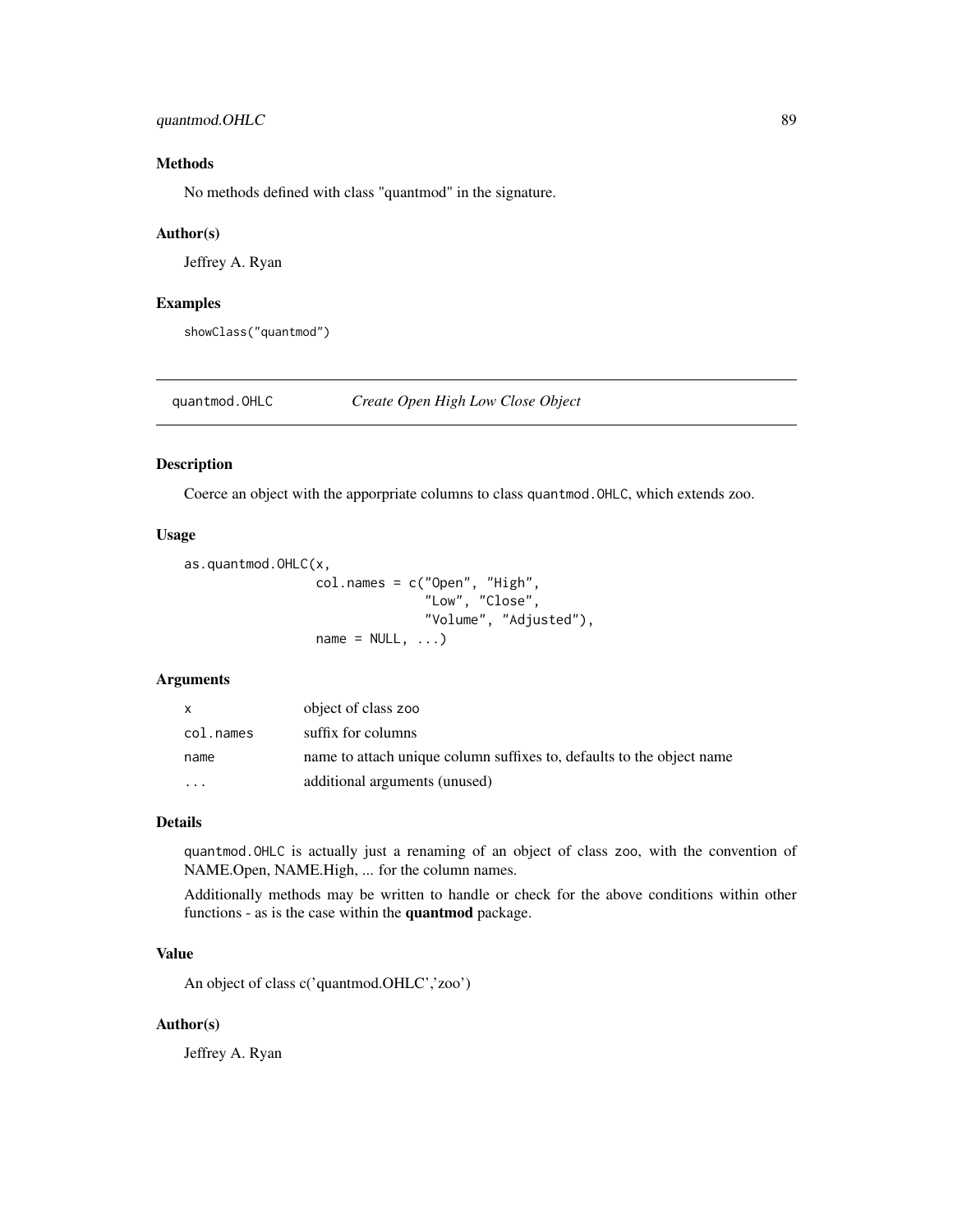# <span id="page-89-0"></span>See Also

[OHLC.Transformations](#page-81-0), [getSymbols](#page-49-0)

#### saveChart *Save Chart to External File*

#### **Description**

Save selected chart to an external file.

#### Usage

 $saveChart(.type = "pdf", ..., dev = dev.cur())$ 

#### Arguments

| .type                   | type of export. See Details.    |
|-------------------------|---------------------------------|
| $\cdot$ $\cdot$ $\cdot$ | arguments to pass to device     |
| dev                     | which device should be exported |

#### Details

This function wraps the base R function pdf, postscript, png, jpeg, and bitmap. The .type argument must specify which device driver is desired.

The currently active device is used if dev is missing. The result is an exact copy (within the device limits) of the chart specified.

The name of the resultant file is derived from the name of the chart, with the appropriate extension appended. (from .type). Specifying the appropriate device file/filename will override this name.

The caller may specify any parameters that are valid for the device called. Internally, effort is made to match the dimensions of the device being used to create the output file. User supplied dimensions will override this internal calculation.

# Value

A file in the current directory (default) matching the type of the output requested.

# Note

As this uses do.call internally to create the new output device, any device that makes use of R conventions should be acceptable as a value for .type

#### Author(s)

Jeffrey A. Ryan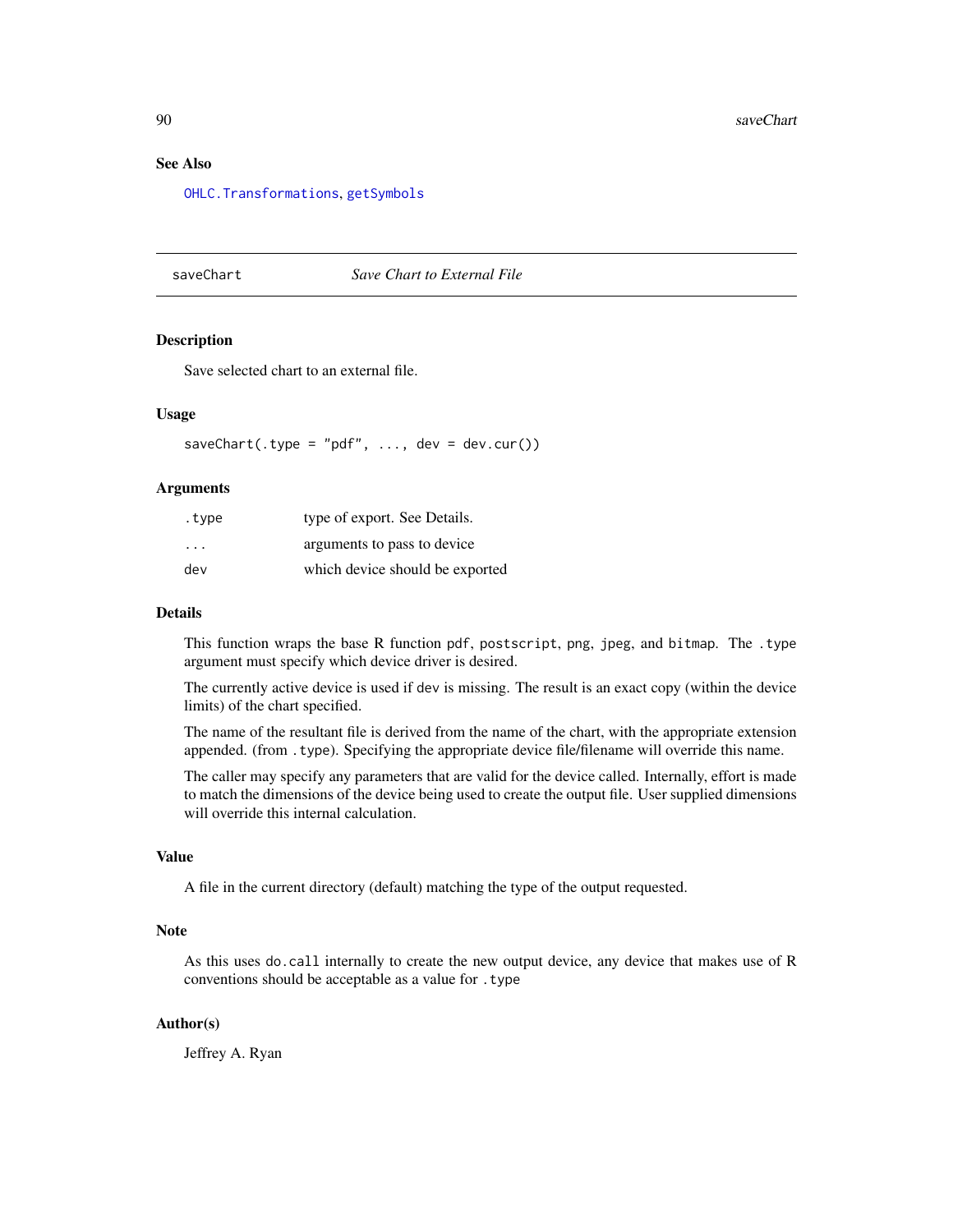# <span id="page-90-1"></span>setSymbolLookup 91

# See Also

[pdf](#page-0-0) [png](#page-0-0) [jpeg](#page-0-0) [bitmap](#page-0-0) [postscript](#page-0-0)

#### Examples

```
## Not run:
getSymbols("AAPL")
chartSeries(AAPL)
require(TTR)
addBBands()
saveChart('pdf')
saveChart('pdf', width=13)
## End(Not run)
```
<span id="page-90-0"></span>setSymbolLookup *Manage Symbol Lookup Table*

# Description

Create and manage Symbol defaults lookup table within R session for use in getSymbols calls.

#### Usage

setSymbolLookup(...) getSymbolLookup(Symbols=NULL)

saveSymbolLookup(file,dir="") loadSymbolLookup(file,dir="")

#### Arguments

| $\cdot$ $\cdot$ $\cdot$ | name=value pairs for symbol defaults |
|-------------------------|--------------------------------------|
| Symbols                 | name of symbol(s)                    |
| file                    | filename                             |
| dir                     | directory of filename                |

# Details

Use of these functions allows the user to specify a set of default parameters for each Symbol to be loaded.

Different sources (e.g. yahoo, MySQL, csv), can be specified for each Symbol of interest. The sources must be *valid* getSymbols methods - see getSymbols for details on which methods are available, as well as how to add additional methods.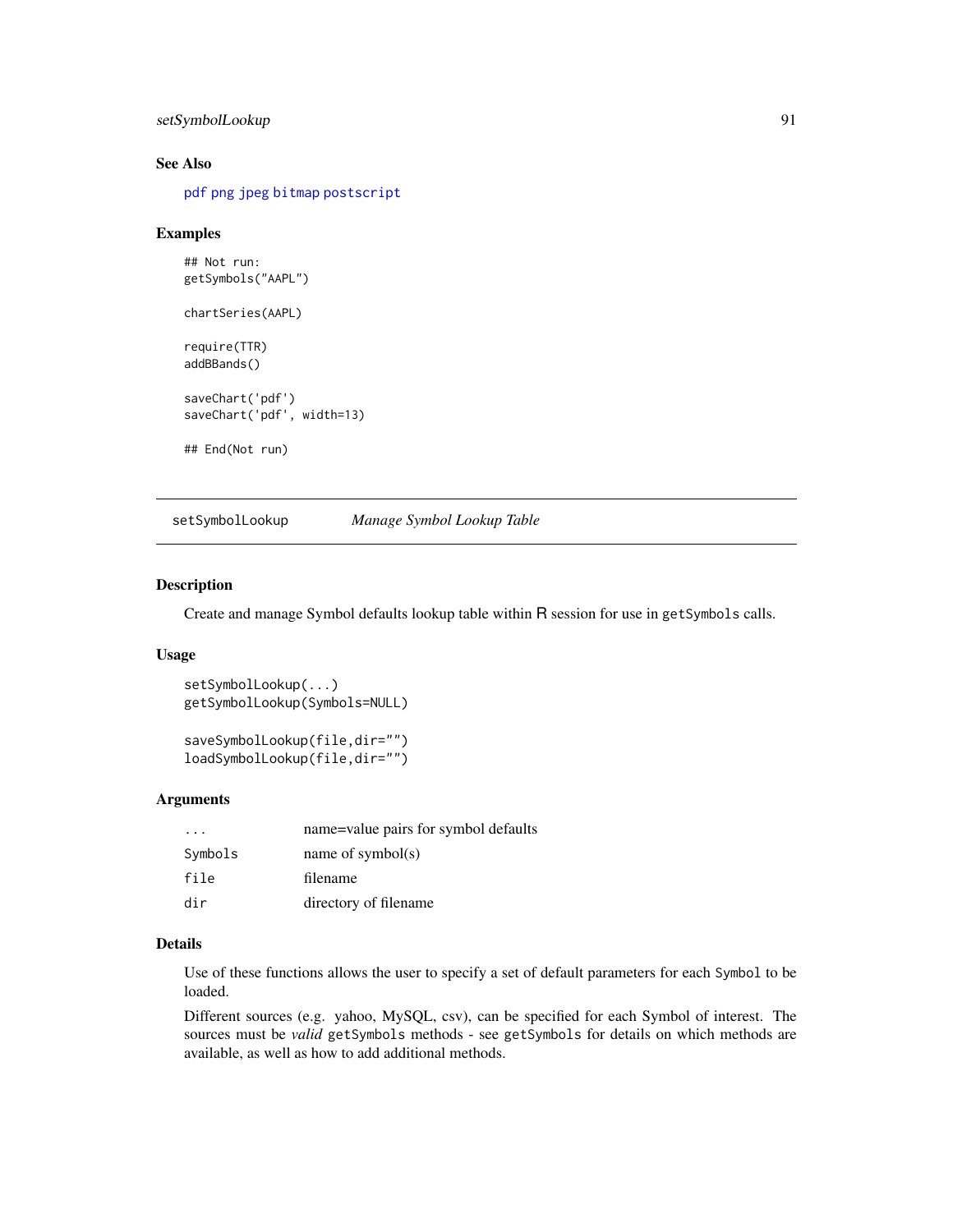The argument list to setSymbolLookup is simply the unquoted name of the Symbol matched to the desired default source, or list of Symbol specific parameters.

For example, to signify that the stock data for Sun Microsystems (JAVA) should be downloaded from Yahoo! Finance, one would call setSymbolLookup(JAVA='yahoo') or setSymbolLookup(JAVA=list(src='yahoo'))

It is also possible to specify additional, possibly source specific, lookup details on a per symbol basis. These include an alternate naming convention (useful for sites like Yahoo! where certain non-traded symbols are prepended with a caret, or more correctly a curcumflex accent. In that case one would specify setSymbolLookup(DJI=list(name="^DJI",src="yahoo"))) as well as passed parameters like dbname and password for database sources. See the specific getSymbols function related to the source in question for more details of each implementation.

If a single named list is passed into the function without naming the list as a parameter, the names of this list will be presumed to be symbol names to be added to the current list of symbols.

All changes are made to the current list, and will persist *only* until the end of the session. To *always* use the same defaults it is necessary to call setSymbolLookup with the appropriate parameters from a startup file (e.g. .Rprofile) or to use saveSymbolLookup and loadSymbolLookup to save and restore lookup tables.

To unset a specific Symbol's defaults, simply assign NULL to the Symbol.

#### Value

Called for its side effects, the function changes the options value for the specified Symbol through a call to options(getSymbols.sources=...)

#### **Note**

Changes are *NOT* persistent across sessions, as the table is stored in the session options by default.

This *may* change to allow for an easier to manage process, as for now it is designed to minimize the clutter created during a typical session.

#### Author(s)

Jeffrey A. Ryan

#### See Also

[getSymbols](#page-49-0), [options](#page-0-0),

#### Examples

```
setSymbolLookup(QQQQ='yahoo',DIA='MySQL')
getSymbolLookup('QQQQ')
getSymbolLookup(c('QQQQ','DIA'))
## Not run:
```
## Will download QQQQ from yahoo ## and load DIA from MySQL getSymbols(c('QQQQ','DIA'))

<span id="page-91-0"></span>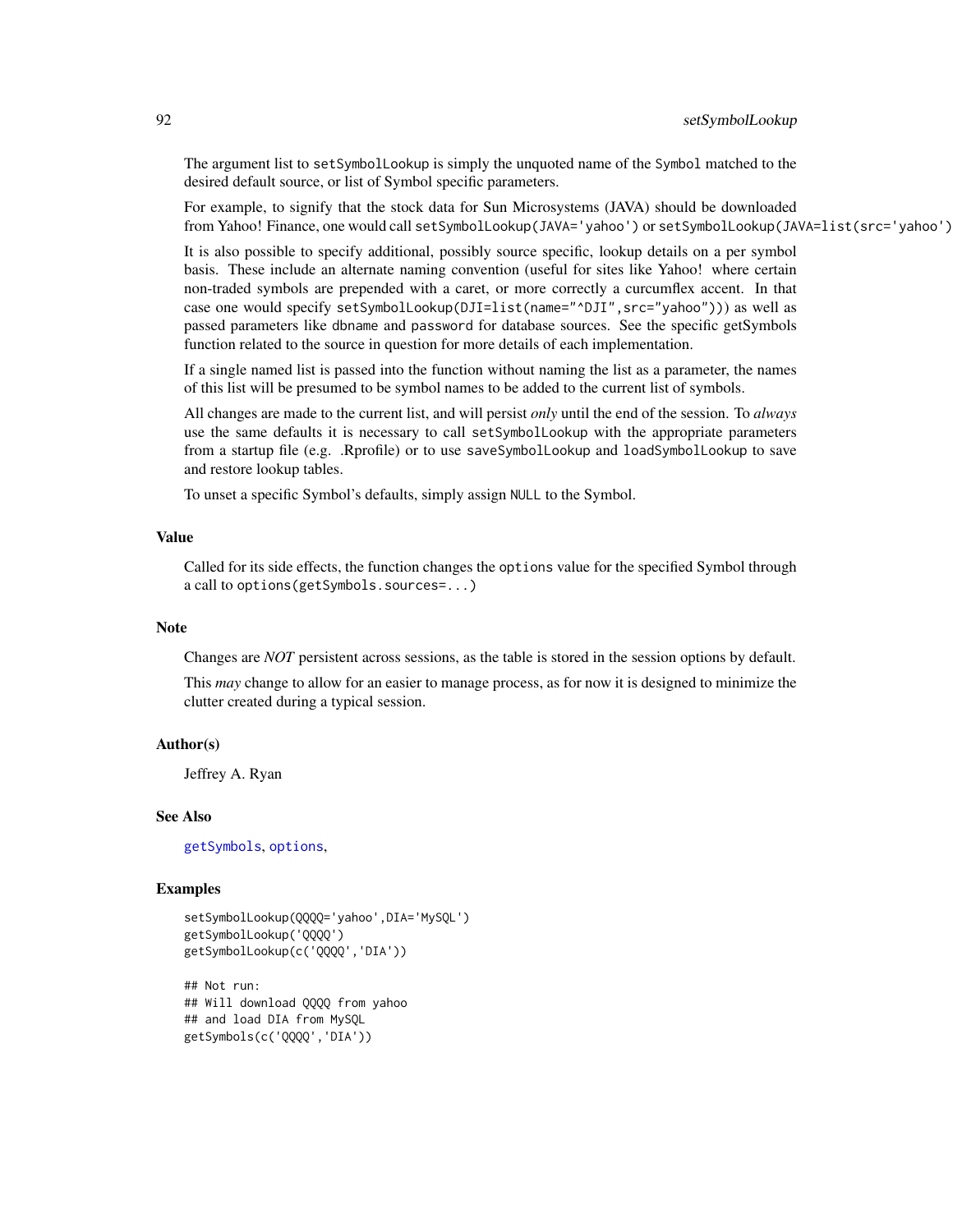#### <span id="page-92-0"></span>setTA 93

```
## End(Not run)
## Use something like this to always retrieve
## from the same source
.First <- function() {
 require(quantmod,quietly=TRUE)
 quantmod::setSymbolLookup(JAVA="MySQL")
}
## OR
## Not run:
saveSymbolLookup()
loadSymbolLookup()
## End(Not run)
```
#### setTA *Manage TA Argument Lists*

#### Description

Used to manage the TA arguments used inside chartSeries calls.

#### Usage

```
setTA(type = c("chartSeries", "barChart", "candleChart"))
```
listTA(dev)

#### **Arguments**

| type | the function to apply defaults TAs to  |
|------|----------------------------------------|
| dev  | the device to display TA arguments for |

# Details

setTA and unsetTA provide a simple way to reuse the same TA arguments for multiple charts. By default all charting functions will be set to use the current chart's defaults.

It is important to note that the *current* device will be used to extract the list of TA arguments to apply. This is done with a call to listTA internally, and followed by calls to setDefaults of the appropriate functions.

An additional way to set default TA arguments for subsequent charts is via setDefaults. See the examples.

# Value

Called for its side-effect of setting the default TA arguments to quantmod's charting functions.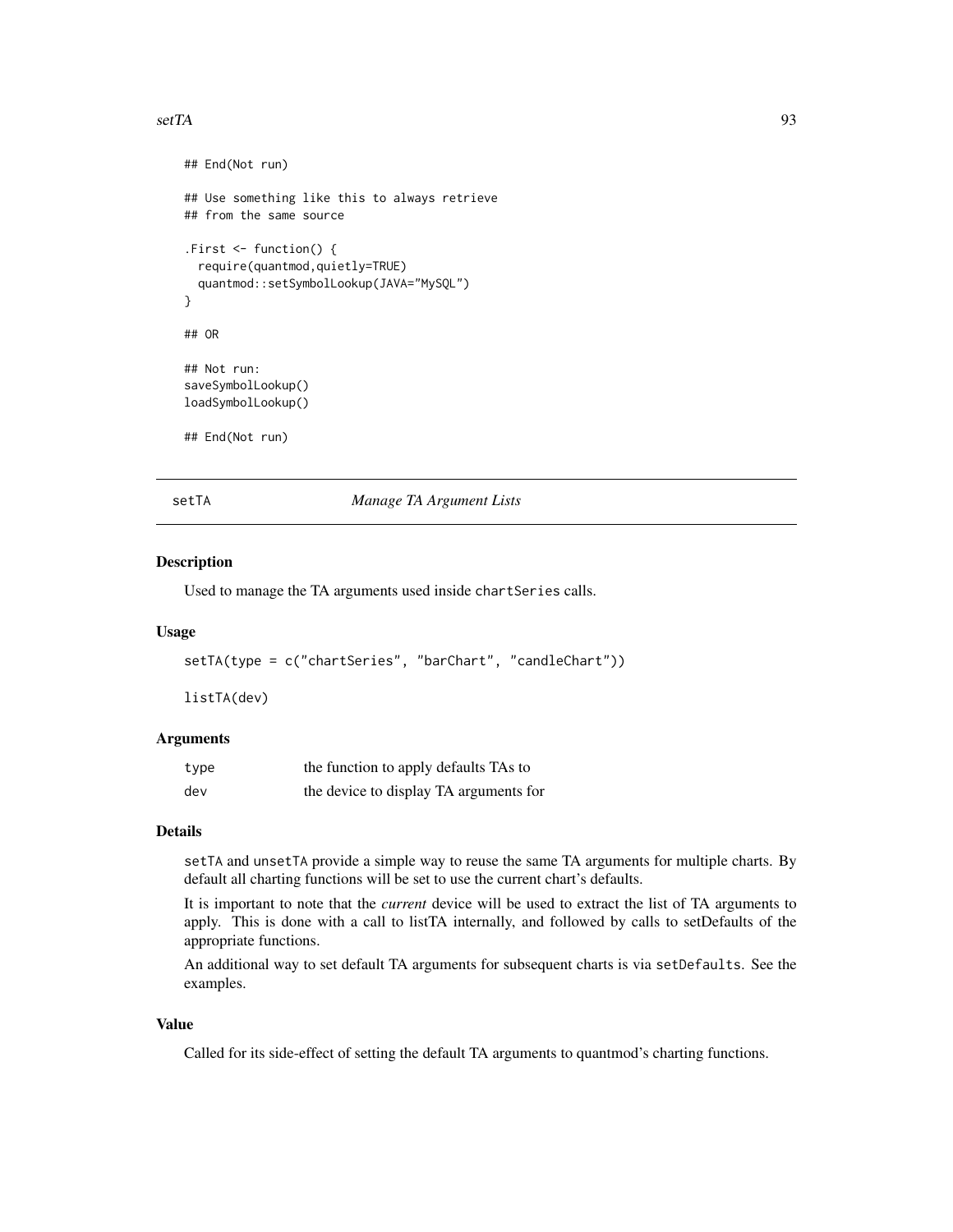#### Note

Using setDefaults directly will require the vector of default TA calls to be wrapped in a call to substitute to prevent unintended evaluations; OR a call to listTA to get the present TA arguments. This last approach is what setTA wraps.

# Author(s)

Jeffrey A. Ryan

# See Also

[chartSeries](#page-21-0), [addTA](#page-76-0)

#### Examples

```
## Not run:
listTA()
setTA()
# a longer way to accomplish the same
setDefaults(chartSeries,TA=listTA())
setDefaults(barCart,TA=listTA())
setDefaults(candleChart,TA=listTA())
setDefaults(chartSeries,TA=substitute(c(addVo(),addBBands())))
## End(Not run)
```
<span id="page-93-0"></span>specifyModel *Specify Model Formula For quantmod Process*

# Description

Create a single reusable model specification for subsequent buildModel calls. An object of class quantmod is created that can be then be reused with different modelling methods and parameters. No data frame is specified, as data is retrieved from potentially multiple environments, and internal calls to getSymbols.

#### Usage

```
specifyModel(formula, na.rm=TRUE)
```
#### Arguments

| formula | an object of class formula (or one that can be coerced to that class): a symbolic   |
|---------|-------------------------------------------------------------------------------------|
|         | description of the model to be fitted. The details of model specification are given |
|         | under Details.                                                                      |
| na.rm   | remove all incomplete rows.                                                         |

<span id="page-93-1"></span>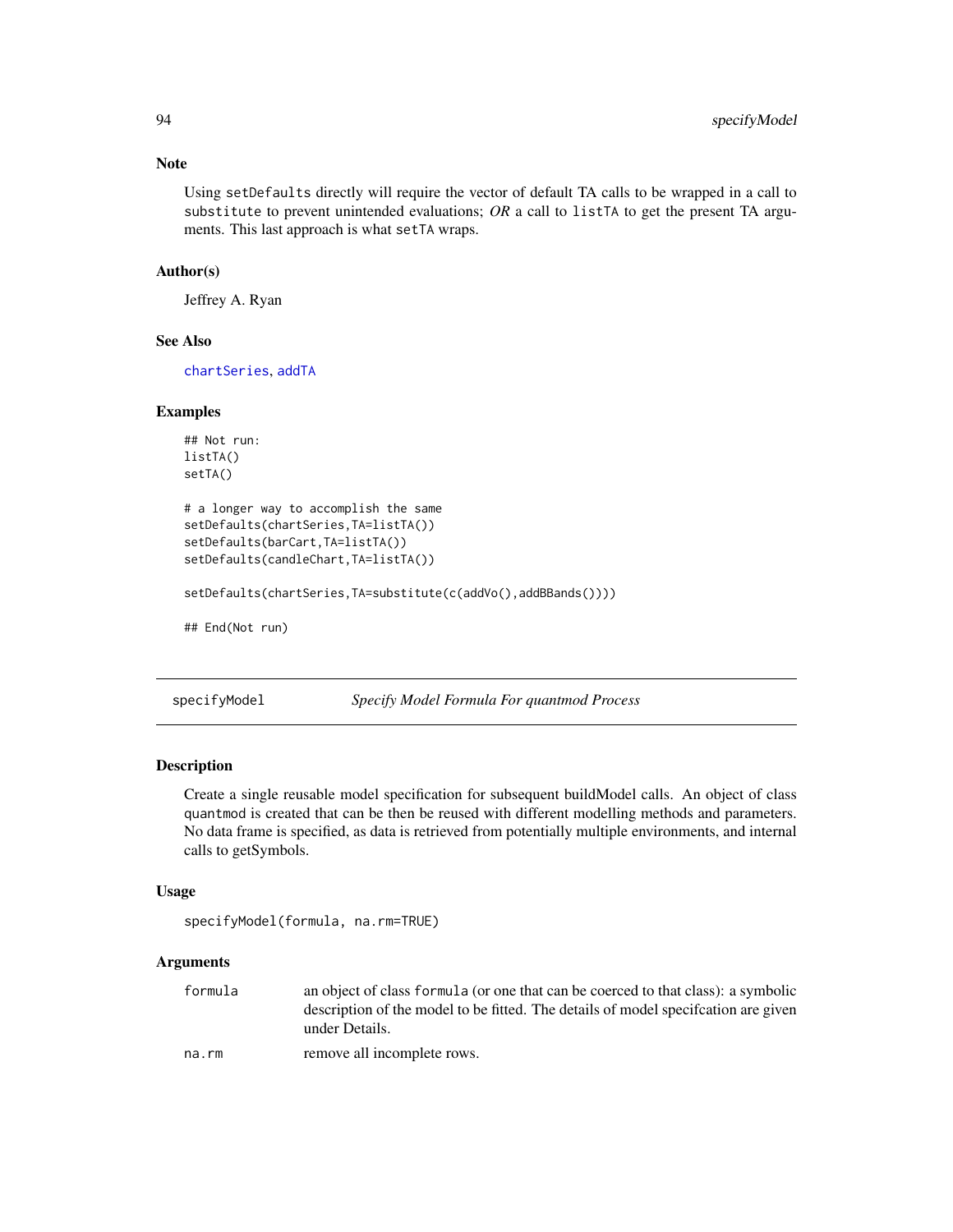### <span id="page-94-0"></span>specifyModel 95

#### Details

Models are specified through the standard formula mechanism.

As financial models may include a variety of financial and economic indicators, each differing in source, frequency, and/or class, a single mechanism to specify sources is included within a call to specifyModel. See getModelData for details of how this process works.

Currently, objects of class quantmod.OHLC, zoo and ts are supported within the model formula.

All symbols are first retrieved from the global environment, without inheritence. If an object is not found in the global environment, it is added to a list of objects to load through the getSymbols function. getSymbols retrieves each object specified by using information as to its location specified apriori via setDefaults or setSymbolLookup.

Internally all data is coerced to zoo, data. frame, or numeric classes.

#### Value

Returns an object of class quantmod. Use modelData to extract full data set as zoo object.

# Note

It is possible to include any supported series in the formula by simply specifying the object's symbol. See \*Details\* for a list of currently supported classes.

Use getSymbols.skeleton to create additional methods of data sourcing, e.g. from a proprietary data format or currently unimplemented source (Bloomberg, Oracle).

See getSymbols.MySQL and getSymbols.yahoo for examples of adding additional functionality

#### Author(s)

Jeffrey Ryan

#### References

quantmod.com <http://www.quantmod.com>

# See Also

[getModelData](#page-43-0),[getSymbols](#page-49-0), [buildModel](#page-20-0),[tradeModel](#page-97-0),[formula](#page-0-0) [setSymbolLookup](#page-90-0)

#### Examples

```
## Not run:
# if QQQQ is not in the Global environment, an attempt will be made
# to retrieve it from the source specified with getSymbols.Default
specifyModel(Next(OpCl(QQQQ)) ~ Lag(OpHi(QQQQ),0:3) + Hi(DIA))
## End(Not run)
```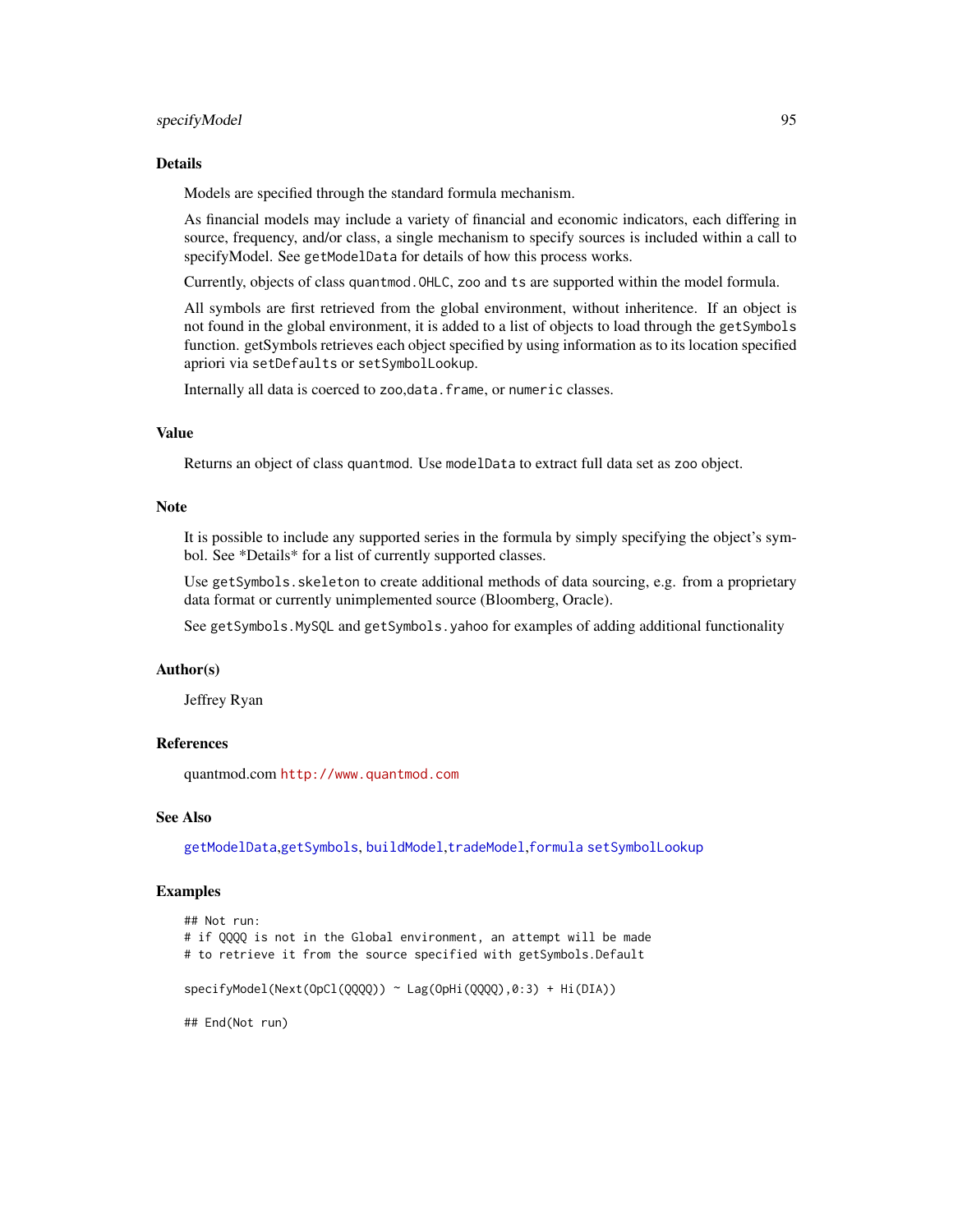<span id="page-95-1"></span><span id="page-95-0"></span>Functions to add technical indicators to a chart.

#### Details

The general mechanism to add technical analysis studies or overlays to a financial chart created with chartSeries.

Functionality marked with a  $**$  is via the TTR package.

General TA charting tool functions:

- addTAadd data as custom indicator
- dropTAremove technical indicator
- moveTAmove a technical indicator
- swapTAswap two technical indicators

Current technical indicators include:

- addADXadd Welles Wilder's Directional Movement Indicator\*
- addATRadd Average True Range \*
- addAroonadd Aroon Indicator \*
- addAroonOscadd Aroon Oscillator \*
- addBBands:add Bollinger Bands \*
- addCCIadd Commodity Channel Index \*
- addCMFadd Chaiken Money Flow \*
- addChADadd Chaiken Accumulation Distribution Line \*
- addChVoladd Chaiken Volatility \*
- addCMOadd Chande Momentum Oscillator \*
- addDEMAadd Double Exponential Moving Average \*
- addDPOadd Detrended Price Oscillator \*
- addEMAadd Exponential Moving Average \*
- addEMVadd Arm's Ease of Movement \*
- addEnvelopeadd Moving Average Envelope
- addEVWMAadd Exponential Volume Weighted Moving Average \*
- addExpiryadd options or futures expiration lines
- addKSTadd Know Sure Thing \*
- addLinesadd line(s)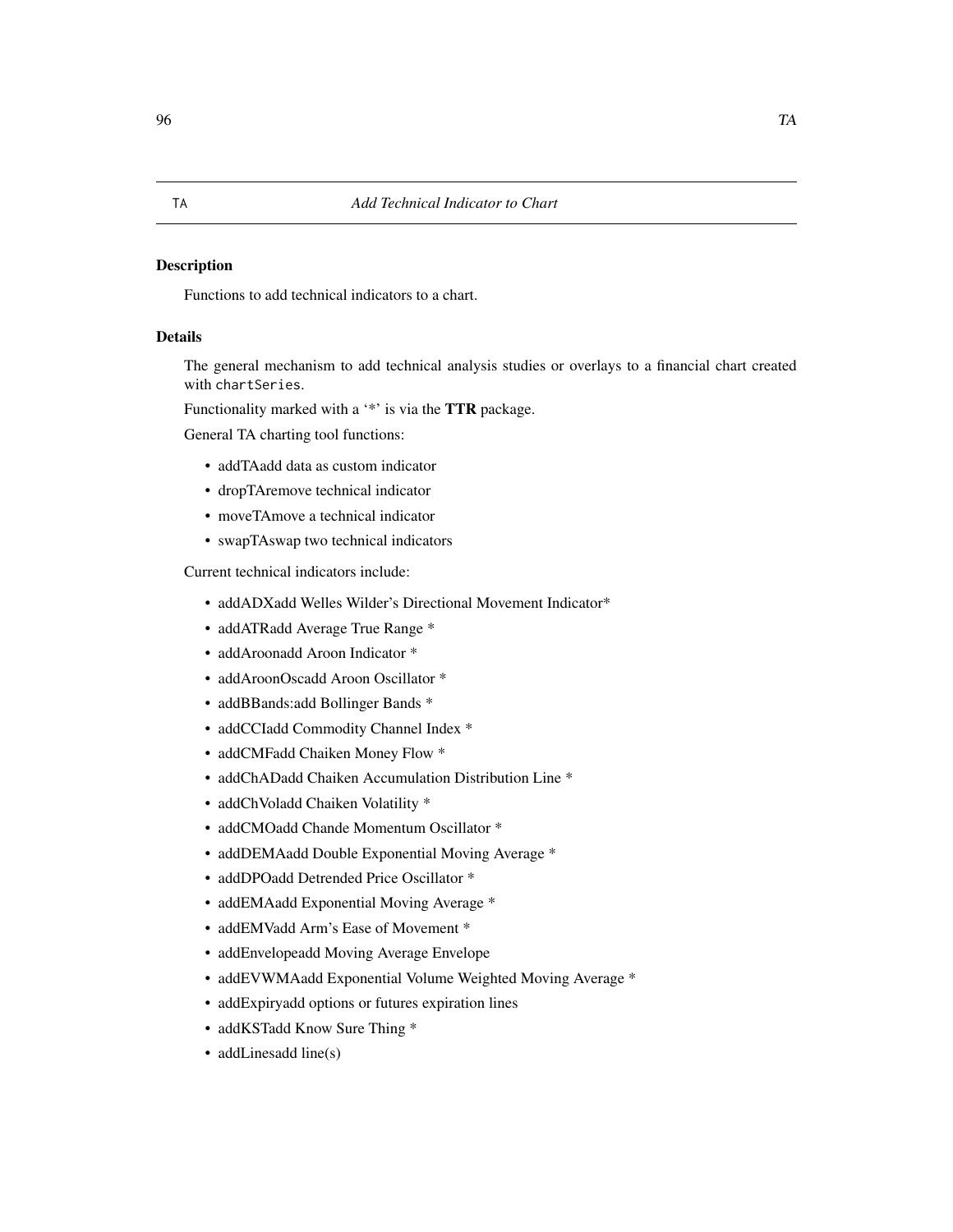- addMACD:add Moving Average Convergence Divergence \*
- addMFIadd Money Flow Index \*
- addMomentumadd Momentum \*
- addOBVadd On-Balance Volume \*
- addPointsadd point(s)
- addROC:add Rate of Change \*
- addRSIadd Relative Strength Indicator \*
- addSARadd Parabolic SAR \*
- addSMAadd Simple Moving Average \*
- addSMIadd Stochastic Momentum Index \*
- addTDIadd Trend Direction Index \*
- addTRIXadd Triple Smoothed Exponential Oscillator \*
- addVoadd Volume if available
- addVolatilityadd volatility \*
- addWMAadd Weighted Moving Average \*
- addWPRadd Williams Percent R \*
- addZigZagadd Zig Zag \*
- addZLEMAadd ZLEMA \*

See the individual functions for specific implementation and argument details. Details of the underlying TTR implementations can be found in TTR.

The primary changes between the add\*\*\* version of an indicator and the TTR base function is the absense of the data argument in the former.

Notable additions include on, with.col.

### Value

Called for its side effects, an object to class chobTA will be returned invisibly. If called from the R command line the method will draw the appropriate indicator on the current chart.

#### Note

Calling any of the above methods from within a function or script will generally require them to be wrapped in a plot call as they rely on the context of the call to initiate the actual charting addition.

# Author(s)

Jeffrey A. Ryan

#### References

Josh Ulrich - TTR package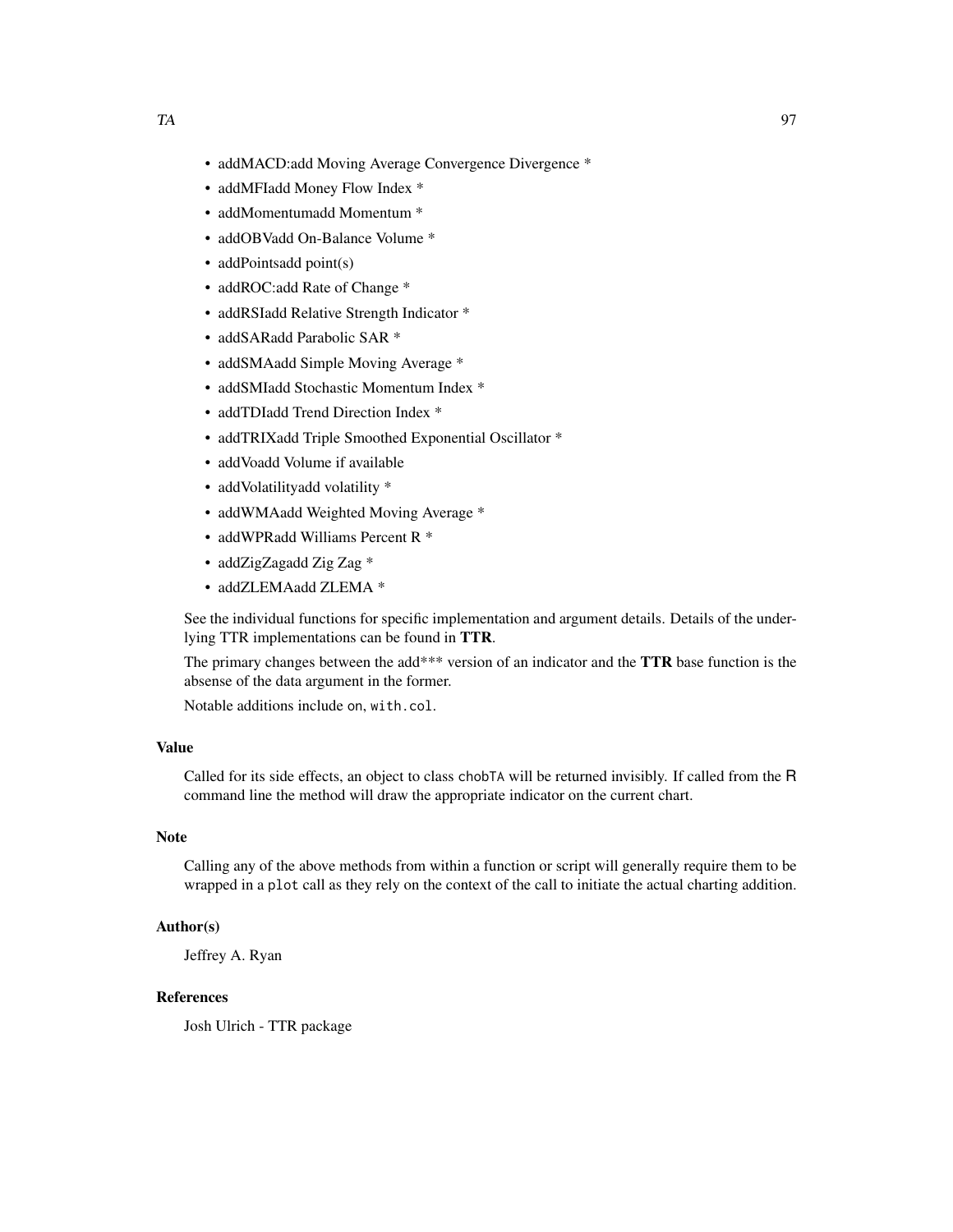<span id="page-97-1"></span><span id="page-97-0"></span>Simulated trading of fitted quantmod object. Given a fitted model, tradeModel calculates the signal generated over a given historical period, then applies specified trade.rule to calculate and return a tradeLog object. Additional methods can then be called to evaluate the performance of the model's strategy.

# Usage

```
tradeModel(x,
           signal.threshold = c(\theta, \theta),
           leverage = 1,
           return.model = TRUE,
           plot.model = FALSE,
           trade.dates = NULL,
           exclude.training = TRUE,
           ret.type = c("weeks", "months", "quarters", "years"),
            ...)
```
# Arguments

| X                | a quantmod object from buildModel                                              |
|------------------|--------------------------------------------------------------------------------|
| signal.threshold |                                                                                |
|                  | a numeric vector describing simple lower and upper thresholds before trade oc- |
|                  | curs                                                                           |
| leverage         | amount of leverage to apply - currently a constant                             |
| return.model     | should the full model be returned?                                             |
| plot.model       | plot the model?                                                                |
| trade.dates      | specific trade interval - defaults to full dataset                             |
| exclude.training |                                                                                |
|                  | exclude the period trained on?                                                 |
| ret.type         | a table of period returns                                                      |
| $\cdots$         | additional parameters needed by the underlying modelling function, if any      |

#### Details

Still highly experimental and changing. The purpose is to apply a newly contructed model from buildModel to a new dataset to investigate the model's trading potential.

At present all parameters are very basic. The near term changes include allowing for a trade.rule argument to allow for a dynamic trade rule given a set of signals. Additional the application of variable leverage and costs will become part of the final structure.

Any suggestions as to inclusions or alterations are appreciated and should be directed to the maintainer of the package.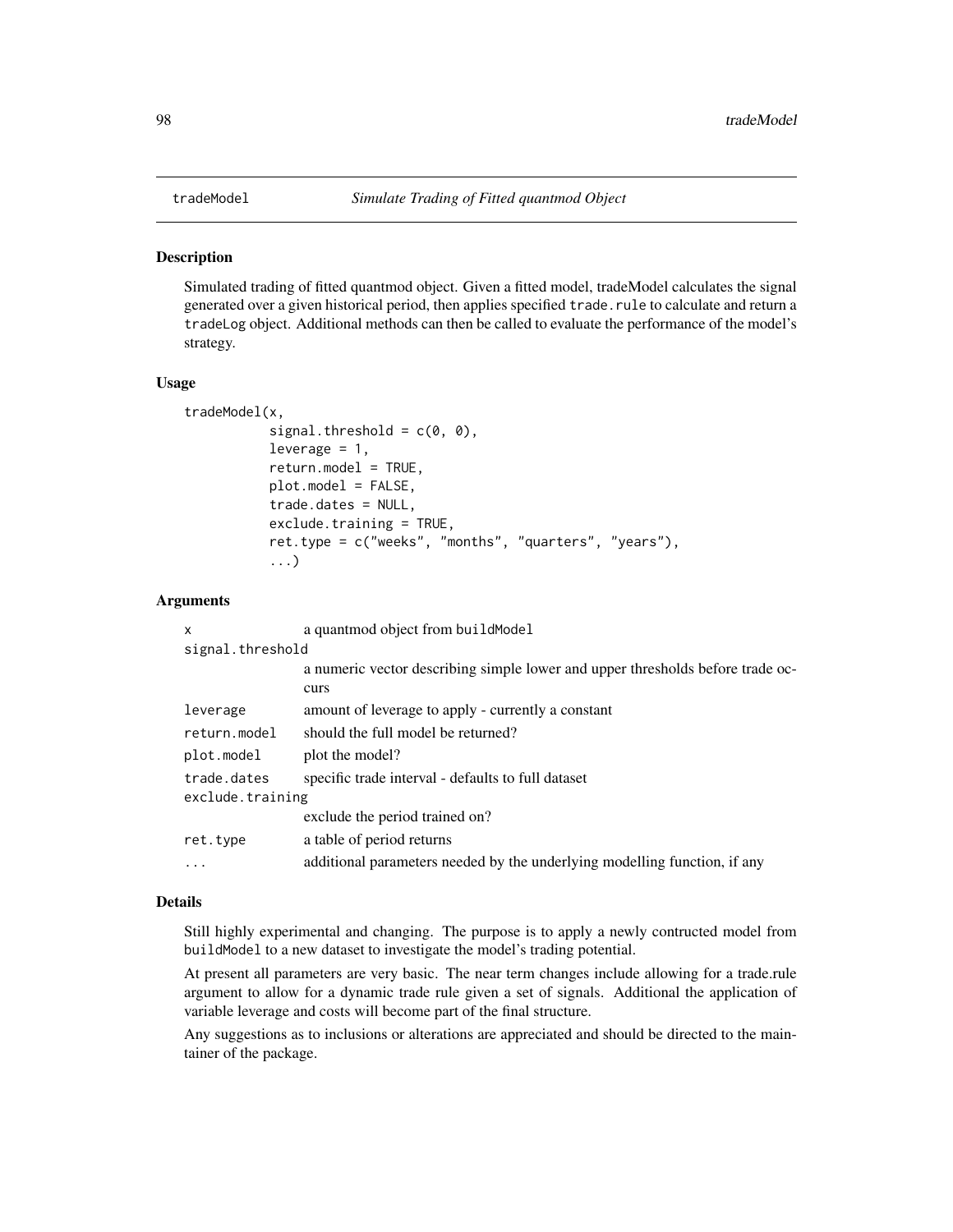#### <span id="page-98-0"></span>zoomChart 99

# Value

A quantmodResults object

# Author(s)

Jeffrey A. Ryan

# See Also

[specifyModel](#page-93-0) [buildModel](#page-20-0)

# Examples

```
## Not run:
m <- specifyModel(Next(OpCl(QQQQ)) ~ Lag(OpHi(QQQQ)))
m.built <- buildModel(m,method='rpart',training.per=c('2007-01-01','2007-04-01'))
tradeModel(m.built)
tradeModel(m.built,leverage=2)
```
## End(Not run)

# zoomChart *Change Zoom Level Of Current Chart*

# Description

Using xts style date subsetting, zoom into or out of the current chart.

#### Usage

```
zooom(n=1, eps=2)
zoomChart(subset, yrange=NULL)
```
# Arguments

| n      | the number of interactive view changes per call                     |
|--------|---------------------------------------------------------------------|
| eps    | the distance between clicks to be considered a valid subset request |
| subset | a valid subset string                                               |
| yrange | override y-scale                                                    |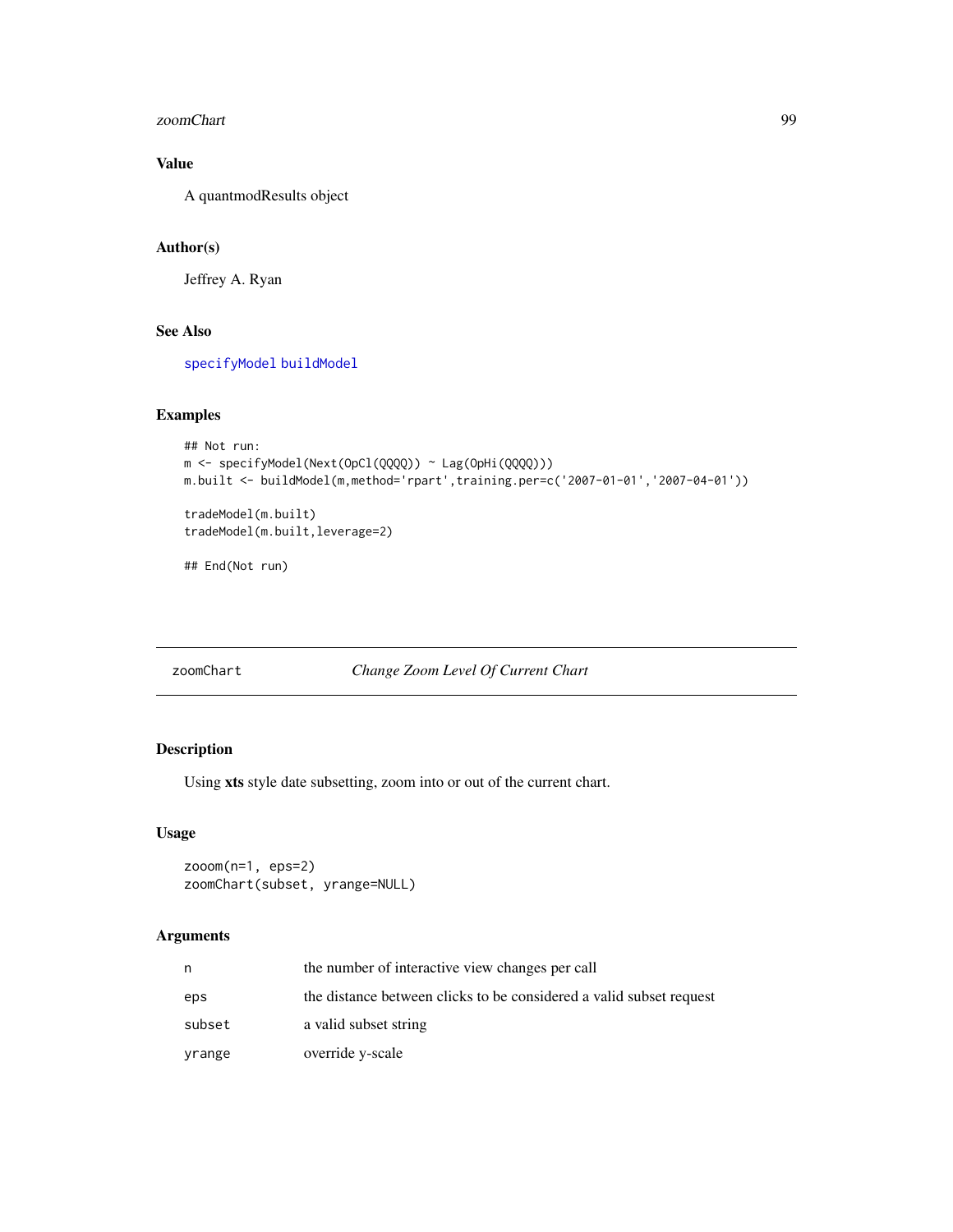# <span id="page-99-0"></span>Details

These function allow for viewing of specific areas of a chart produced by chartSeries by simply specifying the dates of interest

zooom is an interactive chart version of zoomChart which utilizes the standard R device interaction tool locator to estimate the subset desired. This estimate is then passed to zoomChart for actual redrawing. At present it is quite experimental in its interface and arguments. Its usage entails a call to zooom() followed by the selection of the leftmost and rightmost points desired in the newly zoomed chart. This selection is accomplished by the user left-clicking each extreme point. Two click are required to determine the level of zooming. Double clicking will reset the chart to the full data range. The arguments and internal working of this function are likely to change dramatically in future releases, though its use will likely remain.

Standard format for the subset argument is the same as the subsetting for xts objects, which is how the data is stored internally for rendering.

Calling zoomChart with no arguments (NULL) resets the chart to the original data.

Examples include '2007' for all of the year 2007, '2007::2008' for years 2007 through 2008, '::2007' for all data from the beginning of the set to the end of 2007, '2007::' all data from the beginning of 2007 through the end of the data. For specifics regarding the level of detail and internal interpretation please see [.xts

# Value

This function is called for its side effect - notably changing the perspective of the current chart, and changing its formal subset level. The underlying data attached to the chart is left unchanged.

#### Author(s)

Jeffrey A. Ryan

#### See Also

[chartSeries](#page-21-0)

# Examples

```
## Not run:
data(sample_matrix)
chartSeries(sample_matrix)
zoomChart('2007-04::')
zoomChart()
```
zooom() # interactive example

## End(Not run)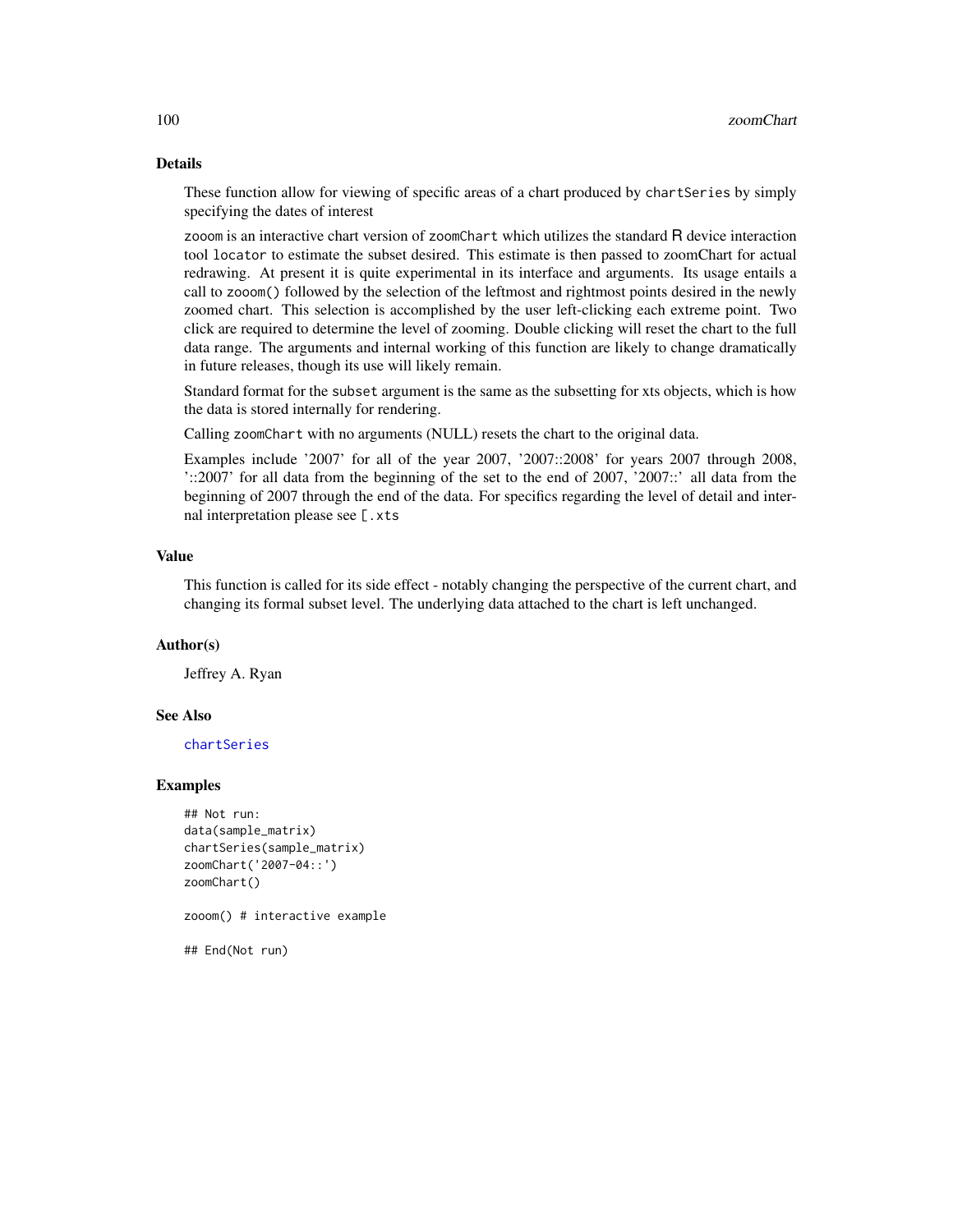# Index

∗ IO getQuote, [47](#page-46-0) ∗ aplot newTA, [77](#page-76-1) saveChart, [90](#page-89-0) TA, [96](#page-95-1) ∗ classes chob-class, [28](#page-27-1) chobTA-class, [29](#page-28-1) quantmod-class, [88](#page-87-0) ∗ datagen buildData, [19](#page-18-0) Lag, [74](#page-73-1) Next, [81](#page-80-0) ∗ datasets getModelData, [44](#page-43-1) getSymbols.oanda, [61](#page-60-0) ∗ data getQuote, [47](#page-46-0) getSymbols, [50](#page-49-1) getSymbols.csv, [56](#page-55-0) getSymbols.FRED, [57](#page-56-0) getSymbols.MySQL, [59](#page-58-0) getSymbols.rda, [63](#page-62-0) getSymbols.yahoo, [68](#page-67-0) getSymbols.yahooj, [70](#page-69-0) modelData, [76](#page-75-0) quantmod.OHLC, [89](#page-88-1) ∗ device saveChart, [90](#page-89-0) ∗ dplot chart\_Series, [27](#page-26-0) newTA, [77](#page-76-1) saveChart, [90](#page-89-0) ∗ hplot newTA, [77](#page-76-1) ∗ misc adjustOHLC, [16](#page-15-0) attachSymbols, [17](#page-16-0)

create.binding, [30](#page-29-0) findPeaks, [35](#page-34-0) Lag, [74](#page-73-1) Next, [81](#page-80-0) ∗ models buildModel, [21](#page-20-1) fittedModel, [36](#page-35-0) specifyModel, [94](#page-93-1) tradeModel, [98](#page-97-1) ∗ package quantmod-package, [3](#page-2-0) ∗ trading Lag, [74](#page-73-1) ∗ ts Lag, [74](#page-73-1) ∗ utilities addADX, [4](#page-3-0) addBBands, [5](#page-4-0) addCCI, [6](#page-5-0) addExpiry, [7](#page-6-1) addMA, [8](#page-7-0) addMACD, [9](#page-8-0) addROC, [10](#page-9-0) addRSI, [11](#page-10-0) addSAR, [12](#page-11-0) addSMI, [13](#page-12-0) addVo, [14](#page-13-0) addWPR, [15](#page-14-0) chartSeries, [22](#page-21-1) chartTheme, [25](#page-24-0) Defaults, [31](#page-30-0) Delt, [33](#page-32-0) getDividends, [38](#page-37-0) getFinancials, [39](#page-38-0) getFX, [41](#page-40-0) getMetals, [42](#page-41-0) getOptionChain, [45](#page-44-0) getOptionChain.orats, [46](#page-45-0) getSplits, [49](#page-48-0)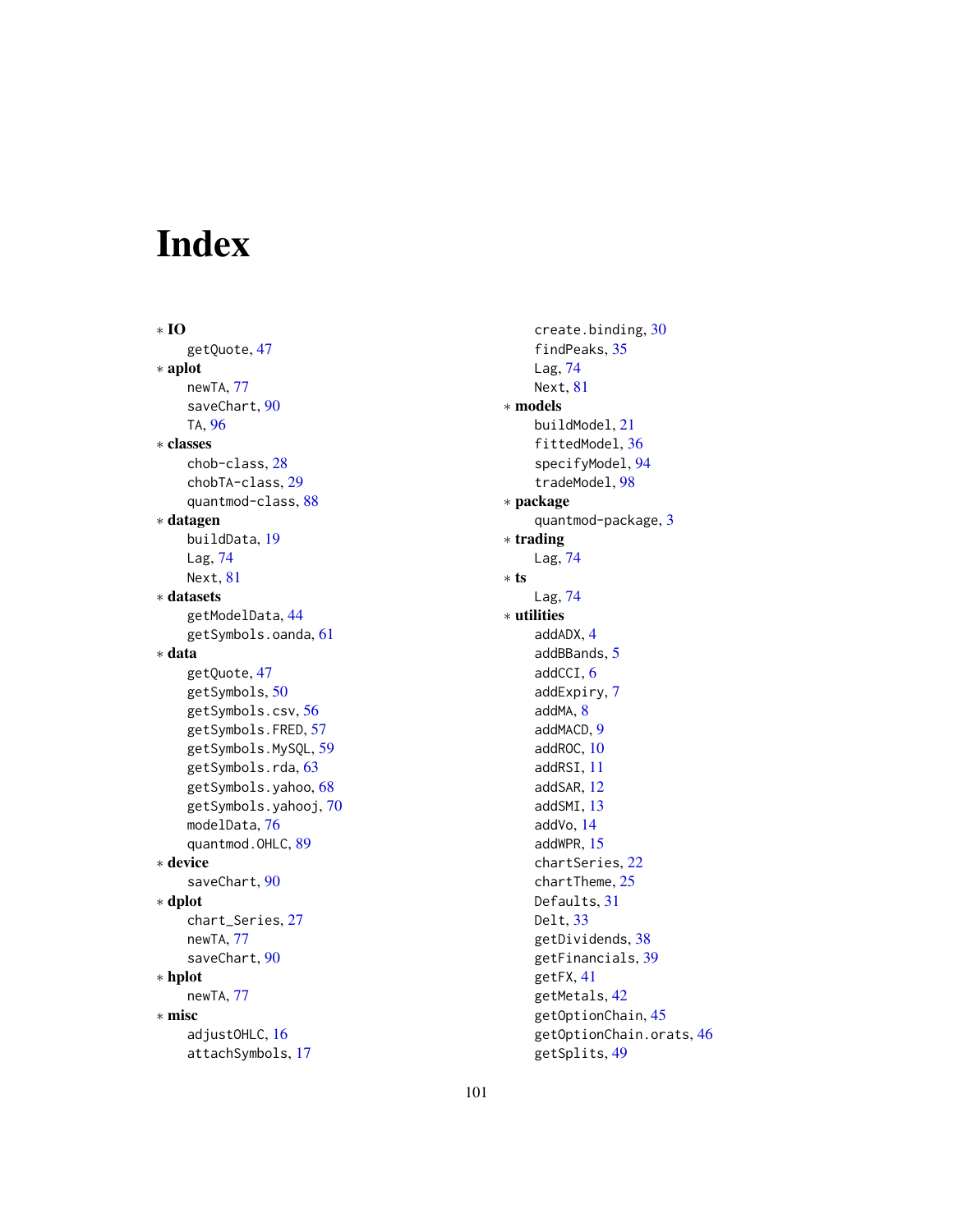```
getSymbols.SQLite, 64
    72
    internal-quantmod, 73
    is.quantmod, 74
    modelData, 76
    modelSignal, 77
    OHLC.Transformations, 82
    options.expiry, 85
    periodReturn, 86
    setSymbolLookup, 91
    setTA, 93
    zoomChart, 99
.quantmodEnv (internal-quantmod), 73
Ad (OHLC.Transformations), 82
add_axis (chart_Series), 27
add_BBands (chart_Series), 27
add_DEMA (addMA), 8
add_EMA (addMA), 8
add_EVWMA (addMA), 8
add_GMMA (addMA), 8
add_MACD (chart_Series), 27
add_RSI (chart_Series), 27
add_Series (chart_Series), 27
add_SMA (addMA), 8
add_SMI (chart_Series), 27
add_TA (chart_Series), 27
add_VMA (addMA), 8
add_Vo (chart_Series), 27
add_VWAP (addMA), 8
add_WMA (addMA), 8
addADX, 4
addAroon (TA), 96
addAroonOsc (TA), 96
addATR (TA), 96
addBBands, 5
addCCI, 6
addChAD (TA), 96
addChVol (TA), 96
addCLV (TA), 96
addCMF (TA), 96
addCMO (TA), 96
addDEMA (addMA), 8
addDPO (TA), 96
addEMA (addMA), 8
addEMV (TA), 96
addEnvelope (TA), 96
addEVWMA (addMA), 8
addExpiry, 7, 85
```
addKST *(*TA*)*, [96](#page-95-1) addLines *(*TA*)*, [96](#page-95-1) addMA, [8](#page-7-0) addMACD, [9](#page-8-0) addMFI *(*TA*)*, [96](#page-95-1) addMomentum *(*TA*)*, [96](#page-95-1) addOBV *(*TA*)*, [96](#page-95-1) addPoints *(*TA*)*, [96](#page-95-1) addROC, [10](#page-9-0) addRSI, [11](#page-10-0) addSAR, [12](#page-11-0) addShading *(*internal-quantmod*)*, [73](#page-72-0) addSMA *(*addMA*)*, [8](#page-7-0) addSMI, [13](#page-12-0) addTA, *[5–](#page-4-0)[7](#page-6-1)*, *[9](#page-8-0)[–15](#page-14-0)*, *[25](#page-24-0)*, *[30](#page-29-0)*, *[94](#page-93-1)* addTA *(*newTA*)*, [77](#page-76-1) addTDI *(*TA*)*, [96](#page-95-1) addTRIX *(*TA*)*, [96](#page-95-1) addVo, [14](#page-13-0) addVolatility *(*TA*)*, [96](#page-95-1) addWMA *(*addMA*)*, [8](#page-7-0) addWPR, [15](#page-14-0) addZigZag *(*TA*)*, [96](#page-95-1) addZLEMA *(*addMA*)*, [8](#page-7-0) adjustOHLC, [16](#page-15-0) allReturns *(*periodReturn*)*, [86](#page-85-0) annualReturn *(*periodReturn*)*, [86](#page-85-0) anova.quantmod *(*fittedModel*)*, [36](#page-35-0) as.quantmod.OHLC *(*quantmod.OHLC*)*, [89](#page-88-1) attachSymbols, [17](#page-16-0) axTicksByTime2 *(*chart\_Series*)*, [27](#page-26-0) axTicksByValue *(*chart\_Series*)*, [27](#page-26-0)

barChart *(*chartSeries*)*, [22](#page-21-1) bitmap, *[91](#page-90-1)* buildData, [19](#page-18-0) buildModel, [21,](#page-20-1) *[37](#page-36-0)*, *[44](#page-43-1)*, *[95](#page-94-0)*, *[99](#page-98-0)*

candleChart *(*chartSeries*)*, [22](#page-21-1) chart\_pars *(*chart\_Series*)*, [27](#page-26-0) chart\_Series, [27](#page-26-0) chart\_theme *(*chart\_Series*)*, [27](#page-26-0) chartSeries, [22,](#page-21-1) *[26](#page-25-0)*, *[29](#page-28-1)*, *[80](#page-79-0)*, *[94](#page-93-1)*, *[100](#page-99-0)* chartShading *(*internal-quantmod*)*, [73](#page-72-0) chartTA *(*newTA*)*, [77](#page-76-1) chartTheme, *[25](#page-24-0)*, [25](#page-24-0) chob, *[30](#page-29-0)*, *[80](#page-79-0)* chob-class, [28](#page-27-1) chobTA, *[29](#page-28-1)*, *[80](#page-79-0)*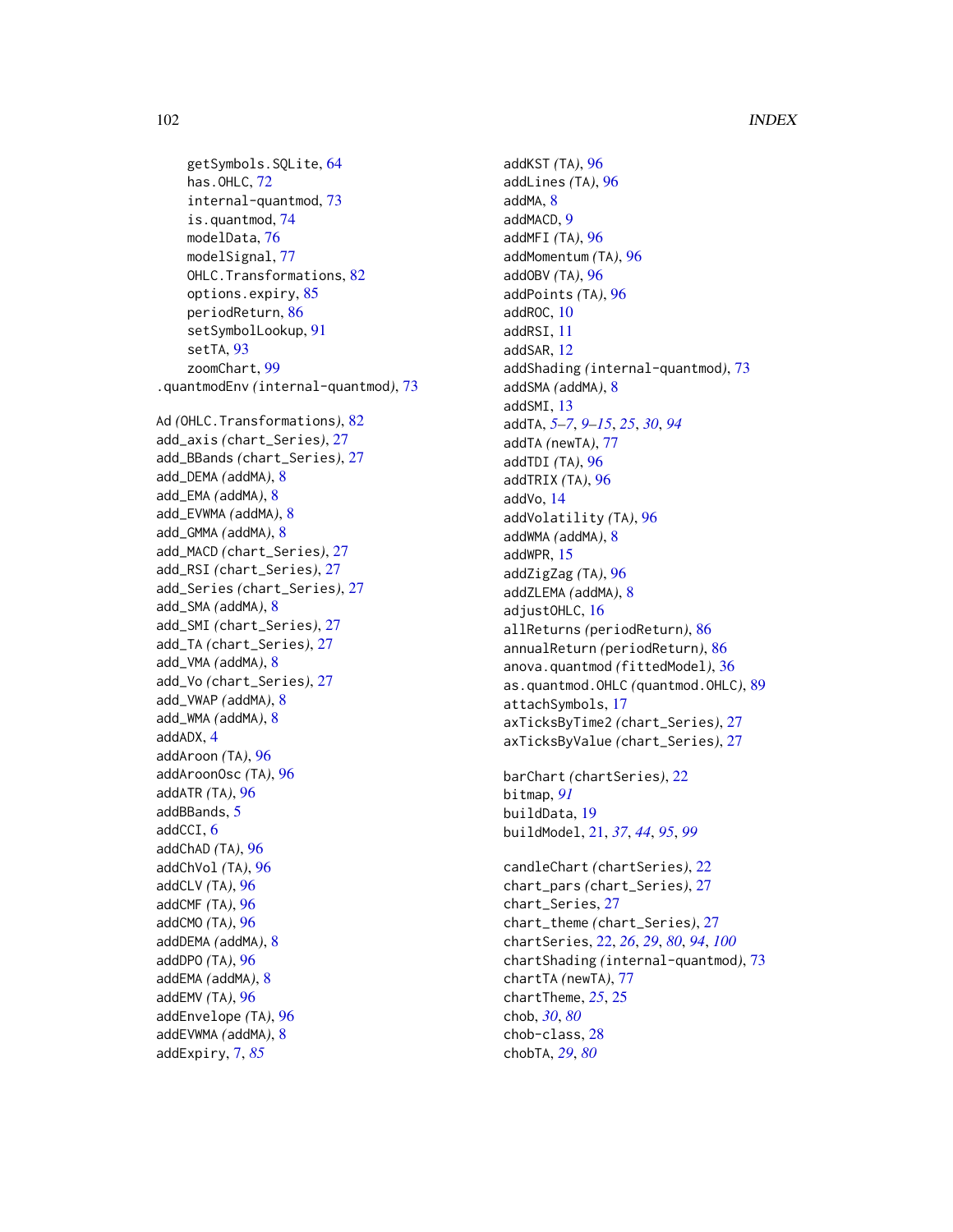### INDEX  $103$

chobTA-class, [29](#page-28-1) Cl *(*OHLC.Transformations*)*, [82](#page-81-1) ClCl *(*OHLC.Transformations*)*, [82](#page-81-1) coef.quantmod *(*fittedModel*)*, [36](#page-35-0) coefficients.quantmod *(*fittedModel*)*, [36](#page-35-0) create.binding, [30](#page-29-0) current.chob *(*chartSeries*)*, [22](#page-21-1) dailyReturn *(*periodReturn*)*, [86](#page-85-0) Defaults, [31](#page-30-0) Delt, [33](#page-32-0) dropTA *(*TA*)*, [96](#page-95-1) findPeaks, [35](#page-34-0) findValleys *(*findPeaks*)*, [35](#page-34-0) fitted.quantmod *(*fittedModel*)*, [36](#page-35-0) fitted.values.quantmod *(*fittedModel*)*, [36](#page-35-0) fittedModel, [36](#page-35-0) fittedModel<- *(*fittedModel*)*, [36](#page-35-0) fittedModel<-,quantmod-method *(*quantmod-class*)*, [88](#page-87-0) fittedModel<--methods *(*quantmod-class*)*, [88](#page-87-0) flushSymbols *(*attachSymbols*)*, [17](#page-16-0) formula, *[95](#page-94-0)* formula.quantmod *(*fittedModel*)*, [36](#page-35-0) futures.expiry *(*options.expiry*)*, [85](#page-84-0) getDefaults *(*Defaults*)*, [31](#page-30-0) getDividends, *[17](#page-16-0)*, [38,](#page-37-0) *[50](#page-49-1)* getFin *(*getFinancials*)*, [39](#page-38-0) getFinancials, [39](#page-38-0) getFX, [41,](#page-40-0) *[53](#page-52-0)* getMetals, [42,](#page-41-0) *[53](#page-52-0)* getModelData, [44,](#page-43-1) *[53](#page-52-0)*, *[76](#page-75-0)*, *[95](#page-94-0)* getOptionChain, [45](#page-44-0) getOptionChain.orats, *[45](#page-44-0)*, [46](#page-45-0) getPrice *(*OHLC.Transformations*)*, [82](#page-81-1) getQuote, [47](#page-46-0) getSplits, *[17](#page-16-0)*, [49](#page-48-0) getSymbolLookup *(*setSymbolLookup*)*, [91](#page-90-1) getSymbols, *[20](#page-19-0)*, *[25](#page-24-0)*, *[39](#page-38-0)*, *[42–](#page-41-0)[44](#page-43-1)*, *[48](#page-47-0)*, *[50](#page-49-1)*, [50,](#page-49-1) *[54,](#page-53-0) [55](#page-54-0)*, *[57,](#page-56-0) [58](#page-57-0)*, *[61,](#page-60-0) [62](#page-61-0)*, *[64](#page-63-0)*, *[66,](#page-65-0) [67](#page-66-0)*, *[69](#page-68-0)*, *[71](#page-70-0)*, *[87](#page-86-0)*, *[90](#page-89-0)*, *[92](#page-91-0)*, *[95](#page-94-0)* getSymbols.Alphavantage *(*getSymbols.av*)*, [54](#page-53-0) getSymbols.alphavantage *(*getSymbols.av*)*, [54](#page-53-0)

getSymbols.AlphVantage *(*getSymbols.av*)*, [54](#page-53-0) getSymbols.alphVantage *(*getSymbols.av*)*, [54](#page-53-0) getSymbols.av, *[48](#page-47-0)*, [54,](#page-53-0) *[67](#page-66-0)* getSymbols.csv, *[53](#page-52-0)*, [56](#page-55-0) getSymbols.FRED, *[53](#page-52-0)*, [57,](#page-56-0) *[62](#page-61-0)* getSymbols.google, *[53](#page-52-0)*, *[55](#page-54-0)* getSymbols.MySQL, [59](#page-58-0) getSymbols.mysql *(*getSymbols.MySQL*)*, [59](#page-58-0) getSymbols.oanda, *[42,](#page-41-0) [43](#page-42-0)*, *[53](#page-52-0)*, [61](#page-60-0) getSymbols.rda, [63](#page-62-0) getSymbols.RData, *[53](#page-52-0)* getSymbols.RData *(*getSymbols.rda*)*, [63](#page-62-0) getSymbols.SQLite, [64](#page-63-0) getSymbols.tiingo, [66](#page-65-0) getSymbols.yahoo, *[17](#page-16-0)*, *[53](#page-52-0)*, *[55](#page-54-0)*, *[67](#page-66-0)*, [68](#page-67-0) getSymbols.yahooj, [70](#page-69-0) has.Ad *(*has.OHLC*)*, [72](#page-71-0) has.Ask *(*has.OHLC*)*, [72](#page-71-0) has.Bid *(*has.OHLC*)*, [72](#page-71-0) has.Cl *(*has.OHLC*)*, [72](#page-71-0) has.Hi *(*has.OHLC*)*, [72](#page-71-0) has.HLC *(*has.OHLC*)*, [72](#page-71-0) has.Lo *(*has.OHLC*)*, [72](#page-71-0) has.OHLC, [72](#page-71-0) has.OHLCV *(*has.OHLC*)*, [72](#page-71-0) has.Op *(*has.OHLC*)*, [72](#page-71-0) has.Price *(*has.OHLC*)*, [72](#page-71-0) has.Qty *(*has.OHLC*)*, [72](#page-71-0) has.Trade *(*has.OHLC*)*, [72](#page-71-0) has.Vo *(*has.OHLC*)*, [72](#page-71-0) Hi *(*OHLC.Transformations*)*, [82](#page-81-1) HiCl *(*OHLC.Transformations*)*, [82](#page-81-1) HLC *(*OHLC.Transformations*)*, [82](#page-81-1) importDefaults *(*Defaults*)*, [31](#page-30-0) internal-quantmod, [73](#page-72-0) is.BBO *(*has.OHLC*)*, [72](#page-71-0) is.HLC *(*has.OHLC*)*, [72](#page-71-0) is.OHLC *(*has.OHLC*)*, [72](#page-71-0) is.OHLCV *(*has.OHLC*)*, [72](#page-71-0) is.quantmod, [74](#page-73-1) is.quantmodResults *(*is.quantmod*)*, [74](#page-73-1) is.TBBO *(*has.OHLC*)*, [72](#page-71-0) jpeg, *[91](#page-90-1)* Lag, [74,](#page-73-1) *[82](#page-81-1)*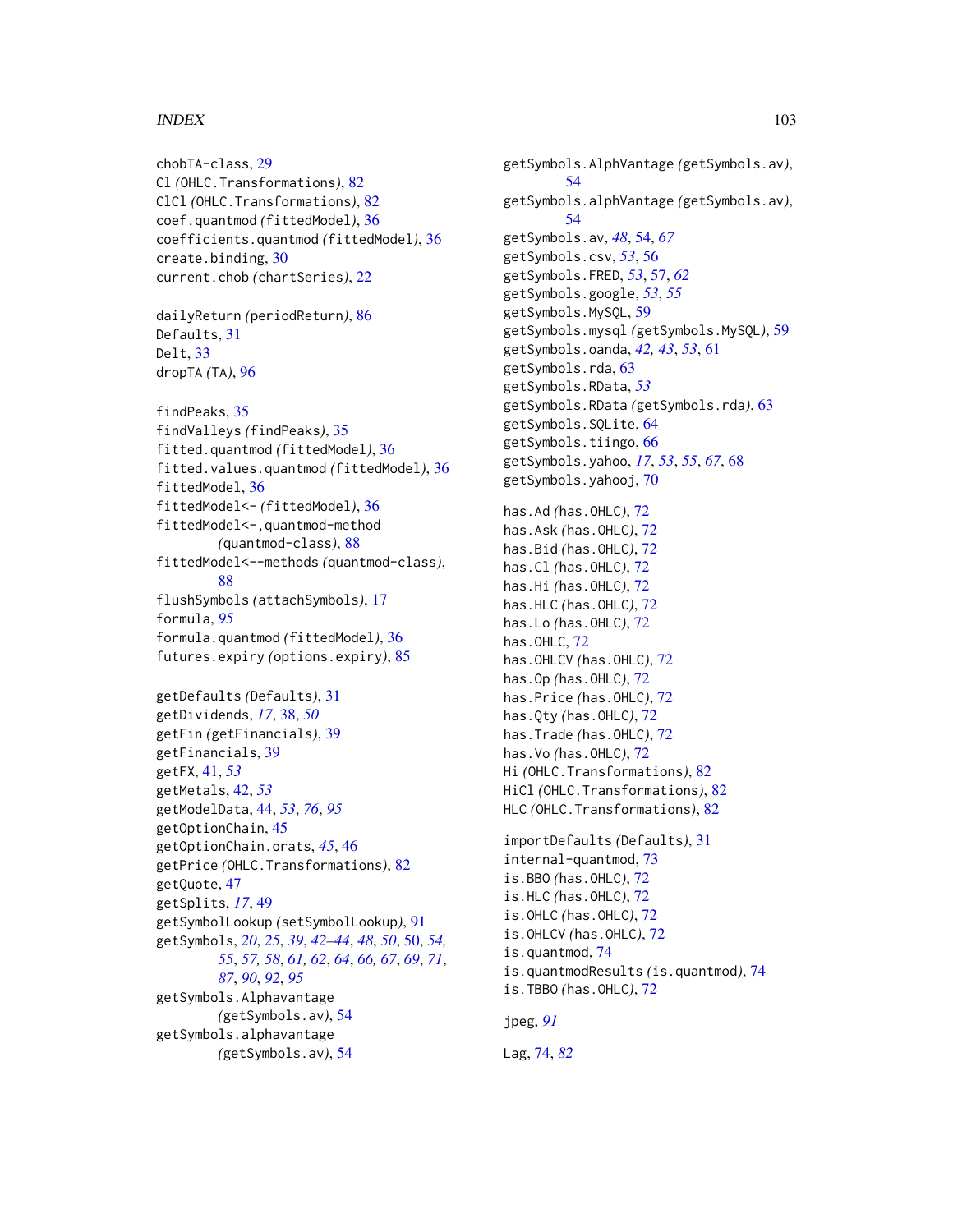#### 104 INDEX

lag, *[75](#page-74-0)* lineChart *(*chartSeries*)*, [22](#page-21-1) listTA *(*setTA*)*, [93](#page-92-0) Lo *(*OHLC.Transformations*)*, [82](#page-81-1) load, *[64](#page-63-0)* loadSymbolLookup *(*setSymbolLookup*)*, [91](#page-90-1) loadSymbols *(*getSymbols*)*, [50](#page-49-1) LoCl *(*OHLC.Transformations*)*, [82](#page-81-1) logLik.quantmod *(*fittedModel*)*, [36](#page-35-0) LoHi *(*OHLC.Transformations*)*, [82](#page-81-1)

matchChart *(*chartSeries*)*, [22](#page-21-1) modelData, *[20](#page-19-0)*, *[44](#page-43-1)*, [76](#page-75-0) modelSignal, [77](#page-76-1) monthlyReturn *(*periodReturn*)*, [86](#page-85-0) moveTA *(*TA*)*, [96](#page-95-1)

new.replot *(*chart\_Series*)*, [27](#page-26-0) newTA, [77](#page-76-1) Next, [81](#page-80-0)

oanda.currencies *(*getSymbols.oanda*)*, [61](#page-60-0) OHLC *(*OHLC.Transformations*)*, [82](#page-81-1) OHLC.Transformations, *[73](#page-72-0)*, [82,](#page-81-1) *[90](#page-89-0)* OHLCV *(*OHLC.Transformations*)*, [82](#page-81-1) Op *(*OHLC.Transformations*)*, [82](#page-81-1) OpCl, *[34](#page-33-0)* OpCl *(*OHLC.Transformations*)*, [82](#page-81-1) OpHi *(*OHLC.Transformations*)*, [82](#page-81-1) OpLo *(*OHLC.Transformations*)*, [82](#page-81-1) OpOp, *[34](#page-33-0)* OpOp *(*OHLC.Transformations*)*, [82](#page-81-1) options, *[33](#page-32-0)*, *[92](#page-91-0)* options.expiry, [85](#page-84-0)

pdf, *[91](#page-90-1)* peak *(*findPeaks*)*, [35](#page-34-0) periodReturn, [86](#page-85-0) plot.quantmod *(*fittedModel*)*, [36](#page-35-0) png, *[91](#page-90-1)* postscript, *[91](#page-90-1)*

quantmod, *[37](#page-36-0)* quantmod *(*quantmod-package*)*, [3](#page-2-0) quantmod-class, [88](#page-87-0) quantmod-package, [3](#page-2-0) quantmod.OHLC, *[72,](#page-71-0) [73](#page-72-0)*, [89](#page-88-1) quantmodenv *(*quantmod-package*)*, [3](#page-2-0) quantmodResults-class *(*quantmod-class*)*, [88](#page-87-0)

quantmodReturn-class *(*quantmod-class*)*, [88](#page-87-0) quarterlyReturn *(*periodReturn*)*, [86](#page-85-0) read.csv, *[57](#page-56-0)* reChart *(*chartSeries*)*, [22](#page-21-1) removeSymbols *(*getSymbols*)*, [50](#page-49-1) resid.quantmod *(*fittedModel*)*, [36](#page-35-0) residuals.quantmod *(*fittedModel*)*, [36](#page-35-0) saveChart, [90](#page-89-0) saveSymbolLookup *(*setSymbolLookup*)*, [91](#page-90-1) saveSymbols *(*getSymbols*)*, [50](#page-49-1) seriesAccel *(*OHLC.Transformations*)*, [82](#page-81-1) seriesDecel *(*OHLC.Transformations*)*, [82](#page-81-1) seriesDecr *(*OHLC.Transformations*)*, [82](#page-81-1) seriesHi *(*OHLC.Transformations*)*, [82](#page-81-1) seriesIncr *(*OHLC.Transformations*)*, [82](#page-81-1) seriesLo *(*OHLC.Transformations*)*, [82](#page-81-1) setDefaults *(*Defaults*)*, [31](#page-30-0) setSymbolLookup, *[53](#page-52-0)*, *[57,](#page-56-0) [58](#page-57-0)*, *[61](#page-60-0)*, *[64](#page-63-0)*, *[69](#page-68-0)*, *[71](#page-70-0)*, [91,](#page-90-1) *[95](#page-94-0)* setTA, *[25](#page-24-0)*, [93](#page-92-0) show,chobTA-method *(*chobTA-class*)*, [29](#page-28-1) show,quantmod-method *(*quantmod-class*)*, [88](#page-87-0) show,quantmodResults-method *(*quantmod-class*)*, [88](#page-87-0) show,tradeLog-method *(*quantmod-class*)*, [88](#page-87-0) showSymbols *(*getSymbols*)*, [50](#page-49-1) specifyModel, *[20](#page-19-0)[–22](#page-21-1)*, *[44](#page-43-1)*, *[50](#page-49-1)*, *[53](#page-52-0)*, *[74](#page-73-1)*, *[76](#page-75-0)*, *[82](#page-81-1)*, *[84](#page-83-0)*, [94,](#page-93-1) *[99](#page-98-0)* standardQuote *(*getQuote*)*, [47](#page-46-0) summary,quantmod-method *(*quantmod-class*)*, [88](#page-87-0) swapTA *(*TA*)*, [96](#page-95-1)

```
TA, 80, 96
tradeLog-class (quantmod-class), 88
tradeModel, 22, 74, 77, 95, 98
```
unsetDefaults *(*Defaults*)*, [31](#page-30-0) unsetTA *(*setTA*)*, [93](#page-92-0)

```
valley (findPeaks), 35
vcov.quantmod (fittedModel), 36
viewFin (getFinancials), 39
viewFinancials (getFinancials), 39
```